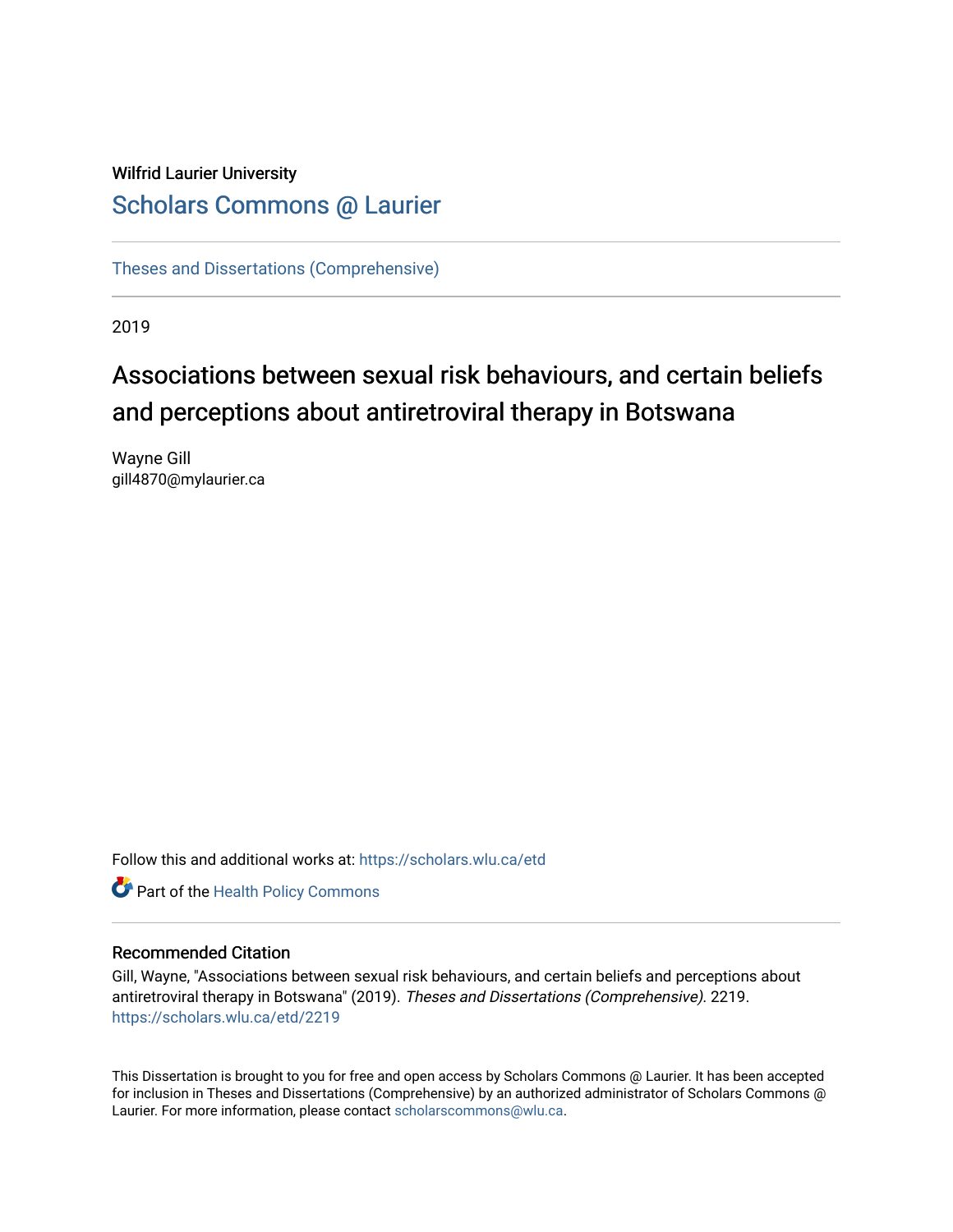### Dissertation

## Associations between sexual risk behaviours, and certain beliefs and perceptions about antiretroviral therapy in Botswana

Author:

Wayne Gill

## Submitted in partial fulfillment of the requirements for

*Doctor of Philosophy in Global Governence* 

*At* 

The School of International Policy and Governance

Wilfred Laurier University

© Copyright

Wayne Gill 2019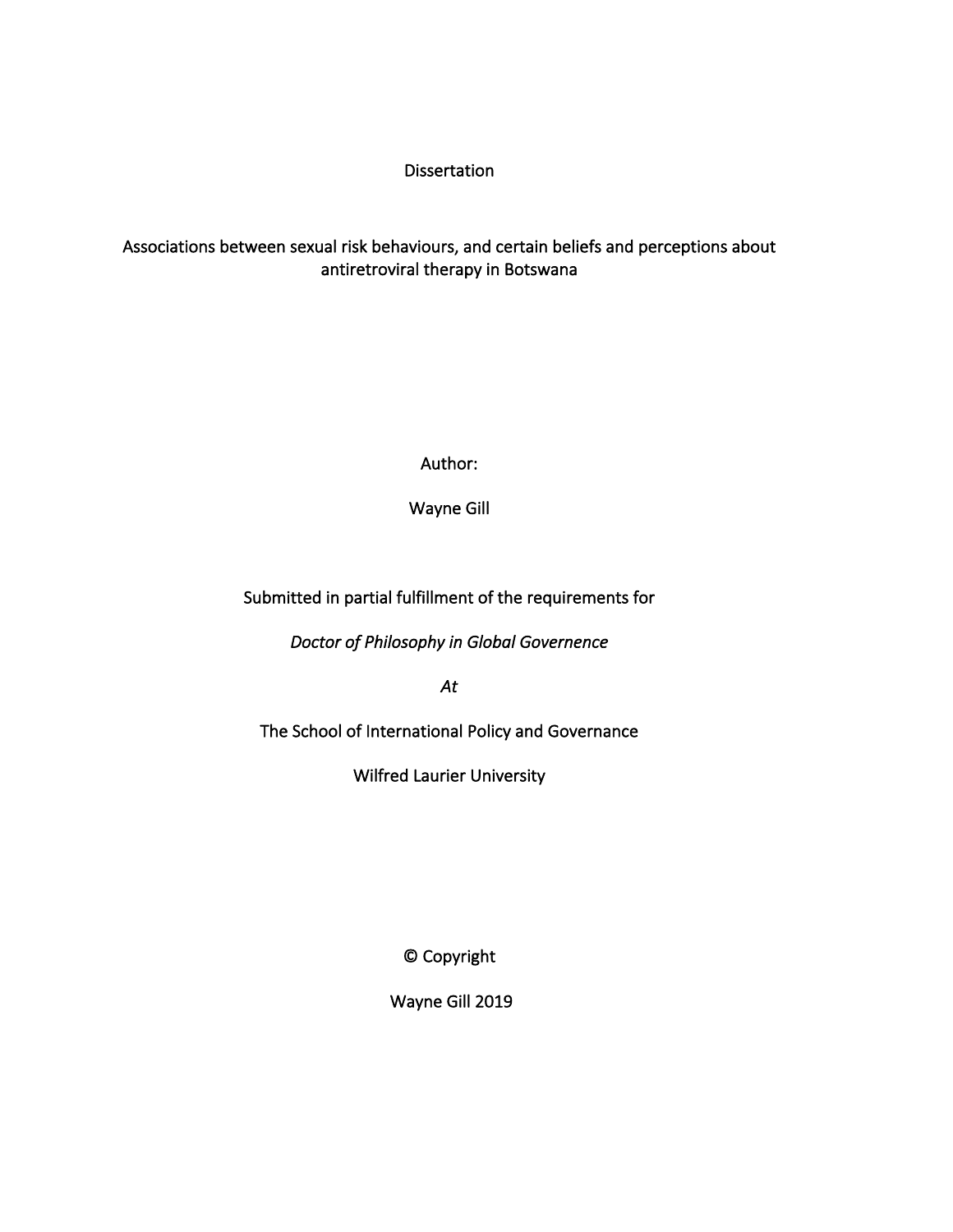#### Abstract

This study explored the association between sexually risky behaviour among individuals and their beliefs and perceptions regarding antiretroviral therapy or ART. Specifically, the paper examined the treatment optimism aspect of ART- that HIV is a less serious threat due to the availability of ART. In order to test this notion, the paper compared the behavior of those people who were HIV positive with those who were HIV negative. A second population subset also included in the comparative analyses were those aware of their HIV status and those unaware. To underline the prevalence of treatment optimism, the study also considered the link between ART, sexual risk behaviours and circumcision status following the 2009 implementation of the voluntary medical male circumcision (VMMC) programme in Botswana. The study leveraged secondary quantitative data from the Botswana AIDS Impact Survey, 2013 (BAIS IV) and included data from participants who completed an individual questionnaire; were aged 15-64 years old and had sexual experience. Findings from the BAIS IV showed statistically significant evidence to support treatment optimism especially among individuals who were unaware of their status. On the contrary, the co-relation between circumcision and treatment optimism were less conclusive. Interestingly, there were statistically significant relations "between treatment optimism among individuals who were circumcised," as well as uncircumcised men. Those who were HIV-positive counter the treatment optimism argument as findings indicate that they were practicing sexual risk reduction. Findings from this paper can inform public health interventions by tailoring approaches that target specific sub-populations in the community.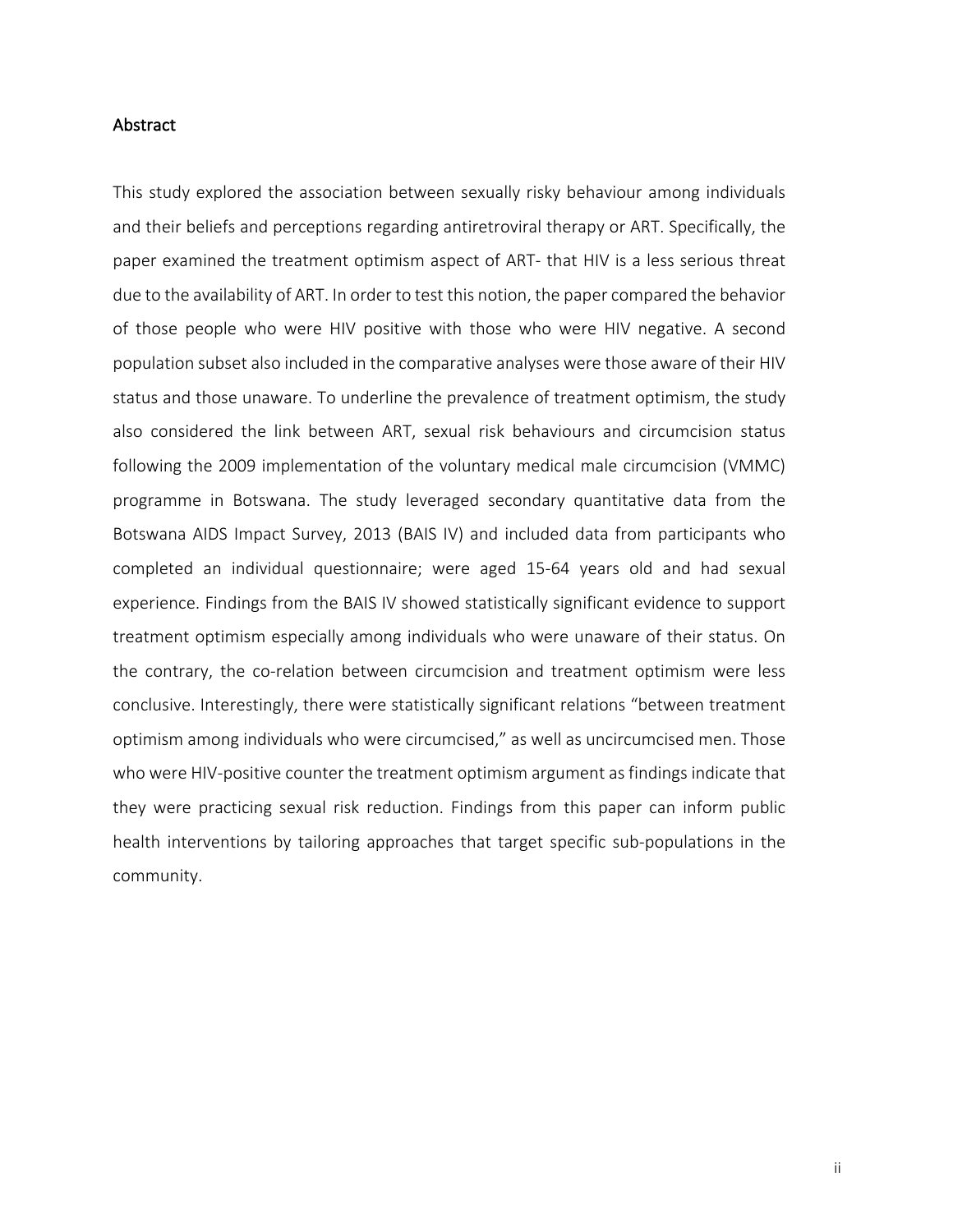#### Dedication

This dissertation is dedicated to Rita White, who was one of the bravest and most courageous people that I have known, leading by example and strength of spirit in her own exceptional way - Joshua 1:9.

#### Acknowledgements

The author would like to thank the Ministry of Health, National AIDS Coordinating Agency and Statistics Botswana for their support and use of the BAIS IV data. I would also like to acknowledge and thank my PhD Supervisory Committee members: Dr. Alan Whiteside: Professor, Wilfrid Laurier University and Balsillie School of International Affairs Waterloo, Ontario; Dr. Susan Horton: Professor, School of Public Health and Health Systems, University of Waterloo; and Dr. Zitha Mokomane: Associate Professor, Department of Sociology, University of Pretoria, South Africa for their helpful comments and insightful assistance. I would also like to thank Dr. Eduard Beck: Honorary Professor, London School of Hygiene & Tropical Medicine for his support. I would also like to thank all of my professors, staff and colleagues at the Balsillie School of International Affairs.

I am so grateful for the support of my soul mate Barbara during this long journey. Your encouragement, patience, and understanding made this happen. To my son Jacob, I appreciate your love and support. Thank you so much.

#### Statement of originality

The work contained in this thesis has not been previously submitted for a degree or diploma at any other higher education institution. To the best of my knowledge and belief, the thesis contains no material previously published or written by another person except where due references are made.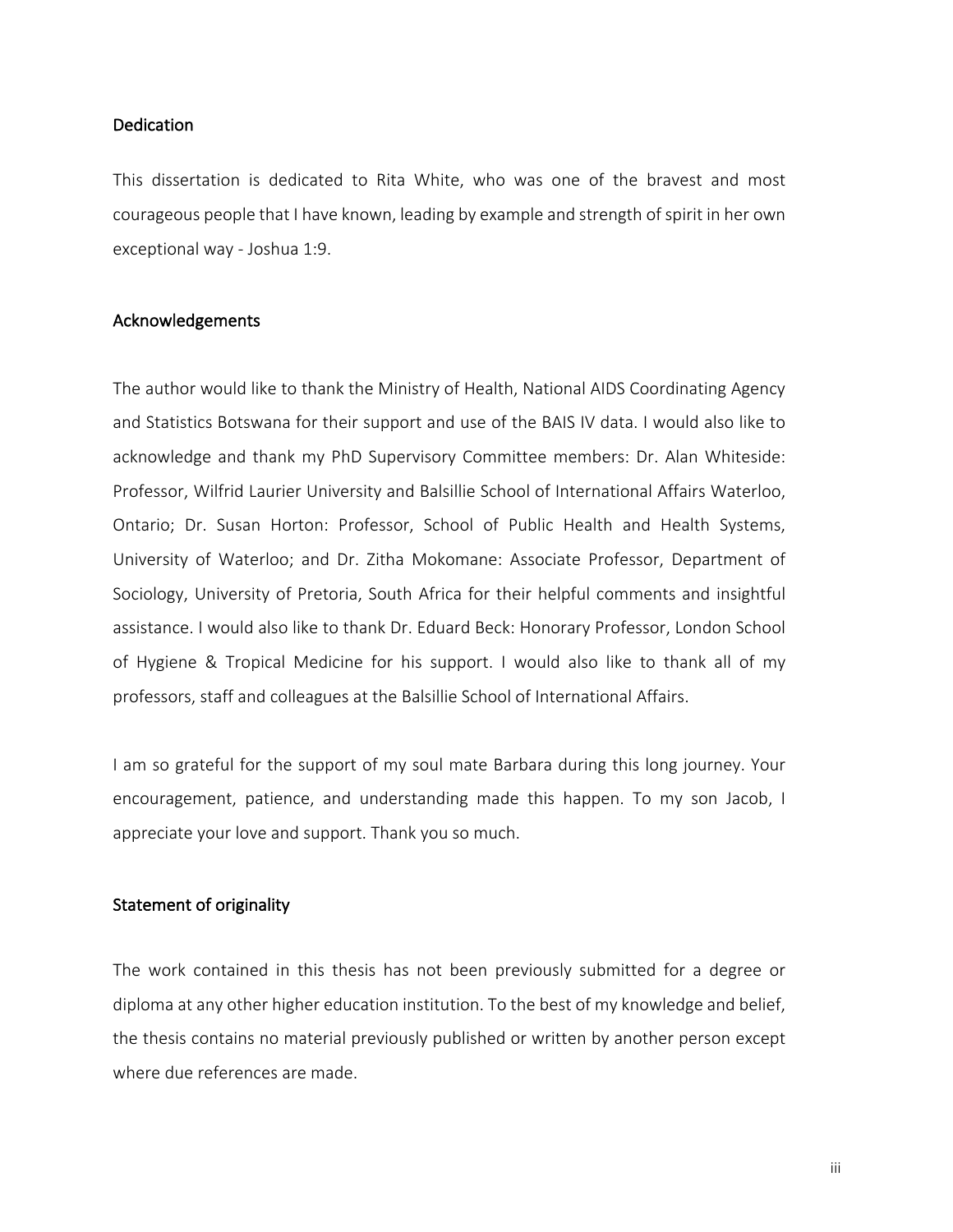# **Table of Contents**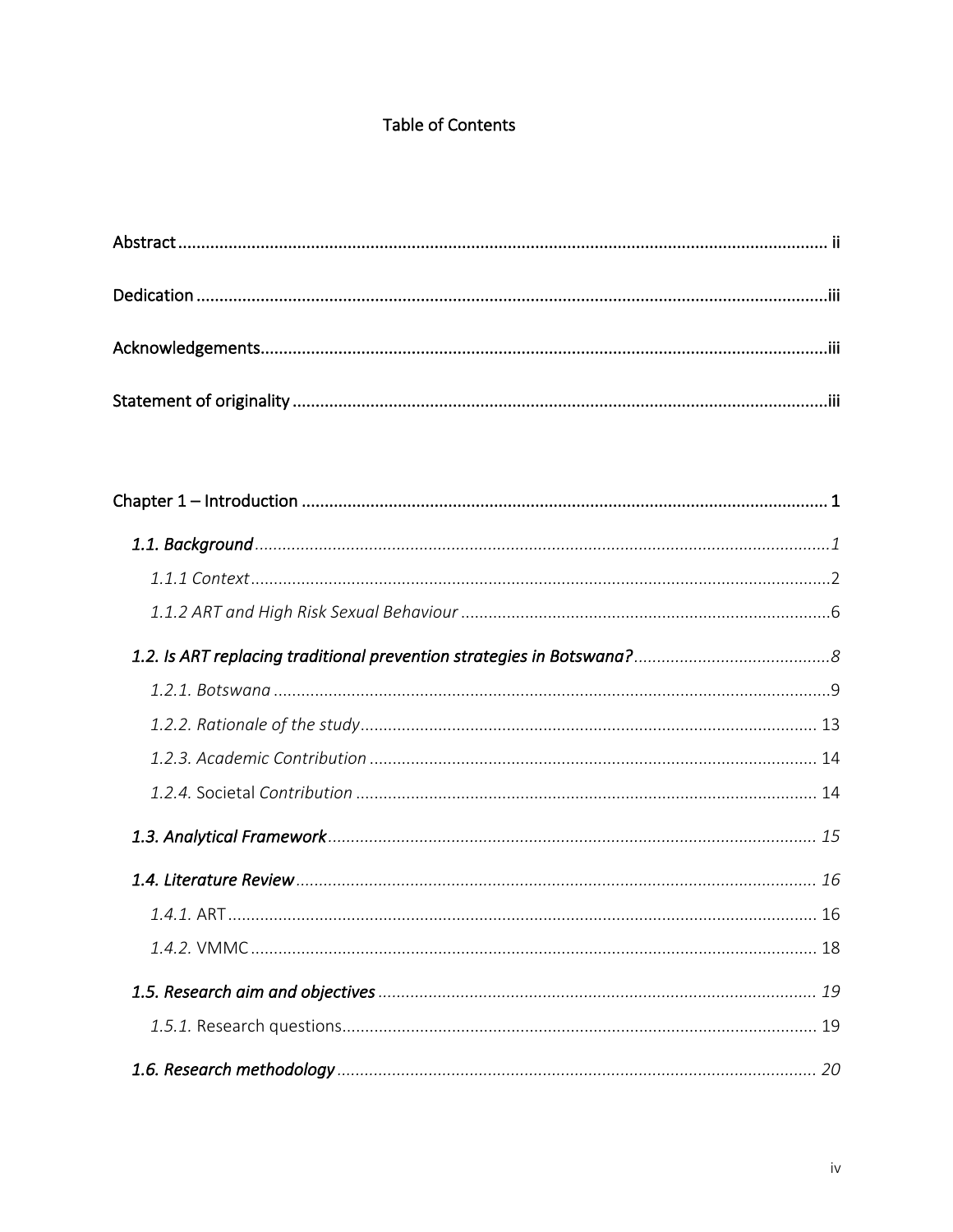| Chapter 2: Awareness of HIV status, treatment optimism and ART in Botswana 35 |  |
|-------------------------------------------------------------------------------|--|
|                                                                               |  |
|                                                                               |  |
|                                                                               |  |
|                                                                               |  |
|                                                                               |  |
|                                                                               |  |
|                                                                               |  |
|                                                                               |  |
|                                                                               |  |
|                                                                               |  |
|                                                                               |  |
|                                                                               |  |
| 2.5.4.1. The impact of ART beliefs on condom use and multiple partners  52    |  |
|                                                                               |  |
|                                                                               |  |
|                                                                               |  |
|                                                                               |  |
|                                                                               |  |
|                                                                               |  |
|                                                                               |  |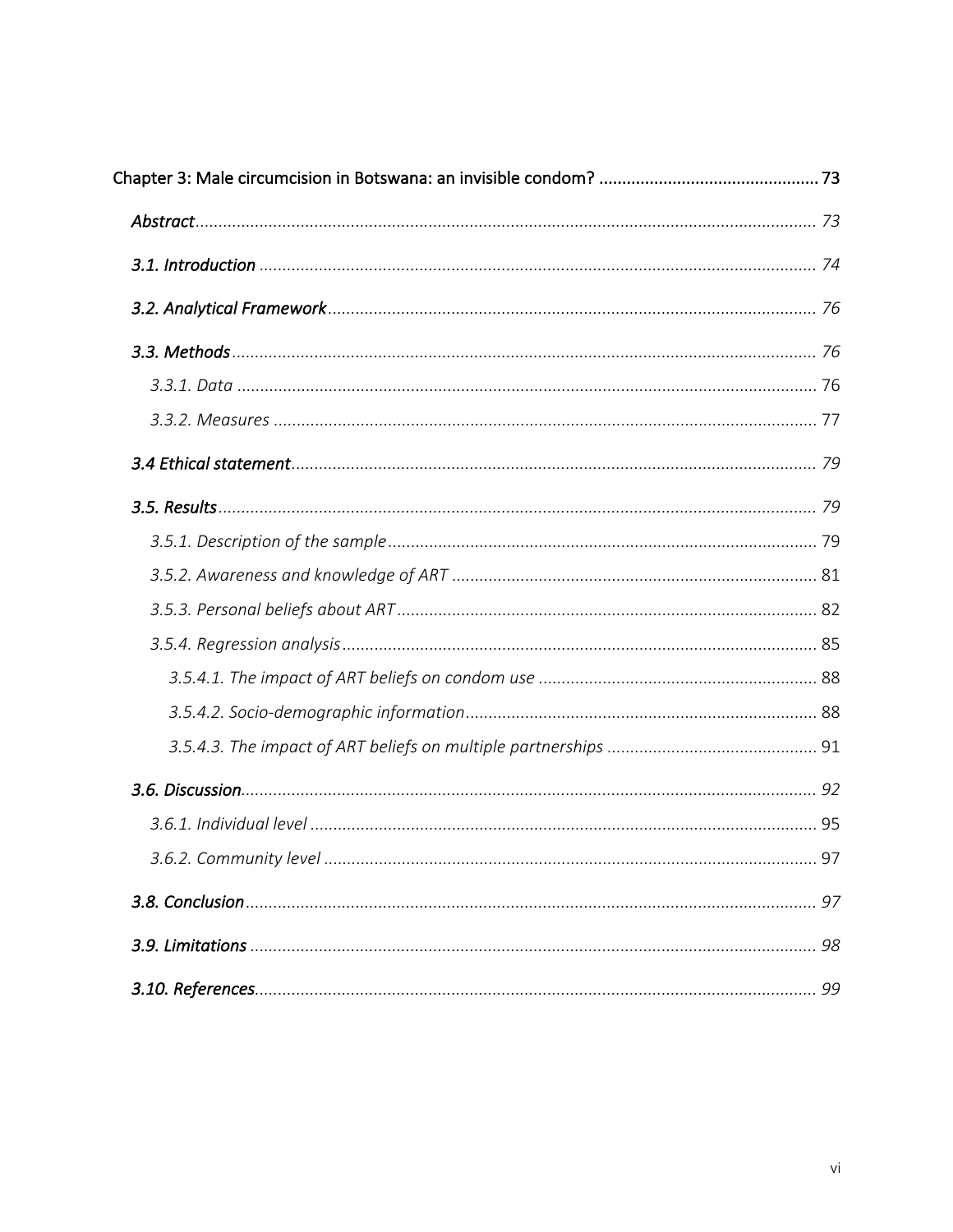| Chapter 4: Reflecting on the relationship between antiretroviral therapy beliefs and sexual |     |  |
|---------------------------------------------------------------------------------------------|-----|--|
|                                                                                             |     |  |
|                                                                                             |     |  |
|                                                                                             |     |  |
|                                                                                             |     |  |
|                                                                                             |     |  |
|                                                                                             |     |  |
|                                                                                             |     |  |
|                                                                                             |     |  |
|                                                                                             |     |  |
|                                                                                             |     |  |
|                                                                                             |     |  |
|                                                                                             |     |  |
|                                                                                             |     |  |
|                                                                                             |     |  |
|                                                                                             |     |  |
|                                                                                             |     |  |
|                                                                                             |     |  |
|                                                                                             |     |  |
|                                                                                             | 129 |  |
|                                                                                             | 130 |  |
|                                                                                             |     |  |
|                                                                                             |     |  |

|--|--|--|--|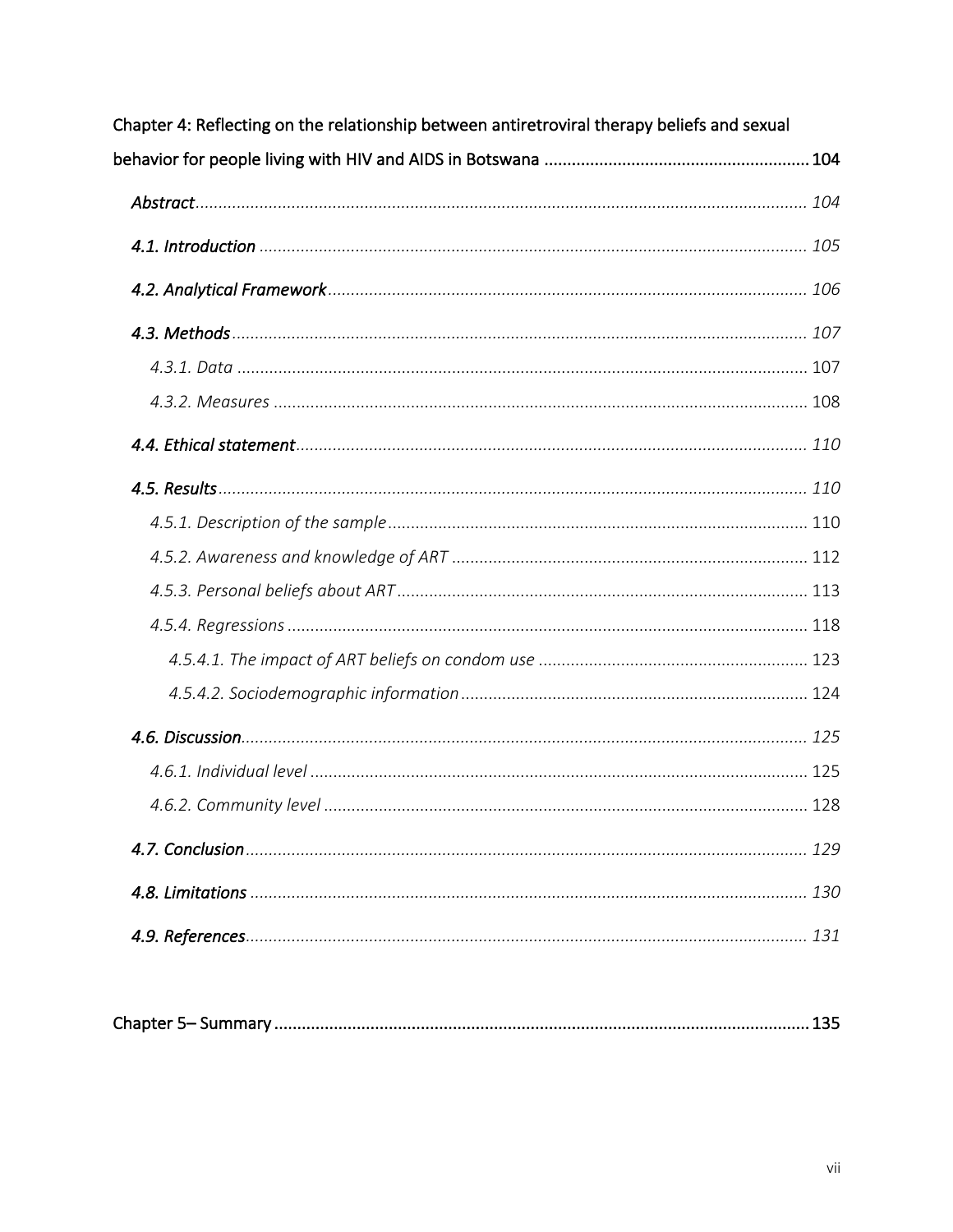# List of Tables

| Chapter 2: Awareness of HIV status, treatment optimism and ART in Botswana 35         |  |
|---------------------------------------------------------------------------------------|--|
|                                                                                       |  |
|                                                                                       |  |
|                                                                                       |  |
|                                                                                       |  |
| Table 5: Consistent condom use (a, 15-64 years and b, 15-24 years) 44                 |  |
|                                                                                       |  |
|                                                                                       |  |
|                                                                                       |  |
|                                                                                       |  |
| Table 10: Logistic regression - ART perception on consistent condom use  47           |  |
| Table 11: Logistic regression - ART perception on condom use at last sex 49           |  |
| Table 12: Logistic regression - ART perception on multiple concurrent partnerships 50 |  |
|                                                                                       |  |

| Table 3: Awareness and knowledge of the study population, 15-64 years  81 |  |
|---------------------------------------------------------------------------|--|
|                                                                           |  |
| Table 5: Condoms and circumcision (circumcised and uncircumcised) 83      |  |
|                                                                           |  |
|                                                                           |  |
|                                                                           |  |
| Table 9: Logistic regression - ART perception on consistent condom use 85 |  |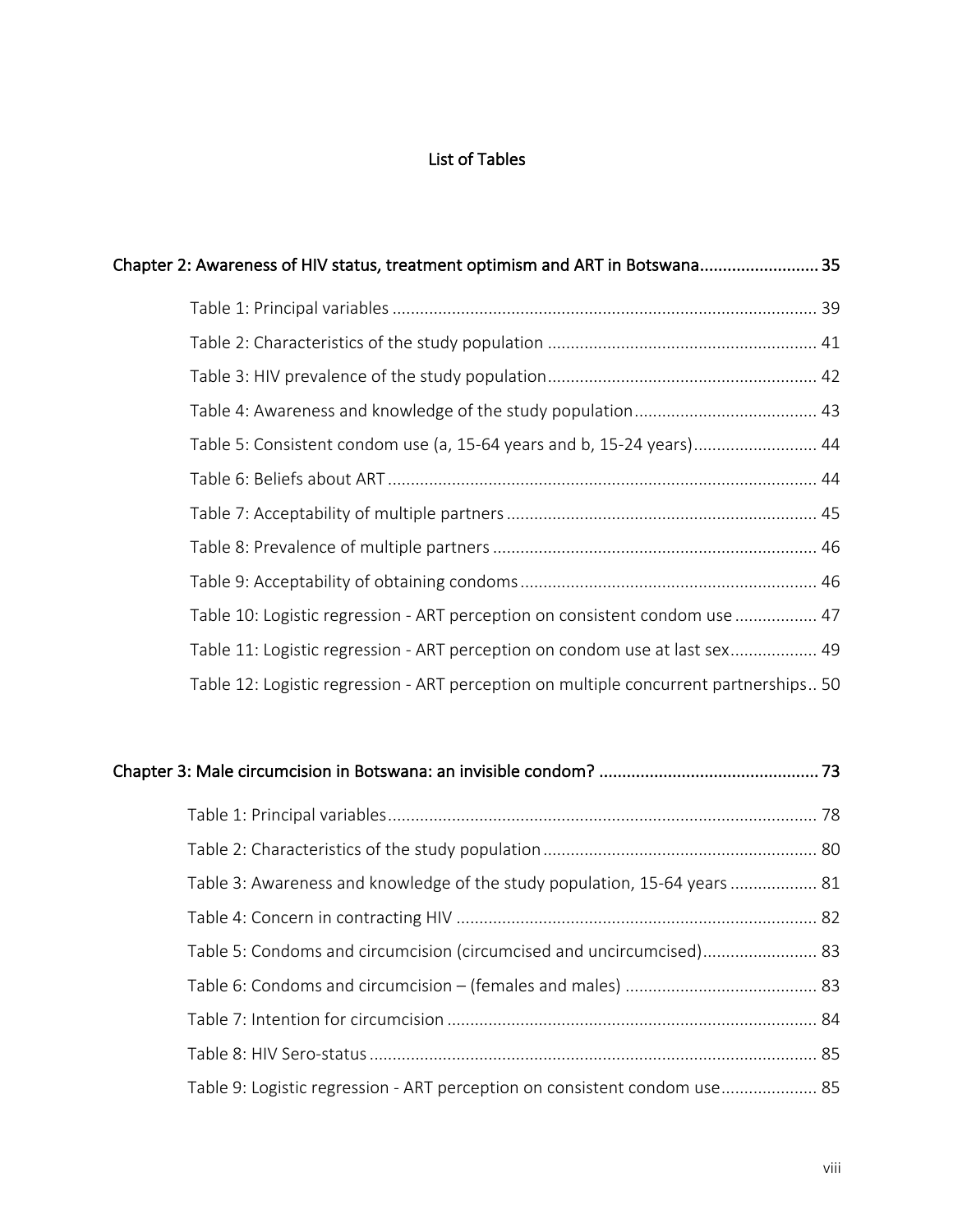| Table 10: Logistic regression - ART perception on condom use at last sex 86            |  |
|----------------------------------------------------------------------------------------|--|
| Table 11: Logistic regression - ART perception on multiple concurrent partnerships  90 |  |

| Chapter 4: Reflecting on the relationship between antiretroviral therapy beliefs and sexual |     |
|---------------------------------------------------------------------------------------------|-----|
|                                                                                             | 104 |
|                                                                                             |     |
|                                                                                             |     |
|                                                                                             |     |
| Table 4: Awareness and knowledge of the study population, 15-64 years  113                  |     |
|                                                                                             |     |
|                                                                                             |     |
|                                                                                             |     |
|                                                                                             |     |
|                                                                                             |     |
|                                                                                             |     |
| Table 11: Logistic regression - ART perception on inconsistent condom use 118               |     |
| Table 12: Logistic regression - ART perception on condom use at last sex  120               |     |
| Table 13: Logistic regression - ART perception on multiple concurrent partnerships 121      |     |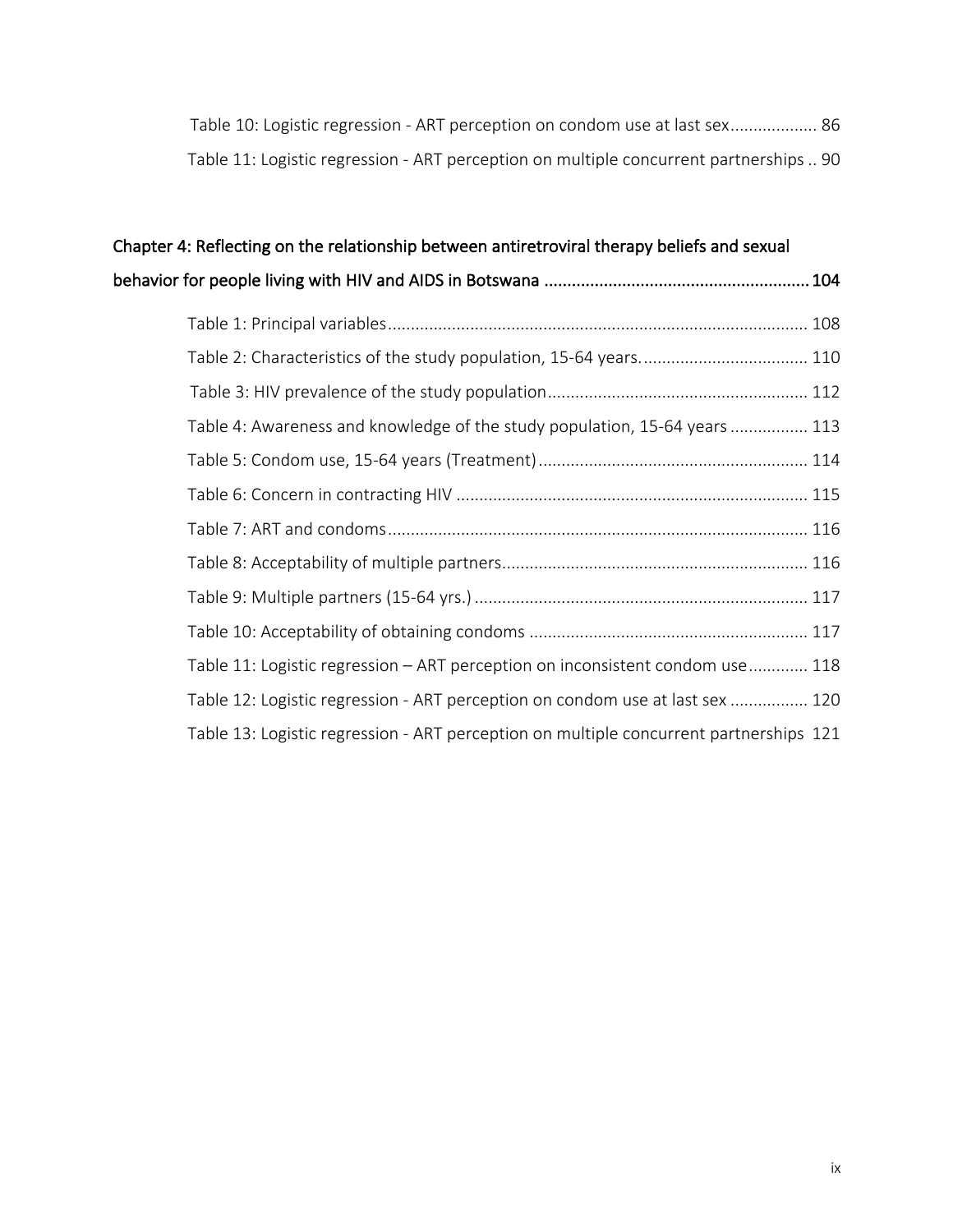#### Chapter 1 – Introduction

#### *1.1. Background*

<u>.</u>

Smarter scale-up is paramount in closing the gap between people who have protected themselves against, or not yet been exposed to, the potentially deadly Human Immunodeficiency Virus (HIV), and those who cannot or will not do so. Closing that gap will require a concerted global health governance effort, providing a balanced, targeted, and cost-efficient prevention strategy (UNAIDS 2015).

HIV is predominantly a sexually transmitted, potentially life-threatening condition that negatively affects a person's immune system and interferes with the body's ability to fight the organisms that cause disease. The virus can be spread by direct contact with infected blood, or from a mother to a child during pregnancy, childbirth or breast-feeding, but in most countries sexual transmission is the leading cause of HIV transmission. HIV infection can take years before reaching the point that an individual falls ill and develops into Acquired Immunodeficiency Syndrome (AIDS). At this stage, in the absence of treatment, a person's condition worsens and can eventually lead to death. There is still no cure for HIV or AIDS, but there are medications that can slow the progression of the disease. Antiretroviral treatment<sup>1</sup> (ART) has been rolled-out globally and is responsible for reducing AIDS deaths worldwide (UNAIDS 2018).

However, concerns have been raised that the availability of ART may perpetuate or cause relapses in risky sexual behaviours<sup>2</sup> among HIV infected people and those who are at risk of HIV infection. It has been argued, for example, that the improvement in physical health and quality of life in response to ART may lead to a reduction in protective and preventive

 $1$  ART - The combination of antiretroviral (ARV) drugs to maximally suppress the HIV virus and stop the progression of HIV disease

 $2$  Risky sexual behavior - Having more than one sexual partner; changing sexual partners frequently; having oral, vaginal or anal sexual contact without a condom.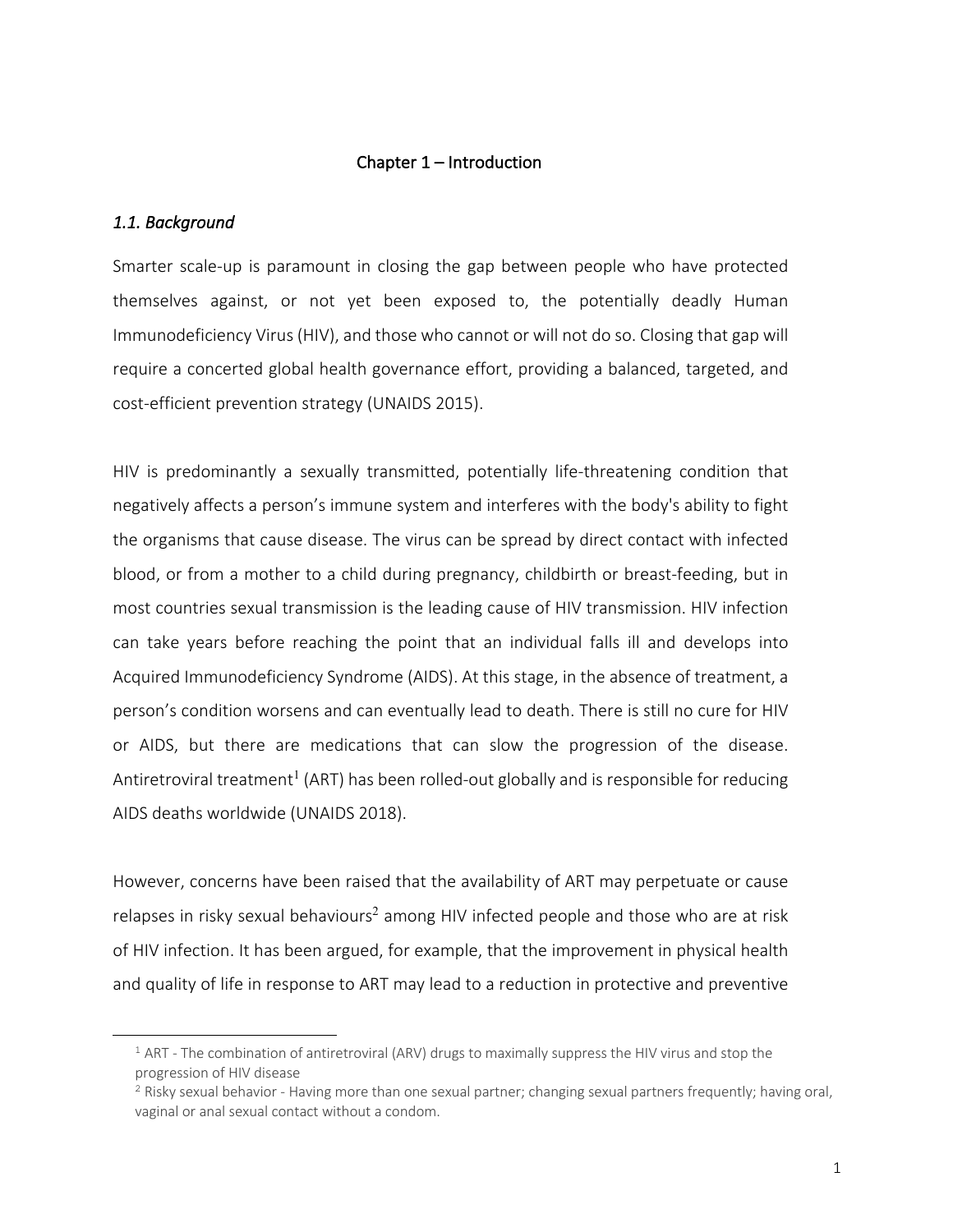behaviours among people living with HIV or PLWHIV (Kalichman, Cain, and Simbayi 2010; Levy et al. 2017; Ragnarsson et al. 2011a). For example, in the management of sexually transmitted infections (STI) decreased condom use has been evidenced as a result of the rising confidence that the use of ART for prevention attenuates transmission risk or the belief that HIV is no longer a serious health concern (Kalichman et al. 2017; Marrazzo et al. 2018; Traeger et al. 2019).

This dissertation hypothesises that the perception of reduced HIV severity and decreased HIV transmissibility of HIV and AIDS will not be correlated with higher-risk sexual behaviours. The thesis presents Botswana as a middle-income, hyper-epidemic country case study in the context of the above issues.

#### *1.1.1 Context*

ART or antiretrovirals (ARVs), is a combination of medications used to slow the rate at which HIV multiplies in the body, and has been proven to decrease HIV viral loads to undetectable levels (Abera et al. 2010; Montaner et al. 2014; Nii-Trebi et al. 2013).

Although ART may not be effective for all infected persons due to drug-resistant strains of HIV and/or unmanageable adverse effects of ART, treatment has had proven beneficial clinical effects reflected in, for example, prevention of transmission of HIV infection in individual patients taking ART, AIDS-related deaths, and HIV related opportunistic infections in countries where ART has been made widely available (Montaner et al. 2014; Shapiro et al. 2010).

ART has been shown to provide, AIDS-free survival, with improved quality of life for HIVinfected patients (Kaida et al. 2009; Nogueira-martins 2010; Obel et al. 2011). More recently, the landmark HPTN 052 trial, which involved starting ART early in HIV-positive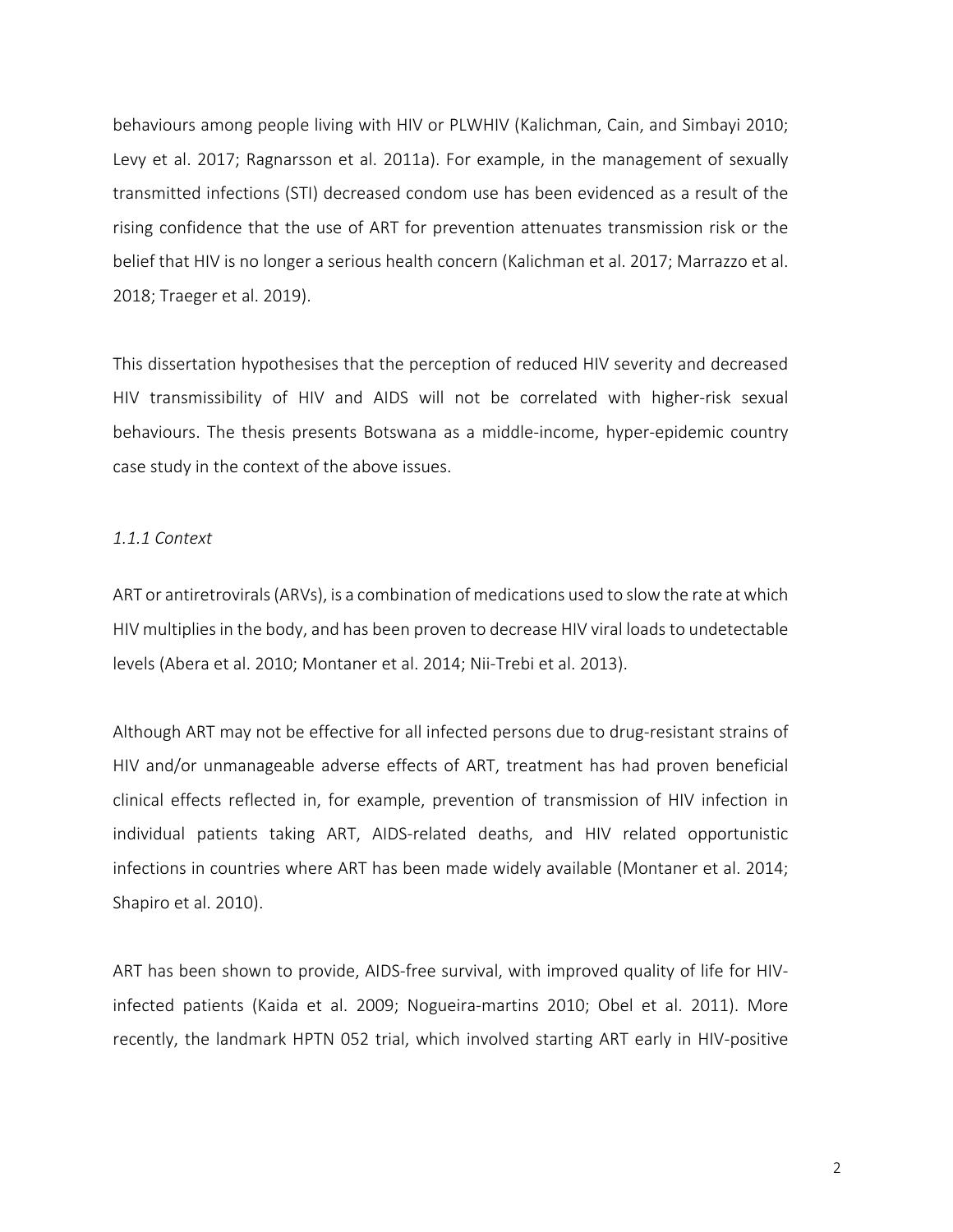partners of HIV-discordant couples<sup>3</sup> showed a 96% reduction in the transmission risk of HIV to their HIV negative partner (M. Cohen et al. 2012). That is, providing ART to HIV-positive individuals, regardless of their CD4<sup>4</sup> cell count was highly effective in reducing the risk of transmission.

Hence, in 2015 the World Health Organisation (WHO) recommended that people diagnosed with HIV immediately be placed on ART and then came to be known as Treatment as Prevention (TasP). This ensures optimum care and a reduction in the chance of transmitting the disease to an uninfected partner (WHO 2015). A number of follow-up studies since the HPTN 052 trial, have also reported significant reductions in HIV transmission, with new infections averted as a result (Baeten et al. 2012; Rodger et al. 2019; Thigpen et al. 2012). In 2014, the PARTNER study, a four-year study conducted across 14 European countries observed mixed status couples where the viral load of the HIV-positive partner was undetectable. The study found zero transmissions after multiple sexual encounters without a condom (Rodger et al. 2016).

There are positive indications that new HIV infections are trending downward on a global scale. For the first time in the history of HIV there seems to be an air of optimism about the possibilities of reaching the UNAIDS 90-90-90 target: 90% of people with HIV diagnosed, 90% of diagnosed people on therapy, and 90% of treated people virally suppressed. In 2014, UNAIDS reported the "lowest levels of new infections this century at 2.1 million" (UNAIDS 2014).

Unfortunately, HIV and AIDS continue to devastate populations. Since 2000, 38.1 million people worldwide have become infected and 25.3 million people have died of AIDS-related illnesses. In 2017 alone, out of an estimated 36.9 million people living with HIV (PLWHIV), there were 1.8 million new HIV infections. In the same year, there were 25.8 million

<u>.</u>

<sup>3</sup> HIV Discordant couple - A pair of long-term sexual partners in which one has a sexually transmitted infection and the other does not.

<sup>4</sup> CD4 cells are a type of white blood cell that fights infection.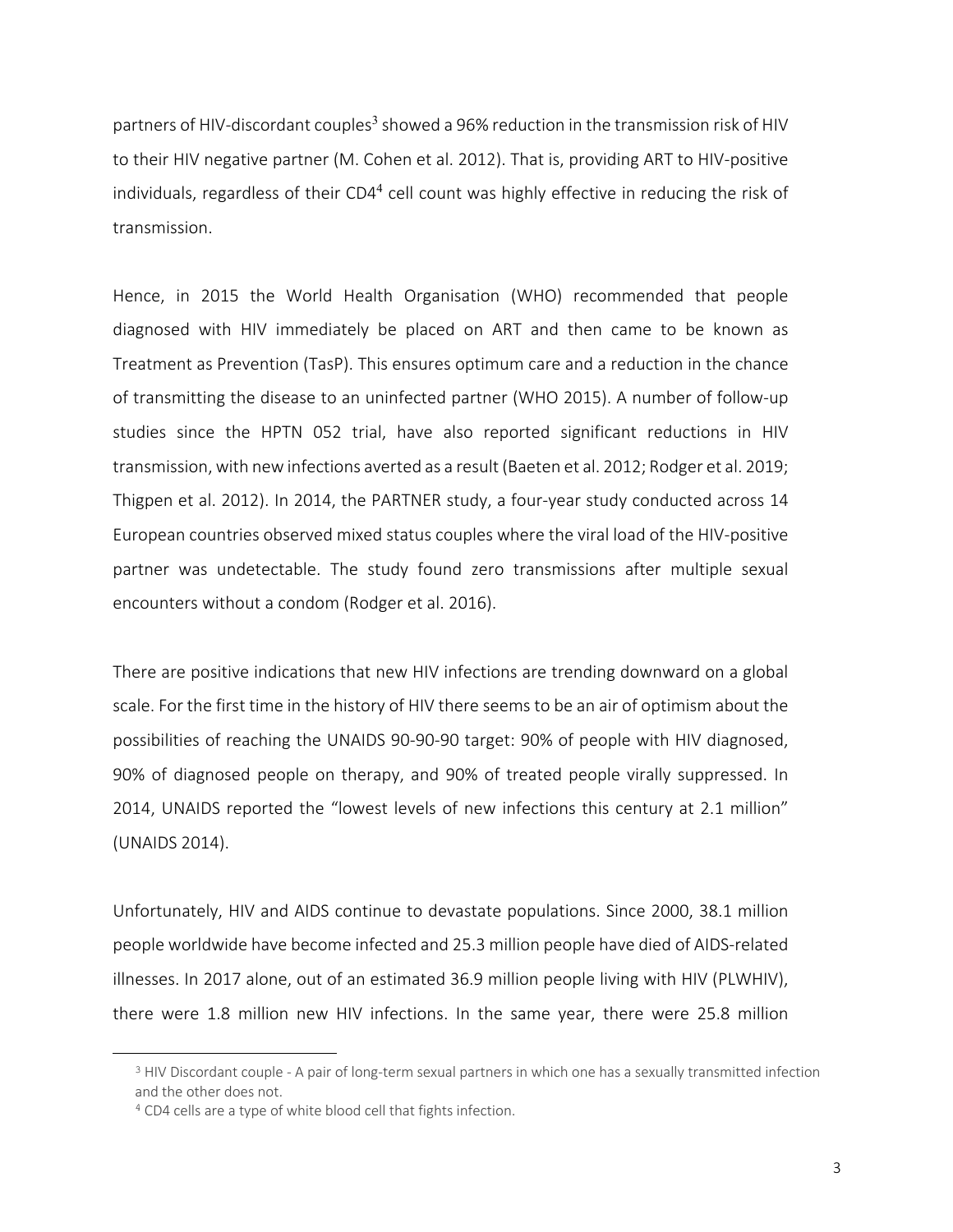PLWHIV located in sub-Saharan Africa, accounting for 70% of the global total (UNAIDS 2017).

More recently, declines in new HIV infections among adults have slowed, threatening further progress towards the end of the AIDS epidemic. Since 2010, the annual number of new infections among adults (15+) has remained static at an estimated 1.9 million (UNAIDS 2018). Data from 146 countries show that some have achieved declines in new HIV infections among adults, while many others have not made measurable progress, and still others have experienced worrying increases in new HIV infections (UNAIDS 2018).

At the same time, availability of ART has increased dramatically in recent years, particularly in resource-poor countries. Remarkable progress has been made globally with 75% of all people reporting knowing their HIV status at the end of 2017. Among those who knew their HIV status, 79% were accessing ART, and 81% of people who accessed treatment had suppressed viral loads (UNAIDS 2018).

Eastern and Southern Africa remain the regions most affected by the HIV epidemic, together accounting for 45% of the world's HIV infections and 53% of PLWHIV globally. More than three quarters of the 19.6 million PLWHIV in Eastern and Southern Africa at the end of 2017 were aware of their HIV status. Of those who knew their status, 12.9 million were accessing ART, which is equivalent to 66% of all PLWHIV in the region (UNAIDS 2018).

Thus, progress has been made towards slowing the epidemic. Regrettably, as pointed out earlier, concerted global efforts have had less impact on reducing incidence of new infections than on HIV-related mortality. Ending the AIDS epidemic by 2030, which is a target within the Sustainable Development Goals (SDGs) will require a dramatic change in how HIV prevention is pursued (Carter 2016; Collaborators 2016). Historically, global health governance has been the domain of the WHO. However, weak internal coordination, a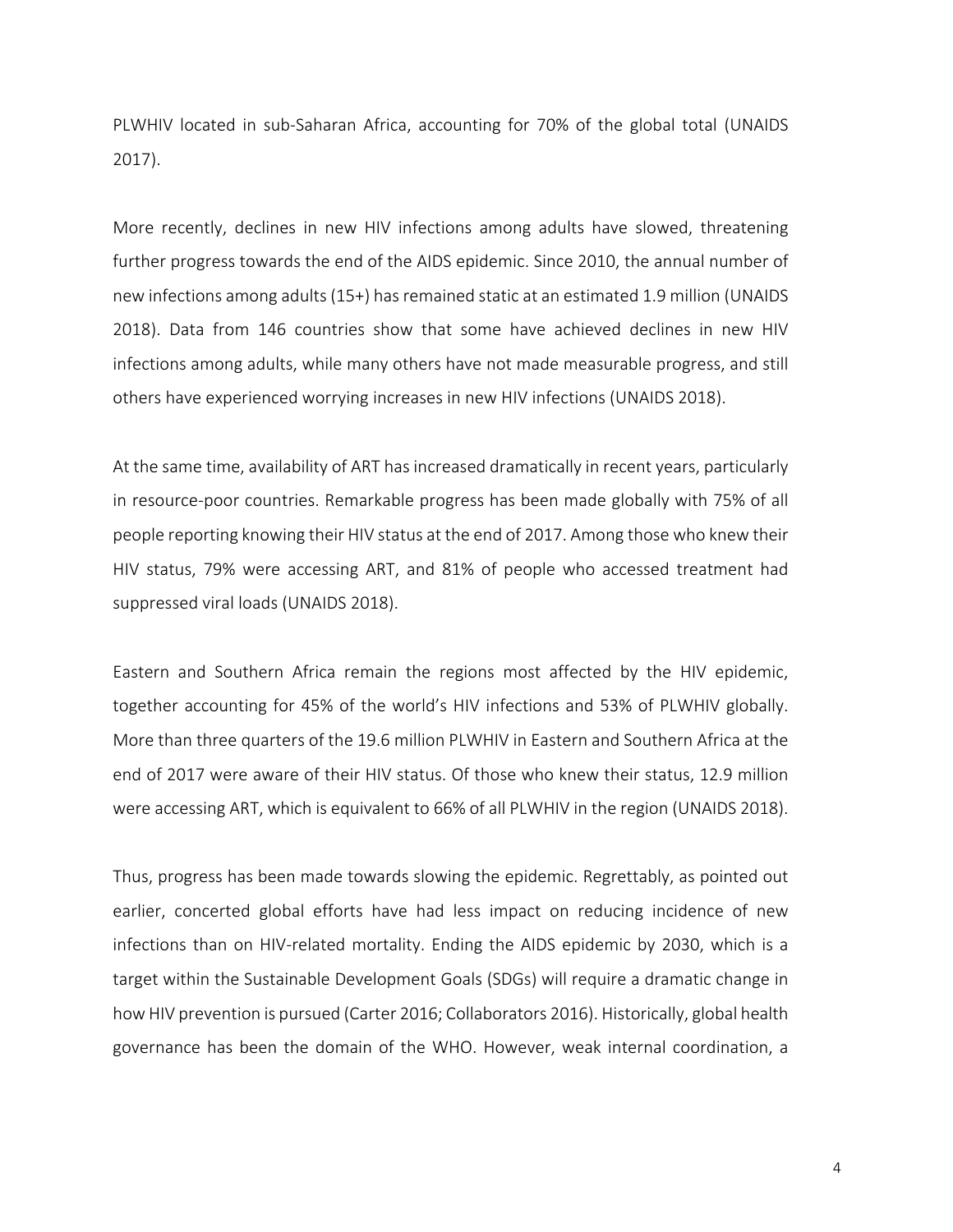cumbersome bureaucracy and ineffective leadership have raised concerns about the organisation (Moon et al. 2015).

Although the global health community widely accepted the WHO's recommendation for the TasP model, it remains uncertain whether enough has been done to ensure that along with TasP, a comprehensive prevention package that can effectively curb or eliminate new infections is deployed during the course of the epidemic. Although it is with certainty that if one could identify and treat all HIV-infected people immediately after infection, the HIV and AIDS epidemic would eventually disappear (M. S. Cohen 2019). Yet maximising the benefits of ART has proven to be daunting and currently unrealistic. It is not always easy for people to get tested, especially when they fear stigma and discrimination. Therefore, not all HIV-infected individuals are identified and of those PLWHIV, access to therapy may not be possible or they may not agree to be treated (Ambrosioni, Calmy, and Hirschel 2011).

In addition, TasP is only efficacious if the CD4 count is undetectable, which is not always the case, in particular during the first three to six month period after the initiation of ART (M. S. Cohen 2019). Also, of critical importance is having a high adherence to treatment in order to maintain an undetectable viral load over time. Unfortunately, not everyone's viral load becomes and remains undetectable on treatment. This most commonly happens when someone has low adherence to medications, but it can also occur due to drug resistance or drug toxicity. When treatment fails, a person won't know that their viral load is detectable. This limitation also compromises the treatment as prevention strategy (Ambrosioni, Calmy, and Hirschel 2011).

Therefore, to meet the needs of a population, an ideal prevention package should be efficacious and available. Eliminating HIV will be best pursued by combining several prevention strategies including: sexual abstinence, or condom use, reducing the number of multiple and concurrent partners (MCP), voluntary medical male circumcision (VMMC), HIV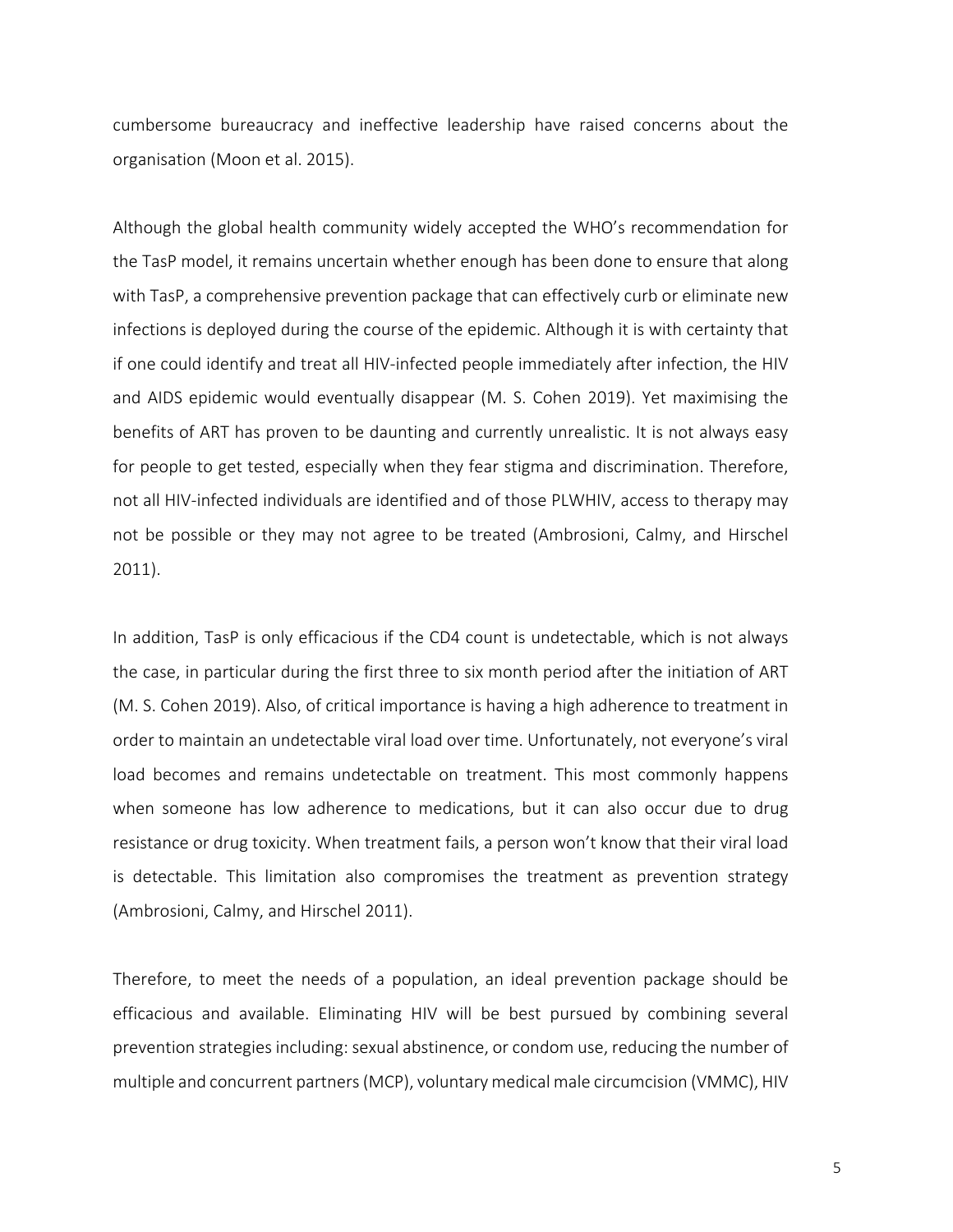testing, and TasP for those infected with HIV and pre-exposure prophylaxis (PrEP) for those not infected with HIV, but at high risk of exposure (Blumenthal et al. 2014). Accomplishing the above will require a concerted global effort, providing a balanced, targeted and costefficient prevention strategy.

#### *1.1.2 ART and High-Risk Sexual Behaviour*

As the evidence for the success of biomedical HIV prevention interventions increase, a growing concern has emerged about how users of these interventions, particularly PrEP and TasP, may change their HIV sexual risk behaviors. Namely, that widespread use of biomedical interventions can decrease uptake of preventative behaviors, such as condom use, and in turn reverse the benefit of treatment and even lead to an increase in HIV transmission (Chen 2013; Bajunirwe et al. 2013; Demissie et al. 2015; Kalichman et al. 2010; Levy et al. 2017; Luchters et al. 2008; Marrazzo et al. 2018; Ragnarsson et al. 2011). Given the vast quantity of resources that are being invested in the purchase and distribution of ART, there will be little room for any counteracting effect brought on by increased risk behaviors*.* Therefore, it is crucial for the field of global health governance to eliminate any potential impact of treatment-related beliefs or misconceptions about HIV transmission in order to optimize the effect of TasP at the population level (Chen 2014).

HIV treatment optimism has traditionally been comprised of two distinct components. Firstly, a belief that HIV is a less serious health threat due to the availability of ART, otherwise known as 'reduced-severity optimism'. Secondly, a belief in reduced susceptibility to HIV due to the suppressive effect of ART on the viral load of infected sexual partners known as 'reduced-susceptibility optimism' (Levy et al. 2017). These perceptions resonate with the prevailing theory about how individuals manage their personal risks*.* Risk "homeostasis" is defined as "a system in which individuals accept a certain level of subjectively estimated [or "perceived"] risk to their health in exchange for benefits they expect to receive from an activity" (Blumenthal and Haubrich 2015). In taking a calculated risk during a risky event, individuals maintain an approximate "risk set point". However, the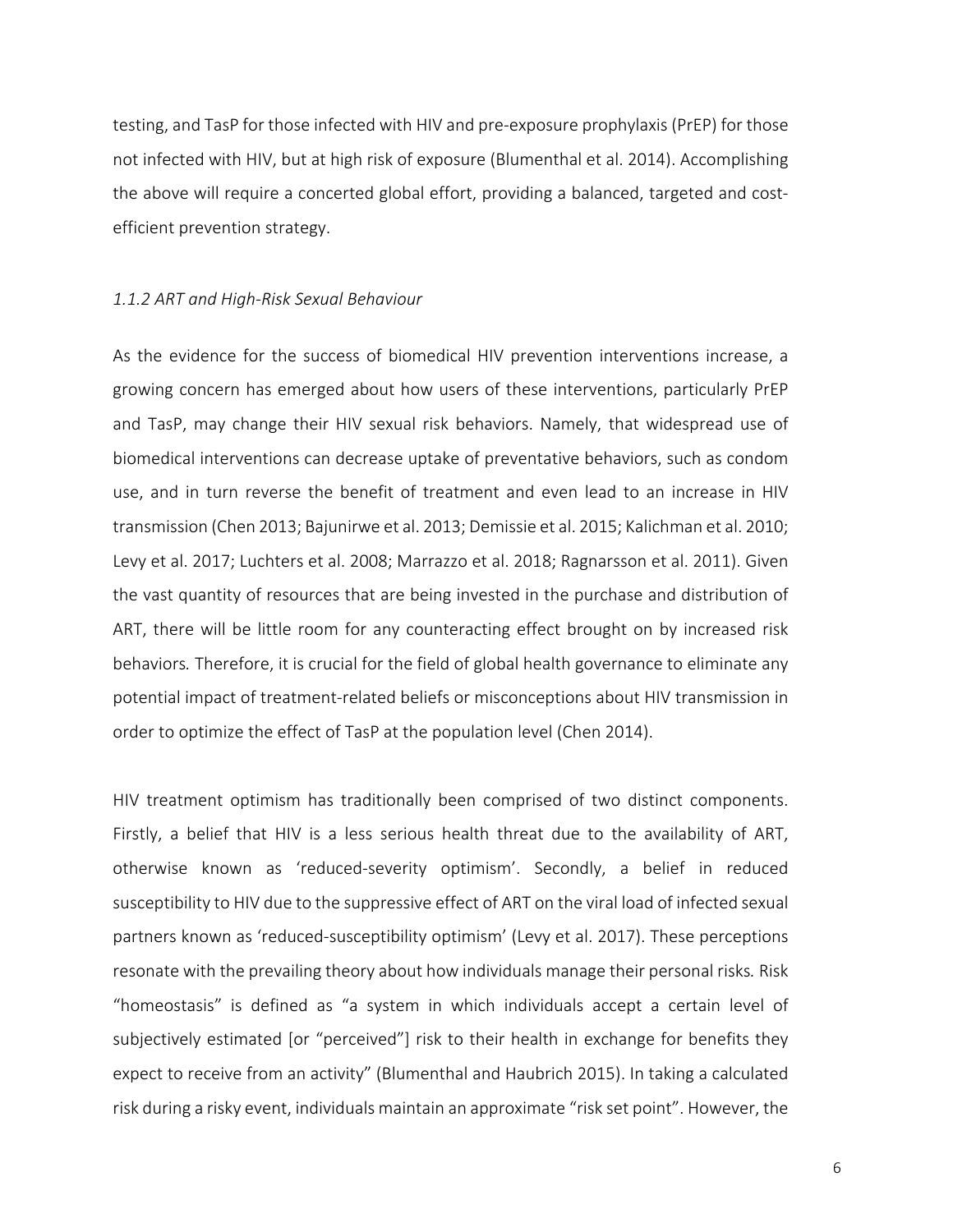introduction of an intervention or technology such as PreP, TasP or VMMC, which reduces the perceived risk of the behavior may cause a person to increase risky behavior, which is called "risk compensation"*.* While taking ART or after being circumcised or both, individuals perceive that they are protected from transmitting or acquiring HIV (Blumenthal and Haubrich 2015).

Risk compensation has also been observed beyond the field of HIV. For instance, researchers have found that workers who wear back-support belts try to lift heavier loads; children who wear protective sports equipment engage in rougher play; equipping a vehicle with an airbag increases the relative personal injury claims; and drivers of vehicles with automatic braking systems tend to drive faster, follow closer and brake later (Froeb et al. 2016; Vrolix 2012).

It is important to note that much of the literature concerning treatment optimism comes largely from studies conducted among HIV-positive people, and those at a particularly higher risk of infection such as men who have sex with men (MSM), sex workers, injection drug users and people in unstable unions or relationships. Data on perception, attitudes, sexual behaviours and HIV risk among the general HIV-negative population and those unaware of their status is minimal. Therefore, it is difficult to ascertain from this population the perception between the availability of ART and HIV risk.

Globally, we continue to advocate for the provision of ART to treat every infected individual. However, as we do this it must be recognised that the global TasP drive may be negatively influencing people with regards to their concern about engaging in risky sexual behaviours due to this availability, and may possibly be responsible for recent indications showing that the incidence of new infections has flatlined and that impact level reductions are not taking place as expected since the rollout of TasP (Kalichman et al. 2017)*.* Where treatment optimism does indeed occur, it may have the potential to mitigate the benefits of ARTbased HIV prevention strategies.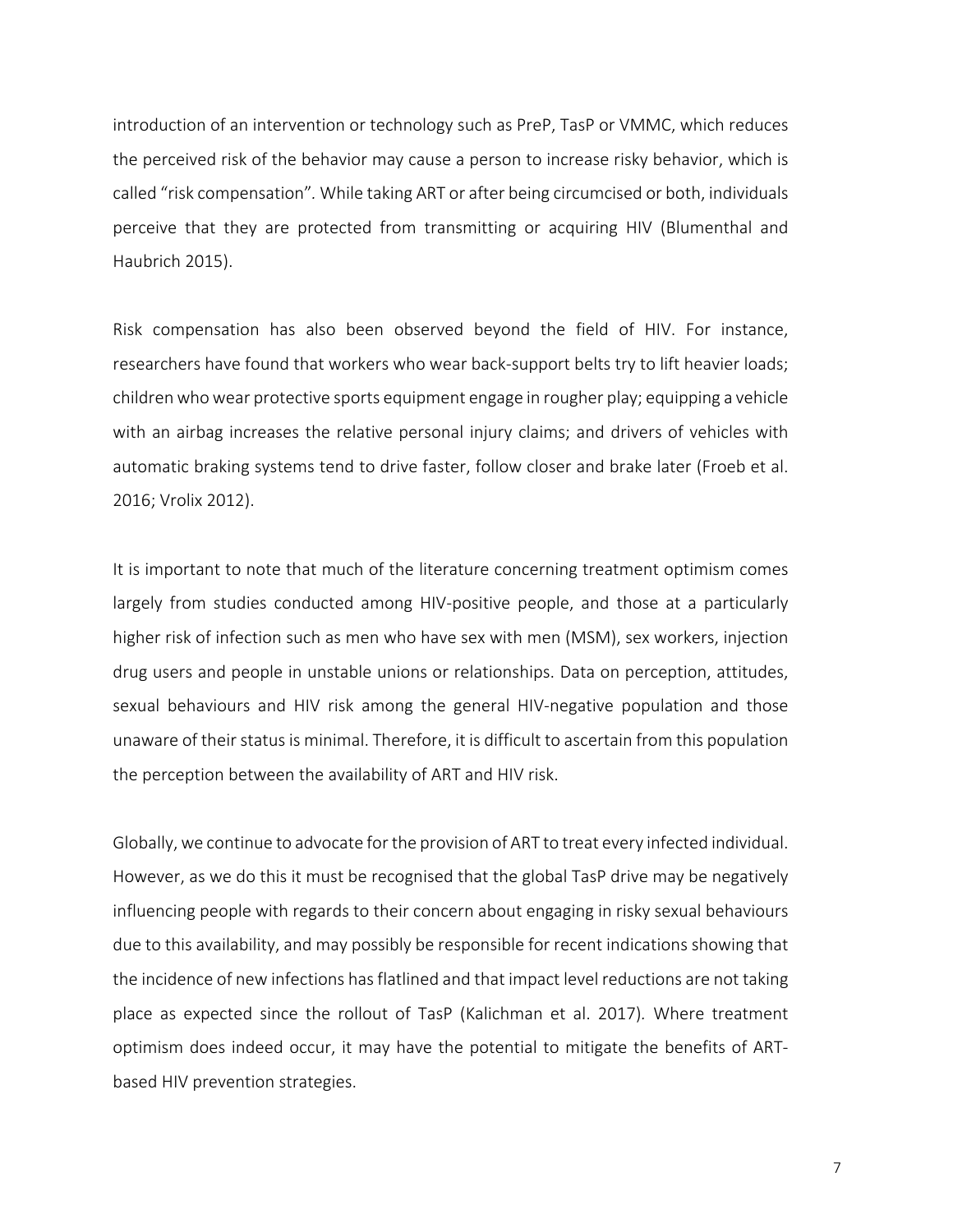In order to examine this, I will analyze the prevention behaviours of people in a country that has a solid track record of implementing protective HIV responses that include the widespread and free distribution of ART.

#### *1.2. Is ART replacing traditional prevention strategies in Botswana?*

HIV prevention refers to practices that prevent the transmission of HIV. Historically, prevention techniques have focused on the ABC's of HIV prevention; "Abstinence, Be faithful, use a Condom". Overtime, prevention strategies developed into approaches where prevention was grounded in evidence-based decision-making through a measurement framework called Know Your Epidemic (KYE), that was implemented at a country level and focused on the last 1000 new infections (Wilson and Halperin 2008). KYE enabled national and sub-national prevention responses that targeted interventions according to identified pathways of high transmission occurrence, resulting in interventions that were different across countries, regions and the world.

This tailored response ensured that prevention programming was effective both in terms of costs and efficacy. Each country-specific approach utilised evidence based, and human rights-based methodology. This new approach combines behavioural, biomedical, and structural interventions to address both the immediate risks and underlying causes of vulnerability to HIV infection, and the pathways that link them. This people-centred, combination approach includes: comprehensive sexuality education; prevention programmes for key populations; national condom programmes; and VMMC (UNAIDS 2016).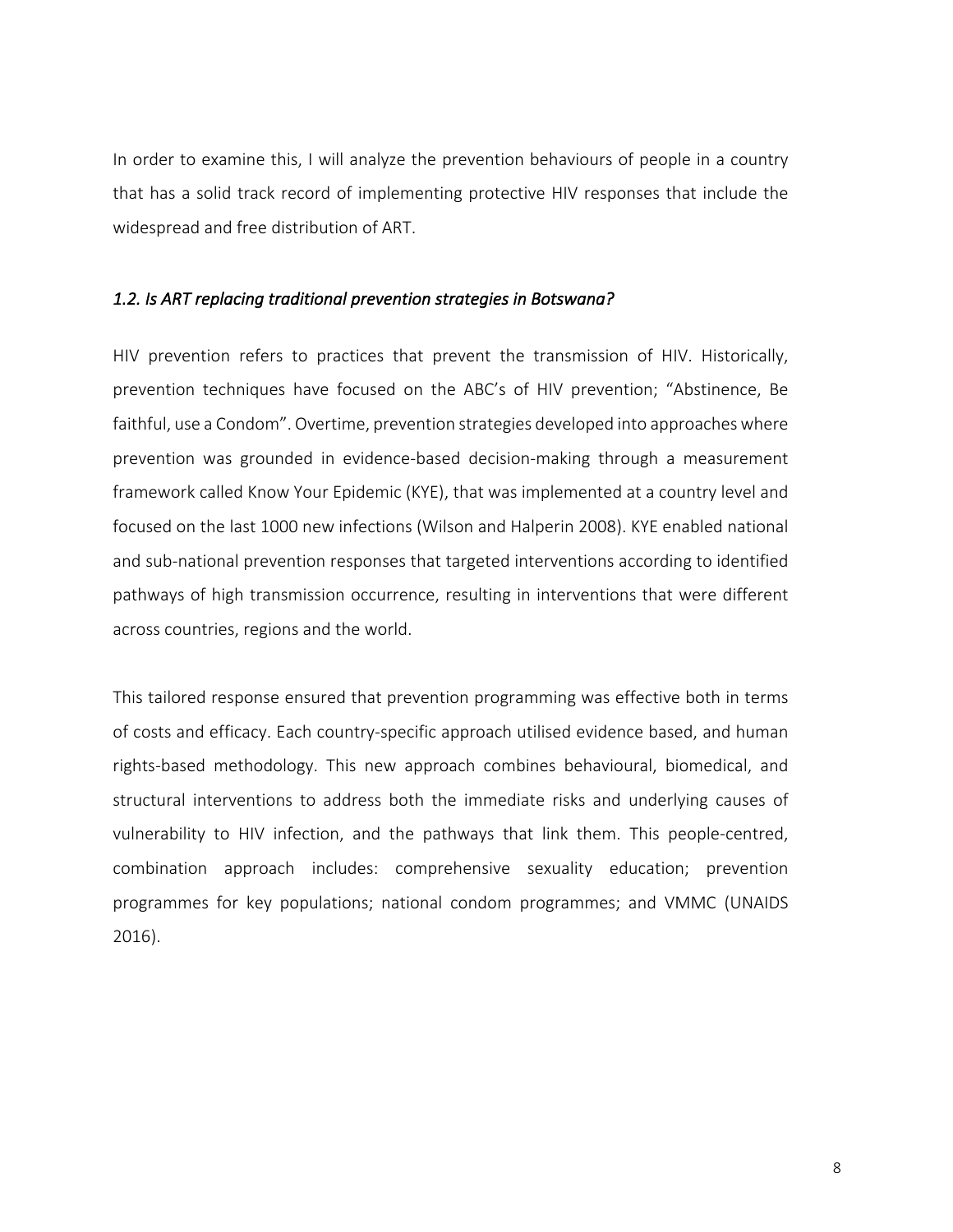#### *1.2.1. Botswana*

Botswana attained independence from British protectorate in 1966. It is an upper middleincome country with a stable democracy since independence. Geographically, it is a landlocked country in Southern Africa, bordered by Namibia, Zambia, South Africa and Zimbabwe. The most recent census in 2011 registered a population of just over 2 million, an increase of 1.9% from the 2001 census. The population density increased from 3 people per square kilometre in 2001 to 3.5 people in 2011. 34% of the population were under the age of 15 years and 6% over the age of 65 years (Statistics Botswana 2016).

Botswana is a resource based economy and dominated by mining, in particular diamonds. Tourism is becoming increasingly important to the country's economy and accounts for 10% of the GDP. Botswana is known for its political stability and low rates of violence and as a result has been rated high on governance according to the World Bank's Worldwide Governance Indicators. It is also known as the least corrupt country in Africa by Transparency International (World Bank 2014). Amongst other things one of the major threats to the country's economy that has contributed to its slow diversification has been HIV and AIDS (Barnett and Whiteside 2006).

HIV and AIDS has been managed as part of Botswana's National Health Programme through the National AIDS Coordinating Agency and is positioned within the Ministry of Health. It covers health system interventions including prevention, diagnosis, treatment and care.

This consists of public, private for-profit, private non-profit and traditional medicine. The public sector dominates the health system and operates the vast majority of the health facilities including hospitals, clinics and health posts. The services are decentralized and operated by the Government of Botswana through the Ministry of Health. In addition, there are over 800 mobile services to populations in remote areas. There are a number of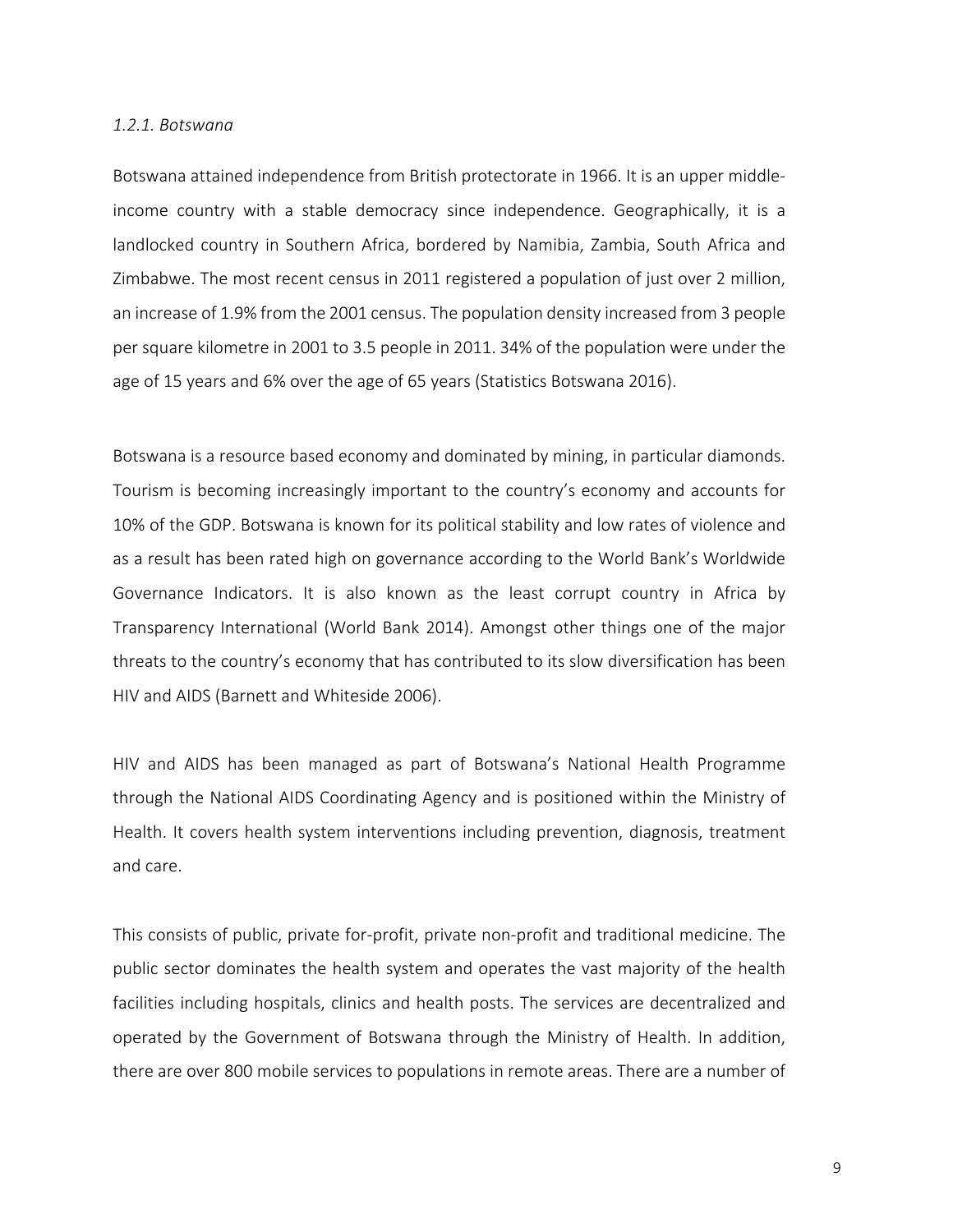NGOs providing mostly HIV and AIDS-related services such as counselling and testing (Seitio-Kgokgwe et al. 2014).

What Botswana has done is largely integrated and combined clinical and "population health" - establishing norms and services, and research for populations at risk. The term "population health" distinguishes (and synergizes) between clinical medicine and population health (Kindig and Stoddart 2003). Population health is of growing interest to academics and funding agencies and Botswana exemplifies this new approach.

In terms of HIV and AIDS Botswana is one of the countries in the world that has been deeply affected. The first AIDS case was reported in Botswana in 1985. In 1994 there were 4,400 estimated deaths and the first visible sign that the disease had reached epidemic proportions. AIDS related deaths continued to grow reaching 23,000 in 2003 in a population of only 1.8 million. At that time, it was expected that by 2050 the population would be reduced to 1.7 million. By 2003 the epidemic reached its peak prevalence rate of 37.3% of the adult population aged 15-49 years (WHO, 2005). In 2005, prevalence stood at 25.4%, suggesting an increase in AIDS deaths indicated by the reduction of PLWHIV by about 8% in only two years (Stoneburner et al. 2006). In 2016, Botswana had the third highest HIV prevalence rate in the world (21.9%), after Lesotho and Swaziland (UNAIDS 2017).

Considering Botswana's small population, the social and economic impact of the epidemic has been significant. In particular, there were substantial reversals of positive trends such as the reduction of adult and child mortality, as well as the increase of life expectancy (Barnett and Whiteside 2006). Life expectancy at birth for females improved from an average of 57 years in 1970 to 67 years in 1992 and for males from 53 years to 62 years. However, between 1995 and 2002 total life expectancy fell by 36% or roughly 20 years less than it had been in 1970 (OECD, 2003). Life expectancy rates in South Africa and Swaziland also indicate that AIDS had an adverse impact on these countries. However, the rate of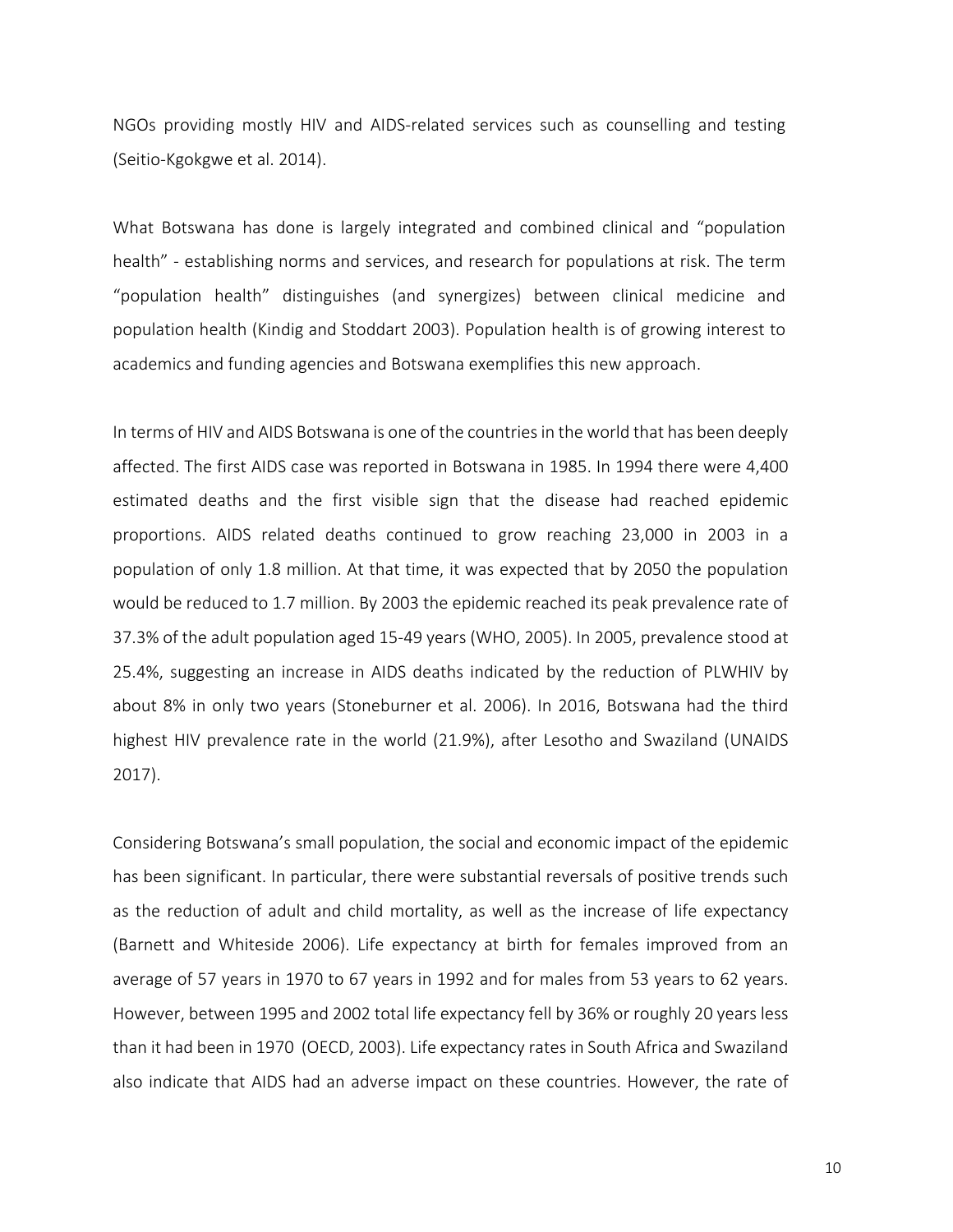decrease in life expectancy was markedly more pronounced in Botswana as compared to its neighbours (OECD 2003).

Over the last decades, the epidemic increased the number of orphaned children<sup>5</sup>, and more family members became sick and infirmed. These events led to the increased burden of care on families. According to UNAIDS (2017) approximately 61,000 children aged between 0 and 17 years had been orphaned by AIDS in Botswana by 2017. The United Nations Development Programme (UNDP) estimated that more than 20% of children in the country will be orphaned by 2020 (United Nations 2015). The country also felt an economic impact for much of the late 1990s and 2000s as the epidemic negatively affected the size of the labour force and the availability of skills, reduced productivity, and decreased economic development spending by 10% due to the rise in healthcare spending (Econsult 2007).

Owing to the socio-economic impact of the epidemic, the government of Botswana declared HIV and AIDS as a national emergency and an issue of high national priority in 2001. As a direct result of this, various structures, policies and programmes were developed and implemented as part of a multi-sectoral response aimed at, preventing new HIV infections and scaling-up treatment, care and support (NACA 2010). One avenue of the response has been the provision of free ART to all eligible citizens through the National ARV Therapy Programme or "Masa". Masa is a Setswana word meaning "new dawn" and heralds the rising of a dawn over Botswana's struggle against HIV and AIDS. In 2002, Botswana was the first African country to provide ART to its citizens on a national scale and thus quickly became one of the most successful ART programmes in sub-Saharan Africa. As a result, new HIV infections declined from almost 30,000 in 2000 to 15,000 in 2005. AIDS related deaths dropped from 23,000 in 2003 to 4,100 in 2017 (UNAIDS 2017).

However, the most recent nationally representative estimates available show only marginal gains and indicate that approximately 350,000 or 21.9% of the adult population are

<u>.</u>

<sup>5</sup> An AIDS orphan is a child who became an orphan because one or both parents died from AIDS.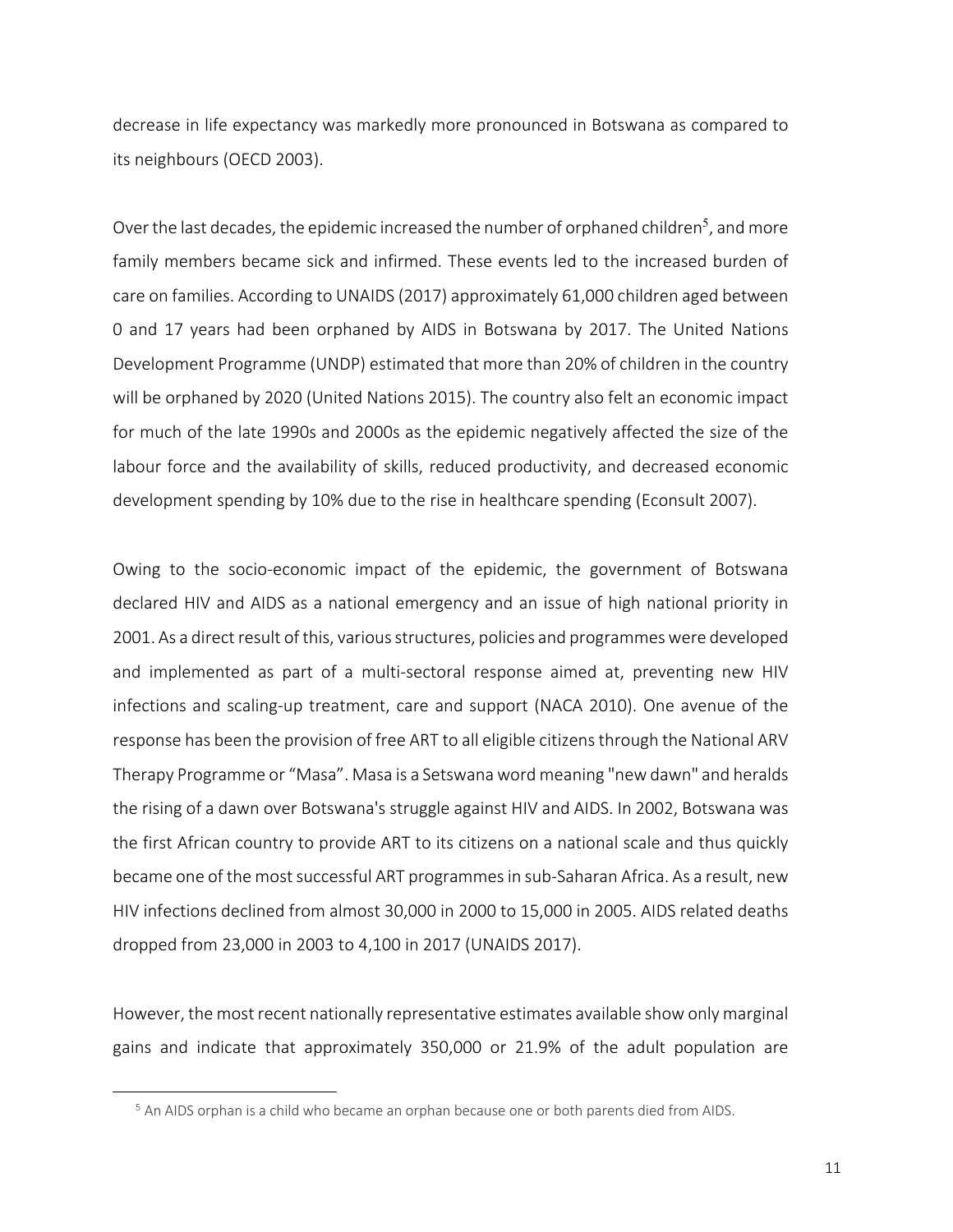infected with HIV in 2016 (UNAIDS 2017). In the 2004 and 2008 Botswana AIDS Impact Surveys (BAIS), HIV prevalence<sup>6</sup> rates were  $17.1\%$  and  $17.6\%$  respectively (NACA 2005; NACA 2008). Ideally, at this stage in the epidemic it is preferable to see prevalence rates start to flatten out, not increase or decrease. A decrease in the prevalence rate might suggest that PLWHIV are not accessing ART and are dying. Conversely, if the prevalence rate increases then new infections are occurring. In terms of new infections, estimates indicate that 15,000 new infections occurred in 2005, 13,000 in 2010 and 14,000 in 2017 underscoring a troubling trend in new infections over the last decade despite Masa (UNAIDS, 2017).

One of Botswana's greatest challenges in responding to HIV is funding. Due to Botswana's upper-middle income country status, many international donors have been withdrawing funding and instead redirecting their donor support to low-income countries. Financial security and sustainability are critical for providing universal access to antiretroviral treatment, allowing Botswana to continue with their highly successful treatment programme. According to the 2013/2014 National Health Accounts (NHA) data, the government of Botswana (GoB) was the primary funder of HIV and AIDS programs in Botswana. The GoB contributed 57% of funding for HIV and AIDS programs, while external donors contributed 43%. More than half of the GoB's HIV and AIDS funding was spent on care and treatment, 16% on orphans and vulnerable children (OVC) activities and 14% on prevention (PEPFAR 2018).

The U.S. President's Emergency Plan for AIDS Relief (PEPFAR) followed by the Global Fund (GF) are the largest external donors. PEPFAR was covering the costs of all ARVs for new initiations for the "Treat All" roll out programme. However, this funding ended in 2018. The next planned GF allocation began in 2019, but funding has been considerably less than its previous grant. The GoB will need to increase its HIV budget in the upcoming years (PEPFAR

<u>.</u>

 $6$  Prevalence is the number of people living with HIV infection in a given population at a given time, such as at the end of a given year.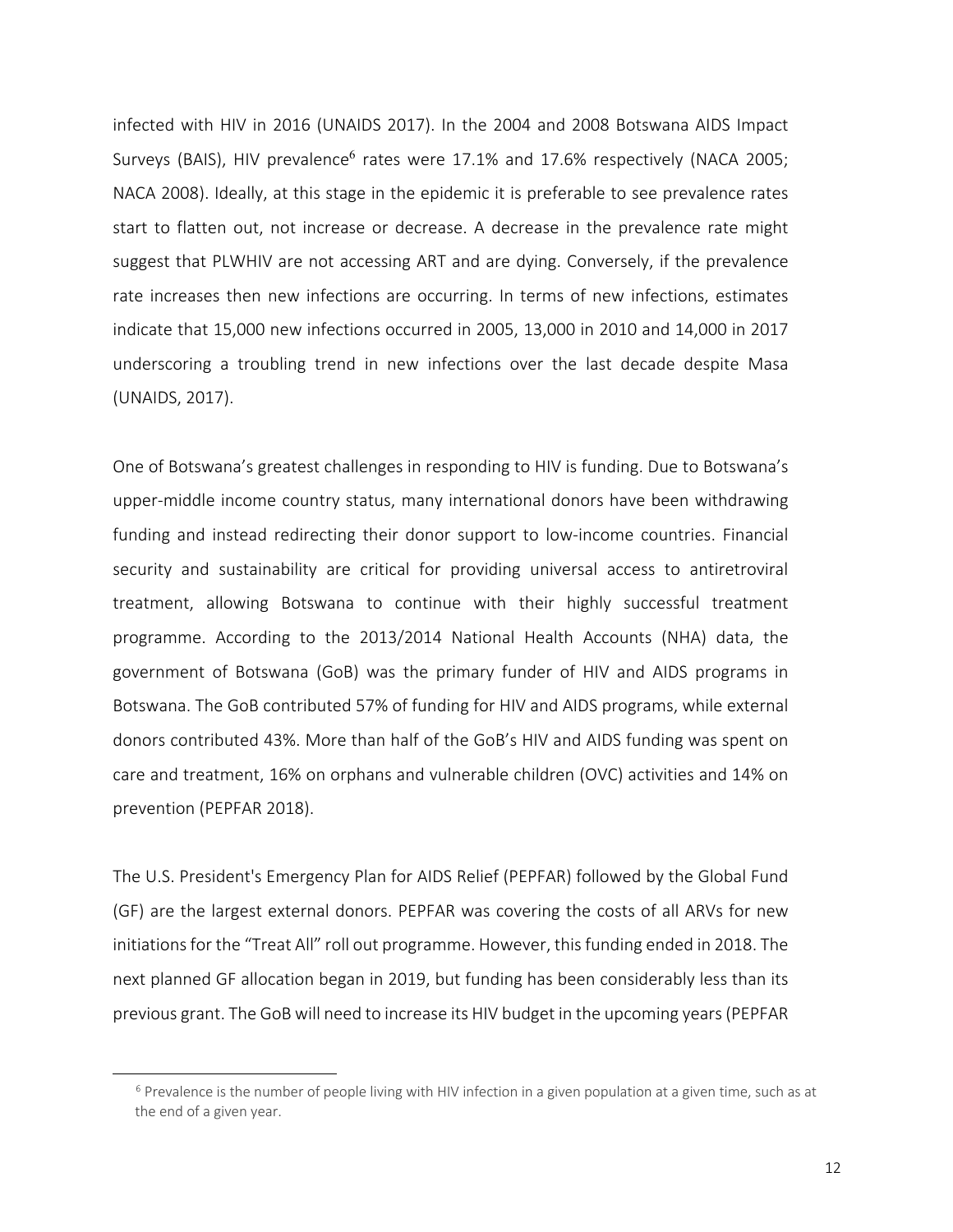2018). While the GoB provides the majority of funding for its HIV programme, PEPFAR has challenged how GoB budgets and spends its resources, stating that the GoB activities are not sustainable (PEPFAR 2018).

Botswana's response to the epidemic has been remarkable. It has one of the most comprehensive and effective HIV programmes in Africa. Not long ago, Botswana was facing a national crisis as AIDS was decimating the country's population. However, in response to the HIV epidemic, Botswana has become an exemplar within sub-Saharan Africa.

#### *1.2.2. Rationale of this study*

This study proposed to build on exploratory research conducted in the community of Chukumuchu, Botswana (Gill, 2007). The findings indicated high levels of awareness of ART in the community and perceptions that these drugs(ARVs) "reduce the strength of the virus in the body". While no significant relationships between awareness of ART and variables such as economic status, gender, age, education and HIV status were observed, the study suggested that for 15-49 year olds, the ART roll-out and information education communication (IEC) campaign had contributed to changes in awareness of ART (Gill 2007).

The exploratory research in Chukumuchu reported that changed sexual behaviour in the community after the introduction of ART generally indicated that respondents had adopted safer sexual practices. Therefore, the impression gained from the exploratory study was that the availability of ART had not elevated risky sexual behaviour among people. At the time this was contrary to findings from a meta-analytic review of ART and sexual risk behaviour studies conducted in various European countries and the United States (Crepaz, Hart, and Marks 2014). This meta-analytic review indicated that regardless of their HIV serostatus, the likelihood of unprotected sex was higher in people who indicated that receiving ART protects against transmitting HIV (this was prior to the Cohen study proving this to be the case), or that the availability of ART reduces their concerns about having unsafe sex.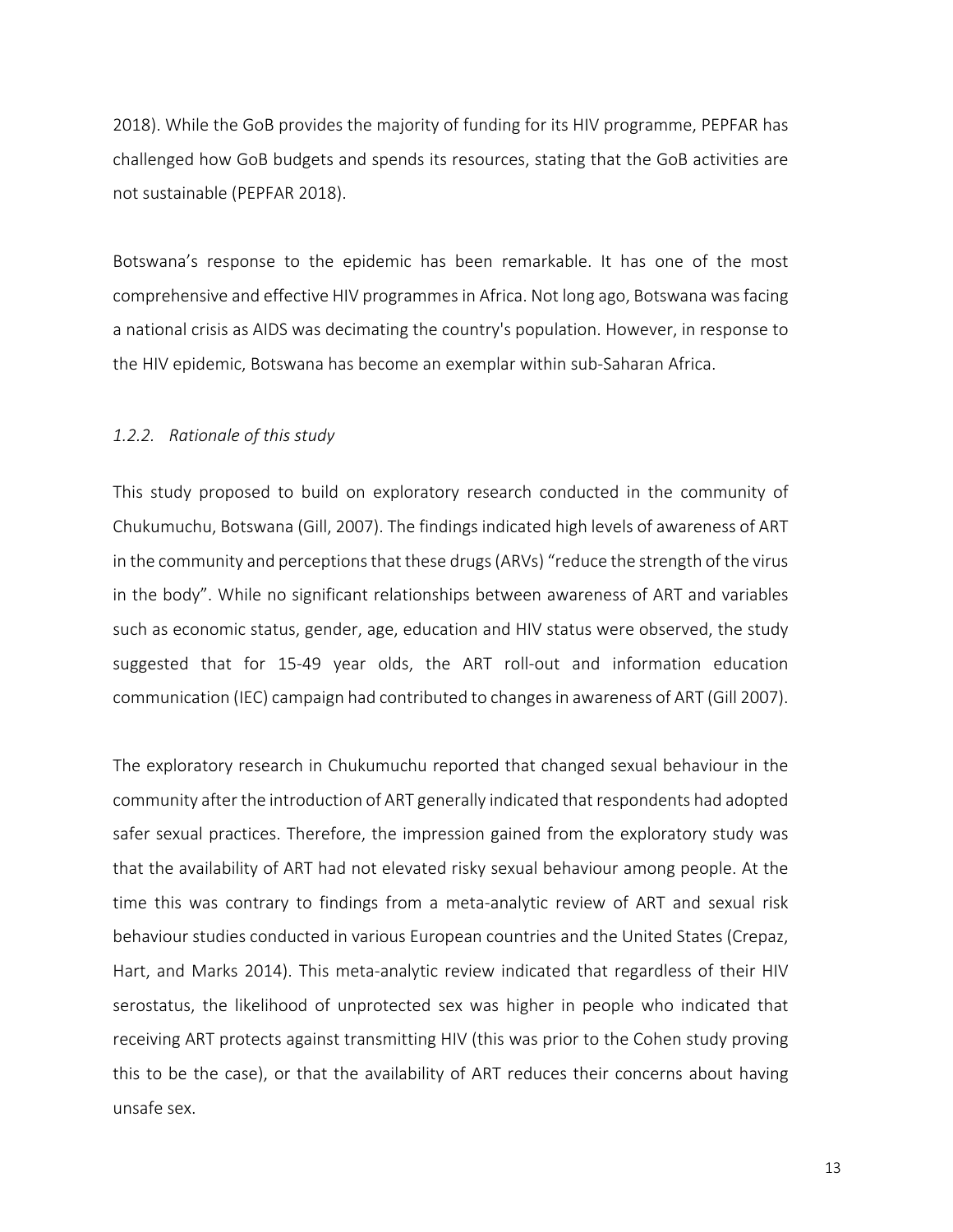The Chukumuchu findings were also contrary to results from multiple studies that explored ART and sexual risk behaviour conducted in various high-, middle- and low-income countries (Bajunirwe et al. 2013; Demissie et al. 2015; Ezekiel et al. 2008; Luchters et al. 2008; Kalichman et al. 2010) . It is therefore necessary to also verify these findings and determine the situation at a national level in an African high-incidence country.

#### *1.2.3. Academic Contribution*

There has been minimal research on the potential impact of large-scale ART distribution on the sexual behaviour of an HIV-negative population and on those unaware of their status. As mentioned, it is worth noting that much of the literature on effects of ART on populations come from studies conducted among HIV-positive people, and those at a particularly higher risk of infection (Mackellar et al. 2011; Maggiolo and Leone 2010; Yalew et al. 2012). This research on a more representative population will be important to the academic and public health communities by providing a nationally representative analysis regarding sexual behaviour linked to HIV sero-prevalence in relation to expanded coverage of ART amongst the HIV-negative population, those unaware of their status and those circumcised compared to those not circumcised.

#### *1.2.4. Societal Contribution*

The findings of this dissertation will be important for providing insights into the changing nature of the epidemic in Botswana within the context of ART. In addition, by establishing the extent to which ARVs have impacted on sexual risk taking behaviour, this study will indicate ways in which government and private sector programmes could be explicitly adapted to optimise prevention programming in the larger framework of prevention. The analysis of ART availability in Botswana and the effects on possible increases in sexual risktaking behaviour could have critical implications for government policies in health and development sectors.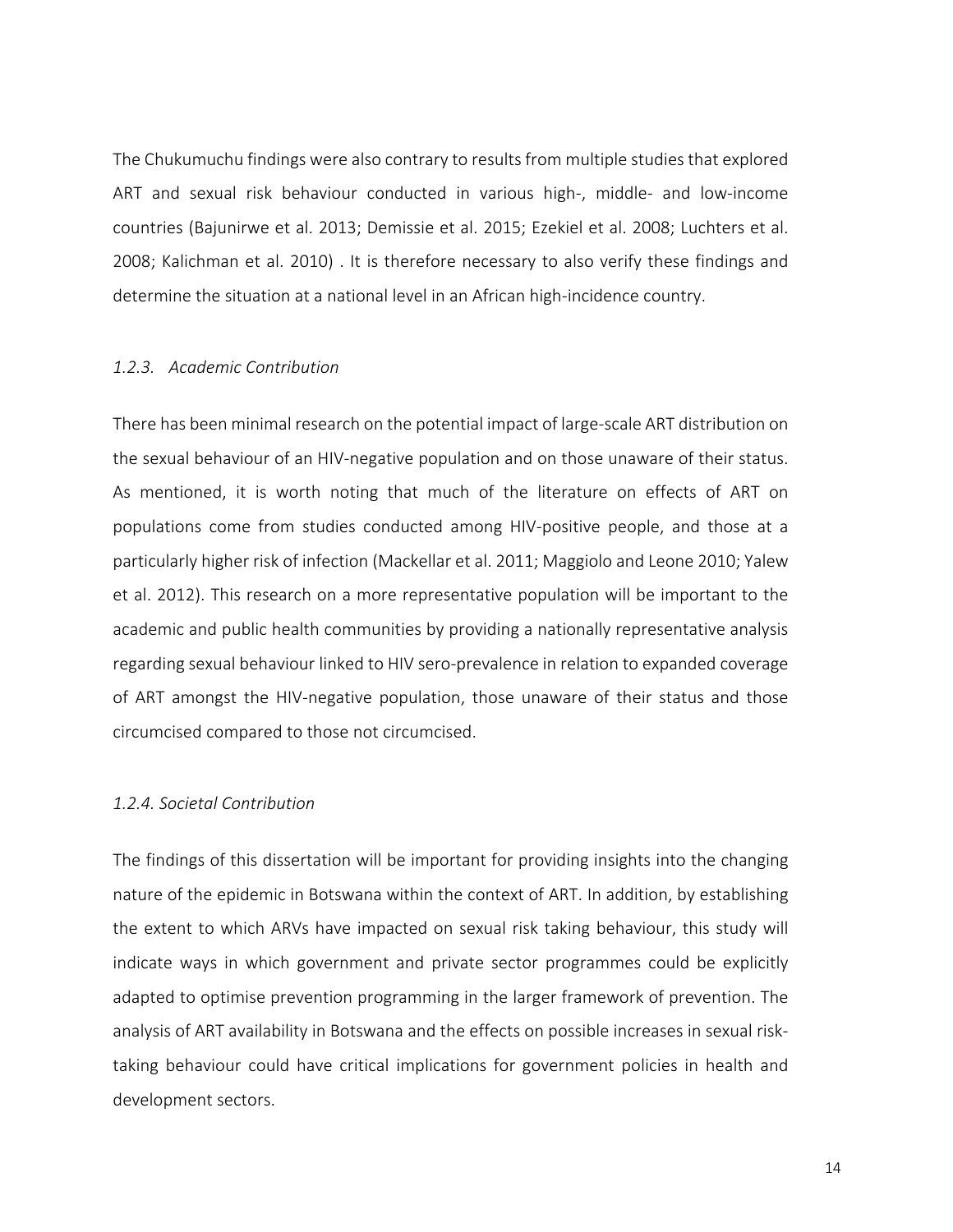In order to contain the epidemic in Botswana, the scaling up of ART needs to be complemented by successful preventative measures to reduce the incidence of HIV infection (NACA 2014; Baggaley et al. 2016). Successful HIV prevention campaigns include knowledge, stigma reduction, access to services, delay of first intercourse, a reduction in number of partners, increases in condom use, circumcision, and a downturn in sharing of contaminated injection equipment.

Education and effective behavioural change programmes have been credited for reduced rates of HIV infection in Uganda, Senegal, Brazil, Cote d'Ivoire, Kenya, Malawi, Tanzania, Zimbabwe, Botswana, Burkina Faso, Namibia, Swaziland, Burundi, Haiti, and Rwanda (Coates et al. 2008). During the 1990's, prevention programs in Uganda focused on abstinence, faithfulness, as well as the distribution of condoms, which were accompanied by a fall in HIV prevalence from 15% in 1991 to 5% in 2001 (UNAIDS 2004). The success of these programs should not be forgotten but should evolve to include TasP (De Coninck 2014).

#### *1.3. Analytical Framework*

Although there exists some complexity in the discourse around the causal relationship between ART availability and reduced HIV and AIDS concern, the dominant thesis in this regard relates to perceptions of threat and disease susceptibility or treatment optimism the notion that changes in the perceived threat of HIV, may lead to reduced caution in sexual practices, reduced concerns about HIV; an escalation in unsafe sex and incidences of sexually transmitted infections in the ART era (Diabate 2013; Mayanja et al. 2012).

However, it is necessary to recognise the intertwined relationship existing between individuals and their environment. This study will consider both the individual level, which includes; the individual characteristics that influence behaviour such as a person's knowledge, attitudes, skills, and beliefs and; the community level, which recognises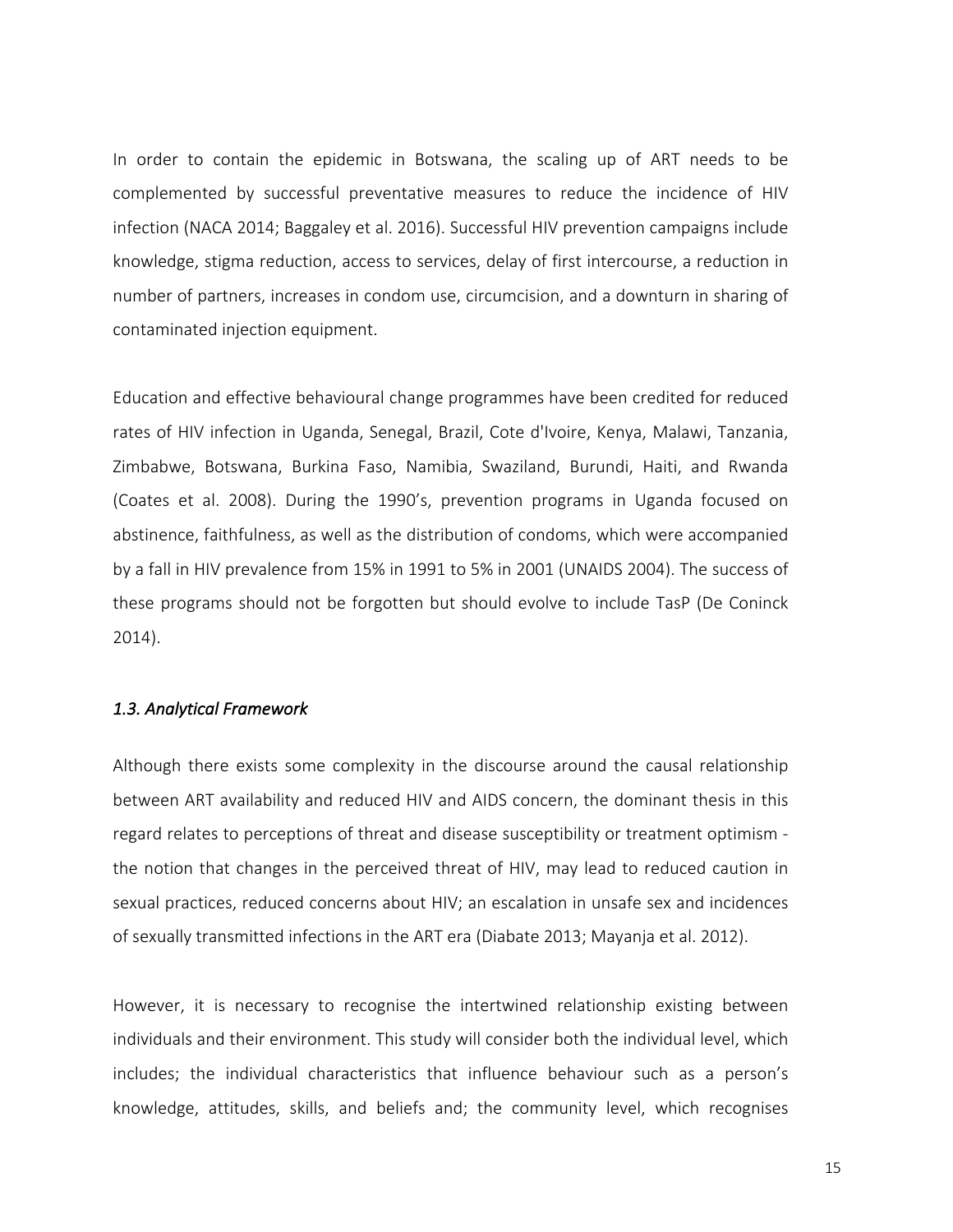established norms and values as well as societal factors that help to maintain economic and/or social inequalities between groups in society.

In accordance with treatment optimism, the analytic frame posits that perceptions and beliefs about ART are underlying determinants of behaviour, and that the effects of belief on behaviour are partly mediated by attitudes at both the individual and community levels. The most effective approach to prevention and control uses a combination of interventions at both levels . A major strength of this approach is that it will be possible to offer strategies of behavioural change in relation to the environment. Multilevel analyses among individual and community and related intervention strategies will also be possible.

#### *1.4. Literature review of treatment optimism in relation to ART and circumcision*

#### *1.4.1. ART*

Attitudes towards HIV infection and ART in Botswana as well as sexual behaviour in the context of ART availability are supported by the literature. Anecdotal accounts suggest that the availability of ART may increase opportunities for continued or relapse of risky sexual behaviours among HIV infected people and those at risk of infection. In particular, reduction in the perceived threat of HIV may lead to reduced caution in sexual practices.

Indeed, studies of ART users in several high-income countries have reported reduced concerns about HIV as well as an increase in unsafe sex and in incidence of sexually transmitted infections. These concerns of decreased awareness of HIV risks and increases in HIV risk behaviour were documented among MSM (Bavinton et al. 2016; Kalichman and Eaton 2017; Levy et al. 2017), and heterosexuals (Burman et al. 2009; Chen 2014; Mechoulan 2007).

In low- and middle-income settings, studies exploring heterosexual behaviour amongst ART users suggest that having access to ART may lead to a rise in risky behaviour (Bajunirwe,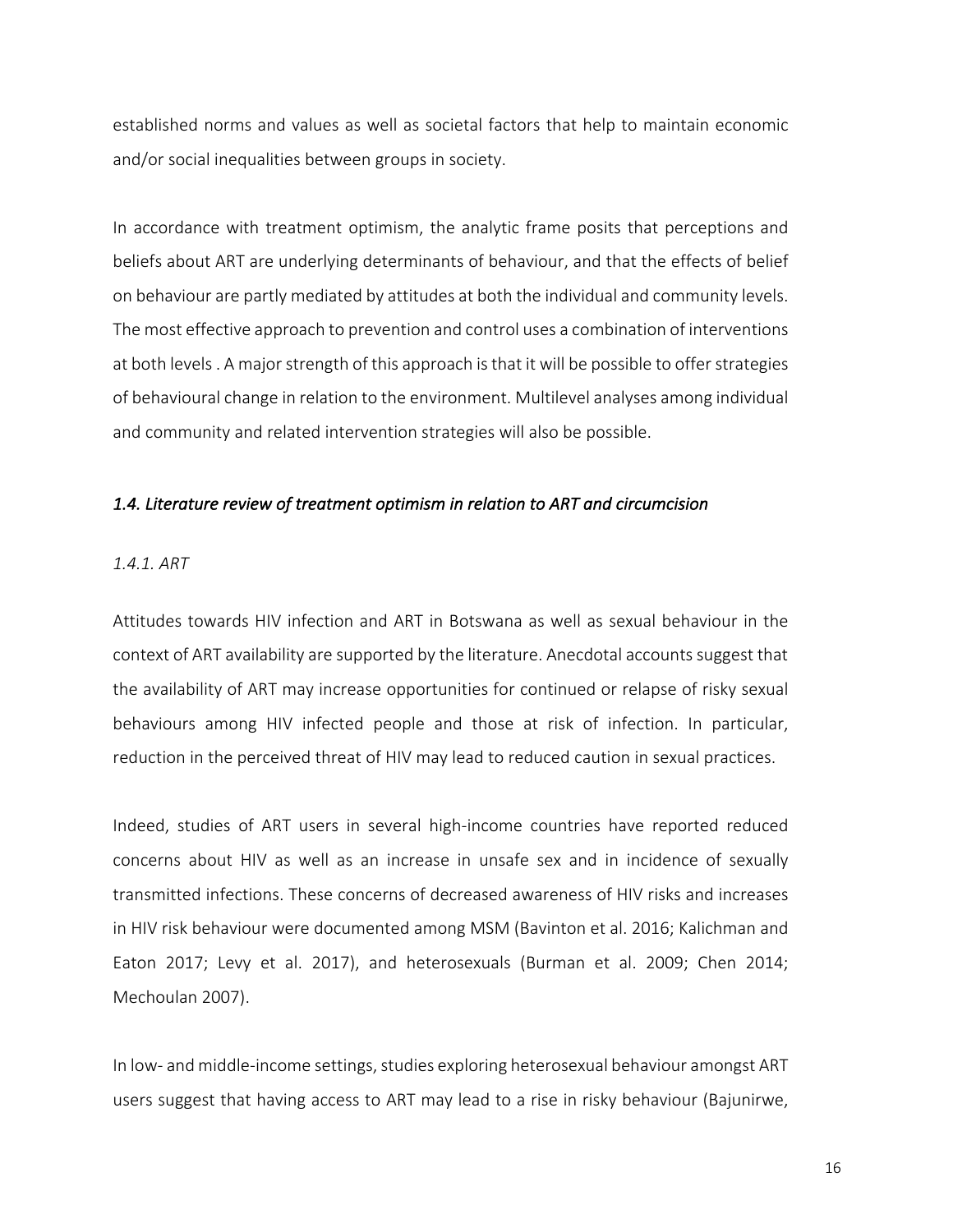Bangsberg, and Sethi 2013; Demissie et al. 2015b; Kalichman, Cain, and Simbayi 2010; Ragnarsson et al. 2011b; Vu et al. 2018; Yaya et al. 2014).

Other researchers have found no evidence of escalated unsafe sex across all income level countries in PLWHIV (Doyle et al. 2014; Marshall et al. 2011; Thanawuth and Rojpibulstit 2016; Tsung-chieh et al. 2013; Venkatesh et al. 2011; Wamoyi et al. 2011). Chen et al (2013) conducted a literature review on 14 studies that examined the impact of treatment-related optimistic beliefs on the risk of HIV transmission and sexual risk behaviors. Chen concluded that findings from quantitative studies were largely in support of an association between optimistic beliefs and risk of HIV transmission. However, findings from qualitative studies "pointed to the need for more rigorous and comprehensive examination of the relationship between optimistic beliefs and HIV transmission risk and identified gaps in current research" (Chen 2014).

The scarcity of available research documenting the potential association between ART access and sexual disinhibition in the HIV-negative population and those unaware of their status, is an area of concern as there are very few studies available (Avina Sarna et al. 2012). As a result, little is known about the attitudes, sexual behaviours and HIV risk perception of the HIV-negative population and those unaware of their status in the context of ART availability. Of particular concern, people who are unaware of their HIV status with acute and early infection have been found to be the most infectious (M. Cohen et al. 2014). HIVnegative individuals and those who are unaware, make up a substantially larger proportion of the population, than the HIV-positive population. If risky behaviour among this population increases due to the feeling that ART lowers the 'death sentence' that was once associated with HIV, then this change in behaviour may affect the impact that ART has on the epidemic.

In addition, although ART has been a success for those who have access to lifelong treatment, AIDS-related illnesses and HIV-associated complications have emerged,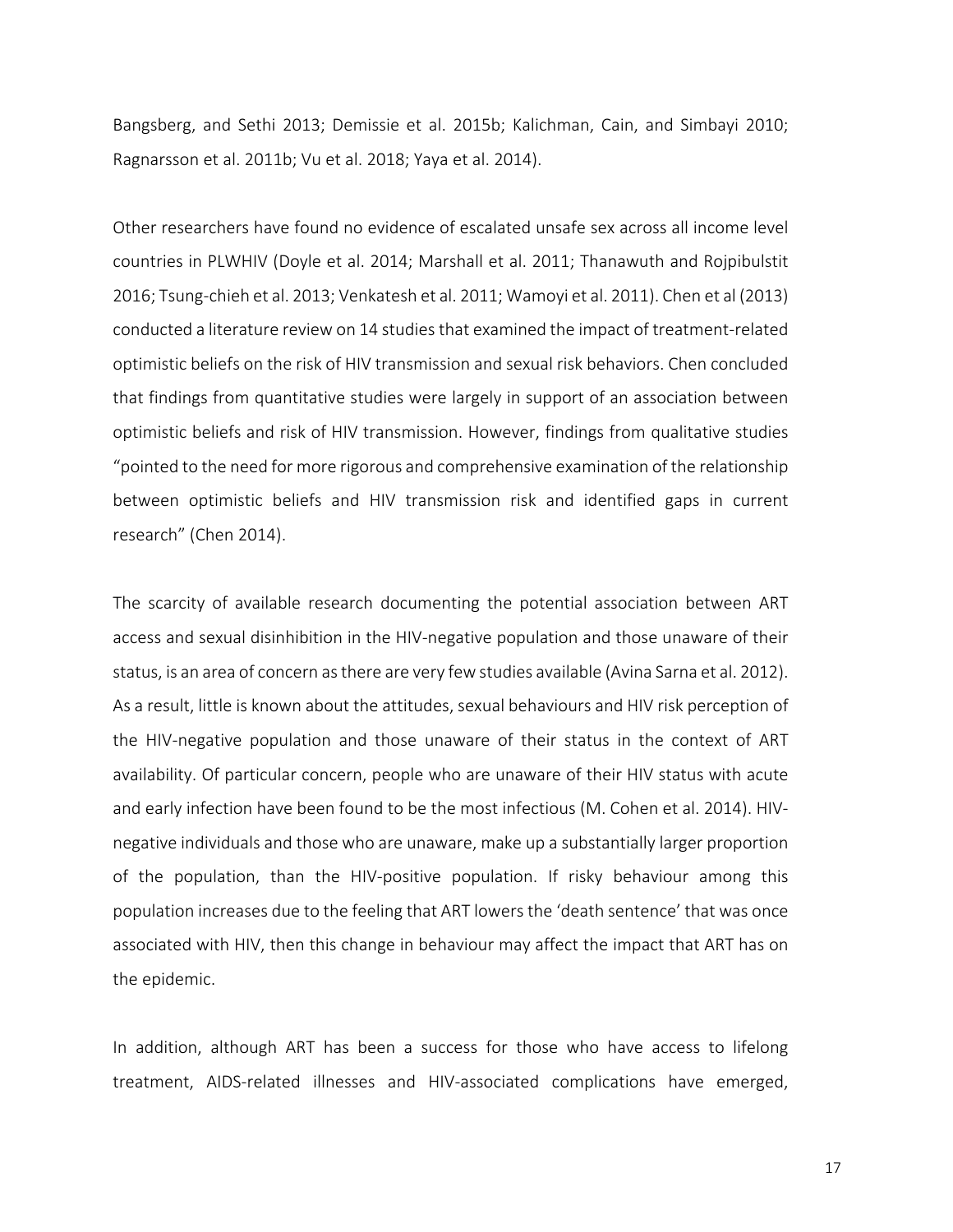resulting in a chronic disease that will span several decades of life. "Treatment does not fully restore immune health and as a consequence several inflammation-associated and/or immunodeficiency complications such as cardiovascular disease and cancer are increasing in importance. Cumulative toxicities from exposure to ART for decades cause clinicallyrelevant metabolic disturbances and end-organ damage. There are growing concerns that the multi-morbidity associated with HIV disease may impact healthy aging and could overwhelm some health care systems, particularly those in resource-limited regions that have yet to fully develop a chronic care model" (Deeks et al. 2014).

#### *1.4.2. VMMC*

Treatment optimism is a major concern relating to male circumcision. The issue of sexual disinhibition may be especially relevant for young and sexually active populations in high HIV-prevalence areas. Shi et al (2017) suggests that sexual risk compensation could undercut the effectiveness of VMMC as an anti-HIV measure particularly since circumcision is only partially protective, and could also expand the transmission risk of other sexually transmitted infections (STI) (Shi, Li, and Dushoff 2017).

A study in Uganda found that circumcised men were more inclined to have additional nonmarital sex and more sexual partners. They were also less likely to use condoms with a nonmarital partner compared to uncircumcised men (Kibira et al. 2016). Qualitative studies found results ranging from no sexual risk behaviour in men with VMMC (L'Engle et al. 2014) to a limited number of participants reporting an upturn in risk behavior in men with VMMC (Grund and Hennink 2012). Although researchers have expressed concern that VMMC programming may lead to risk compensation, Shi et al's (2017) study of 10 nations (Kenya, Lesotho, Malawi, Mozambique, Namibia, Rwanda, Tanzania, Uganda, Zambia and Zimbabwe) part of the WHO VMMC scale-up programme found no evidence of increased risky behavior by circumcised men compared to those uncircumcised. Results from postand pre-intervention surveys were analyzed. More importantly, the author's estimates indicated that the relative amount of risky behaviour decreased (Shi, Li, and Dushoff 2017).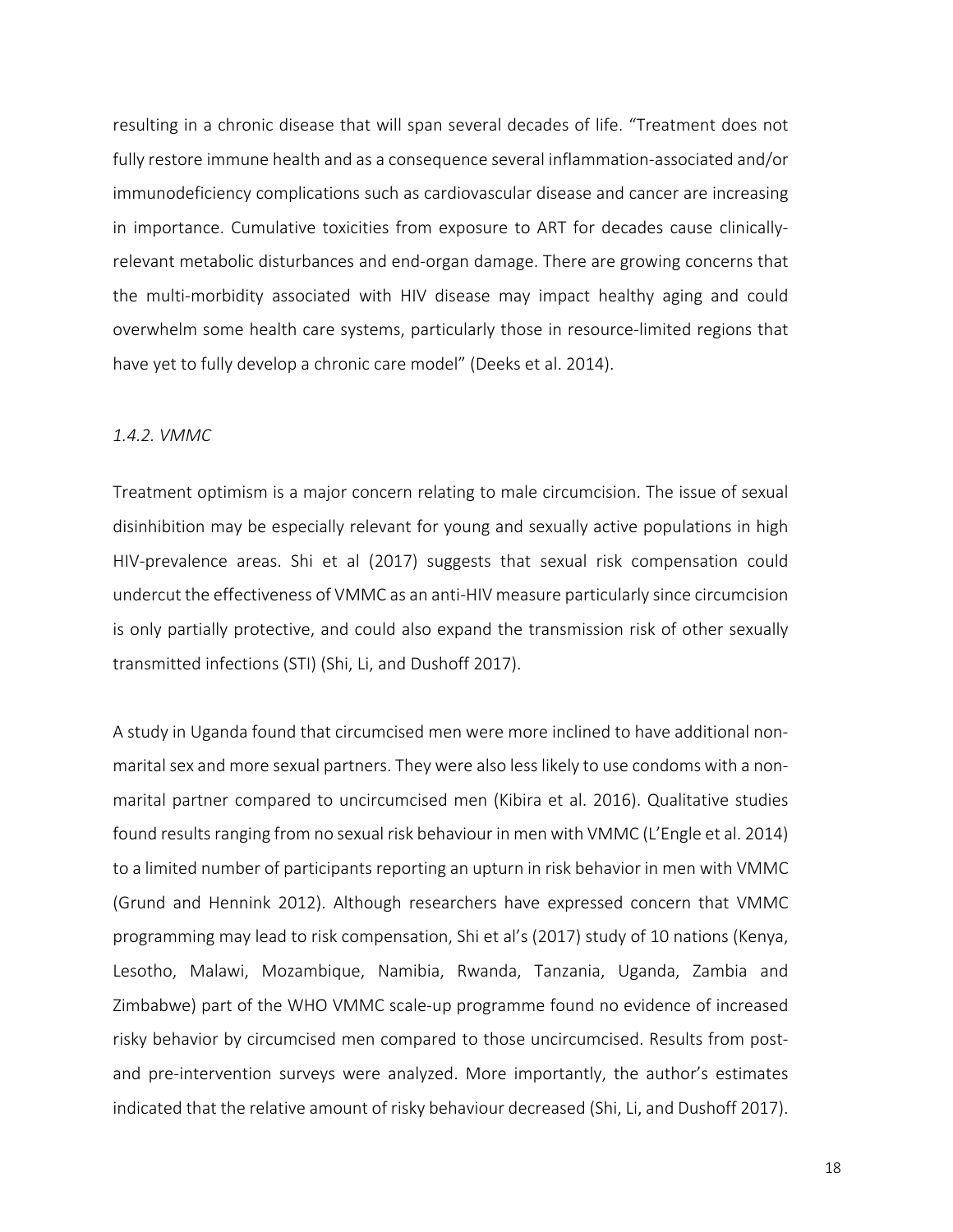The importance of investigating the relationship between ART and sexual behaviour in these sub-populations cannot be underestimated. ART access is going to be scaled up globally over the foreseeable future and a rise in high-risk sex due to treatment optimism could radically impact the epidemiology of the epidemic. If research conducted on this topic indicates that it may lead to an increase in high-risk sexual behaviour, then health education and a message of 'prevention', which has worked effectively in a number of settings needs to be adapted and utilized in conjunction with access to ART (De Coninck 2014; Yeatman et al. 2013).

#### *1.5. Research aim and objectives*

The research objective is to have a better understanding of how ART is impacting sexual behavior in the context of ART in Botswana. This objective will be achieved in chapters 2, 3 and 4 by conducting a review of existing research on the impact of ART on sexual risk behaviour, and examining sexual risk-taking differences in adults who are: (1) unaware of their status; (2) who are circumcised; (3) who are HIV-negative respectively; and (4) comparing those sub-populations to those who are aware of their status, those who are uncircumcised and those HIV-positive, respectively. The measures of risk employed are consistent condom use, condom use at last sex and the number of multiple partners.

#### *1.5.1. Research questions*

Construction of the variables is founded on questions from the BAIS IV survey and the accompanying household survey. ART impact perception was measured using the following five questions: 1), "What do you believe ARVs do?" 2), "Has the introduction of ARVs influenced your sexual behaviour?" 3), "Do you think that people on ARV's should always use condoms?" 4), "Do you think a person on ARVs should discontinue/stop taking them once they feel better?" and 5), "Has your personal concern about getting HIV changed since the introduction of ARV's?". These questions are intended to measure the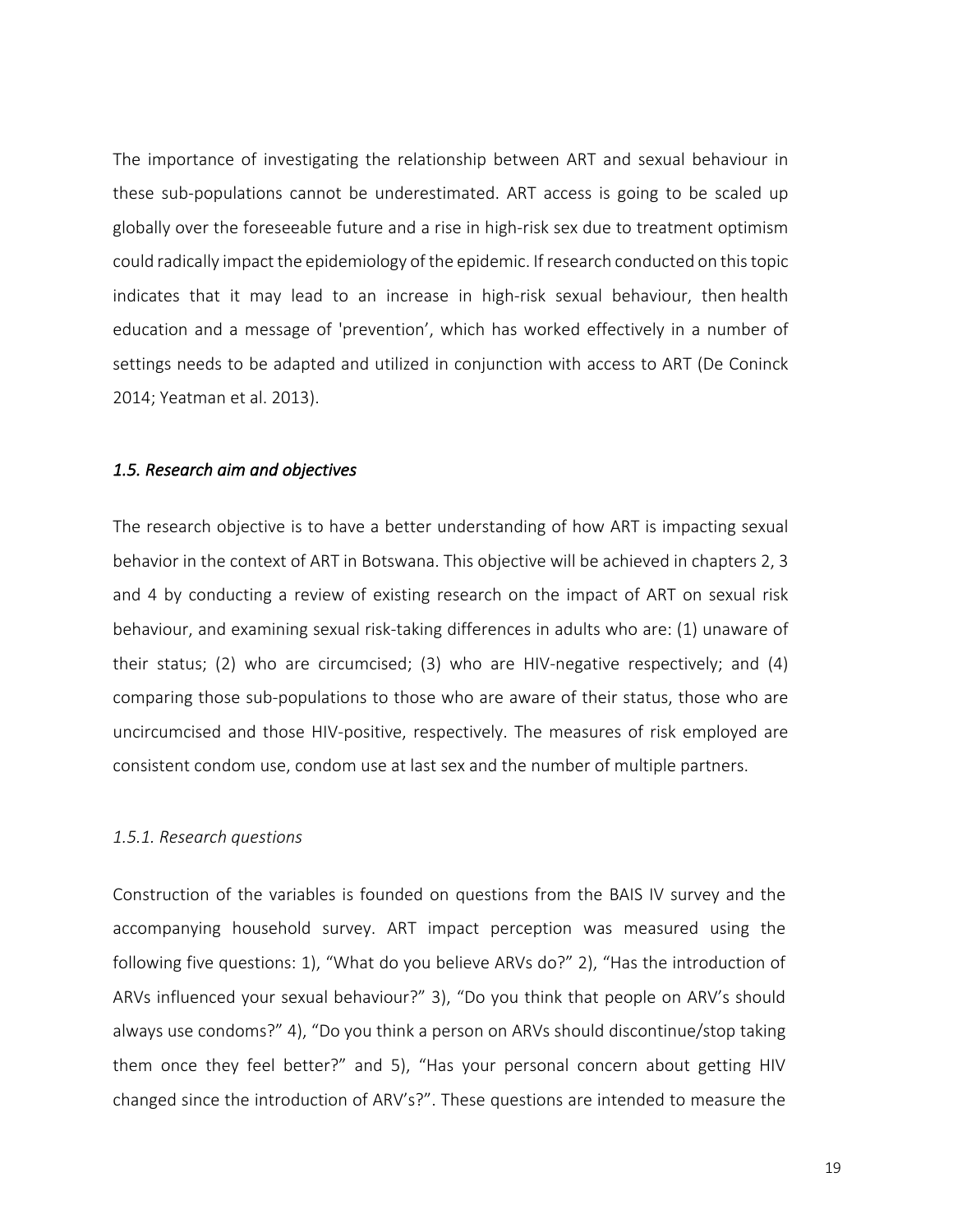constructs of susceptibility and severity and used as key independent variables in the regression analysis, and collectively described as HIV treatment optimism.

The next three questions used are 'behavioural'-based and used as dependent variables to measure high-risk sex, commencing with two condom use questions: "In the past 12 months have you always used a condom with this partner?" followed by "The last time you had sexual intercourse with this partner did you or this partner use a condom?". Multiple partnerships are measured quantitatively as the total number of sexual partners (at least more than one) in the last twelve months. The question used was: "In the last 12 months how many people overall have you had sex with?".

#### *1.6. Research methodology*

The Botswana AIDS Impact Surveys were sexual behavioural surveys implemented jointly by Statistics Botswana and NACA at a national population level. BAIS surveys were conducted to fulfill the international reporting obligations signed by the government of Botswana in June 2001 for the UNGASS Declaration on HIV and AIDS. Botswana joined other countries in conducting its first national population based household sexual behavioural survey, BAIS I, 2001. The second BAIS survey was conducted in 2004 followed by BAIS III (2008) and BAIS IV (2013). BAIS V is currently in the planning stage and is expected to begin fieldwork in late 2019 with data availability anticipated in late 2020. BAIS has become a regular survey in the Statistics Botswana's programme of household surveys. The regularity of the surveys serves to assist in the monitoring of HIV trends in Botswana (CSO, 2013).

The BAIS surveys took place in collaboration with multi-sectoral stakeholders in Botswana's National HIV and AIDS response. The consultative planning process for BAIS revolves around a very inclusive process with several meetings and workshops held under the stewardship of NACA. As such the author had the opportunity to advocate for the treatment perceptions and belief questions contained in BAIS IV and utilised in this study to assess treatment optimism.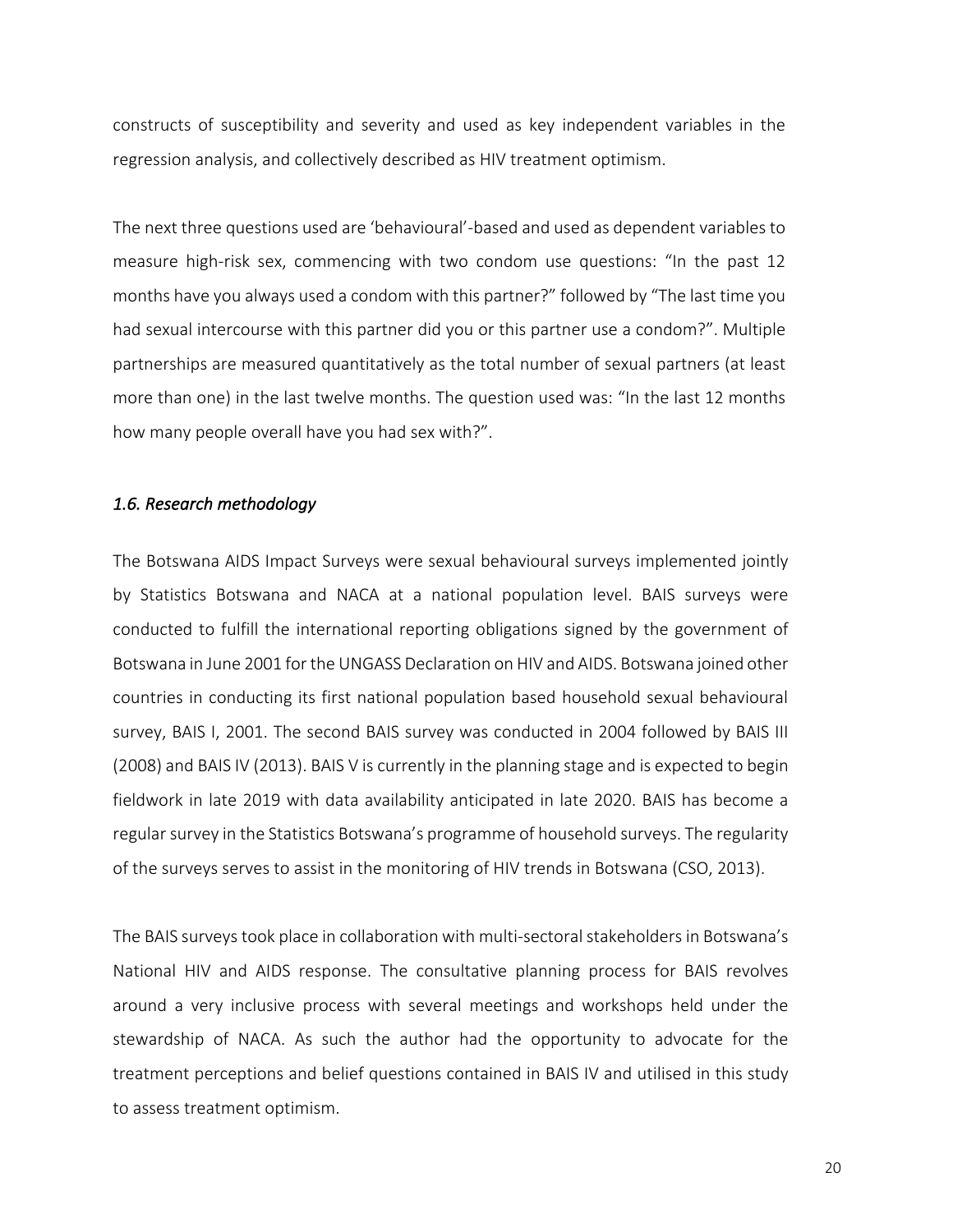This research utilised secondary quantitative data from the BAIS IV. The BAIS IV survey, conducted in 2013 provides demographic, developmental and health statistics, including data on sexual behaviour, relevant to this study. The BAIS IV individual questionnaire represents the primary recording instrument for this study and was adapted by the candidate to capture data on ART and sexual risk behaviour, required to meet the objectives of this study.

The sampling frame for BAIS IV was based on the Population and Housing Census. This was comprised of a list of all enumeration areas (EAs) together with the number of households in each EA. A stratified two-stage probability sample design was used for the selection of the sample. The first stage was the selection of EAs as primary sampling units selected with probability proportional-to-size (PPS) sampling, where measures of size were the number of households in the EA as defined by the Census. At the second stage of sampling, the households were systematically selected from an updated list of occupied households prepared at the beginning of the survey's fieldwork (i.e. listing of households for the selected EAs).

As part of BAIS IV, national HIV prevalence rates among the population aged 18 months through 64 years were captured. All usual household members aged 18 months through 64 years living in the sampled households were requested to provide a finger-stick blood sample on filter paper for subsequent HIV testing in a central laboratory. The results can be linked with the individual questionnaire enabling in-depth analysis of sero-prevalence and high risk sexual behaviour including numbers, types, and durations of sex partnerships in order to assess concurrency, attitudes, beliefs, and normative influence in the era of high ART coverage. Very few previous studies have had access to a measure of actual HIV status in addition to self-reported status, and this allows this dissertation to provide a valuable contribution to the literature. According to Demographic and Health Surveys (DHS) only four published surveys: Uganda AIS 2011, Malawi DHS 2010, Mozambique AIS/MIS 2015,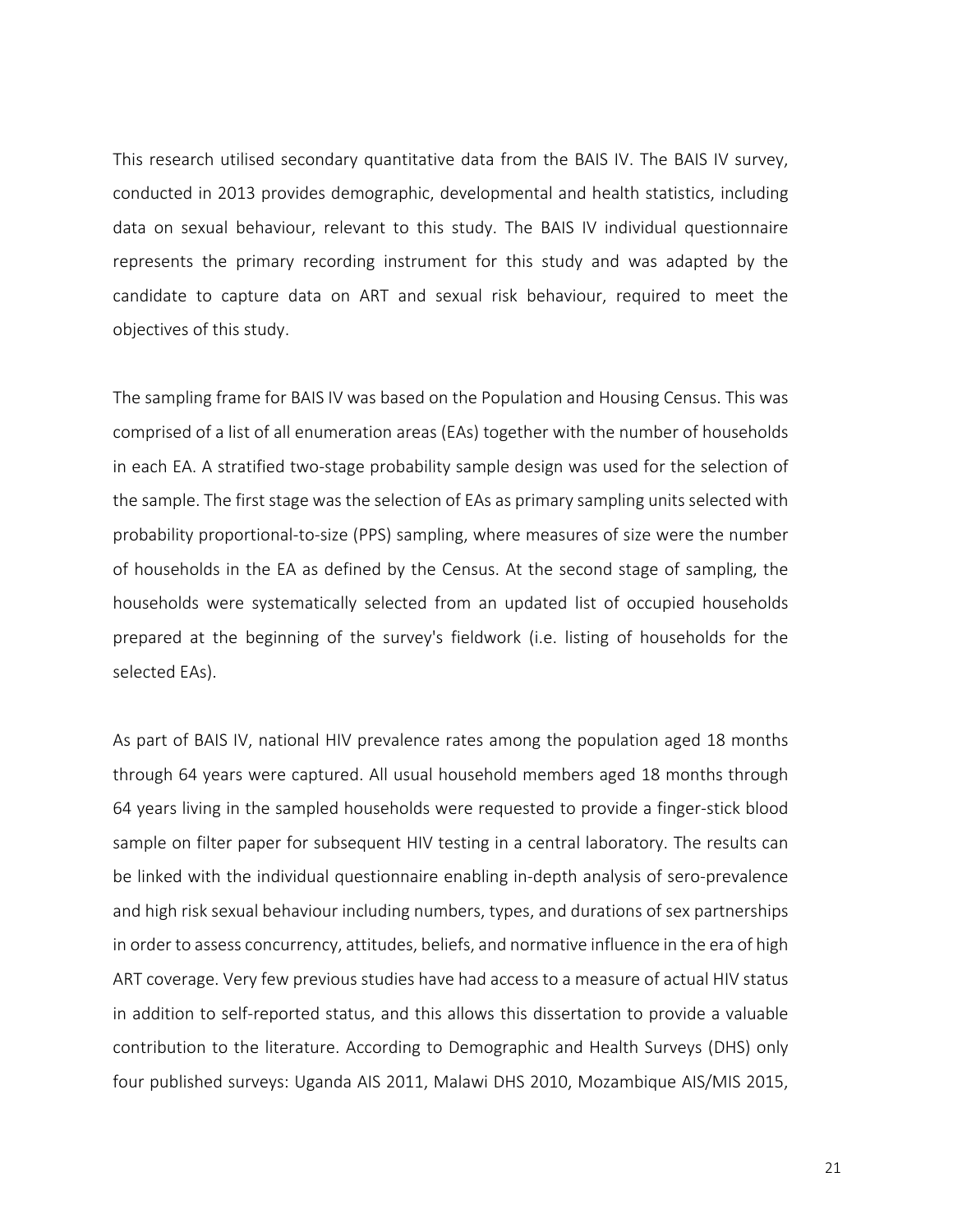and Namibia DHS 2013 had self-reported HIV status. Mozambique was the only country other than Botswana that had both the blood test and self-reported status.

Additionally, linking of the HIV test results to the individual questionnaires enabled analysis of HIV status compared to behaviour. This information is only available through a barcode system thereby making it impossible to link the respondents' identities to their sero-status.

Ethical clearance for this BAIS IV was received from the Health Research Development Committee in Botswana.

#### *1.7. Research limitations*

A limitation of this study is that it was a cross-sectional study and therefore could not measure changes in condom use behaviour overtime. In other words, no clear causality could be established rather changes are inferential only. Also, responses to questions were based on self-reported face-to-face interviews and therefore may have been subject to social desirability bias. Sensitive questions about personal sexual behaviors were likely underreported such as the question about testing and what the results of the test was.

#### *1.8. Dissertation outline*

This study weaves findings from three separate papers investigating treatment optimism as a relevant and current issue to consider in today's HIV and AIDS epidemic both academically and practically. Each chapter highlights new contributions to the literature and provides important findings towards HIV programming in Botswana and the region.

Chapter 2 reveals research gaps and finds that only two other studies in Africa have assessed risky sex in those who were unaware of their status and no other studies as it relates to treatment optimism. This study may be the first study to investigate this pattern in Africa. Chapter 2 also reveals that high risk sex was evident amongst those who had never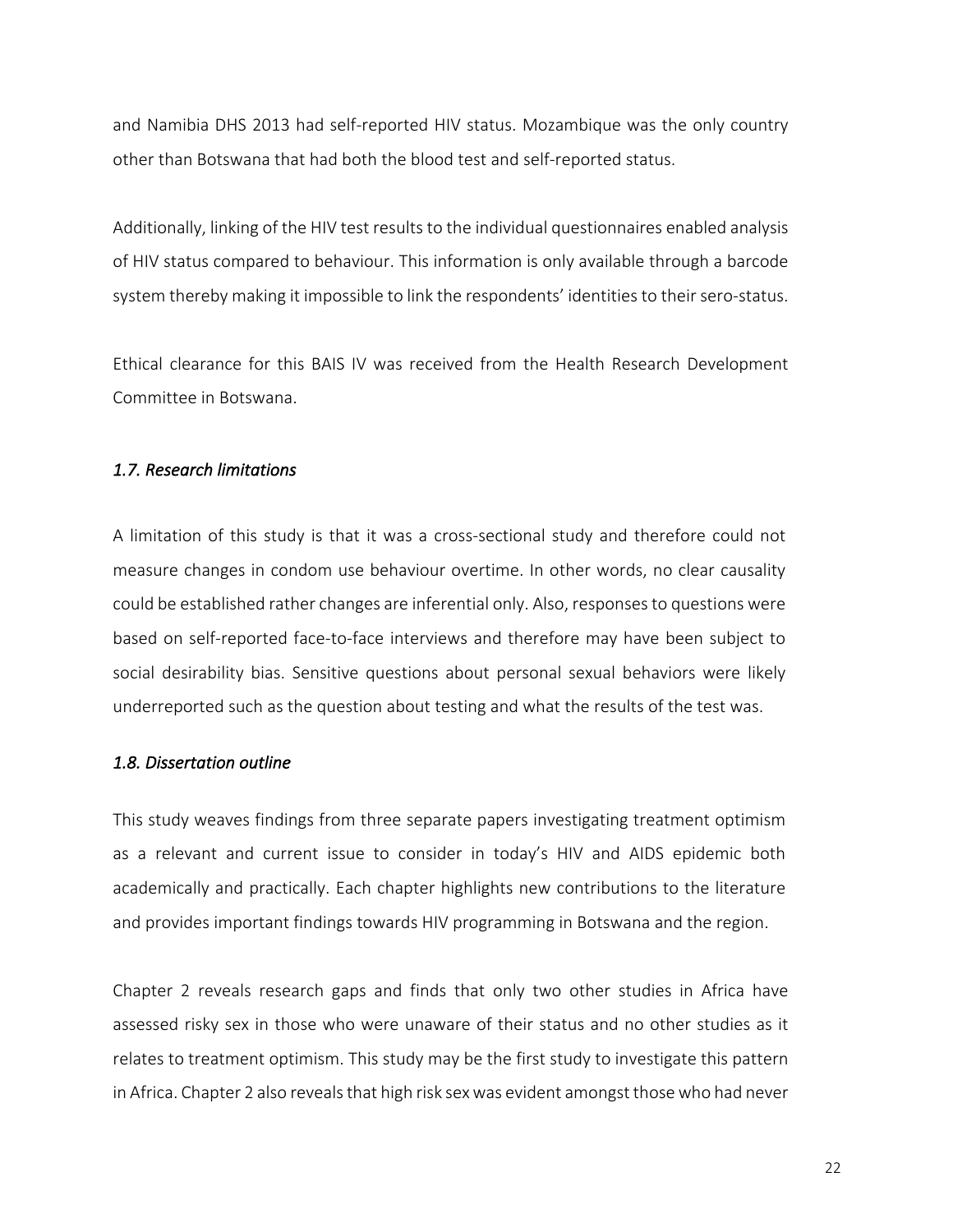tested and were unaware of their status and is possibly contributing towards the increasing new infections highlighting the need to refocus testing in Botswana. From a programmatic and policy point of view, one of the causes for new infections flatlining since 2010 may be a result of risky sex behaviour amongst individuals who never tested.

Chapter 3 is one of the first studies to consider treatment optimism and circumcision and adds to the literature by examining whether or not there were associations between sexual risk behaviours, circumcision status and ART following the 2009 implementation of the VMMC programme in Botswana. Findings indicate conflicting results regarding sexual risk behaviours among circumcised men and treatment optimism. Those who were circumcised and had changed their sexual practices since the introduction of ART, showed elevated condom use yet other beliefs denoting the impact of ART on safe sex indicated the opposite and a reduction in condom use and more likely to have multiple partners. Clear findings indicate lower condom use for: those married or living together; those of lower socioeconomic status; and those that are not Batswana. In terms of policies and programmes in Botswana, information, communication and education should target both circumcised and uncircumcised men, and their sexual partners, specifically targeting: the 15-24 year olds; those with lower education levels; those married or living together; and those of lower socioeconomic status.

Findings in chapter 4 considers the treatment optimism argument that HIV is a less serious threat due to ART and suggests that those who were HIV-positive were more inclined to practice sexual risk reduction and as a result counters the treatment optimism argument. Chapter 4 reveals that studies on older people have mainly focused on the experiences of older people as HIV-affected rather than HIV-infected. Research and literature on older populations is limited and very few surveys even collect data. As a result, older adults have been largely neglected by prevention programming. However, the sexual behavior and health of this growing population has important implications for HIV.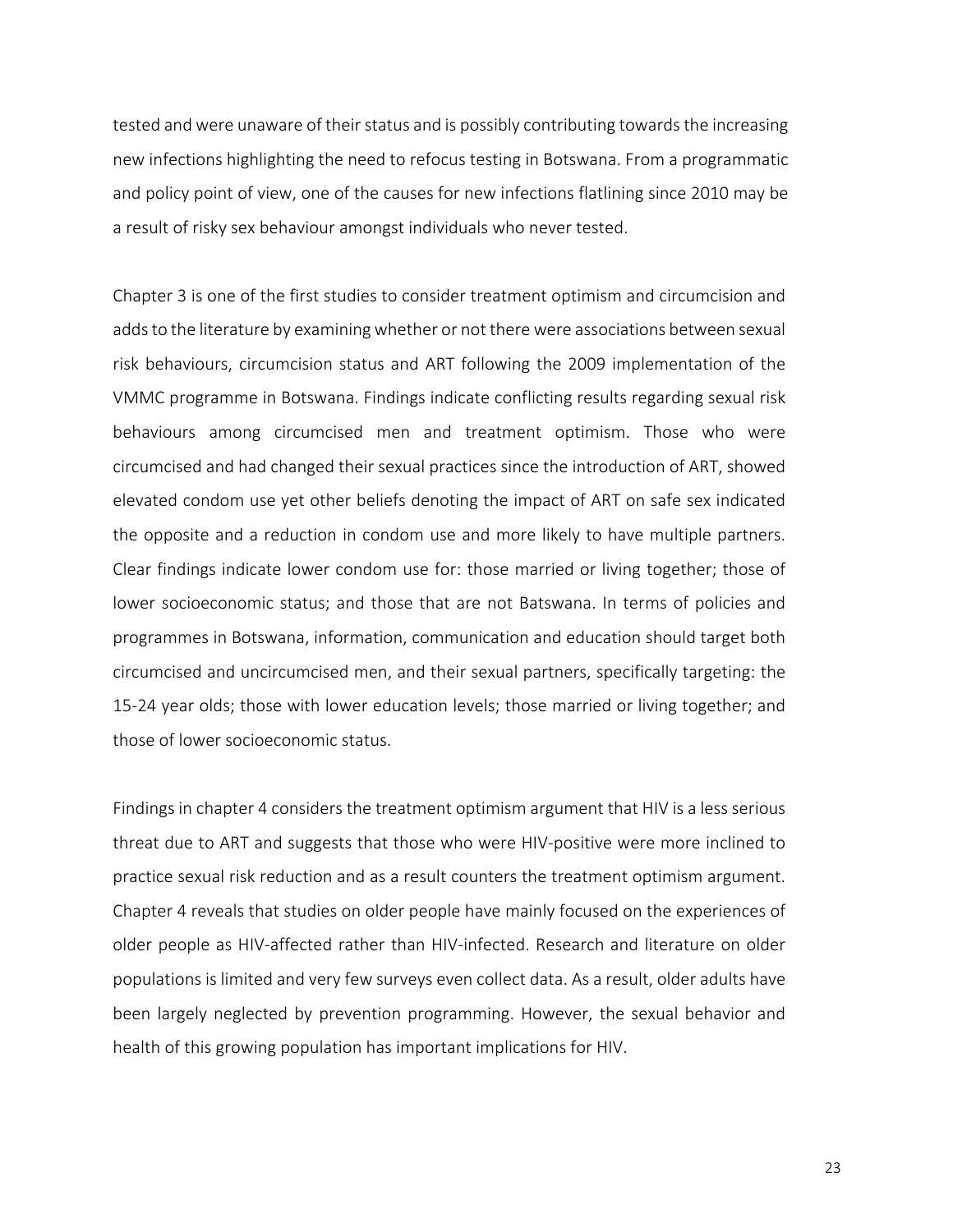Each of the chapters individually and as a whole uncover findings that meet the research objective of having a better understanding of how ART is impacting sexual behavior in the context of ART in Botswana.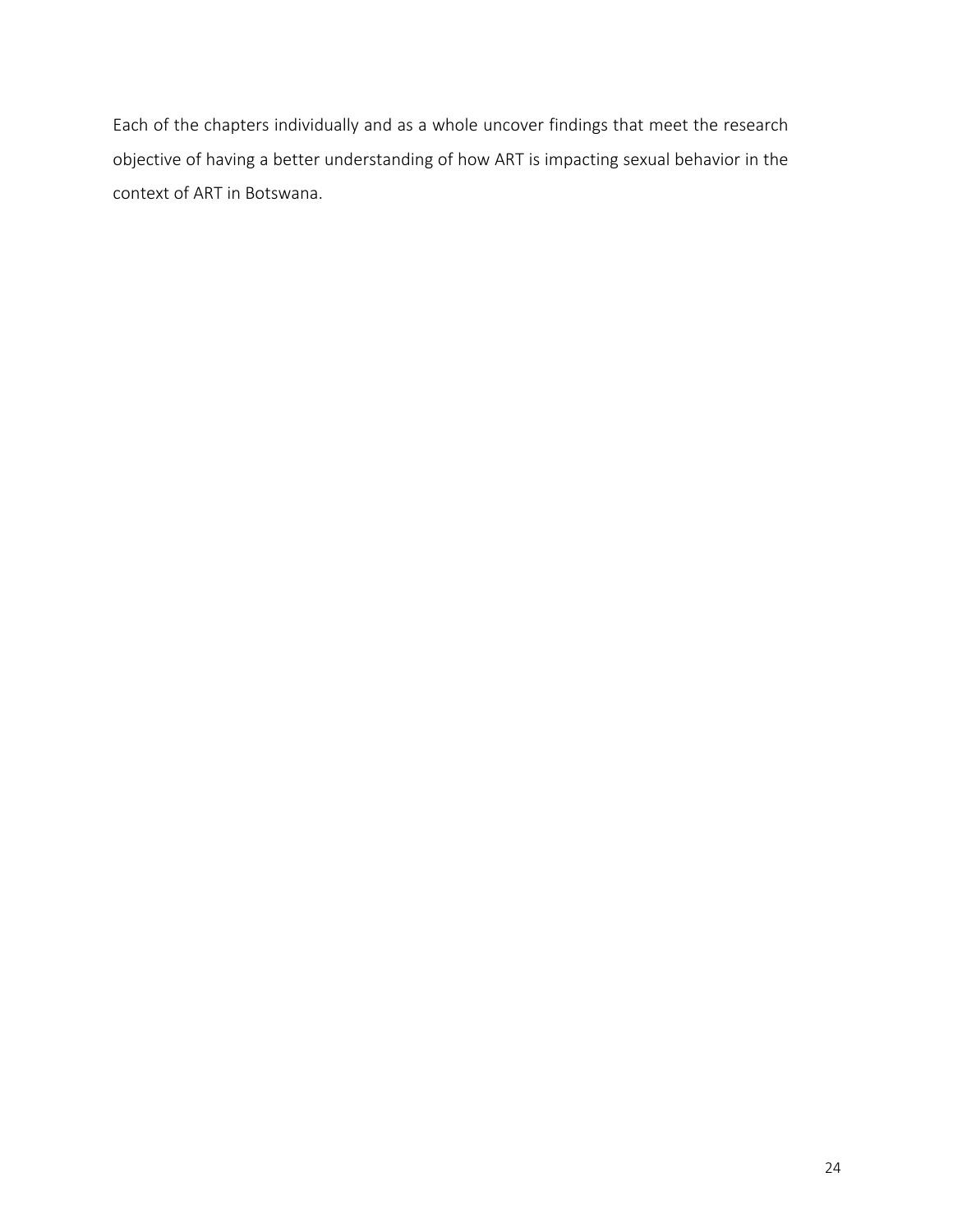#### *1.9. References*

- Abera, Kebede, Teferi Gedif, Ephrem Engidawork, and Tsige Gebre-mariam. 2010. "Quality of Life of People Living with HIV / AIDS and on Highly Active Antiretroviral Therapy in Ethiopia" 9 (1): 31–40. doi:10.2989/16085906.2010.484560.
- Ambrosioni, Juan, Alexandra Calmy, and Bernard Hirschel. 2011. "HIV Treatment for Prevention." *Journal of the International AIDS Society* 14 (1): 28. doi:10.1186/1758-2652-14-28.
- Baeten, J.M., D. Donnell, P. Ndase, N.R. Mugo, J.D. Campbell, J. Wangisi, J.W. Tappero, et al. 2012. "Antiretroviral Prophylaxis for HIV Prevention in Heterosexual Men and Women." *The New England Journal of Medicine* 367 (no 5): 399–410. doi:10.1056/NEJMoa1108524.
- Baggaley, Rachel, Shona Dalal, Cheryl Johnson, Virginia Macdonald, Ioannis Mameletzis, Michelle Rodolph, Carmen Figueroa, et al. 2016. "Beyond the 90-90-90 : Refocusing HIV Prevention as Part of the Global HIV Response," 1–5.
- Bajunirwe, Francis, David R Bangsberg, and Ajay K Sethi. 2013. "Alcohol Use and HIV Serostatus of Partner Predict High-Risk Sexual Behavior among Patients Receiving Antiretroviral Therapy in South Western Uganda," 1–7.
- Barnett, Tony, and Alan Whiteside. 2006. *AIDS in the Twenty-First Century*. 2006th ed. London: Palgrave Macmillan.
- Bavinton, Benjamin R., Martin Holt, Andrew E. Grulich, Graham Brown, Iryna B. Zablotska, and Garrett P. Prestage. 2016. "Willingness to Act upon Beliefs about 'treatment as Prevention' among Australian Gay and Bisexual Men." *PLoS ONE* 11 (1): 1–12. doi:10.1371/journal.pone.0145847.
- Blumenthal, Jill, and Richard Haubrich. 2015. "NIH Public Access." *National Institute of Health* 16 (11): 909–15. doi:10.1001/virtualmentor.2014.16.11.stas1-1411.Risk.
- Burman, William, Birgit Grund, Jacqueline Neuhaus, John Douglas, Gerald Friedland, Edward Telzak, Robert Colebunders, and Nicholas Paton. 2009. "Episodic Antiretroviral Therapy Increases HIV Transmission Risk Compared to Continuous Therapy: Results of a Randomized Controlled Trial." *NIH* 49 (February 2007): 142–50.

doi:10.1097/QAI.0b013e318183a9ad.Episodic.

Carter, Michael. 2016. "Ending AIDS by 2030 a Distant Prospect." *Aidsmap*.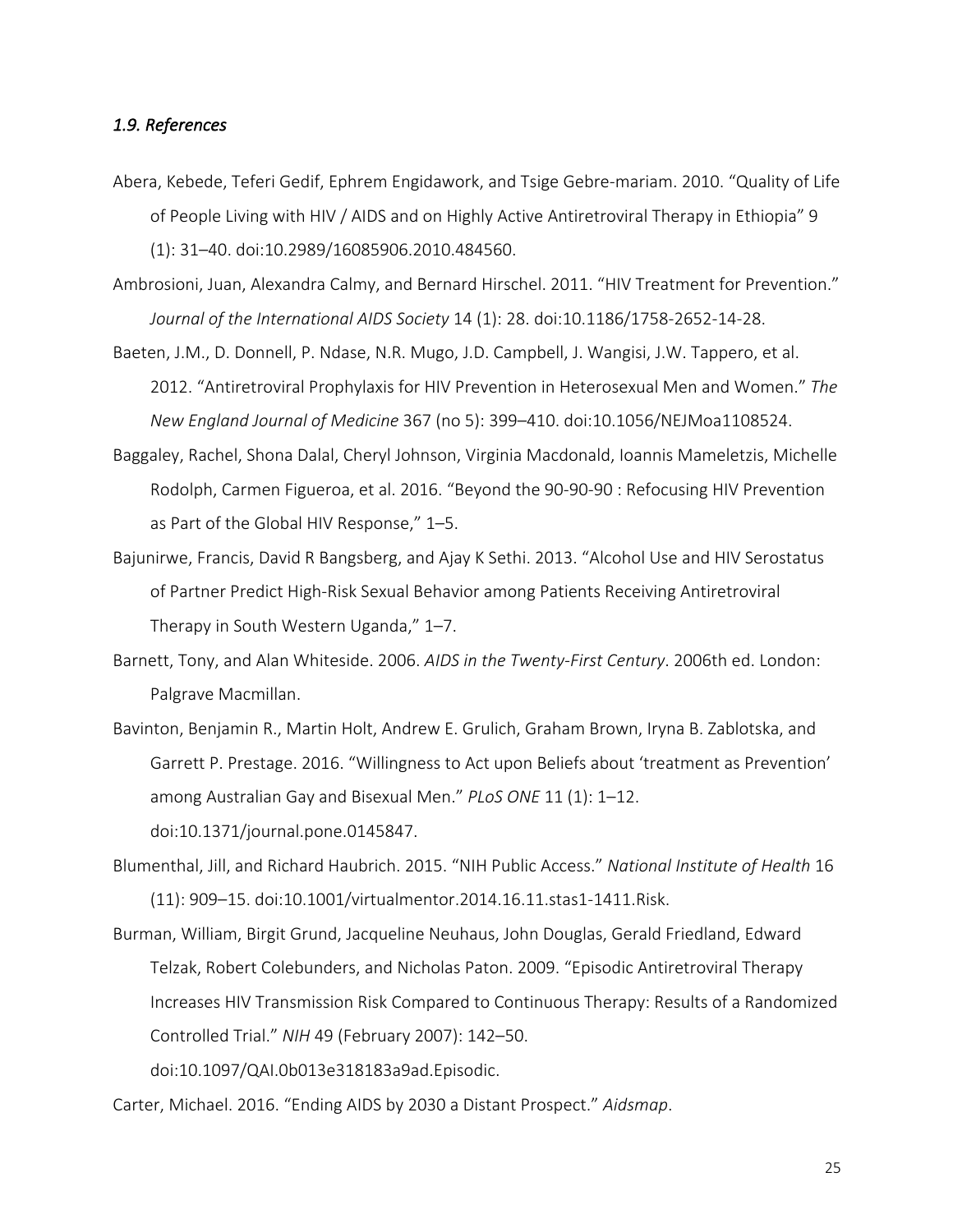Central Statistics Office. 2011. "The 2011 Population and Housing Census." Gaborone, Botswana.

- Chen, Yiyun. 2013. "Treatment-Related Optimistic Beliefs and Risk of HIV Transmission: A Review of Recent Findings (2009-2012) in an Era of Treatment as Prevention." *Current HIV/AIDS Reports* 10 (1): 79–88. doi:10.1007/s11904-012-0144-6.
- ———. 2014. "Treatment-Related Optimistic Beliefs and Risk of HIV Transmission: A Review of Recent Findings." *NIH Public Access* 10 (1): 79–88. doi:10.1007/s11904-012-0144- 6.Treatment-related.
- Coates, Thomas J, Linda Richter, and Carlos Caceres. 2008. "HIV Prevention 3 Behavioural Strategies to Reduce HIV Transmission : How to Make Them Work Better." doi:10.1016/S0140-6736(08)60886-7.
- Cohen, Myron, Sheela V Godbole, Sanjay Mehendale, Suwat Chariyalertsak, Estelle Piwowarmanning, Lei Wang, D Ph, et al. 2012. "Prevention of HIV-1 Infection with Early Antiretroviral Therapy." *NIH Public Access* 365 (6): 493–505. doi:10.1056/NEJMoa1105243.Prevention.
- Cohen, Myron S. 2019. "Comment Successful Treatment of HIV Eliminates Sexual Transmission." *The Lancet* 6736 (19). The Author(s). Published by Elsevier Ltd. This is an Open Access article under the CC BY 4.0 license: 9–10. doi:10.1016/S0140-6736(19)30701- 9.
- Cohen, Myron, Kumi Smith, Kathryn Muessig, Timothy Hallett, Kimberly Powers, and Angela Kashuba. 2014. "Antiretroviral Treatment of HIV-1 Prevents Transmission of HIV-1: Where Do We Go from Here?" *NIH Public Access* 382 (9903). doi:10.1016/S0140-6736(13)61998- 4.Antiretroviral.
- Collaborators, H I V. 2016. "Estimates of Global , Regional , and National Incidence , Prevalence , and Mortality of HIV , 1980 – 2015 : The Global Burden of Disease Study 2015." doi:10.1016/S2352-3018(16)30087-X.
- Crepaz, Nicole, Trevor A Hart, and Gary Marks. 2014. "Highly Active Antiretroviral Therapy" 292 (2).
- Das, Moupali, Priscilla Lee Chu, Glenn-milo Santos, Susan Scheer, Eric Vittinghoff, and Grant N Colfax. 2010. "Decreases in Community Viral Load Are Accompanied by Reductions in New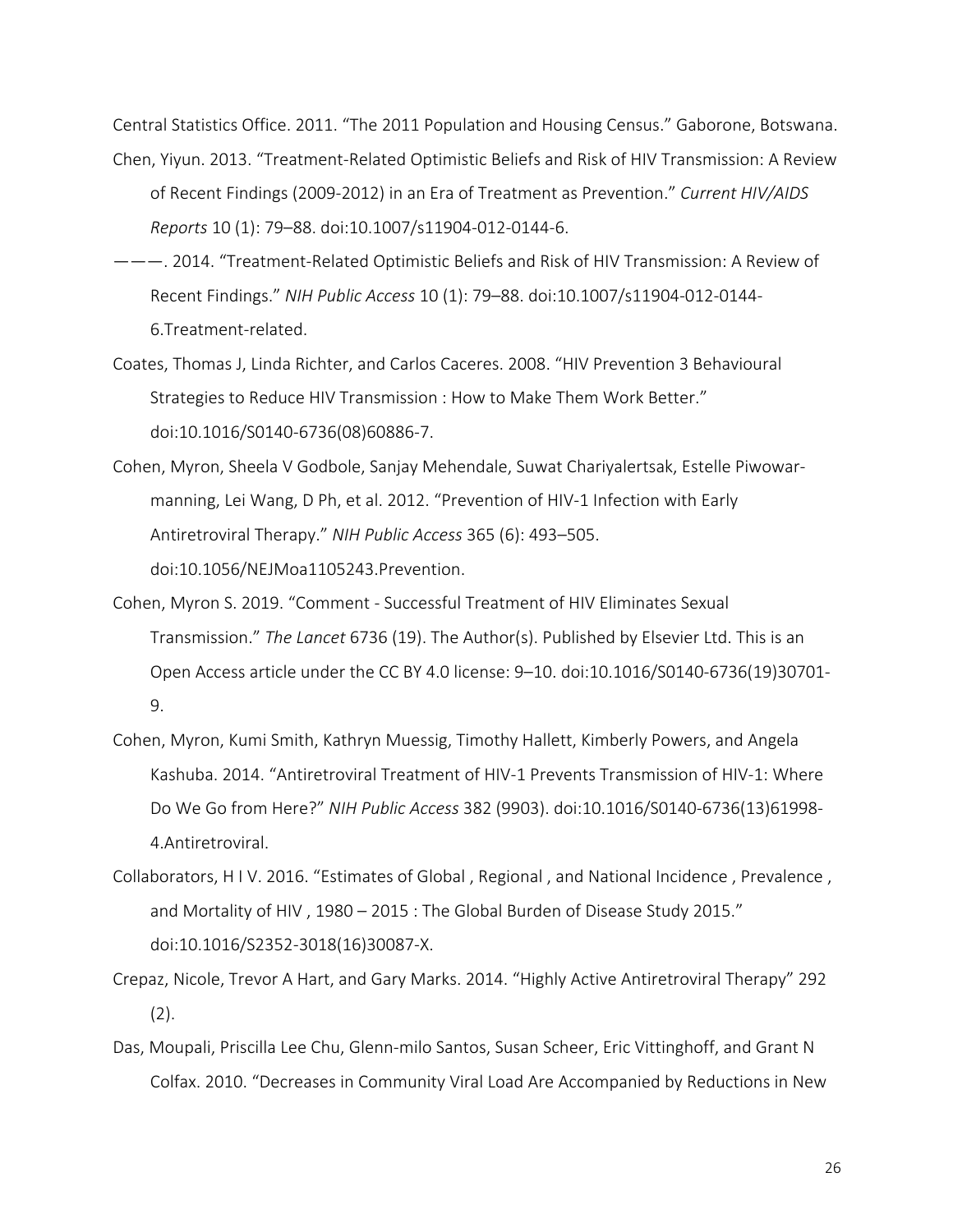HIV Infections in San Francisco" 5 (6). doi:10.1371/journal.pone.0011068.

- De Coninck, Zaake. 2014. "Does Access to Antiretroviral Drugs Lead to an Increase in High-Risk Sexual Behaviour?" *African Journal of Reproductive Health* 18 (3): 15+.
- Deeks, Steven G., Sharon R. Lewin, and Diane V. Havlir. 2014. "The End of AIDS: HIV Infection as a Chronic Disease." *The Lancet* 382 (9903): 1525–33. doi:10.1016/S0140-6736(13)61809-7.
- Demissie, Kassahun, Shifera Asfaw, Lakew Abebe, and Getachew Kiros. 2015a. "Sexual Behaviors and Associated Factors among Antiretroviral Treatment Attendees in Ethiopia." *HIV/AIDS - Research and Palliative Care*, 183–90.
- ———. 2015b. "Sexual Behaviors and Associated Factors among Antiretroviral Treatment Attendees in Ethiopia." *HIV/AIDS (Auckland, N.Z.)* 7 (June): 183–90. doi:10.2147/HIV.S78300.
- Diabate, Souleymane. 2013. "Sexual Behaviour after Antiretroviral Therapy Initiation in Female Sex Workers and HIV-Positive Patients from the General Population , Cotonou , Benin" 25 (11). doi:10.1080/09540121.2013.772279.
- Doyle, Joseph S., Louisa Degenhardt, Alisa E. Pedrana, Emma S. McBryde, Rebecca J. Guy, Mark A. Stoové, Emma R. Weaver, Andrew E. Grulich, Ying-Ru Lo, and Margaret E. Hellard. 2014. "Effects of HIV Antiretroviral Therapy on Sexual and Injecting Risk-Taking Behavior: A Systematic Review and Meta-Analysis." *Clinical Infectious Diseases* 59 (10): 1483–94. doi:10.1093/cid/ciu602.

Econsult. 2007. "Impact of HIV/AIDS in Botswana." Gaborone, Botswana.

Ezekiel, M, A Talle, J Juma, KS Mnyika, and K Klepp. 2008. "Attitudes and Perceived Impact of Antiretroviral Therapy on Sexual Risk Behaviour among Young People in Kahe, Moshi Rural District, Tanzania." Tanzania: Tanzania Journal of Health Research.

Froeb, L, B McCann, M Shor, and M Ward. 2016. *Managerial Economics*. Boston: Cengagee.

Gill, W. 2007. "Lessons From a Small Village." Free State, South Africa: Free State University.

Gombachika, Belinda Chimphamba, Heidi Fjeld, Ellen Chirwa, Johanne Sundby, Address Malata, and Alfred Maluwa. 2012. "A Social Ecological Approach to Exploring Barriers to Accessing Sexual and Reproductive Health Services among Couples Living with HIV in Southern Malawi." *ISRN Public Health* 2012: 13. doi:10.5402/2012/825459.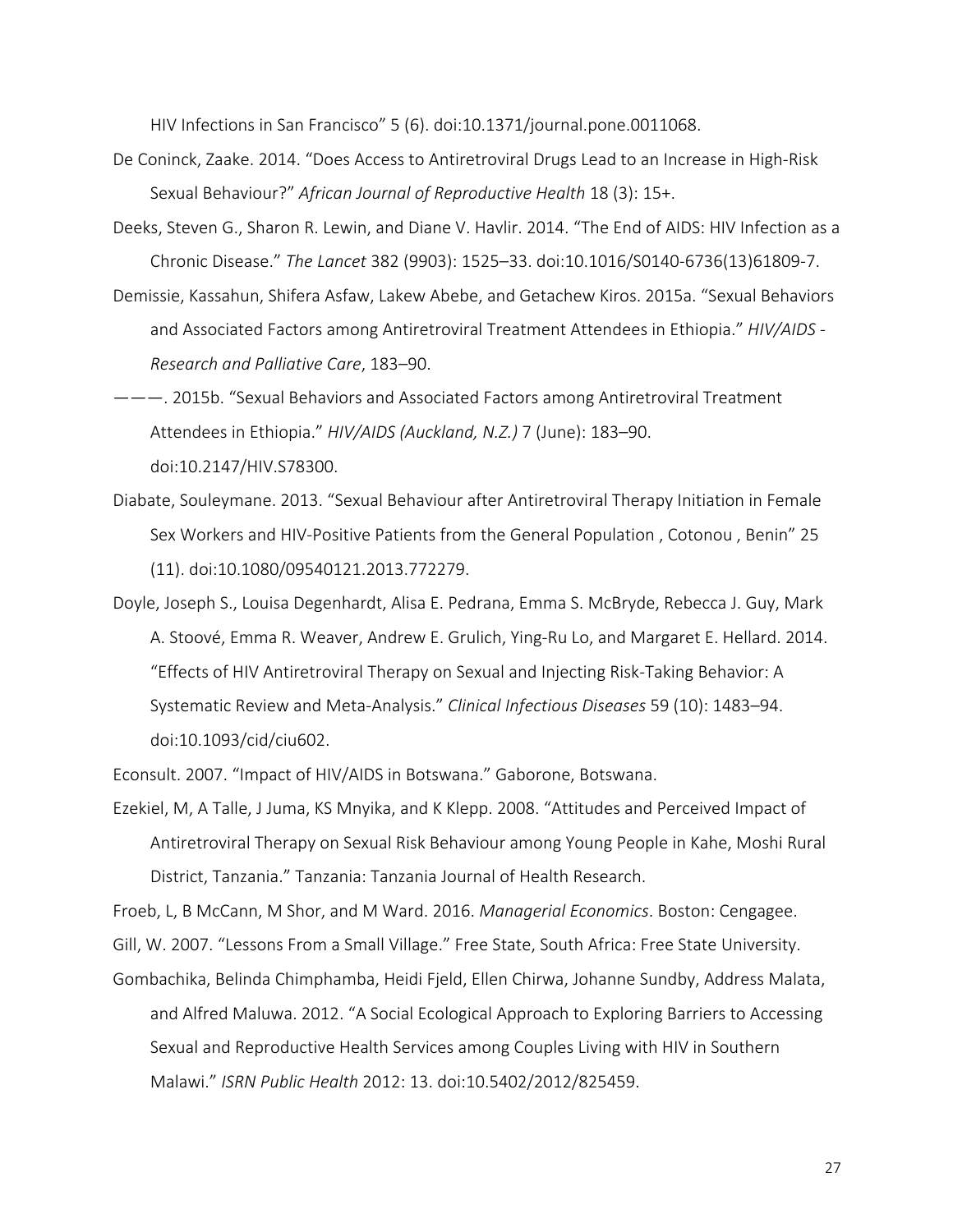- Grund, Jonathan M., and Monique M. Hennink. 2012. "A Qualitative Study of Sexual Behavior Change and Risk Compensation Following Adult Male Circumcision in Urban Swaziland." *AIDS Care - Psychological and Socio-Medical Aspects of AIDS/HIV* 24 (2): 245–51. doi:10.1080/09540121.2011.596516.
- Kaida, Angela, Viviane Dias Lima, Irene Andia, Jerome Kabakyenga, Pamela Mbabazi, Nneka Emenyonu, Thomas L. Patterson, Robert S. Hogg, and David R. Bangsberg. 2009. "The WHOMEN's Scale (Women's HAART Optimism Monitoring and EvaluatioN Scale v.1) and the Association with Fertility Intentions and Sexual Behaviours Among HIV-Positive Women in Uganda." *AIDS and Behavior* 13 (S1): 72–81. doi:10.1007/s10461-009-9553-y.
- Kalichman, Seth C., Devon Price, Lisa A. Eaton, Kaylee Burnham, Matthew Sullivan, Stephanie Finneran, Talea Cornelius, and Aerielle Allen. 2017. "Diminishing Perceived Threat of AIDS and Increasing Sexual Risks of HIV Among Men Who Have Sex with Men, 1997–2015." *Archives of Sexual Behavior* 46 (4): 895–902. doi:10.1007/s10508-016-0934-9.
- Kalichman, Seth C, Demetria Cain, and Leickness C Simbayi. 2010. "Behavioral Changes Associated With Testing HIV-Positive Among Sexually Transmitted Infection Clinic Patients In Cape Town , South Africa." *American Journal of Public Health* 100 (4): 714–19. doi:10.2105/AJPH.2009.162602.
- Kalichman, Seth C, and Lisa Eaton. 2017. "Alcohol-Antiretroviral Interactive Toxicity Beliefs as a Potential Barrier to HIV Pre-Exposure Prophylaxis among Men Who Have Sex with Men." *Journal of the International AIDS Society* 20 (1): 21534. doi:10.7448/IAS.20.1.21534.
- Kaufman, Michelle R, Flora Cornish, Rick S Zimmerman, and Blair T Johnson. 2014. "Health Behavior Change Models for HIV Prevention and AIDS Care: Practical Recommendations for a Multi-Level Approach." *Journal of Acquired Immune Deficiency Syndromes* 66 Suppl 3: S250-8. doi:10.1097/QAI.0000000000000236.
- Kibira, Simon Peter Sebina, Ingvild Fossgard Sandøy, Marguerite Daniel, Lynn Muhimbuura Atuyambe, and Fredrick Edward Makumbi. 2016. "A Comparison of Sexual Risk Behaviours and HIV Seroprevalence among Circumcised and Uncircumcised Men before and after Implementation of the Safe Male Circumcision Programme in Uganda Global Health." *BMC Public Health* 16 (1). BMC Public Health: 1–10. doi:10.1186/s12889-015-2668-3.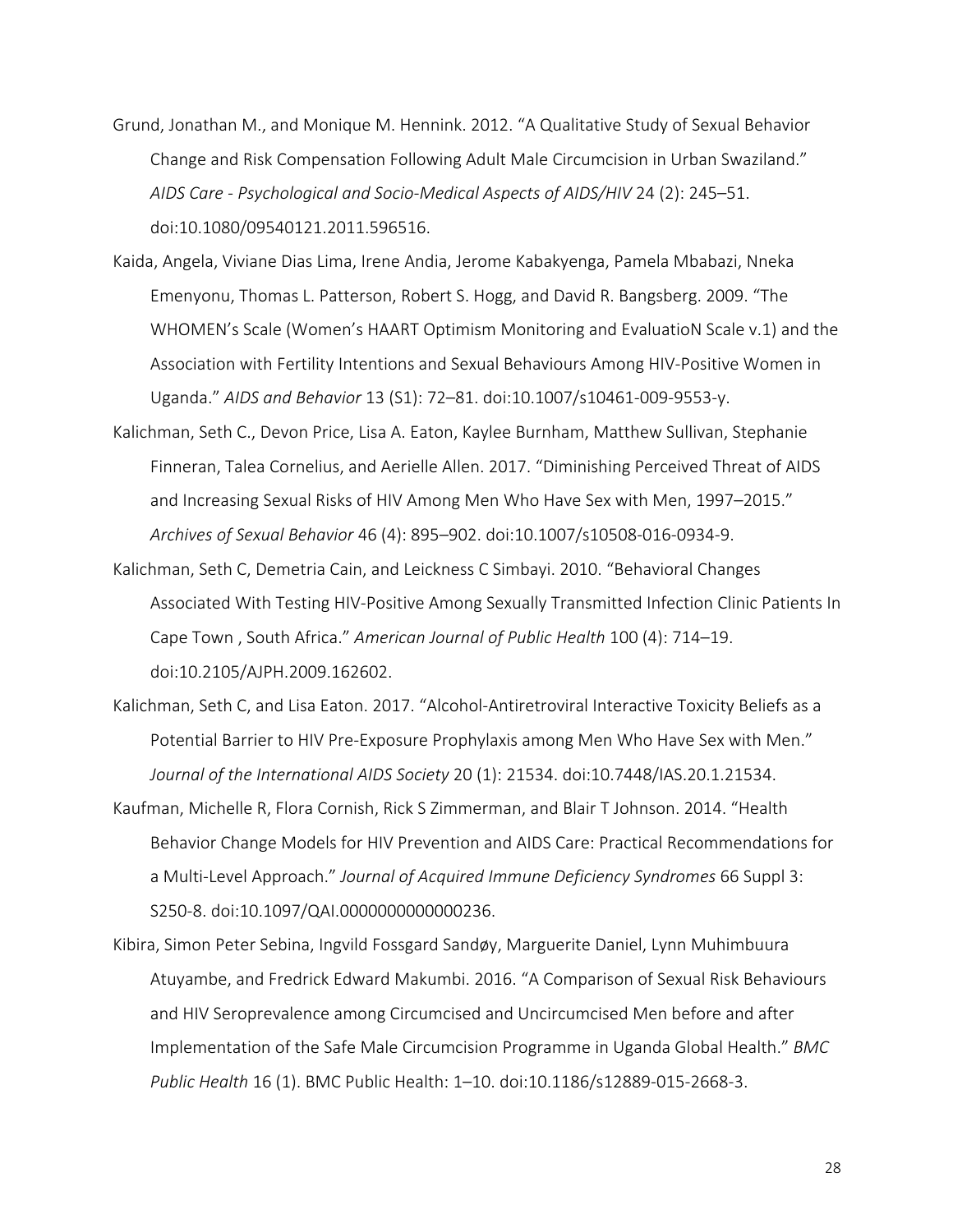- Kilanowski, Jill F. 2017. "Breadth of the Socio-Ecological Model." *Journal of Agromedicine* 22 (4). Taylor & Francis: 295–97. doi:10.1080/1059924x.2017.1358971.
- Kindig, David, and Greg Stoddart. 2003. "What Is Population Health?" *American Journal of Public Health* 93 (3): 380–83.
- L'Engle, K., M. Lanham, M. Loolpapit, and I. Oguma. 2014. "Understanding Partial Protection and HIV Risk and Behavior Following Voluntary Medical Male Circumcision Rollout in Kenya." *Health Education Research* 29 (1): 122–30. doi:10.1093/her/cyt103.
- Levy, Matthew E, Gregory Phillips, I I Manya, Magnus Irene, Geetha Beauchamp, Lynda Emel, Christopher Hucks-ortiz Erica, and Matthew E Levy. 2017. "A Longitudinal Analysis of Treatment Optimism and HIV Acquisition and Transmission Risk Behaviors Among Black Men Who Have Sex with Men in HPTN 061." *AIDS and Behavior* 21 (10). Springer US: 2958– 72. doi:10.1007/s10461-017-1756-z.
- Luchters, Stanley, Avina Sarna, Scott Geibel, Matthew F Chersich, Paul Munyao, B Sc, Susan Kaai, et al. 2008. "Safer Sexual Behaviors after 12 Months of Antiretroviral Treatment in Mombasa , Kenya : A Prospective Cohort." *AIDS PATIENT CARE and STDs* 22 (7). doi:10.1089/apc.2007.0247.
- Mackellar, Duncan A, Su-i Hou Christopher, C Whalen Karen, Linda A Valleroy, Gina M Secura, Stephanie Behel, and Trista Bingham. 2011. "A Plausible Causal Model of HAART-Efficacy Beliefs , HIV / AIDS Complacency , and HIV-Acquisition Risk Behavior Among Young Men Who Have Sex with Men," 788–804. doi:10.1007/s10461-010-9813-x.
- Marrazzo, Jeanne M., Julia C. Dombrowski, and Kenneth H. Mayer. 2018. "Sexually Transmitted Infections in the Era of Antiretroviral-Based HIV Prevention: Priorities for Discovery Research, Implementation Science, and Community Involvement." *PLOS Medicine* 15 (1): e1002485. doi:10.1371/journal.pmed.1002485.
- Marshall, Brandon, M-J MILLOY, Thomas KERR, Ruth ZHANG, Julio MONTANER, S.G., and Evan WOOD. 2011. "No Evidence of Increased Sexual Risk Behaviour after Initiating Antiretroviral Therapy among People Who Inject Drugs." *NIH* 24 (14): 2271–78. doi:10.1097/QAD.0b013e32833dd101.No.
- Mayanja, Billy N, Leigh Anne Shafer, Lieve Van Der Paal, Nassim Kyakuwa, Nicaise Ndembi, Peter Hughes, Dermot Maher, and Heiner Grosskurth. 2012. "Effect of Pregnancy on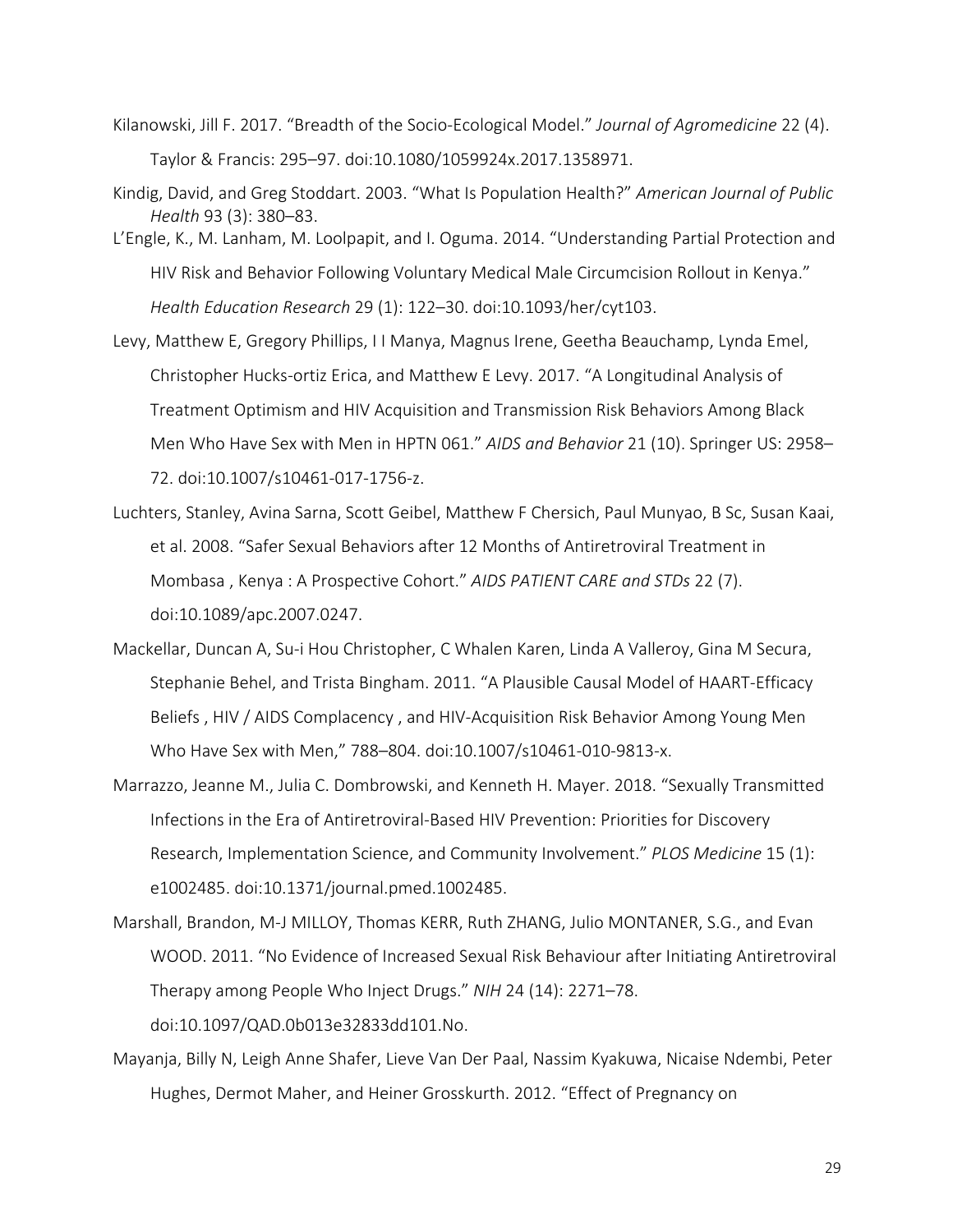Immunological and Virological Outcomes of Women on ART : A Prospective Cohort Study in Rural Uganda ," 17 (3): 343–52. doi:10.1111/j.1365-3156.2011.02921.x.

- McLaren, Lindsay, and Penelope Hawe. 2005. "Ecological Perspectives in Health Research." *Journal of Epidemiology and Community Health* 59 (1): 6–14. doi:10.1136/jech.2003.018044.
- Mechoulan, Stephan. 2007. "Risky Sexual Behavior, Testing, and HIV Treatments." *Forum for Health Economics & Policy* 10(2) (Article 5).
- Montaner, Julio S G, Viviane D Lima, P Richard Harrigan, Lillian Lourenço, Benita Yip, Bohdan Nosyk, Evan Wood, et al. 2014. "Expansion of HAART Coverage Is Associated with Sustained Decreases in HIV/AIDS Morbidity, Mortality and HIV Transmission: The 'HIV Treatment as Prevention' Experience in a Canadian Setting." *PloS One* 9 (2): e87872. doi:10.1371/journal.pone.0087872.
- Moon, Suerie, Devi Sridhar, Muhammad A. Pate, Ashish K. Jha, Chelsea Clinton, Sophie Delaunay, Valnora Edwin, et al. 2015. "Will Ebola Change the Game? Ten Essential Reforms before the next Pandemic. the Report of the Harvard-LSHTM Independent Panel on the Global Response to Ebola." *The Lancet* 386 (10009). Elsevier Ltd: 2204–21. doi:10.1016/S0140- 6736(15)00946-0.

NACA. 2005. "Botswana AIDS Impact Survey II." Gaborone, Botswana.

- ———. 2008. "Botswana AIDS Impact Survey III." Gaborone, Botswana.
- ———. 2010. "Progress Report of the Natiuonal Response to the 2001 Declaration of Comittment on HIV and AIDS." Gaborone, Botswana.
- ———. 2014. "Botswana 2013 Global AIDS Response Report: Progress Report of the National Response to the 2011 Declaration of Commitments on HIV and AIDS," no. March: 1–82.
- Nii-Trebi, Nicholas I., Shiro Ibe, Jacob S. Barnor, Koichi Ishikawa, James a. M. Brandful, Sampson B. Ofori, Shoji Yamaoka, William K. Ampofo, and Wataru Sugiura. 2013. "HIV-1 Drug-Resistance Surveillance among Treatment-Experienced and -Naïve Patients after the Implementation of Antiretroviral Therapy in Ghana." *PLoS ONE* 8 (8): e71972. doi:10.1371/journal.pone.0071972.

Nogueira-martins, Luiz Antonio. 2010. "Quality of Life and Adherence to HAART in HIV-Infected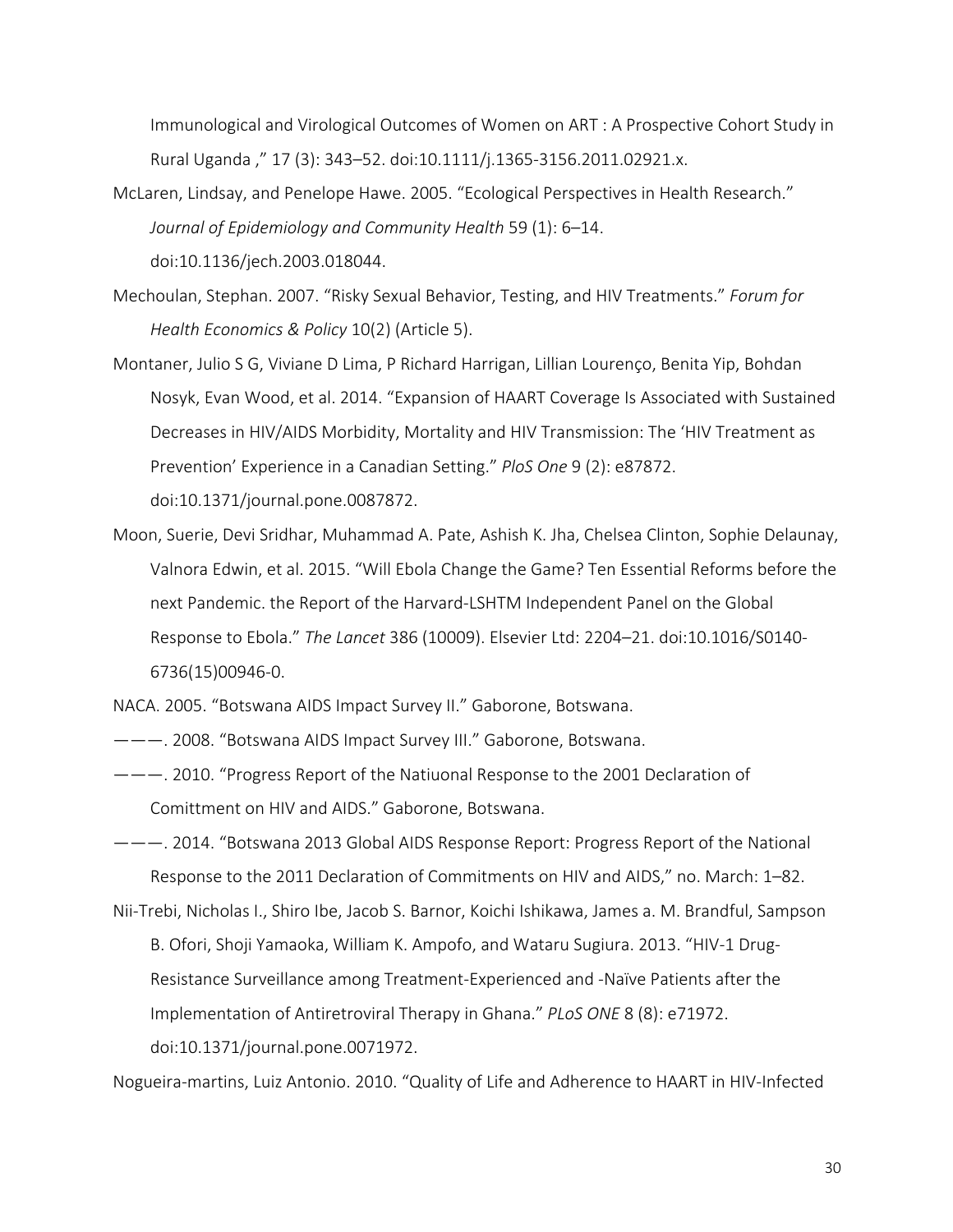Patients" 44 (4).

Obel, Niels, Lars Haukali Omland, Gitte Kronborg, Carsten S Larsen, Court Pedersen, Gitte Pedersen, Henrik Toft Sørensen, and Jan Gerstoft. 2011. "Impact of Non-HIV and HIV Risk Factors on Survival in HIV-Infected Patients on HAART: A Population-Based Nationwide Cohort Study." *PloS One* 6 (7): e22698. doi:10.1371/journal.pone.0022698.

OECD. 2003. "Botswana: African Economic Outlook."

- PEPFAR. 2018. "Botswana Country Operational Plan 2018 Strategic Direction Summary." Gaborone, Botswana.
- Ragnarsson, Anders, Anna Mia Ekström, Jane Carter, Festus Ilako, Abigail Lukhwaro, Gaetano Marrone, and Anna Thorson. 2011a. "Sexual Risk Taking among Patients on Antiretroviral Therapy in an Urban Informal Settlement in Kenya : A Cross-Sectional Survey." *Journal of the International AIDS Society* 14 (1). BioMed Central Ltd: 20. doi:10.1186/1758-2652-14- 20.
- ———. 2011b. "Sexual Risk Taking among Patients on Antiretroviral Therapy in an Urban Informal Settlement in Kenya: A Cross-Sectional Survey." *Journal of the International AIDS Society* 14 (1): 20. doi:10.1186/1758-2652-14-20.
- Rodger, Alison J, Valentina Cambiano, Tina Bruun, Pietro Vernazza, Simon Collins, Jan Van Lunzen, Giulio Maria Corbelli, et al. 2016. "Sexual Activity Without Condoms and Risk of HIV Transmission in Serodifferent Couples When the HIV-Positive Partner Is Using Suppressive Antiretroviral Therapy" 316 (2): 171–81. doi:10.1001/jama.2016.5148.
- Sarna, Avina, Stanley Luchters, Melissa Pickett, Matthew Chersich, Jerry Okal, Scott Geibel, Nzioki Kingola, and Marleen Temmerman. 2012. "Sexual Behavior of HIV-Positive Adults Not Accessing HIV Treatment in Mombasa , Kenya : Defining Their Prevention Needs." *AIDS Research and Therapy* 9 (1). BioMed Central Ltd: 9. doi:10.1186/1742-6405-9-9.
- Seitio-Kgokgwe, Onalenna, Robin DC Gauld, Philip C Hill, and Pauline Barnett. 2014. "Assessing Performance of Botswana's Public Hospital System: The Use of the World Health Organization Health System Performance Assessment Framework." *International Journal of Health Policy and Management* 3 (4): 179–89. doi:10.15171/ijhpm.2014.85.

Shapiro, R L, M D Hughes, A Ogwu, D Kitch, S Lockman, C Moffat, J Makhema, et al. 2010.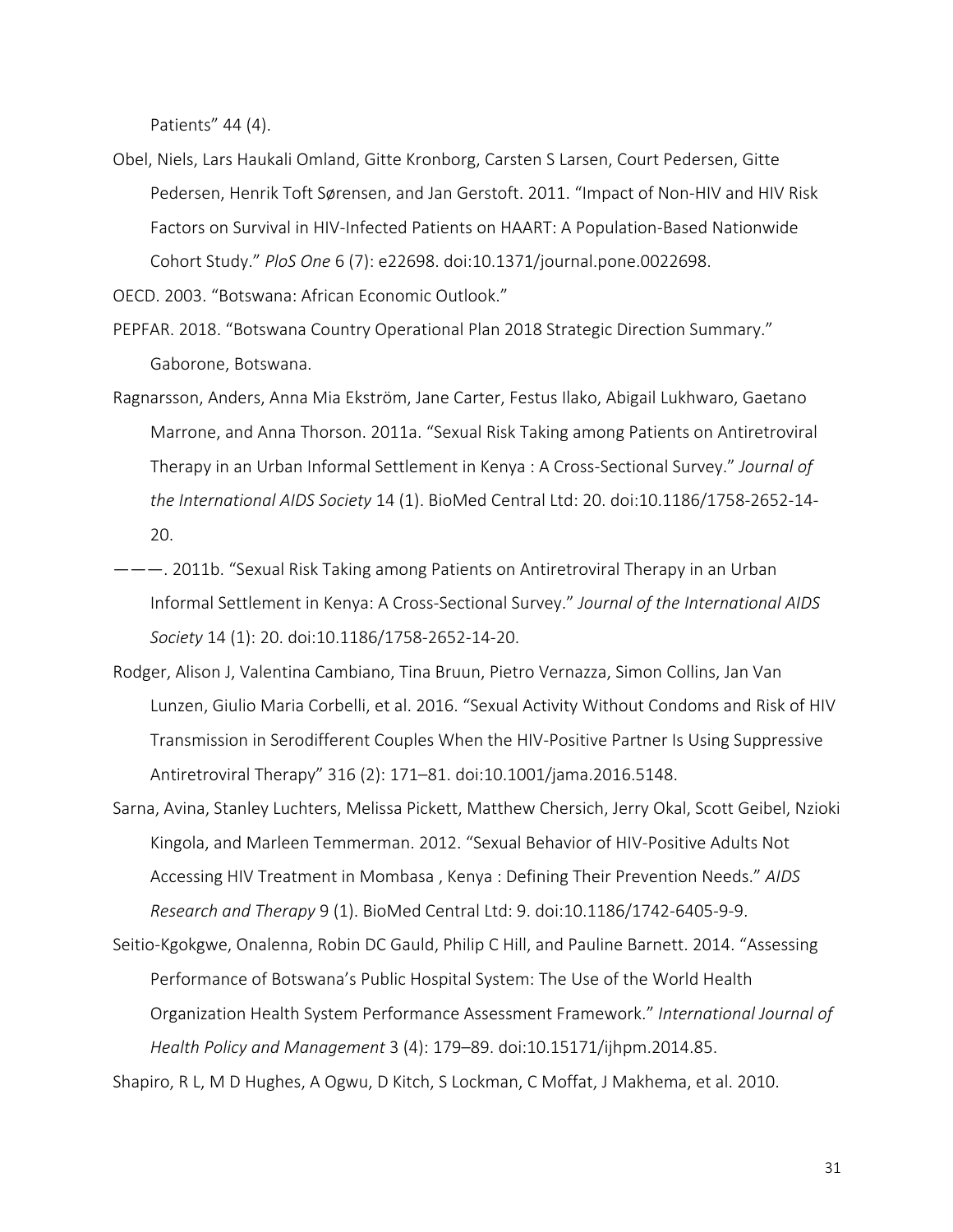"Antiretroviral Regimens in Pregnancy and Breast-Feeding in Botswana."

- Shi, Chyun Fung, Michael Li, and Jonathan Dushoff. 2017. "Evidence That Promotion of Male Circumcision Did Not Lead to Sexual Risk Compensation in Prioritized Sub-Saharan Countries." *PLoS ONE* 12 (4): 1–12. doi:10.1371/journal.pone.0175928.
- Statistics Botswana. 2016. "Statistics Botswana Population and Housing Census 2011 Population and Housing Census 2011."
- Stoneburner, R, D Montagu, C Pervilhac, B Fidzani, W Gill, G Kennedy, H Spindler, and G Rutherford. 2006. "Declines in Adult HIV Mortality in Botswana, 2003-2005: Evidence for an Impact of Antiretroviral Therapy Programs." In *Abstract THLB 0507*. Toronto: Abstracts of the XVI International AIDS Conference, Toronto, Canada. 2006.
- Thanawuth, Nattasiri, and Malee Rojpibulstit. 2016. "Sexual Risk Behaviors among HIV-Patients Receiving Antiretroviral Therapy in Southern Thailand: Roles of Antiretroviral Adherence and Serostatus Disclosure." *AIDS Care* 28 (5): 612–19. doi:10.1080/09540121.2015.1120856.
- Thigpen, Michael C., Poloko M. Kebaabetswe, Lynn A. Paxton, Dawn K. Smith, Charles E Rose, Tebogo M Segolodi, Faith L Henderson, et al. 2012. "Antiretroviral Preexposure Prophylaxis for Heterosexual HIV Transmission in Botswana." *The New England Journal of Medicine* 367: 423–34. doi:10.1056/NEJMoa1110711.
- Tsung-chieh, Fua, Ryan P. Westergaardb, Bryan Lauc, David D. Celentanoc, David Vlahovd, Shruti H. Mehtac, and Gregory D. Kirkc. 2013. "Changes in Sexual and Drug-Related Risk Behavior Following Antiretroviral Therapy Initiation among HIV-Infected Injection Drug Users." *AIDS* 26 (18): 2383–91. doi:10.1097/QAD.0b013e32835ad438.Changes.
- UNAIDS. 2004. "Epidemiological Fact Sheet on Uganda."
- ———. 2014. "UNAIDS: The Gap Report." doi:ISBN 978-92-9253-062-4.
- ———. 2015. "Fast Track Strategy : Country-Specific Targets and Resource Needs Botswana." Gene.
- ———. 2016. "Prevention Gap Report." Geneva.
- ———. 2017. "UNAIDS Data 2017."
- ———. 2018. "Global AIDS Update 2018." Geneva. doi:10.1111/j.1600-6143.2011.03542.x.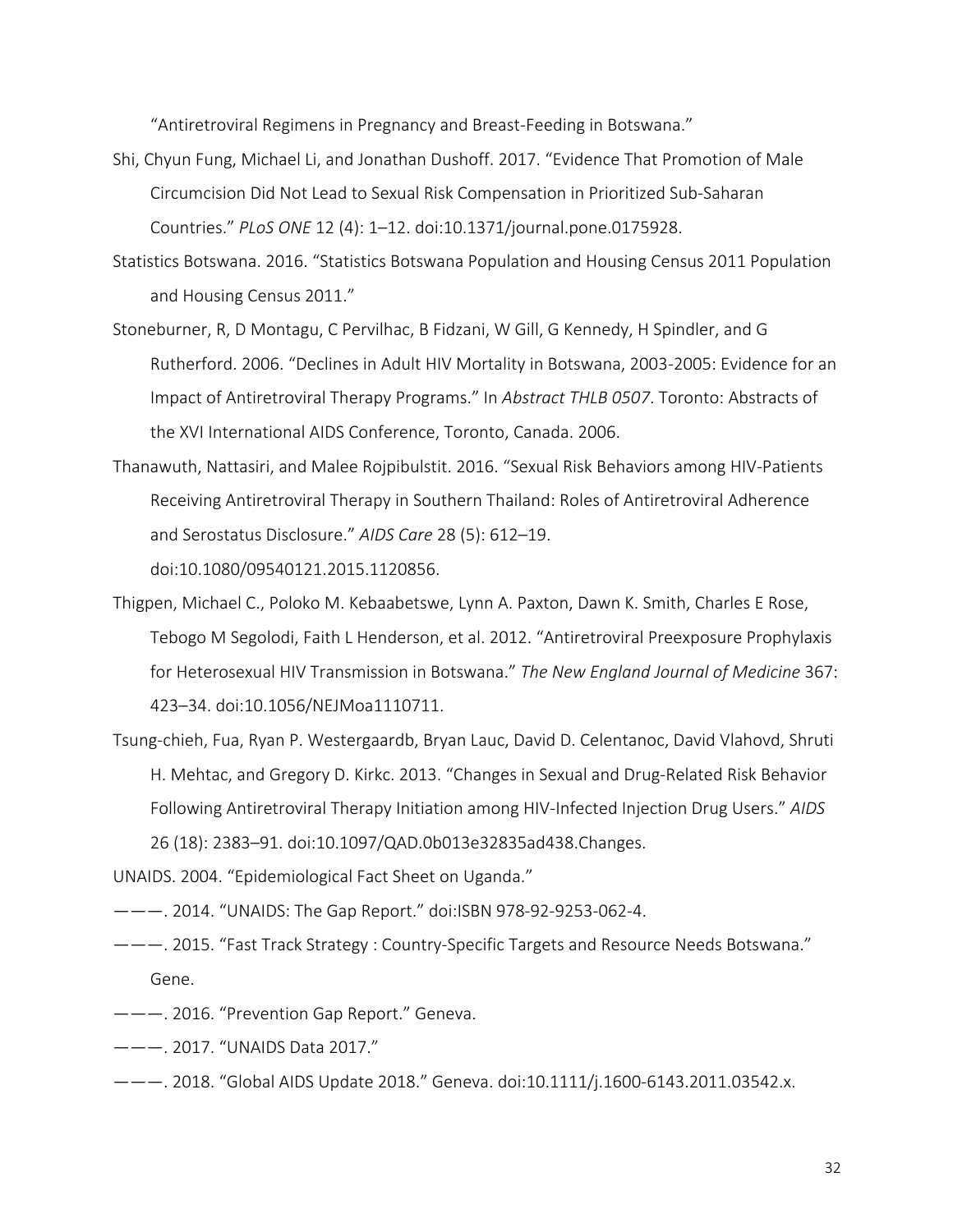- UNICEF. 2009. "What Are the Social Ecological Model (SEM), Communication for Development (C4D)?" New York. https://www.unicef.org/cbsc/files/Module\_1\_SEM-C4D.docx.
- United Nations. 2015. "The Millennium Development Goals Report." *United Nations*, 72. doi:978- 92-1-101320-7.
- Venkatesh, Kartik K, Guy De Bruyn, Mark N Lurie, Lerato Mohapi, Paul Pronyk, Edmore Marinda, Glenda E Gray, Elizabeth W Triche, and A Neil. 2011. "Decreased Sexual Risk Behavior in the Era of HAART among HIV Infected Urban and Rural South Africans Attending Primary Care Clinics." *NIH* 24 (17): 2687–96. doi:10.1097/QAD.0b013e32833e78d4.Decreased.
- Vrolix, Klara. 2012. "Behavioural Adaptation , Risk Compensation , Risk Homeostasis and Moral Hazard in Traffic Safety." Universiteit Hasselt.
- Vu, Thuc Minh Thi, Victoria L. Boggiano, Bach Xuan Tran, Long Hoang Nguyen, Tung Thanh Tran, Carl A. Latkin, Cyrus S.H. Ho, and Roger C.M. Ho. 2018. "Sexual Risk Behaviors of Patients with HIV/AIDS over the Course of Antiretroviral Treatment in Northern Vietnam." *International Journal of Environmental Research and Public Health* 15 (6). doi:10.3390/ijerph15061106.
- Wamoyi, Joyce, Martin Mbonye, Janet Seeley, Josephine Birungi, and Shabbar Jaffar. 2011. "Changes in Sexual Desires and Behaviours of People Living with HIV after Initiation of ART : Implications for HIV Prevention and Health Promotion." *BMC Public Health* 11 (1). BioMed Central Ltd: 633. doi:10.1186/1471-2458-11-633.

WHO. 2015. "Guidelines on Antiretroviral Therapy." Geneva.

Wilson, David, and Daniel Halperin. 2008. "Know Your Epidemic , Know Your Response: A Useful Approach , If We Get It Right." *The Lancet* Volume 372 (No. 9637): 423–26. doi:10.1016/S0140-6736(08)60883-1.

World Bank. 2014. "Country Data Report for BOTSWANA , 1996-2014."

Yalew, Estifanos, Desalegn T Zegeye, and Solomon Meseret. 2012. "Patterns of Condom Use and Associated Factors among Adult HIV Positive Clients in North Western Ethiopia : A Comparative Cross Sectional Study." *BMC Public Health* 12 (1). BioMed Central Ltd: 1. doi:10.1186/1471-2458-12-308.

Yaya, Issifou, Bayaki Saka, Dadja Essoya Landoh, P'Niwè Massoubayo Patchali, Makawa-Sy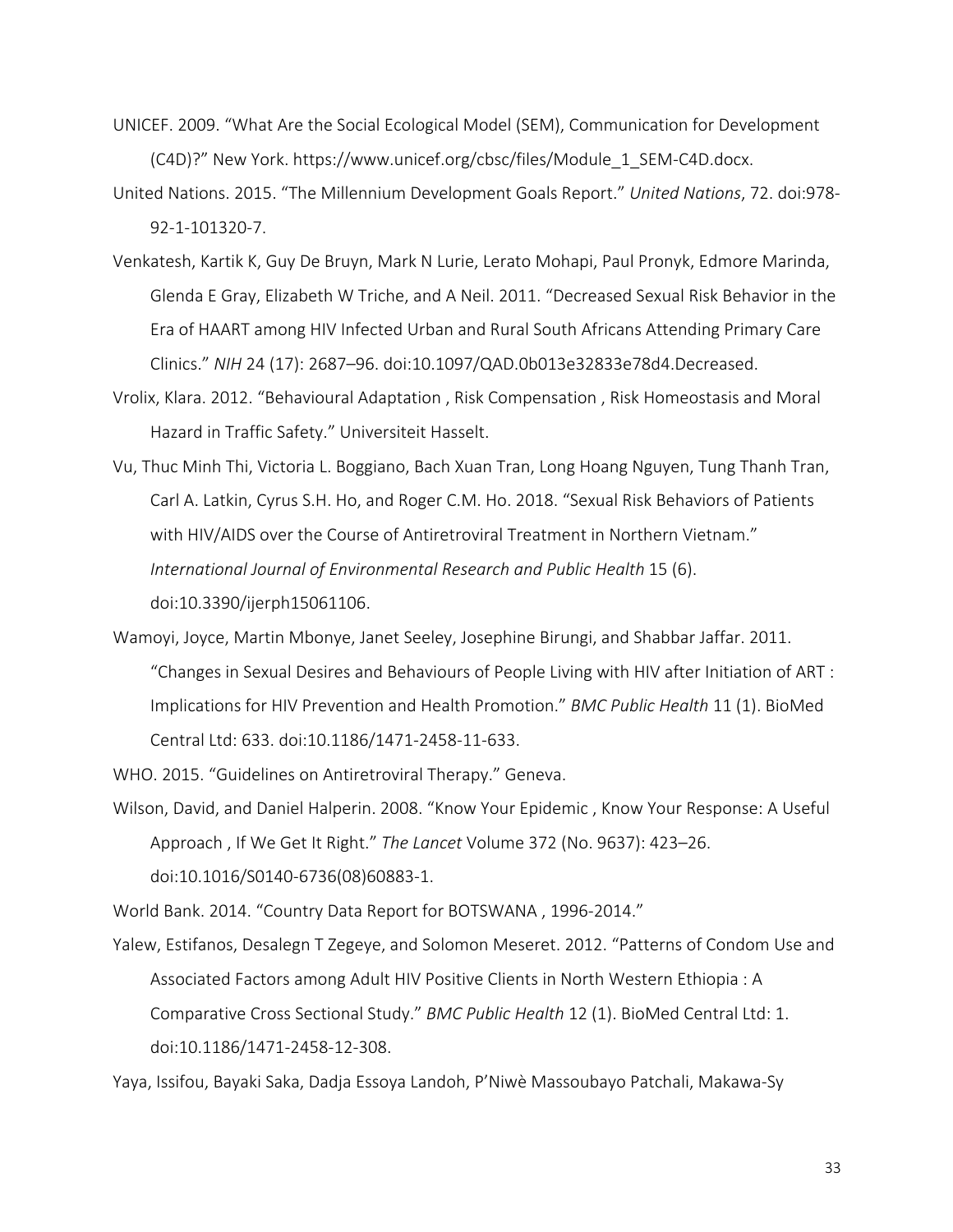Makawa, Sékandé Senanou, Daoudou Idrissou, Bassan Lamboni, and Palokinam Pitche. 2014. "Sexual Risk Behavior among People Living with HIV and AIDS on Antiretroviral Therapy at the Regional Hospital of Sokodé, Togo." *BMC Public Health* 14 (1): 636. doi:10.1186/1471-2458-14-636.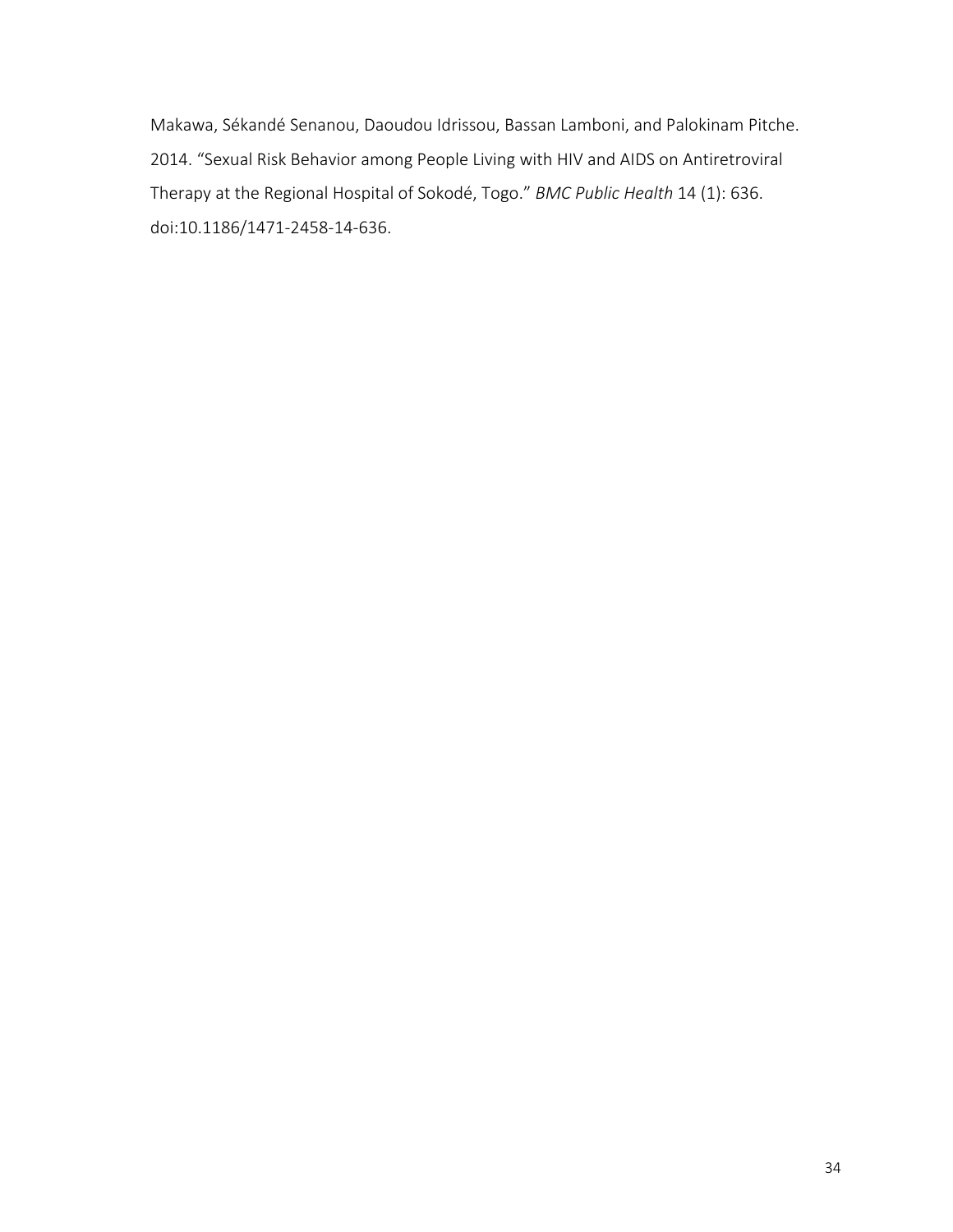### Chapter 2: Awareness of HIV status, treatment optimism and ART in Botswana

#### *Abstract*

This chapter examined whether or not there were associations between sexual risk behaviours, and certain perceptions about ART, otherwise known as treatment optimism. This paper will counter the treatment optimism argument that HIV is a less serious threat due to ART, by investigating the relationship between ART and sexual behaviour among individuals who were aware of their HIV status and those who were not, while considering personal and community level influences. The study utilised secondary quantitative data from the Botswana AIDS Impact Survey, 2013 (BAIS IV). The national study included 6,239 participants, between the ages 15 and 64, who had sexual experience. Respondents provided a blood sample and participated in a self-reported question regarding HIV testing and results. Findings suggested that on the basis of the predominant theory of treatment optimism, there was statistically significant evidence to support treatment optimism among those who were unaware of their status. Individuals who had never tested reported risky sexual behaviour in the context of certain beliefs and perceptions about ART. This risky behavior included lower condom use and greater frequency of multiple partners. However, those who had tested and were aware of their status were more inclined to protect themselves. Therefore, continued emphasis on testing and counselling should remain a priority for prevention programming in Botswana.

Key words: ART, Botswana, HIV status, risky sexual behaviours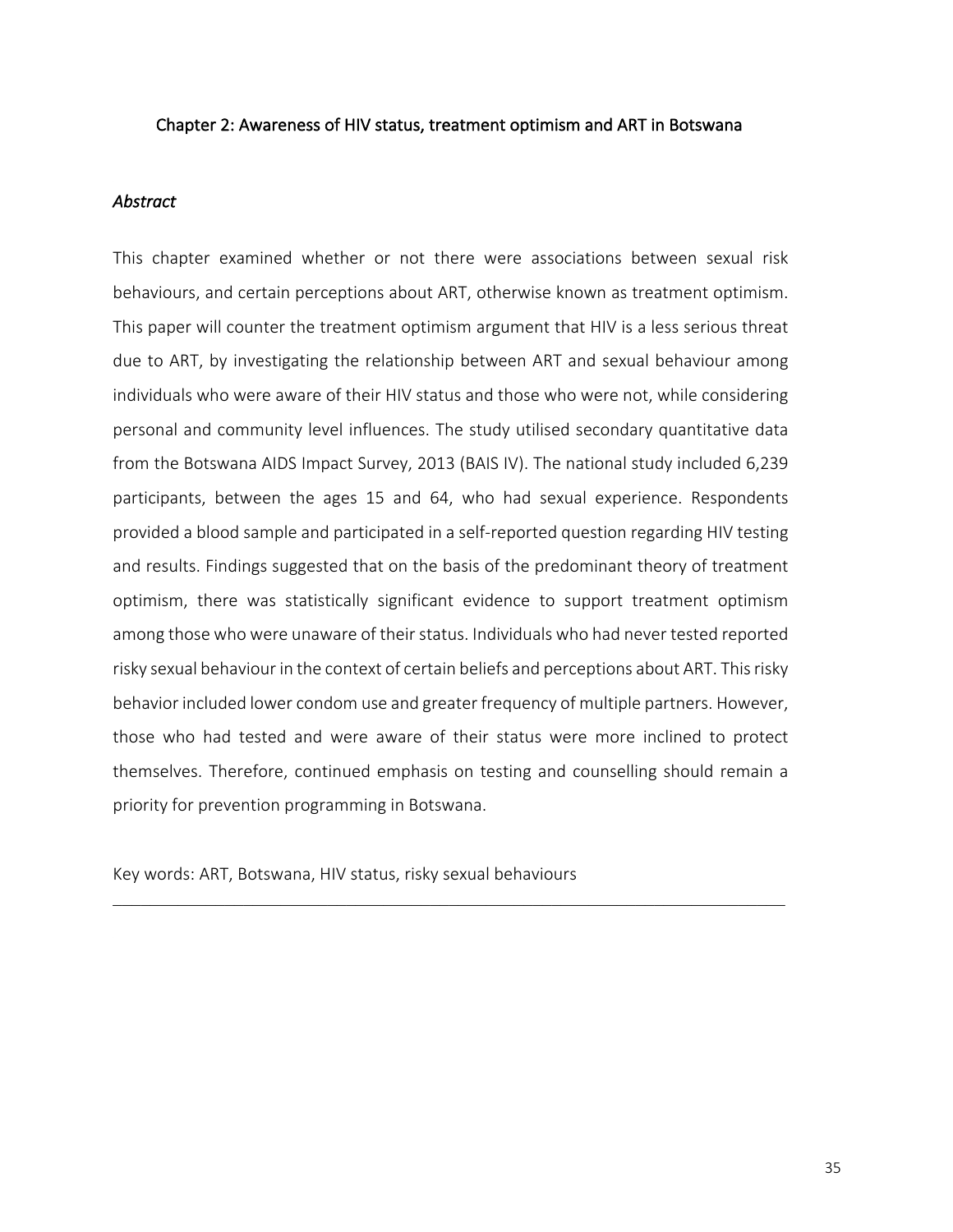### *2.1. Introduction*

<u>.</u>

Studies of individuals undergoing ART<sup>7</sup> in selected high-income countries showed reduced concerns about HIV infection, or treatment optimism. This may lead to increases in unprotected sex and incidence in sexually transmitted infections. Reduced awareness of HIV risks and an increase in HIV risk behaviour have been documented among men who have sex with men or MSM (Bavinton et al., 2016; Kalichman et al., 2017; Levy et al. 2017), and heterosexuals (Burman et al. 2009; Chen 2014; Mechoulan 2007). In low- and middleincome settings, studies exploring heterosexual behaviour amongst those on ART suggest that having access to treatment may lead to an escalation in risky behaviour (Bajunirwe, Bangsberg, and Sethi 2013; Demissie et al. 2015; Kalichman, Cain, and Simbayi 2010; Ragnarsson et al. 2011; Vu et al. 2018; Yaya et al. 2014).

On the contrary, among people living with HIV (PLWHIV), in high and low income countries researchers have found no evidence of elevated incidences of unsafe sex (Doyle et al. 2014; Marshall et al. 2011; Thanawuth and Rojpibulstit 2016; Tsung-chieh et al. 2013; Venkatesh et al. 2011; Wamoyi et al. 2011). In a systematic review to determine whether or not ART is undermining HIV prevention efforts by changing individual risk-taking behavior Doyle et al (2014) concluded that despite concerns, research suggested that unprotected sex is reduced among HIV-infected individuals on treatment.

The present study investigated the treatment optimism argument that HIV is a less serious threat due to ART. In examining the relationship between ART and sexual behaviour among individuals who were aware and unaware of their HIV status, while considering personal and community level influences, I identified a gap in available research supporting this argument. By exploring health promotion campaigns in Botswana, a country with a solid track record of implementing successful public health campaigns with ART distribution, this study aimed to enrich this field of research.

 $7$  ART - The combination of antiretroviral (ARV) drugs to maximally suppress the HIV virus and stop the progression of HIV disease.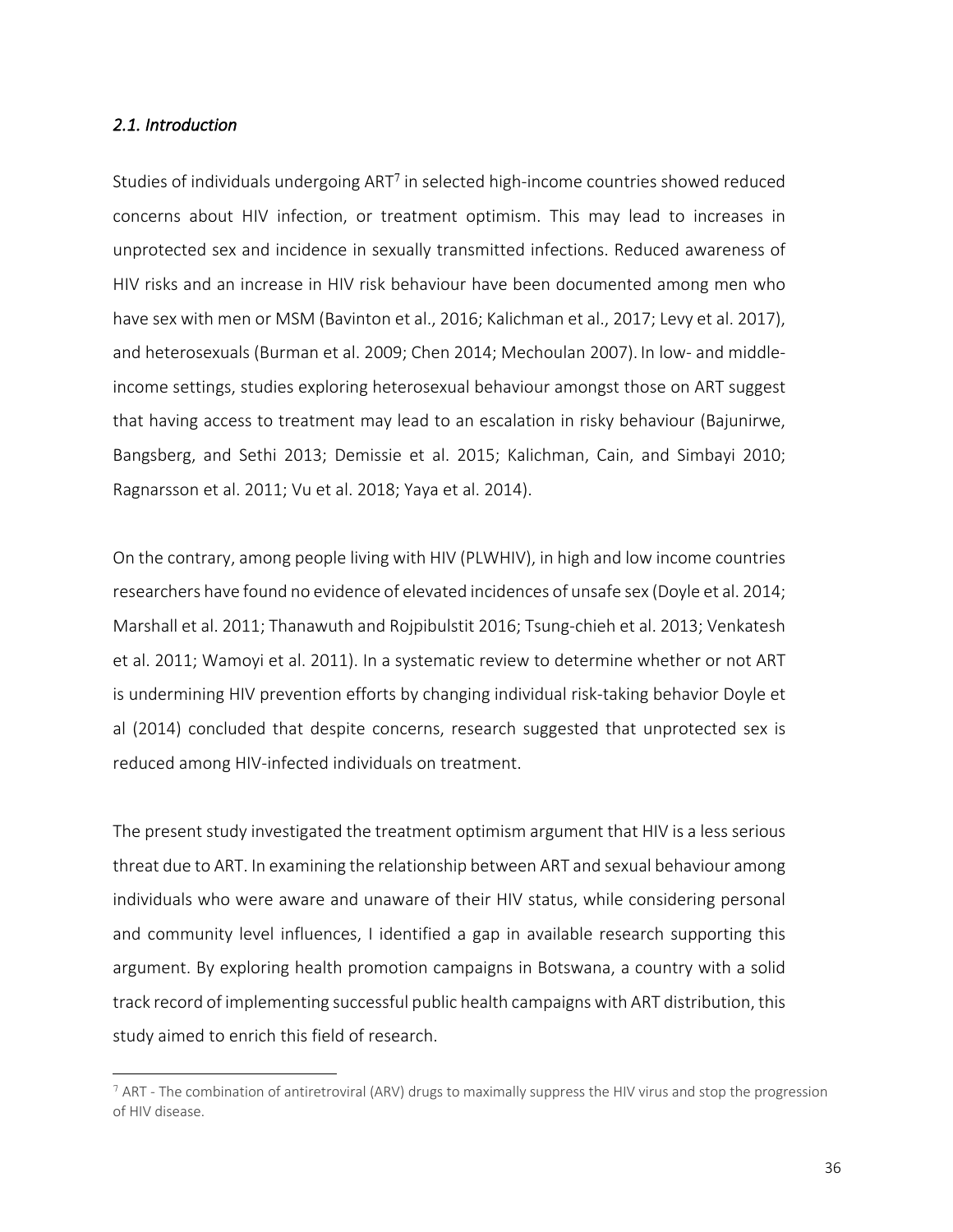## *2.2. Analytical Framework*

The notion that changes in the perceived threat of HIV, due for example, to beliefs that ART has made HIV less lethal, or that HIV infection is now more of a chronic than a lifethreatening illness, may lead to reduced caution in sexual practices, to reduced concerns about HIV, and/or increases in unsafe sex and incidences of sexually transmitted infections in the ART era (Diabate 2013; Mayanja et al. 2012). However, it is necessary to recognise the intertwined relationship existing between an individual and the individual's environment. Recognising that individual behaviour is influenced by multiple factors at different levels (Gombachika et al. 2012), this framework addresses the individual and communities levels.

The first level is the individual level, which examines the individual characteristics that influence behaviour, such as an individual's knowledge, attitudes, skills, and beliefs. The second level is the community level, which recognises established norms and values as well as societal factors that lead to economic and/or social inequalities between groups in society.

This analytic frame posits that beliefs are underlying determinants of behaviour, and that the effects of belief on behaviour are partly mediated by influences in accordance with the two levels. Presumably, the most effective approach to prevention and control would use a combination of interventions at both levels of the frame. A major strength of this approach is that it can offer strategies of behavioural change in relation to both levels.

## *2.3. Methods*

#### *2.3.1. Data sources*

The dissertation utilised secondary quantitative data from the Botswana AIDS Impact Survey, 2013 (BAIS IV). BAIS IV provided demographic, social and health statistics, that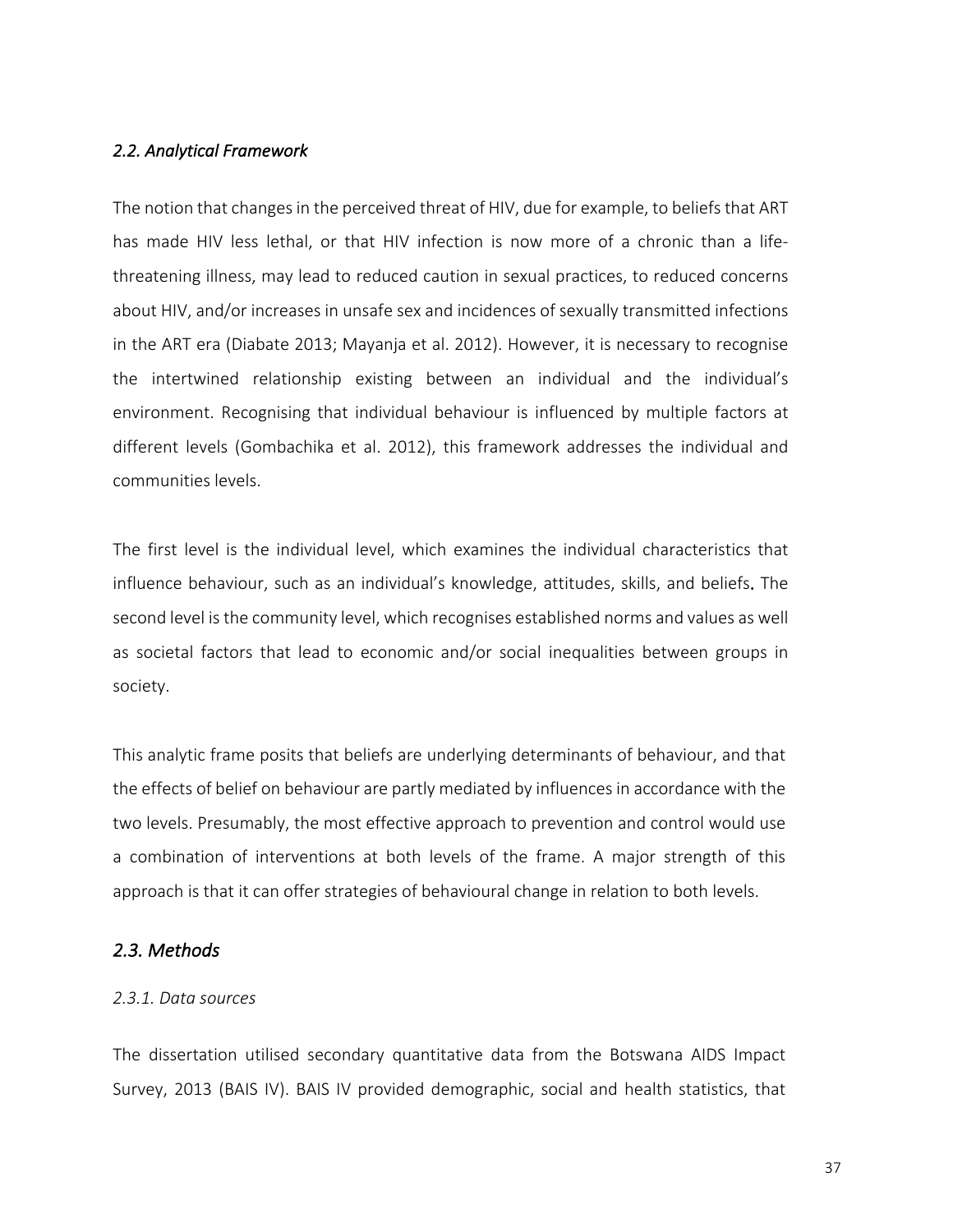included data on sexual behaviour. The Survey's individual questionnaire represented the primary recording instrument for this study. It was adapted by the author, while working in Botswana, to capture data on ART and sexual risk behaviour, making the present study possible.

The sampling frame for BAIS IV was based on the Population and Housing Census. The sample size was 15,061 successfully interviewed respondents. This present study focuses on those 6,239 participants who completed the individual questionnaire in 2013, were aged 15-64, had sexual experience, and provided a blood sample and responded to the self-reported question regarding HIV testing and results: 6,239. Prevalence of HIV was determined in two ways: a) by dried blood spot samples collected at the sampled households for subsequent HIV testing; and b) questions related to testing from the individual questionnaire. Complementary to the BAIS study was the household study, which collected additional data from the respondents concerning, citizenship, housing, assets, water access and is used to roughly assess socio-economic status.

Variables identified in the following section posited that beliefs are underlying determinants of behaviour, and that the effects of belief on behaviour are partly mediated by attitudes in accordance with the personal and community levels (see Table 1). Analyses was undertaken using Stata 15.1. Variables are considered significant using p<0.05.

#### *2.3.2. Measures*

The principal variables are shown in Table 1. Construction of the variables was based on questions from BAIS IV and from the accompanying household survey. Table 1 details the level of the analytical framework to which the variables relate, the variable descriptions , and the units of measure.

The first three variables defined are 'behavioural'-based and are used as dependent variables to measure high-risk sex, commencing with two condom use variables followed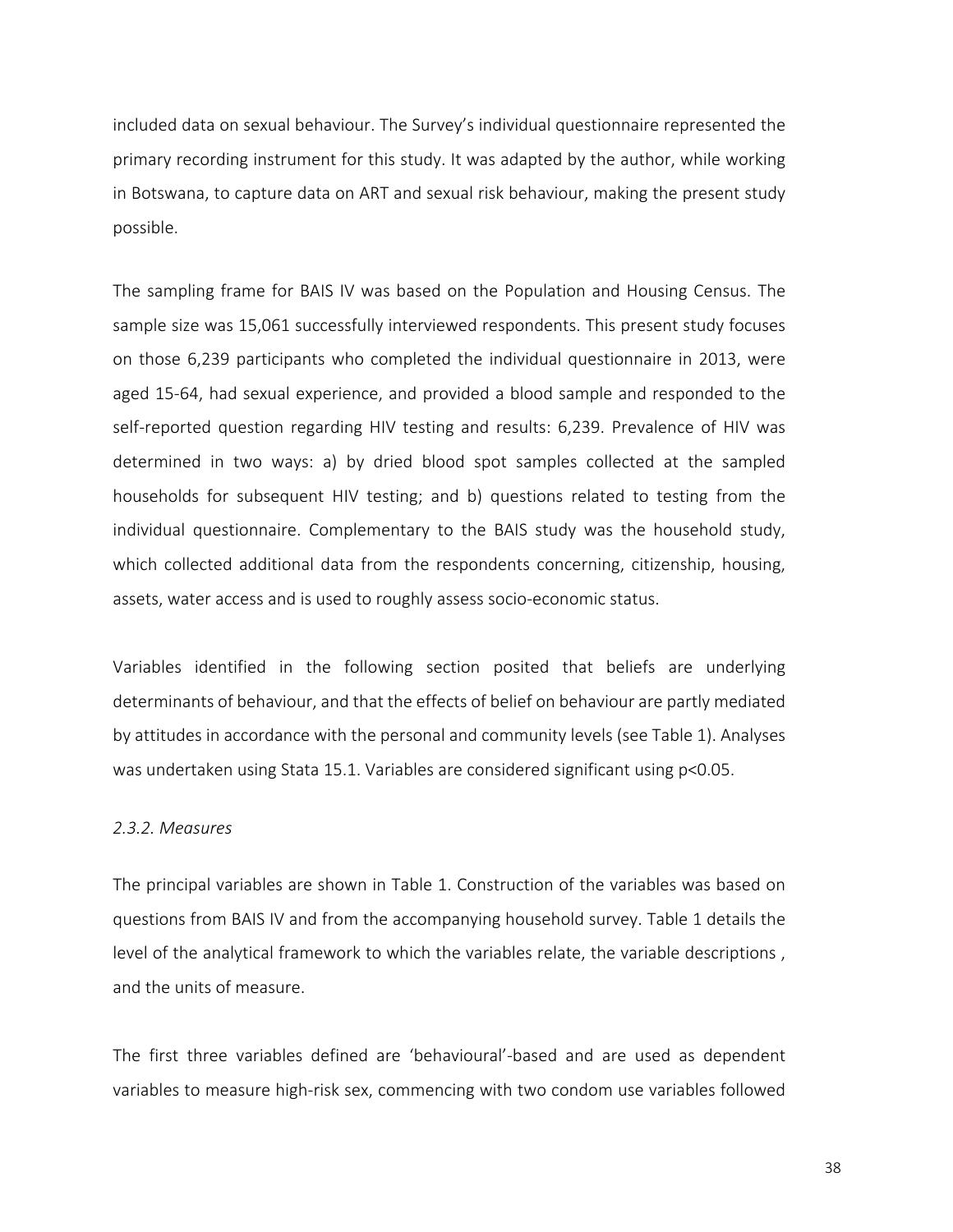by multiple partnerships. Multiple partnerships are measured quantitatively as the total number of sexual partners (at least more than one) in the last twelve months.

Next, are five independent variables concerning the individual's beliefs related to ARV. For instance, 'ARVs cure AIDS' is based on asking the respondent; "What do you believe ARVs do?" The response options are: "Cure AIDS; Cure HIV; Suppress HIV; and Don't Know". The other four variables are constructed in a similar fashion. These are intended to measure the constructs of susceptibility and severity and are used as key independent variables in the regression analysis, and collectively described as HIV treatment optimism.

| Level    | <b>Dependent Variables</b>               | Unit of measure      |
|----------|------------------------------------------|----------------------|
| Personal | *In the past 12 months have you always   | $0=$ No              |
|          | used a condom with this partner?         | $1 = Yes$            |
| Personal | *The last time you had sexual            | $0 = No$             |
|          | intercourse with this partner did you or | $1 = Yes$            |
|          | this partner use a condom?               |                      |
| Personal | *In the last 12 months with how many     | 0=1 Partner          |
|          | people overall have you had sex with?    | 1=2 or more partners |
| Level    | <b>Independent Variables</b>             | Unit of measure      |
| Personal | What do you believe ARVs do?             | 0=Suppress HIV and   |
|          |                                          | <b>AIDS</b>          |
|          |                                          | 1=Cure HIV and AIDS  |
| Personal | Has the introduction of ARVs influenced  | $0=$ No              |
|          | your sexual behaviour?                   | $1 = Yes$            |
| Personal | Do you think that people on ARV's should | $0=No$               |
|          | always use condoms?                      | $1 = Yes$            |
| Personal | Do you think a person on ARVs should     | $0 = Yes$            |
|          | discontinue/stop taking them once they   | $1 = No$             |
|          | feel better?                             |                      |
| Personal | Has your personal concern about getting  | 0=Less Concerned     |
|          | HIV changed since the introduction of    | 1=More Concerned     |
|          | ARV's?                                   |                      |
| Level    | <b>Control Variables</b>                 | Unit of measure      |
| Personal | Education                                | $1 =$ None           |
|          |                                          | 2=Primary            |
|          |                                          | 3=Secondary          |
|          |                                          | 4=Tertiary           |
| Personal | Urban/Rural                              | $0 = City$           |
|          |                                          | $1 = Rural$          |

## Table 1: Principal variables using BIAS IV, 2013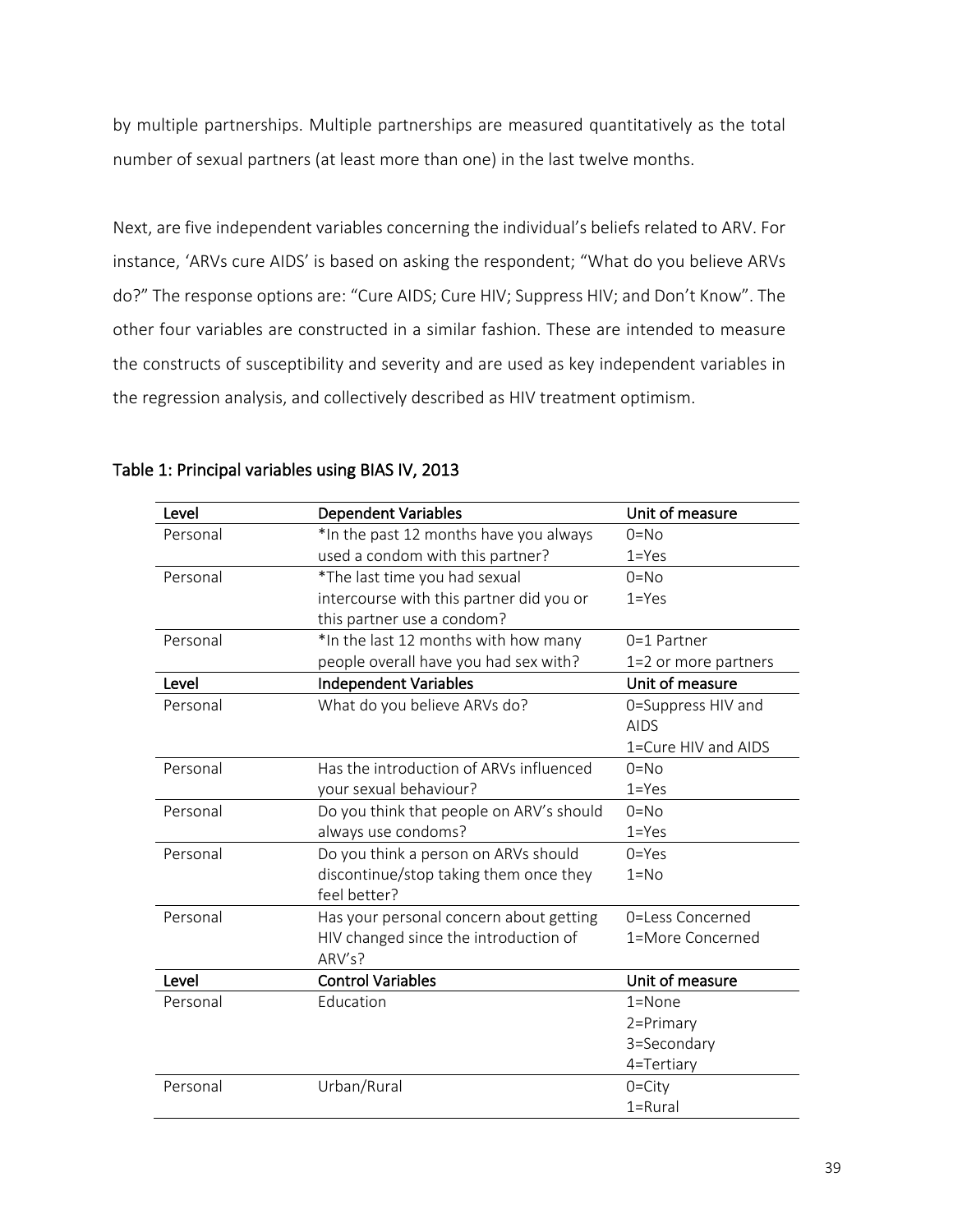| Personal  | Citizenship                              | $0 =$ Botswana        |
|-----------|------------------------------------------|-----------------------|
|           |                                          | 1=Africans            |
|           |                                          | 2=Elsewhere           |
|           |                                          |                       |
| Personal  | Age                                      | $1 = 15 - 24$ yrs.    |
|           |                                          | $2 = 25 - 34$ yrs.    |
|           |                                          | $3 = 35 - 44$ yrs.    |
|           |                                          | 4=45-54 yrs.          |
|           |                                          | 5=55-64 yrs.          |
| Personal  | Marriage                                 | 1=Living together or  |
|           |                                          | married               |
|           |                                          | 2=Never married       |
|           |                                          | 3=widowed, divorced,  |
|           |                                          | separated             |
| Community | Cooking                                  | $1 = F$ ectrical      |
|           |                                          | 2=Gas and propane     |
|           |                                          | 3=Wood, coal and dung |
| Community | Employment - In the past 7 days did you  | $0=No$                |
|           | work for payment, profit or home use     | $1 = Yes$             |
|           | for at least 1 h?                        |                       |
| Community | Does any member of this household        | $0 = No$              |
|           | own a motor vehicle in working           | $1 = Yes$             |
|           | condition?                               |                       |
| Community | What is the main toilet facility used by | 0=Other               |
|           | this household? Flush?                   | $1 =$ Flush           |
| Community | Which of the following social and        | $0 = No$              |
|           | medical services are available in this   | $1 = Yes$             |
|           | locality/area? ARV programme?            |                       |

\*These questions relate to the respondent's "main" partner only. There are also questions about other partners. However, they are not analyzed here.

# *2.4. Ethical statement*

The Research Ethics Board at Wilfrid Laurier University, Canada granted ethical clearance for the study while permission to use the secondary data was obtained from Statistics Botswana.

# *2.5. Results*

# *2.5.1. Description of the sample*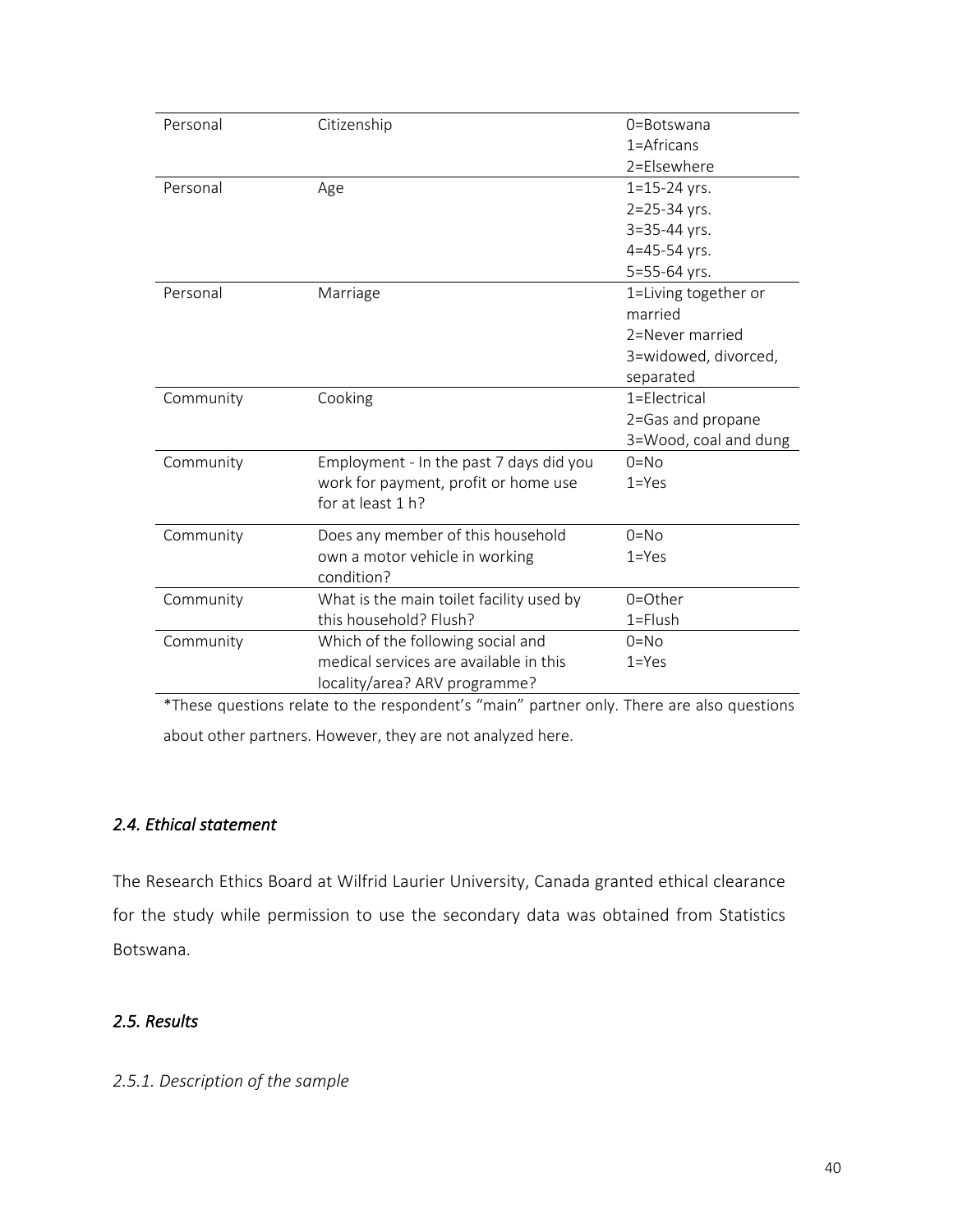Table 2 presents distribution of respondents by various socio-demographic characteristics. Respondents were also categorised into two groups: individuals who were unaware of their HIV status and individuals who were aware of their HIV status. 57% fell between the ages of 25 and 44. Over 70% had obtained secondary or tertiary education. The majority of those surveyed were Christian. Half of the population were married or cohabitating and almost two thirds of the respondents resided in an urban setting. Notably, a higher percentage of 15-24 year olds and 55-64 year olds (23% in both cases) were unaware of their status compared to much lower percentages in the other age groups. This could be an indication they assume they were relatively low risk. Out of those with no education, 23% were unaware of their HIV status, which is much higher than for those with primary, secondary and tertiary education (11%, 12% and 8% respectively).

| Variables   | Unaware of<br><b>HIV Status</b> | Aware of HIV<br><b>Status</b> | *p value | $n =$ |
|-------------|---------------------------------|-------------------------------|----------|-------|
| Age         |                                 |                               |          |       |
| 15-24 yrs   | 23%                             | 77%                           | 0.0000   | 1163  |
| 25-34 yrs   | 6%                              | 94%                           | 0.0000   | 2021  |
| 35-44 yrs   | 7%                              | 93%                           | 0.0000   | 1388  |
| 45-54 yrs   | 11%                             | 89%                           | 0.0000   | 861   |
| 55-64 yrs   | 23%                             | 77%                           | 0.0000   | 491   |
|             |                                 |                               |          | 5924  |
| Education   |                                 |                               |          |       |
| None        | 23%                             | 77%                           | 0.0000   | 562   |
| Primary     | 11%                             | 89%                           | 0.0000   | 1085  |
| Secondary   | 12%                             | 88%                           | 0.0000   | 2892  |
| Tertiary    | 8%                              | 92%                           | 0.0000   | 1385  |
|             |                                 |                               |          | 5924  |
| Religion    |                                 |                               |          |       |
| Christian   | 11%                             | 89%                           | 0.0000   | 5114  |
| Other       | 28%                             | 72%                           | 0.0000   | 32    |
| Badimo      | 21%                             | 79%                           | 0.0000   | 224   |
| No Religion | 14%                             | 86%                           | 0.0000   | 554   |
|             |                                 |                               |          | 5924  |

### Table 2: Characteristics of the study population

Marriage Status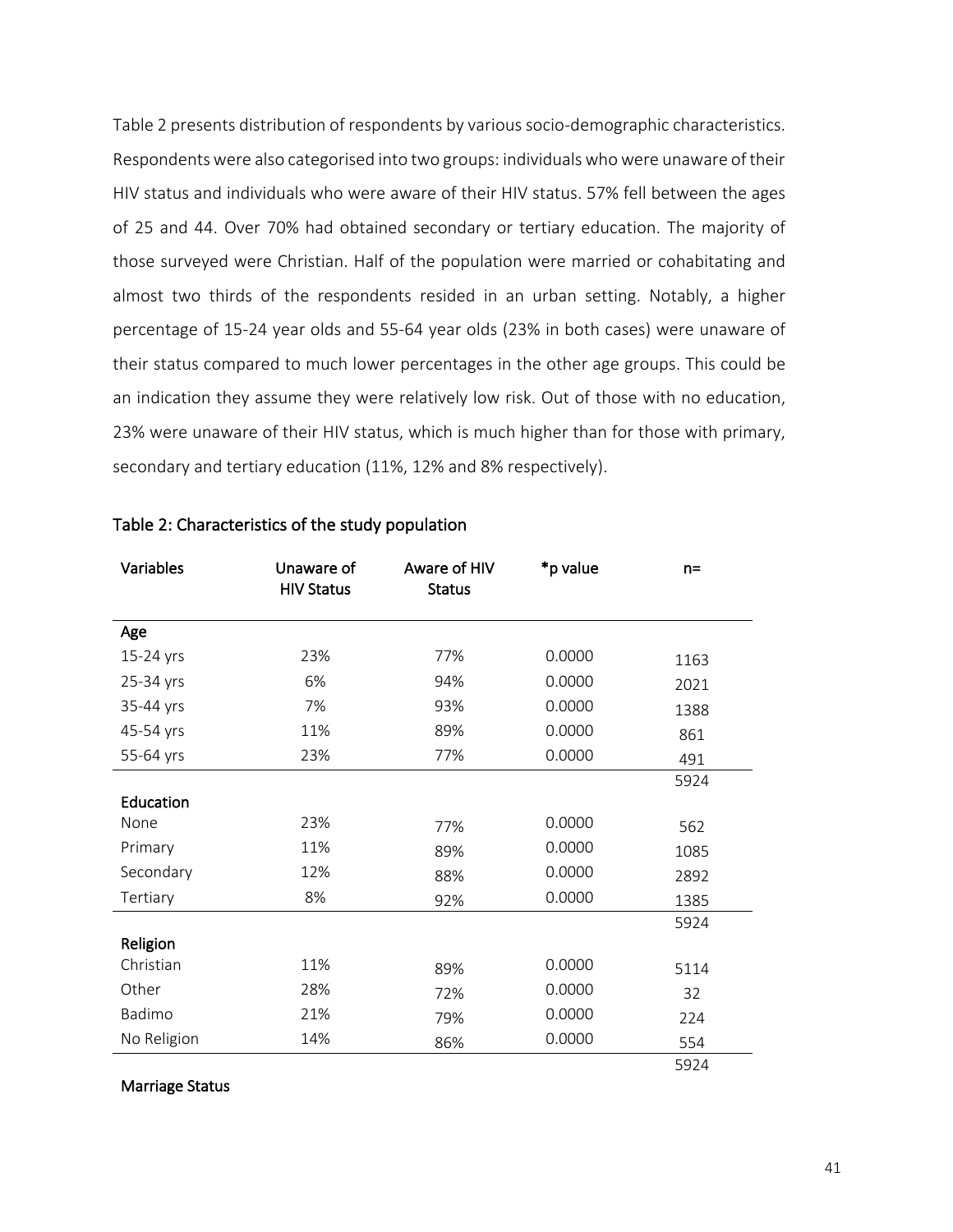| Married       | 9%  | 91% | 0.0000 | 2964 |
|---------------|-----|-----|--------|------|
| Never married | 15% | 85% | 0.0000 | 2722 |
| Separated     | 11% | 89% | 0.0000 | 238  |
|               |     |     |        | 5924 |
| Urban/Rural   |     |     |        |      |
| Urban         | 11% | 89% | 0.0000 | 3805 |
| Rural         | 14% | 86% | 0.0000 | 2119 |
| Overall mean  | 14% | 86% |        | 5924 |

\*p values are one-sample t-tests

Although not all of those surveyed were aware of their HIV status, the study requested that participants provided a blood sample, upon consent. Results were collected to determine status and linked to the anonymized individual data. In table 3, among those who were unaware of their status, for each age category, individuals had lower HIV prevalence rates compared to those who were aware of their status. For instance, in the age category between 15-24 years, those who that were unaware of their status had a prevalence rate of 6% while those who were aware of their status had a prevalence rate of 13%. Individuals who were aware of their status consistently reported higher rates of HIV prevalence. This could be a result of having symptoms of HIV and getting tested. Individuals claiming to be unaware may have lower rates of prevalence because they feel they were unlikely to have been exposed to HIV and were never tested. Respondents between the ages of 25 and 44 demonstrated the highest prevalence rate of infection.

| <b>Variables</b> | Unaware of HIV<br><b>Status</b> | Aware of HIV<br><b>Status</b> | Mean       | *p value |
|------------------|---------------------------------|-------------------------------|------------|----------|
| *HIV Prevalence  |                                 |                               |            |          |
| 15-24 Years      | 6%                              | 13%                           | 11%        | 0.0000   |
| 25-34 Years      | 22%                             | 26%                           | 26%        | 0.0000   |
| 35-44 Years      | 39%                             | 41%                           | 41%        | 0.0000   |
| 45-54 Years      | 17%                             | 37%                           | 35%        | 0.0000   |
| 55-64 Years      | 7%                              | 26%                           | 22%        | 0.0000   |
| Mean             | 14%                             | 29%                           | 27%        |          |
|                  | $n = 606$                       | n=3996                        | $n = 4602$ |          |

#### Table 3: HIV prevalence in the study population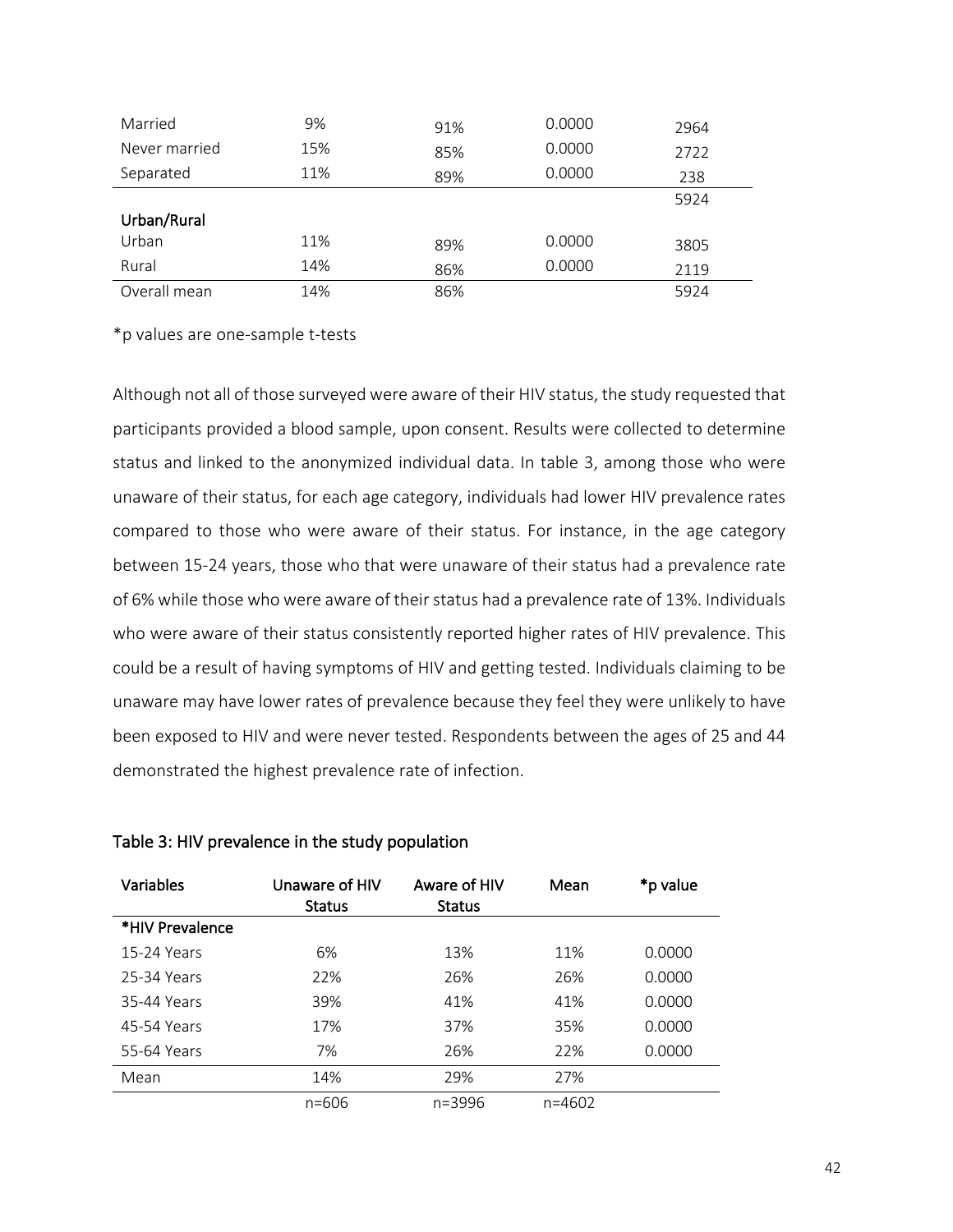*\** HIV prevalence rates are based on the HIV blood test results for only those that gave consent on the day of the survey (n=4602).

## *2.5.2. Awareness and knowledge of ART*

In terms of treatment options available for HIV infected people, findings in table 4 indicate that 98% of those aware of their status understood that ART was the dominant treatment option. This was only slightly lower for those unaware of their HIV status. In terms of functional knowledge of ART and what ARVs could or could not do, 97% of those aware and 92% of those unaware believed that ARVs suppress AIDS.

| What treatment options<br>available<br>for for<br><b>HIV</b><br>are<br>infected people? | Unaware of HIV<br><b>Status</b> | Aware of HIV<br><b>Status</b> | *p value | Mean       |
|-----------------------------------------------------------------------------------------|---------------------------------|-------------------------------|----------|------------|
| ART                                                                                     | 92%                             | 98%                           | 0.000    | 97%        |
|                                                                                         | $n = 701$                       | $n=5229$                      |          | $n = 5930$ |
| What do you believe ARVs<br>do?                                                         |                                 |                               |          |            |
| Suppress                                                                                | 92%                             | 97%                           | 0.000    | 96%        |
|                                                                                         | $n = 646$                       | $n = 5103$                    |          | $n = 5749$ |

### Table 4: Awareness and knowledge of the study population

### *2.5.3. Personal beliefs about ART*

Data for young people aged 15-24, indicate that condom use at last sex with a main partner was 80% for those aware of their HIV status, and 89% for those unaware. In table 5, among individuals between 15 and 64 years old, and who were aware of their status, 70% used a condom at last sex, while the proportion of those unaware was lower, at 66%. Condom use is quite low for main partner, which may indicate that the availability of ART is having a negative impact on condom use. It may also be a reflection of the established and familiar relationship between main partners. As BAIS IV was conducted prior to the Botswana "treat all" strategy rolled out in 2016, this is probably not a reflection of the general population's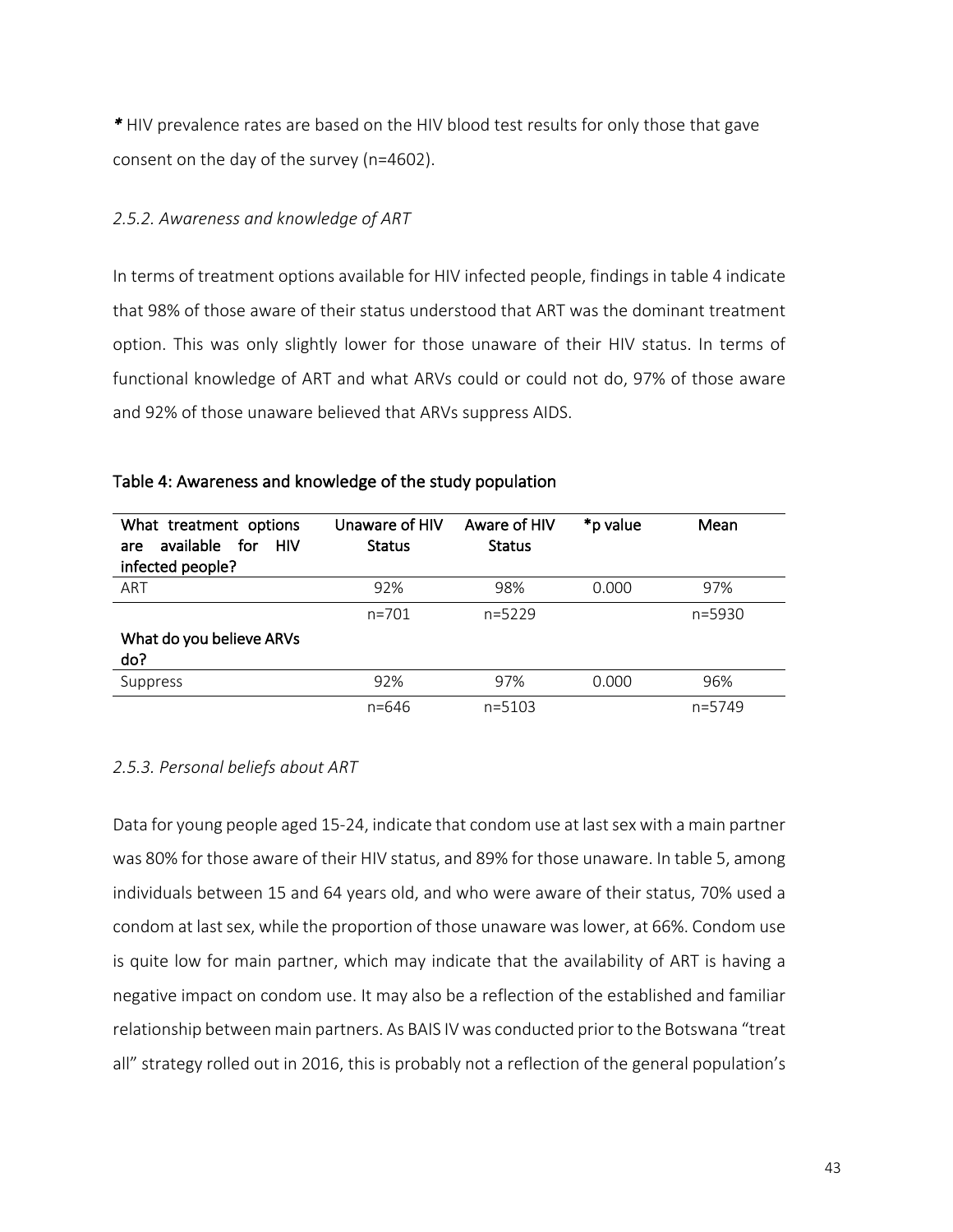understanding that ART reduces transmission. Rates of condom usage were higher with second and third partners.

| a) Did you use a condom the<br>last time you had sex with<br>this partner? (15-64) | Unaware of HIV<br><b>Status</b> | Aware of HIV<br><b>Status</b> | *p value | Mean       |
|------------------------------------------------------------------------------------|---------------------------------|-------------------------------|----------|------------|
| Partner 1                                                                          |                                 |                               |          |            |
| Yes                                                                                | 66%                             | 70%                           |          | 70%        |
| No.                                                                                | 34%                             | 30%                           |          | 30%        |
|                                                                                    | $n = 521$                       | $n = 4434$                    | 0.000    | $n = 4919$ |
| Partner 2                                                                          |                                 |                               |          |            |
| Yes                                                                                | 88%                             | 86%                           |          | 86%        |
| No.                                                                                | 12%                             | 14%                           |          | 14%        |
|                                                                                    | $n = 98$                        | $n=627$                       | 0.000    | $n = 724$  |
| Partner 3                                                                          |                                 |                               |          |            |
| Yes                                                                                | 83%                             | 89%                           |          | 87%        |
| No.                                                                                | 17%                             | 11%                           |          | 13%        |
|                                                                                    | $n = 42$                        | $n = 215$                     | 0.000    | $n = 257$  |

### Table 5: Consistent condom use (a, 15-64 years and b, 15-24 years)

| b) Did you always use a<br>condom with this partner?<br>$(15-24)$ | Unaware of HIV<br><b>Status</b> | Aware of HIV<br><b>Status</b> | *p value | Mean       |
|-------------------------------------------------------------------|---------------------------------|-------------------------------|----------|------------|
| Partner 1                                                         |                                 |                               |          |            |
| Yes                                                               | 59%                             | 60%                           |          | 60%        |
| No                                                                | 41%                             | 40%                           |          | 40%        |
|                                                                   | $n = 521$                       | n=4434                        | 0.000    | $n = 4919$ |

\*p values are two-sample t-tests

Results in Table 6 indicate that 94% of individuals who were aware of their HIV status believed that ARV treatment should continue despite feeling better. 88% stated that a condom should still be used while on ARV treatment. Percentages for each category drops only slightly among the population who are unaware of their HIV status.

# Table 6: Beliefs about ART

|                             |  | Do you think a person on Unaware of HIV | Aware of          | *p value | Mean |
|-----------------------------|--|-----------------------------------------|-------------------|----------|------|
| antiretroviral (ARV) should |  | Status                                  | <b>HIV Status</b> |          |      |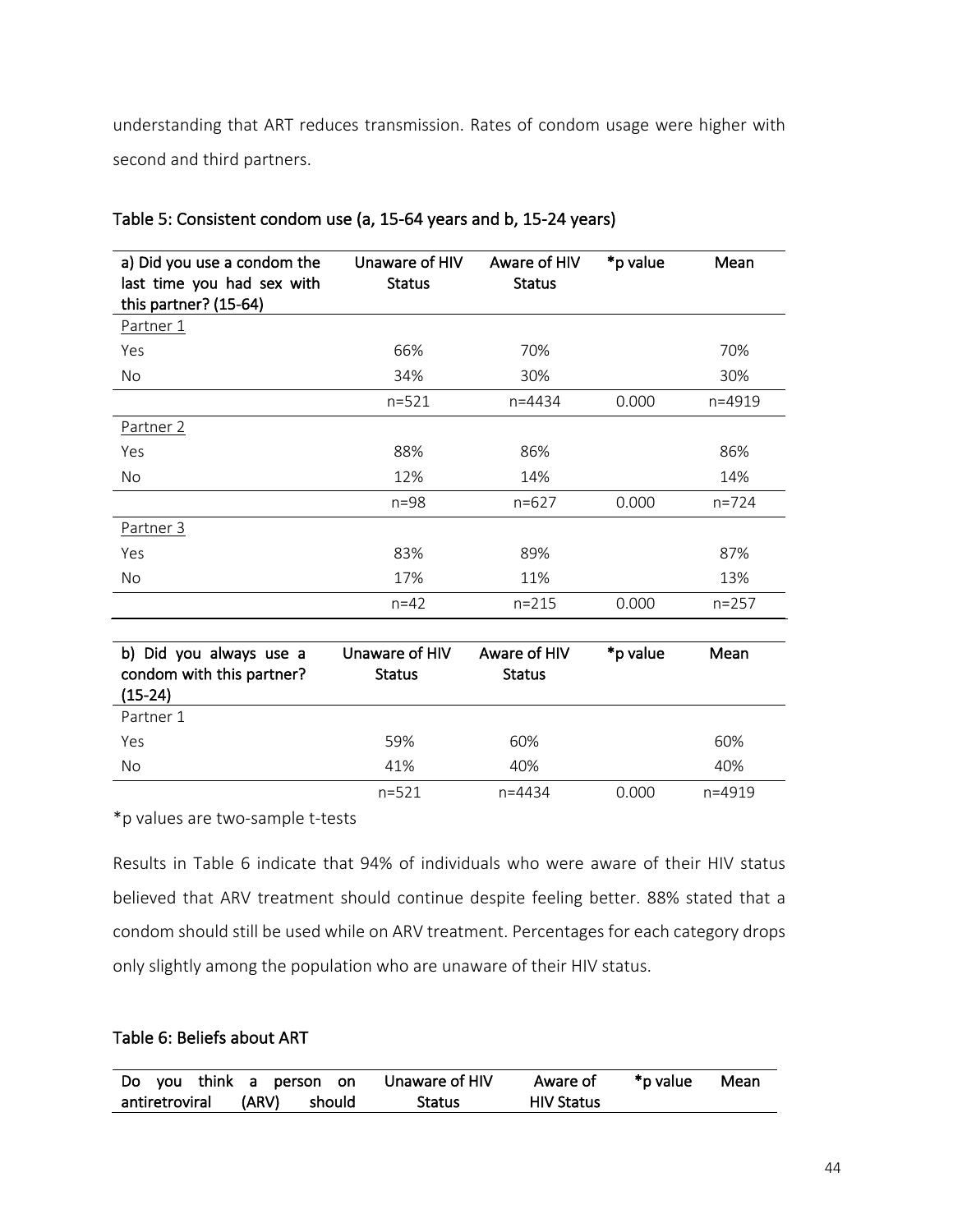| discontinue / stop taking them<br>once they feel better?        |           |            |        |            |
|-----------------------------------------------------------------|-----------|------------|--------|------------|
| No                                                              | 92%       | 94%        |        | 94%        |
| Yes                                                             | 8%        | 6%         |        | 6%         |
|                                                                 | $n = 646$ | $n = 5103$ | 0.0000 | $n = 5618$ |
| Do you think that people on ARV's<br>should always use condoms? |           |            |        |            |
| No.                                                             | 13%       | 12%        |        | 12%        |
| Yes                                                             | 87%       | 88%        |        | 88%        |
|                                                                 | $n = 651$ | $n = 5103$ | O OOOO | $n = 5618$ |

\*p values are two-sample t-tests

The advice of the government of Botswana in relation to condom use and ART, at the time of BAIS IV, was to always use a condom as this was in the timeframe prior to the 'treat all' campaign. These findings may indicate that the availability of ART had a positive impact on condom use. This may in part be due to the counselling received by those who were tested at a health clinic. Results indicate that, in 2013, 94% of the population believed that you should not stop taking ARVs if you are feeling better, and 88% specified that they believe you should use a condom if you are on ARVs.

Table 7 indicates that only 10% of those who knew their HIV status agreed that men could have more than one partner at a time. For respondents who were unaware of their status, the percentage who agreed with this statement, increased only to 12%. In this same group, only 7% stated that a woman could have more than one partner at a time.

| Do you think it is acceptable<br>for a man to have more<br>than one sexual partner?   | Unaware of HIV<br><b>Status</b> | Aware of HIV<br><b>Status</b> | *p value | Mean   |
|---------------------------------------------------------------------------------------|---------------------------------|-------------------------------|----------|--------|
| <b>No</b>                                                                             | 88%                             | 90%                           |          | 90%    |
| Yes                                                                                   | 12%                             | 10%                           |          | 10%    |
| Do you think it is acceptable<br>for a woman to have more<br>than one sexual partner? | $n = 683$                       | $n = 5204$                    | 0.0000   | n=5887 |
| No                                                                                    | 93%                             | 93%                           |          | 93%    |

# Table 7: Acceptability of multiple partners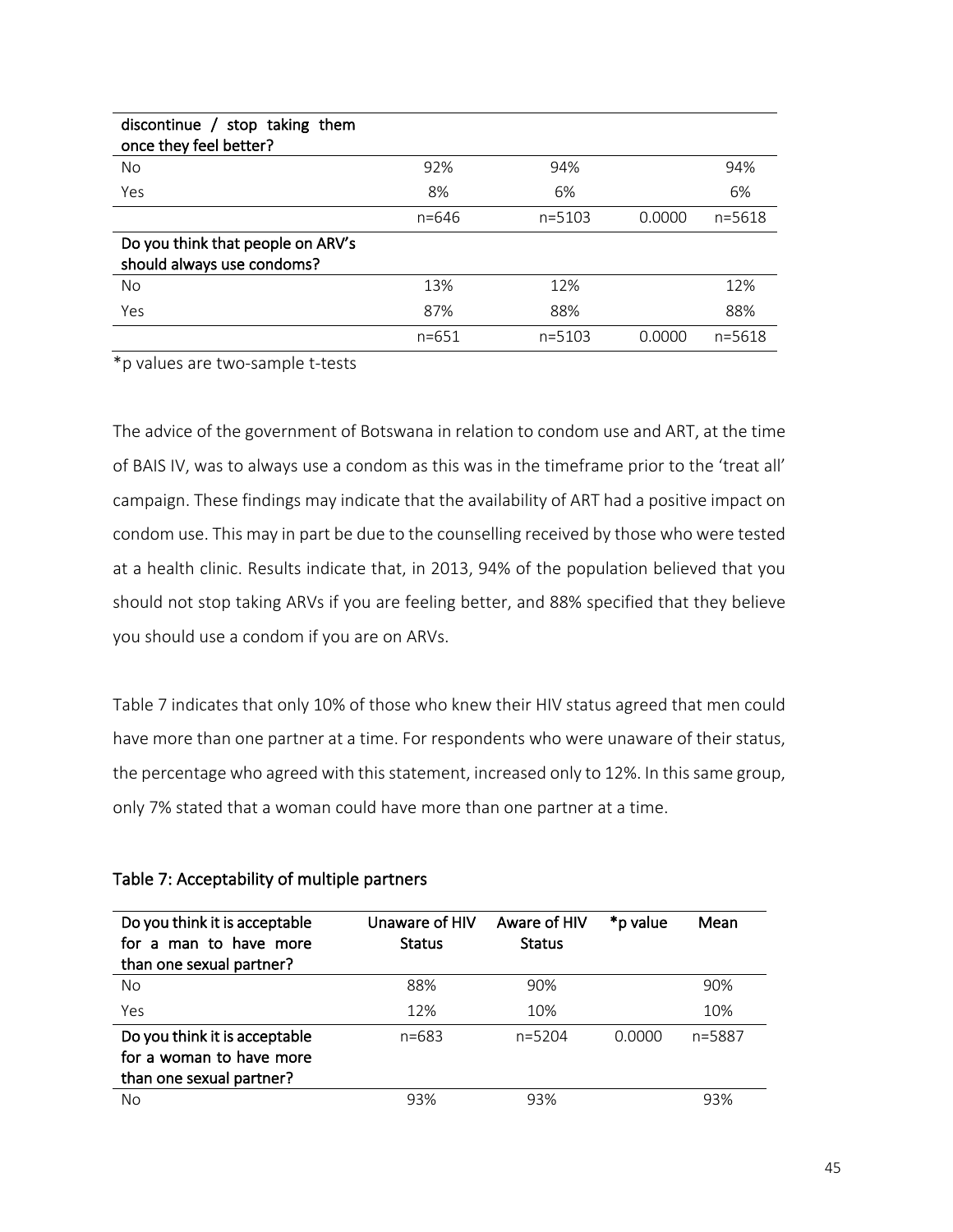| Yes | 7%        | 7%         |        | 7%     |
|-----|-----------|------------|--------|--------|
|     | $n = 683$ | $n = 5204$ | 0.0000 | n=5887 |

\*p values are two-sample t-tests

Findings in table 8 indicate that for women and men who were aware of their status, and who were between ages 15 and 64; and had had sex during the last 12 months, 14% had two or more partners. Among those who were unaware, 19% had two or more partners.

| In the last 12 months, how<br>many people have you had<br>sex with? | Unaware of HIV<br><b>Status</b> | Aware of HIV<br><b>Status</b> | *p value | Mean       |
|---------------------------------------------------------------------|---------------------------------|-------------------------------|----------|------------|
|                                                                     | 81%                             | 86%                           |          | 85%        |
| 2 or more                                                           | 19%                             | 14%                           |          | 15%        |
|                                                                     | $n = 521$                       | $n = 4434$                    | 0.0000   | $n = 4955$ |

# Table 8: Prevalence of multiple partners

\*p values are two-sample t-tests

Findings from table 9 indicate that 92% of those who were aware of their status (and 84% of those who were unaware) agreed that it was acceptable for a woman to obtain male condoms. Also, 95% of those who knew their status agreed that it is a woman's right to decide if she will have safe sex. However, only 89% of those unaware of their status agreed that a woman has the right to decide.

# Table 9: Acceptability of obtaining condoms

| Do you think it should be<br>acceptable for a woman to<br>obtain male condoms  | Unaware of HIV<br><b>Status</b> | Aware of HIV<br><b>Status</b> | *p value | Mean |
|--------------------------------------------------------------------------------|---------------------------------|-------------------------------|----------|------|
| No/unsure                                                                      | 16%                             | 7%                            |          | 9%   |
| Yes                                                                            | 84%                             | 92%                           | 0.0000   | 91%  |
| Do you think it should be<br>acceptable for a man to<br>obtain female condoms? |                                 |                               |          |      |
| No/unsure                                                                      | 26%                             | 15%                           |          | 17%  |
| Yes                                                                            | 74%                             | 85%                           | 0.0000   | 83%  |
| Do you agree that a woman<br>has a right to decide if she will                 |                                 |                               |          |      |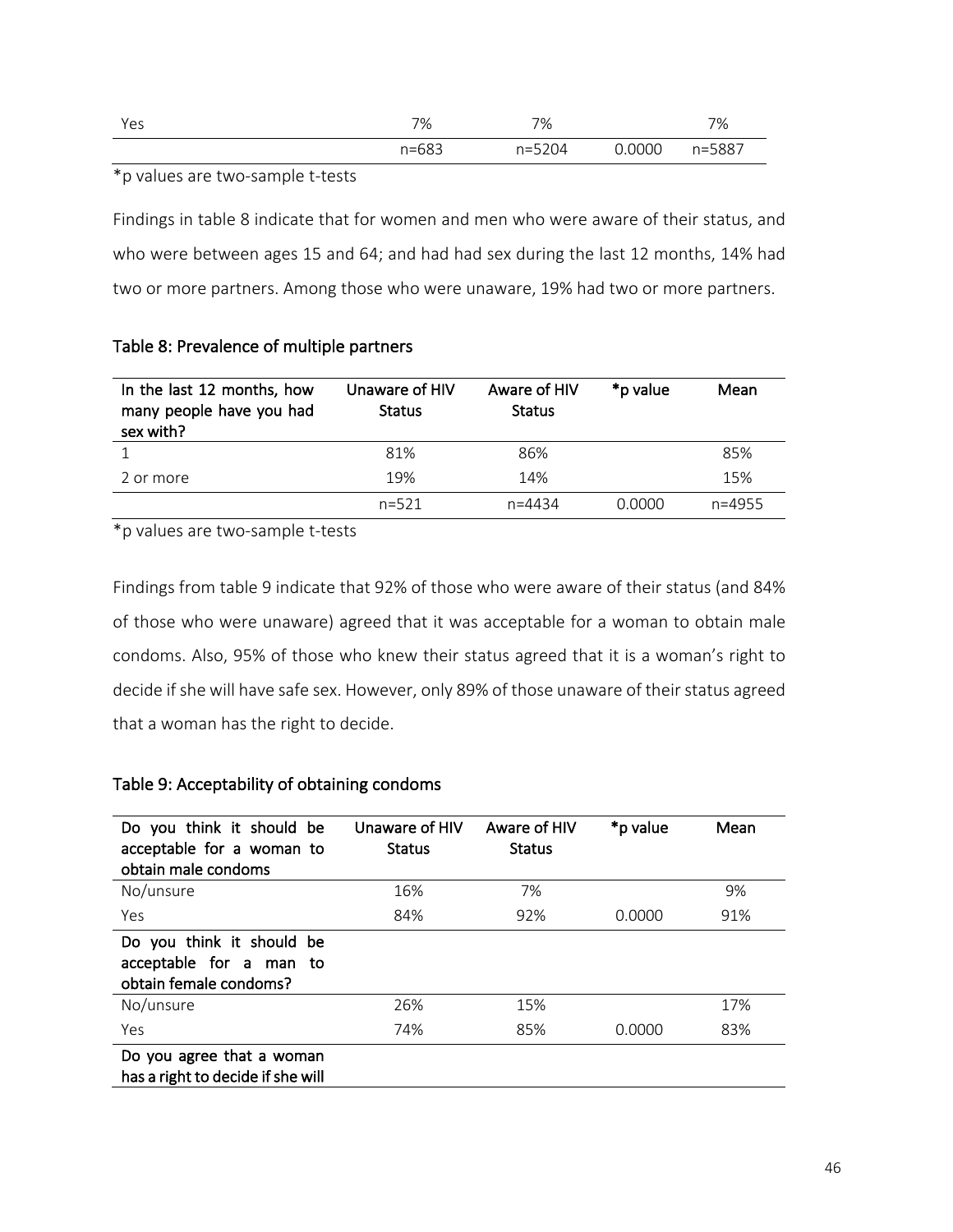| have safe sex? (e.g. use a<br>condom) |           |          |        |        |
|---------------------------------------|-----------|----------|--------|--------|
| No/unsure                             | 11%       | 5%       |        | 6%     |
| Yes                                   | 89%       | 95%      | 0.0000 | 94%    |
|                                       | $n = 701$ | $n=5229$ |        | n=5930 |

\*p values are two-sample t-tests

## *2.5.4. Regression analysis*

To analyse this further, results in tables 10, 11 and 12 present logistic regression analysis of the impact of ART perception on inconsistent condom use, condom use at last sex and the number of partners in the last 12 months. Those unaware of their HIV status will be compared to those who were aware of their status. Throughout, the text only highlights coefficients which were significant at the 95% CI level.

# Table 10: Logistic regression - ART perception on consistent condom use

Logistic regression coefficients showing the impact of ART perception on consistent condom use (In the past 12 months have you always used a condom with this partner?), by HIV status.

| Variable                             | Unaware of HIV | Aware of HIV  |
|--------------------------------------|----------------|---------------|
|                                      | <b>Status</b>  | <b>Status</b> |
|                                      | n=331          | n=3187        |
| Belief that ARVs cure AIDS.          | .0555          | $-0.0192$     |
| (1=Cure HIV and AIDS)                | (0.615)        | (0.737)       |
| Has the introduction of ARVs         | $-0.0153$      | $.0428***$    |
| influenced your sexual behaviour?    | (0.701)        | (0.006)       |
| $(1 = yes)$                          |                |               |
| Do you think that people on ARV's    | $-1219$        | -.0156        |
| should always use condoms? (1=yes)   | (0.108)        | (0.539)       |
| Do you think a person on ARVs should | .1260          | .0371         |
|                                      |                |               |
| discontinue/stop taking them once    | (0.177)        | (0.312)       |
| they feel better? (1=no)             |                |               |
| Female                               | $-0239$        | $-.0667***$   |
|                                      | (0.669)        | (0.000)       |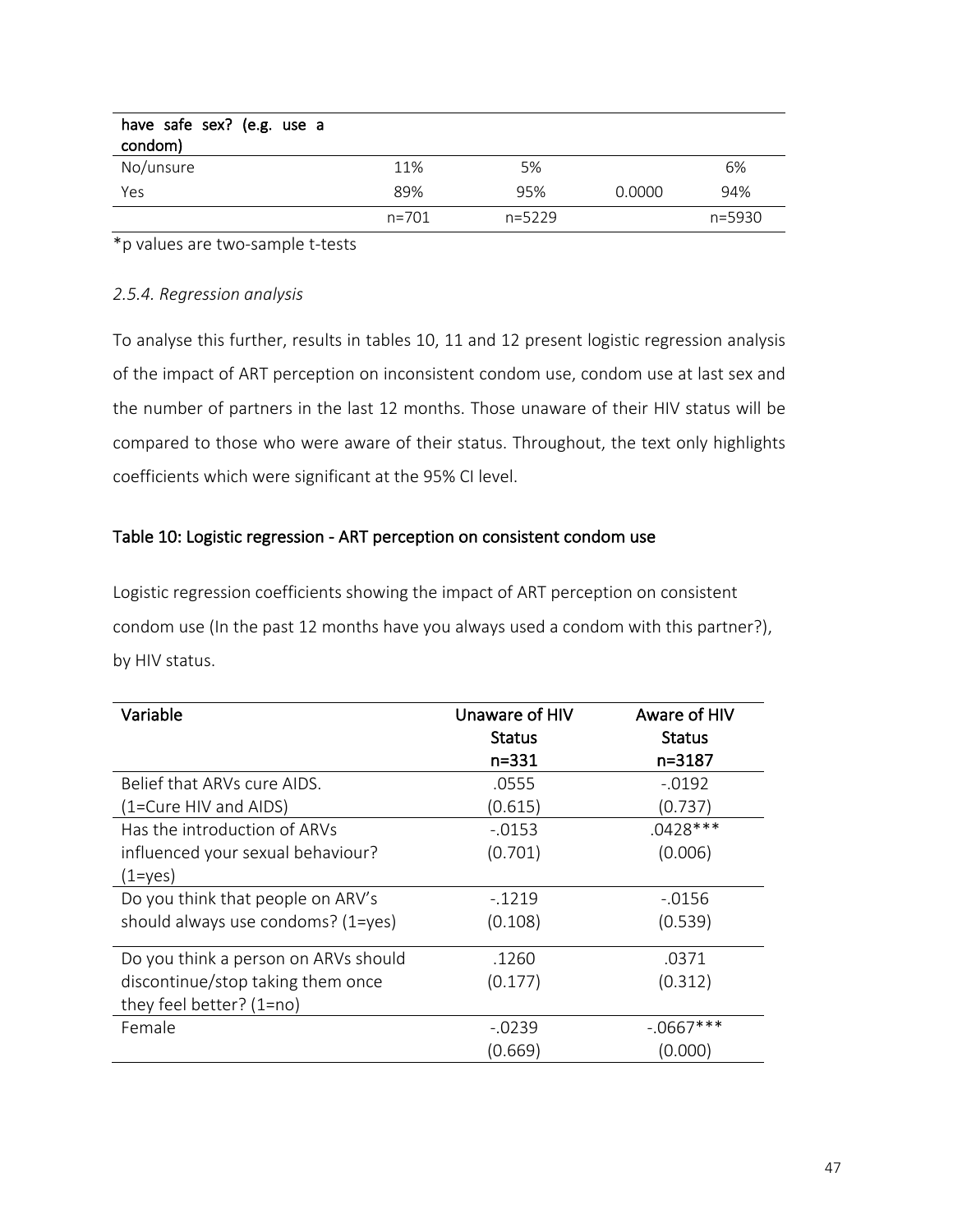| 25-34 year olds (15-24 year olds is the       | $-.2463***$  | $-0.0460*$   |
|-----------------------------------------------|--------------|--------------|
| base category and used for                    | (0.000)      | (0.072)      |
| comparison)                                   |              |              |
| 35-44 year olds                               | $-4135***$   | $-0.0382$    |
|                                               | (0.000)      | (0.190)      |
| 45-54 year olds                               | $-.3417***$  | $-0.0065$    |
|                                               | (0.000)      | (0.860)      |
| 55-64 year olds                               | $-0.5743***$ | $-1446***$   |
|                                               | (0.000)      | (0.003)      |
| Gas and propane for cooking                   | $-0.0391$    | .0334        |
| (Electricity for cooking is the base          | (0.546)      | (0.123)      |
| category and used for comparison)             |              |              |
| Wood, coal, dung for cooking                  | .0813        | $-0.0765**$  |
|                                               | (0.337)      | (0.011)      |
| Employment (1=Yes)                            | $-0804$      | .0150        |
|                                               | (0.146)      | (0.445)      |
| What is the main toilet facility used by      | .0590        | $-0.0366$    |
| this household? (1=Flush)                     | (0.379)      | (0.134)      |
| Does any member of this household             | .0728        | $-0.0537***$ |
| own a motor vehicle in working                | (0.276)      | (0.005)      |
| condition? (1=Yes)                            |              |              |
| Never married (Married/living                 | .1338**      | .1780***     |
| together is the omitted category used         | (0.018)      | (0.000)      |
| Separated                                     | .3185        | $.2343***$   |
|                                               | (0.106)      | (0.000)      |
| Islam, Bahai, Hinduism (Christian is          | .2789        | .1103        |
| the base category and used for<br>comparison) | (0.521)      | (0.542)      |
| Badimo                                        | $-0.0535$    | $-0.0038$    |
|                                               | (0.624)      | (0.937)      |
| No religion                                   | $.1231**$    | $.0504*$     |
|                                               | (0.082)      | (0.088)      |
| Education Primary (No education is            | .0472        | .0947**      |
| the base category and used for                | (0.600)      | (0.018)      |
| comparison)                                   |              |              |
| <b>Education Secondary</b>                    | .0334        | $.1382***$   |
|                                               | (0.749)      | (0.001)      |
| <b>Education Tertiary</b>                     | .1171        | $.0762*$     |
|                                               | (0.159)      | (0.081)      |
| Access to ART services (1=Yes)                | .0315        | .0180        |
|                                               | (0.520)      | (0.313)      |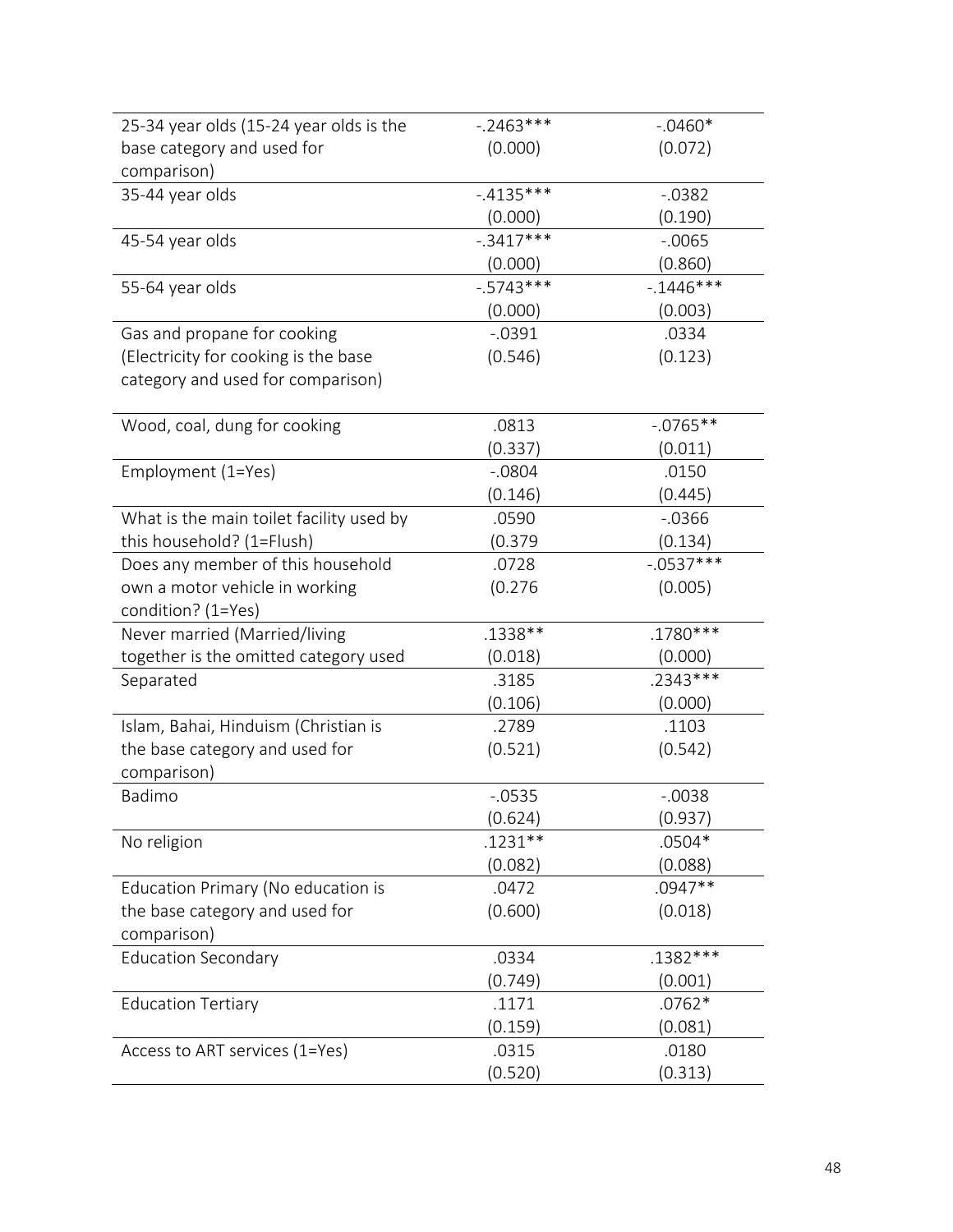| $-.0705$   | $-.0278$    |
|------------|-------------|
| (0.264)    | (0.229)     |
| $-1826***$ | $-.2204***$ |
| (0.012)    | (0.000)     |
|            |             |
| $-3556*$   | $-1570$     |
| (0.081)    | (0.270)     |
| 0.2903     | 0.0732      |
|            |             |

\* The table reports regression coefficients and (standard errors). (\* indicates significance at the < 0.1 level, \*\* significance at the < 0.05 level; and \*\*\* significance at the < 0.01 level).

# Table 11: Logistic regression - ART perception on condom use at last sex

Logistic regression coefficients showing the impact of ART perception on condom use at last sex (The last time you had sexual intercourse with this partner did you or this partner use a condom?), by HIV status.

| Variable                                     | Unaware of HIV | Aware of HIV  |
|----------------------------------------------|----------------|---------------|
|                                              | <b>Status</b>  | <b>Status</b> |
|                                              | $n = 476$      | n=4,168       |
| Belief that ARVs cure AIDS.                  | $-0.068$       | $-0.0297$     |
| (1=Cure HIV and AIDS)                        | (0.949)        | (0.574)       |
| Has the introduction of ARVs influenced      | .0281          | $.0482***$    |
| your sexual behaviour? (1=yes)               | (0.469)        | (0.001)       |
| Do you think that people on ARV's should     | $-0.0104$      | $-.0054$      |
| always use condoms? (1=yes)                  | (0.887)        | (0.817)       |
| Do you think a person on ARVs should         | $-.2253**$     | .0854**       |
| discontinue/stop taking them once they       | (0.013)        | (0.012)       |
| feel better? (1=no)                          |                |               |
| Female                                       | $-0.0807$      | $-0745***$    |
|                                              | (0.137)        | (0.000)       |
| 25-34 year olds (15-24 year olds is the base | $-0.1165*$     | $-0.0172$     |
| category and used for comparison)            | (0.087)        | (0.466)       |
| 35-44 year olds                              | $-.2457***$    | $-.0530**$    |
|                                              | (0.003)        | (0.050)       |
| 45-54 year olds                              | $-.2718***$    | $-.0656**$    |
|                                              | (0.004)        | (0.055)       |
| 55-64 year olds                              | $-.4832***$    | $-.2247***$   |
|                                              | (0.000)        | (0.000)       |
| Gas and propane for cooking (Electricity for | $-0.0318$      | .0378 **      |
| cooking is the base category and used for    | (0.613)        | (0.060)       |
| comparison)                                  |                |               |
| Wood, coal, dung for cooking                 | .0577          | $-0.0360$     |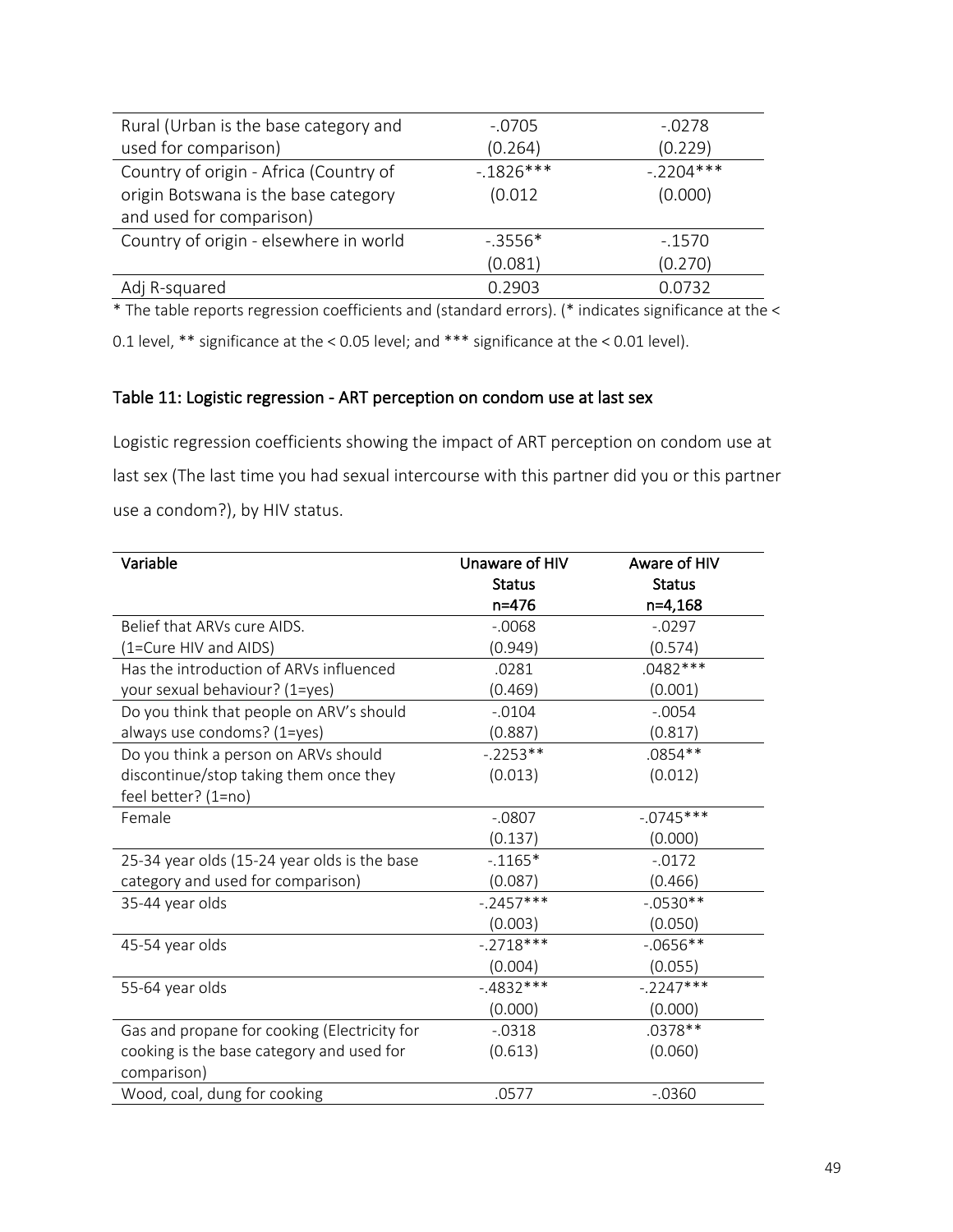|                                               | (0.482)     | (0.198)     |
|-----------------------------------------------|-------------|-------------|
| Employment (1=Yes)                            | $-.0700$    | $-0.0081$   |
|                                               | (0.191)     | (0.655)     |
| What is the main toilet facility used by this | $-0.0235$   | $-0.0296$   |
| household? (1=Flush)                          | (0.717)     | (0.189)     |
| Does any member of this household own a       | .0479       | $-0575***$  |
| motor vehicle in working condition? (1=Yes)   | (0.359)     | (0.001)     |
| Never married (Married/living together is     | $.1854***$  | $.1320***$  |
| the omitted category used                     | (0.001)     | (0.000)     |
| Separated                                     | .3012       | $.2117***$  |
|                                               | (0.115)     | (0.000)     |
| Islam, Bahai, Hinduism (Christian is the base | .1253       | $-0.0388$   |
| category and used for comparison)             | (0.766)     | (0.817)     |
| Badimo                                        | $-0.1139$   | .0318       |
|                                               | (0.283)     | (0.485)     |
| No religion                                   | $.1445***$  | .0218       |
|                                               | (0.036)     | (0.425)     |
| Education Primary (No education is the        | .1233       | 0978 ***    |
| base category and used for comparison)        | (0.162)     | (0.008)     |
| <b>Education Secondary</b>                    | .1197       | $.1423***$  |
|                                               | (0.171)     | (0.000)     |
| <b>Education Tertiary</b>                     | .1534       | $.1158***$  |
|                                               | (0.131)     | (0.004)     |
| Access to ART services (1=Yes)                | .0278       | .0175       |
|                                               | (0.558)     | (0.290)     |
| Rural (Urban is the base category and used    | $-1632**$   | $-0.0299$   |
| for comparison)                               | (0.055)     | (0.163)     |
| Country of origin - Africa (Country of origin | $-.1977***$ | $-.2500***$ |
| Botswana is the base category and used for    | (0.004)     | (0.000)     |
| comparison)                                   |             |             |
| Country of origin - elsewhere in world        | $-4523***$  | .0078       |
|                                               | (0.018)     | (0.963)     |
| Adj R-squared                                 | 0.2837      | 0.0788      |
|                                               |             |             |

\* The table reports regression coefficients and standard errors. (\* indicates significance at the <

0.1 level, \*\* significance at the < 0.05 level; and \*\*\* significance at the < 0.01 level).

# Table 12: Logistic regression - ART perception on multiple concurrent partnerships

Logistic regression coefficients showing the impact of ART perception on multiple concurrent partnerships (In the last 12 months with how many people overall have you had sex?), by HIV status.

| Variable | Unaware of HIV | Aware of HIV  |
|----------|----------------|---------------|
|          | Status         | <b>Status</b> |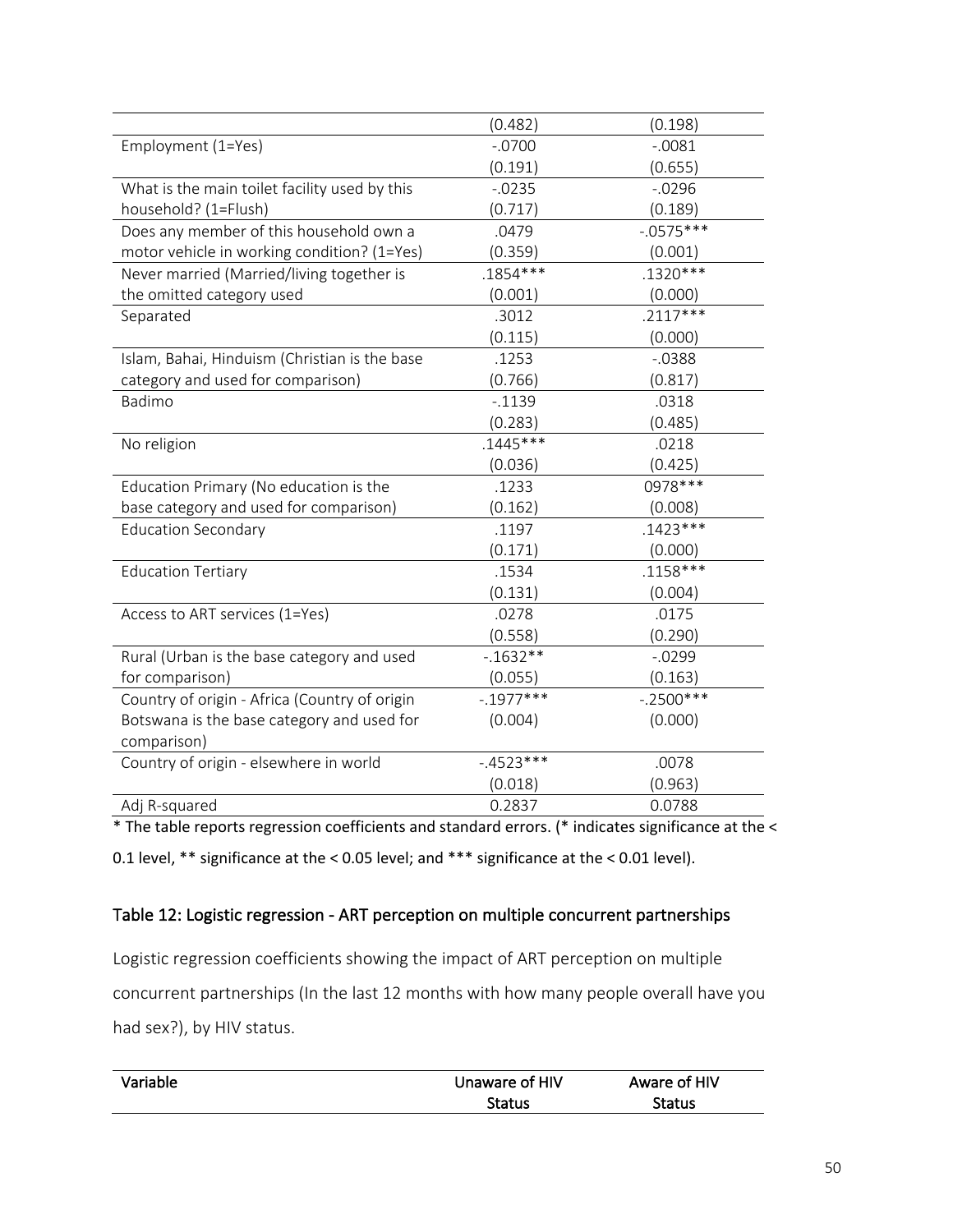|                                               | n=476        | n=4,168      |
|-----------------------------------------------|--------------|--------------|
| Belief that ARVs cure AIDS.                   | .0259        | $-0.0064$    |
| (1=Cure HIV and AIDS)                         | (0.792)      | (0.873)      |
| Has the introduction of ARVs influenced       | .0508        | .0169        |
| your sexual behaviour? (1=yes)                | (0.154)      | (0.127)      |
| Do you think that people on ARV's should      | $.1258**$    | $-0236$      |
| always use condoms? (1=yes)                   | (0.062)      | (0.190)      |
| Do you think a person on ARVs should          | $-0.0351$    | $-.0043$     |
| discontinue/stop taking them once they        | (0.672)      | (0.866)      |
| feel better? (1=no)                           |              |              |
| Female                                        | $-0.1335***$ | $-.1379***$  |
|                                               | (0.008)      | (0.000)      |
| 25-34 year olds (15-24 year olds is the base  | .0290        | $-0.0572***$ |
| category and used for comparison)             | (0.641)      | (0.002)      |
| 35-44 year olds                               | $-1341*$     | $-.1189***$  |
|                                               | (0.073)      | (0.000)      |
| 45-54 year olds                               | $-.1786**$   | $-1475***$   |
|                                               | (0.037)      | (0.000)      |
| 55-64 year olds                               | $-0.1655*$   | $-.1398***$  |
|                                               | (0.088)      | (0.000)      |
| Gas and propane for cooking (Electricity for  | $-0.0373$    | $-.0057$     |
| cooking is the base category and used for     | (0.518)      | (0.707)      |
| comparison)                                   |              |              |
|                                               |              |              |
| Wood, coal, dung for cooking                  | $-0.0525$    | $-0.0227$    |
|                                               | (0.485)      | (0.289)      |
| Employment (1=Yes)                            | .0334        | .0278 **     |
|                                               | (0.496)      | (0.046)      |
| What is the main toilet facility used by this | .0205        | .0037        |
| household? (1=Flush)                          | (0.730)      | (0.828)      |
| Does any member of this household own a       | .0322        | $-.0013$     |
| motor vehicle in working condition?           | (0.501)      | (0.923)      |
| $(1 = Yes)$                                   |              |              |
| Never married (Married/living together is     | .0470        | $.0943***$   |
| the omitted category used                     | (0.347)      | (0.000)      |
| Separated                                     | .2438        | .0685 **     |
|                                               | (0.164)      | (0.071)      |
| Islam, Bahai, Hinduism (Christian is the      | $-.0374$     | $.2230*$     |
| base category and used for comparison)        | (0.923)      | (0.082)      |
| Badimo                                        | $-0822$      | .0506        |
|                                               | (0.397)      | (0.147)      |
| No religion                                   | $-.0041$     | .0019        |
|                                               | (0.947)      | (0.924)      |
| Education Primary (No education is the        | .0057        | .0121        |
| base category and used for comparison)        | (0.943)      | (0.669)      |
| <b>Education Secondary</b>                    | .0758        | .0297        |
|                                               | (0.344)      | (0.294)      |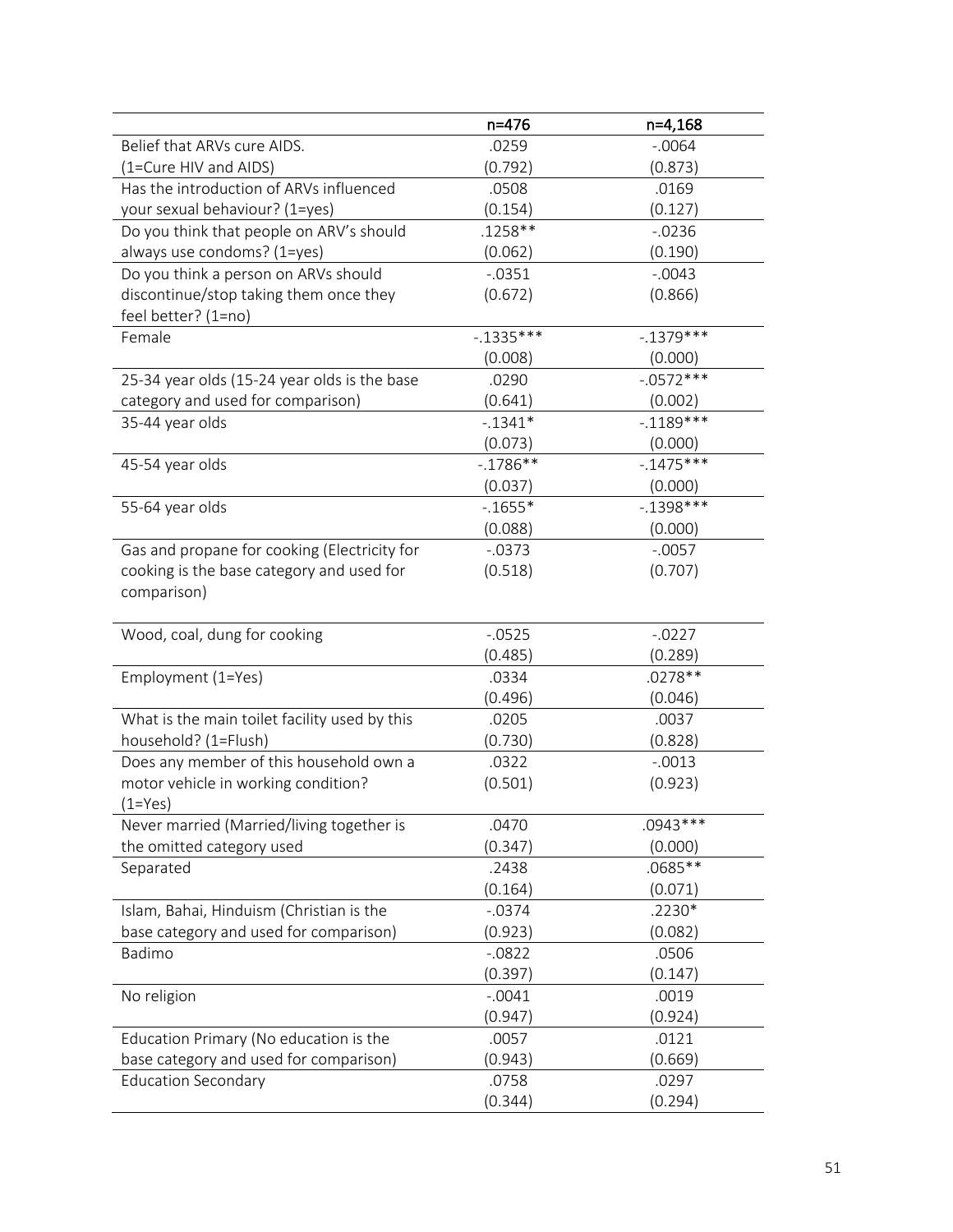| <b>Education Tertiary</b>                     | .0441    | .0332    |
|-----------------------------------------------|----------|----------|
|                                               | (0.634)  | (0.282)  |
| Access to ART services (1=Yes)                | .0490    | .0005    |
|                                               | (0.261)  | (0.965)  |
| Rural (Urban is the base category and used    | $-.0484$ | $-.0054$ |
| for comparison)                               | (0.388)  | (0.739)  |
| Country of origin - Africa (Country of origin | $-.0130$ | $-.0273$ |
| Botswana is the base category and used for    | (0.842)  | (0.422)  |
| comparison)                                   |          |          |
| Country of origin - elsewhere in world        | $-.0130$ | $-1985$  |
|                                               | (0.820)  | (0.123)  |
| Adj R-squared                                 | 0.0798   | 0.0844   |
|                                               |          |          |

\* The table reports regression coefficients and standard errors. (\* indicates significance at the < 0.1 level, \*\* significance at the < 0.05 level; and \*\*\* significance at the < 0.01 level).

# *2.5.4.1. The impact of ART beliefs on condom use and multiple partners*

Regression findings from this study indicate that for those who were aware of their HIV status and answered yes to the question - "Do you think a person on ARVs should discontinue/stop taking them once they feel better?", was associated with increased probability of using a condom at last sex by roughly 8%. Conversely, those unaware of their status who had the same response were 22% less likely to use a condom at last sex.

Findings also indicate that for those who were aware of their HIV status and responded yes (compared to no) to whether ARVs influenced their sexual behaviour by practicing safer sex, there was an increased probability of consistent condom use by 4%, and increased probability of condom use at last sex by 5%.

Table 11 finds a significant effect on one belief variable and the likelihood of having multiple partnerships. Regression results indicate that for participants who were unaware of their HIV status and who think that people on ARV's should always use condoms, 13% were more likely to report multiple partnerships. Among respondents who were aware of their HIV status, 2% were less likely to have multiple partners.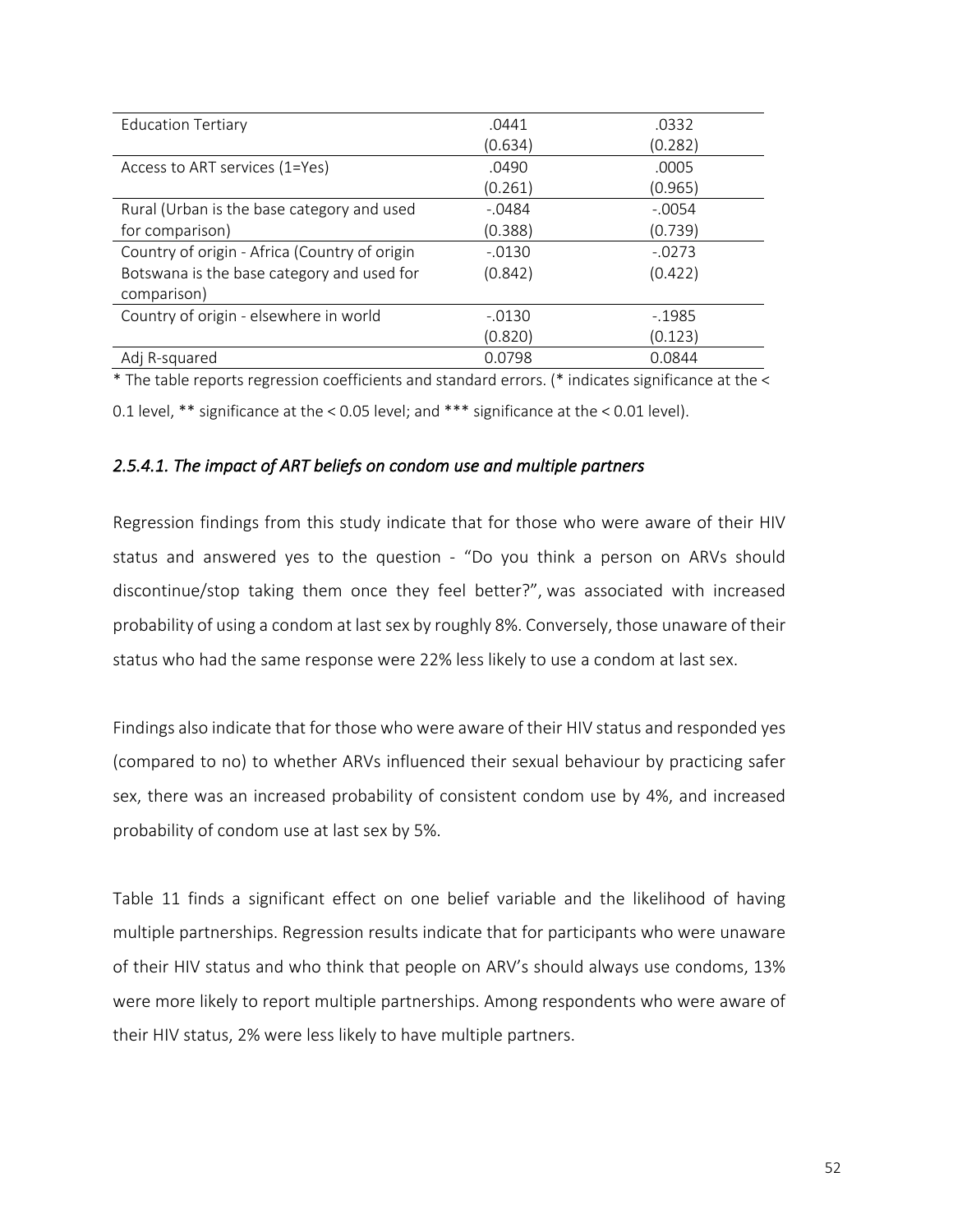### *2.5.4.2. Socio-demographic information*

For those that were aware of their HIV status, primary, secondary and tertiary education were associated with a greater likelihood of using a condom consistently (10%, 14% and 8%) and at last sex (10%, 14% and 12%), compared to someone with no education. For those unaware of their status, living in a rural area is associated with a lower likelihood of using a condom at last sex by 16% compared to those in an urban area. Both those who are unaware and aware of their status and living in Botswana, but from elsewhere in Africa were less likely to use a condom consistently compared to a Batswana or people from Botswana, by 18% and 22% respectively. For non-citizens who are not African, and unaware of their HIV status, they were 35% less likely. The same trend was found with condom use at last sex.

In terms of age, and compared to the 15-24 year old category, those unaware of their status were less likely to use a condom consistently in the age groups, 25-34, 35-44, 45-54 and 55-64, commencing with 24% and climbing to 57%. Condom use at last sex had similar results. Those aware of their HIV status followed a similar pattern, but this difference was significant only in the age categories 25-34 (4%) and 55-64 (14%). As age increases, the likelihood of multiple partners decreases.

Among respondents who never married and were unaware of their HIV status, 13% were more likely than those married to use condoms consistently. For the same group of individuals, 18% were more likely to use condoms at last intercourse compared to participants who were married. On the other hand, among those surveyed who never married and were aware of their HIV status, 18% were more likely than those married to use condoms. Moreover, this same group was 13% more likely to use condoms at last intercourse than married individuals. There is a similar effect for those who were separated and aware of their status. In terms of multiple partnerships, those aware of their HIV status indicated a higher number of multiple partners, compared with those who were married.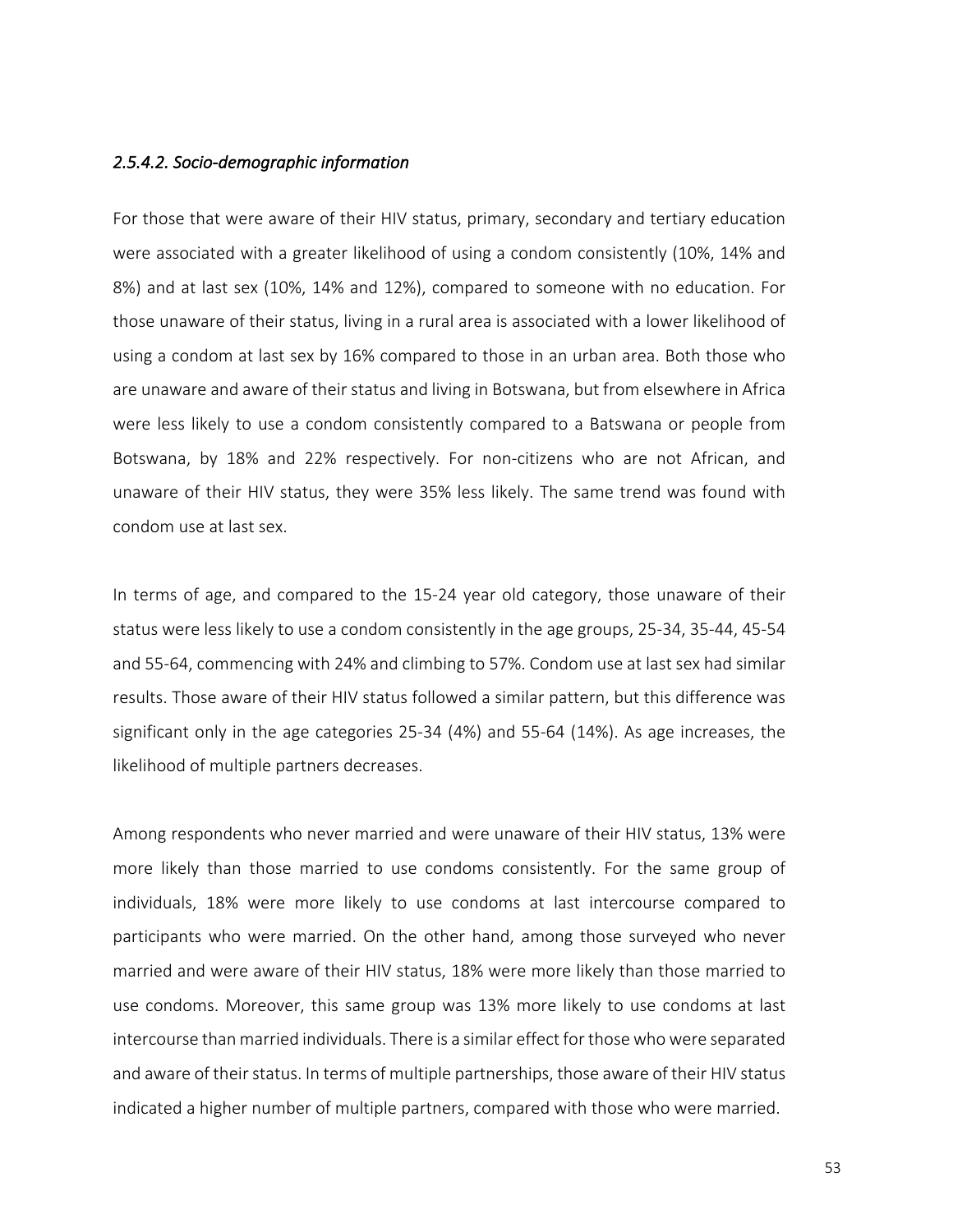Among those aware of their HIV status, females were 7% less likely than men aware of their status to use a condom consistently, and 6% less likely to use one during last sex. For females who were both aware and unaware, multiple partners decreased. Participants without religious affiliation were more inclined to use condoms for both aware and unaware categories. Followers of Islam, Bahai and Hinduism and who were aware of their HIV status, were more inclined to report having had multiple partners compared to Christians.

In summary and in terms of treatment optimism, there were differences between the behaviors of those who were aware of their status and those who were unaware. Those who were aware of their HIV status were more likely to state that the availability of ARVs had affected their sexual behaviour and as a result decreased their risky sexual behaviour. By comparison, those who were unaware of their HIV status reported more risky sexual behaviours. These patterns suggest that those who were aware of their status, also had greater knowledge and agreement with prevailing scientific guidance regarding HIV prevention. This guidance may have been received at the health clinic where the test was conducted.

For those aware of their HIV status, men were more likely than women to have used condoms and both those aware and those unaware were less likely to have had multiple partners; condom use decreased with age along with multiple partners, and more so for those unaware of their status. Those who were either never married or separated were more likely to use condoms than those who were married in both awareness categories; those aware of their HIV status and with more education were more likely to use condoms, compared to those with no education. Condom use was lower for those who were not citizens of Botswana for both those aware as well as those not aware of their HIV status. Results also indicate that those with no religion were more inclined to use condoms for both categories.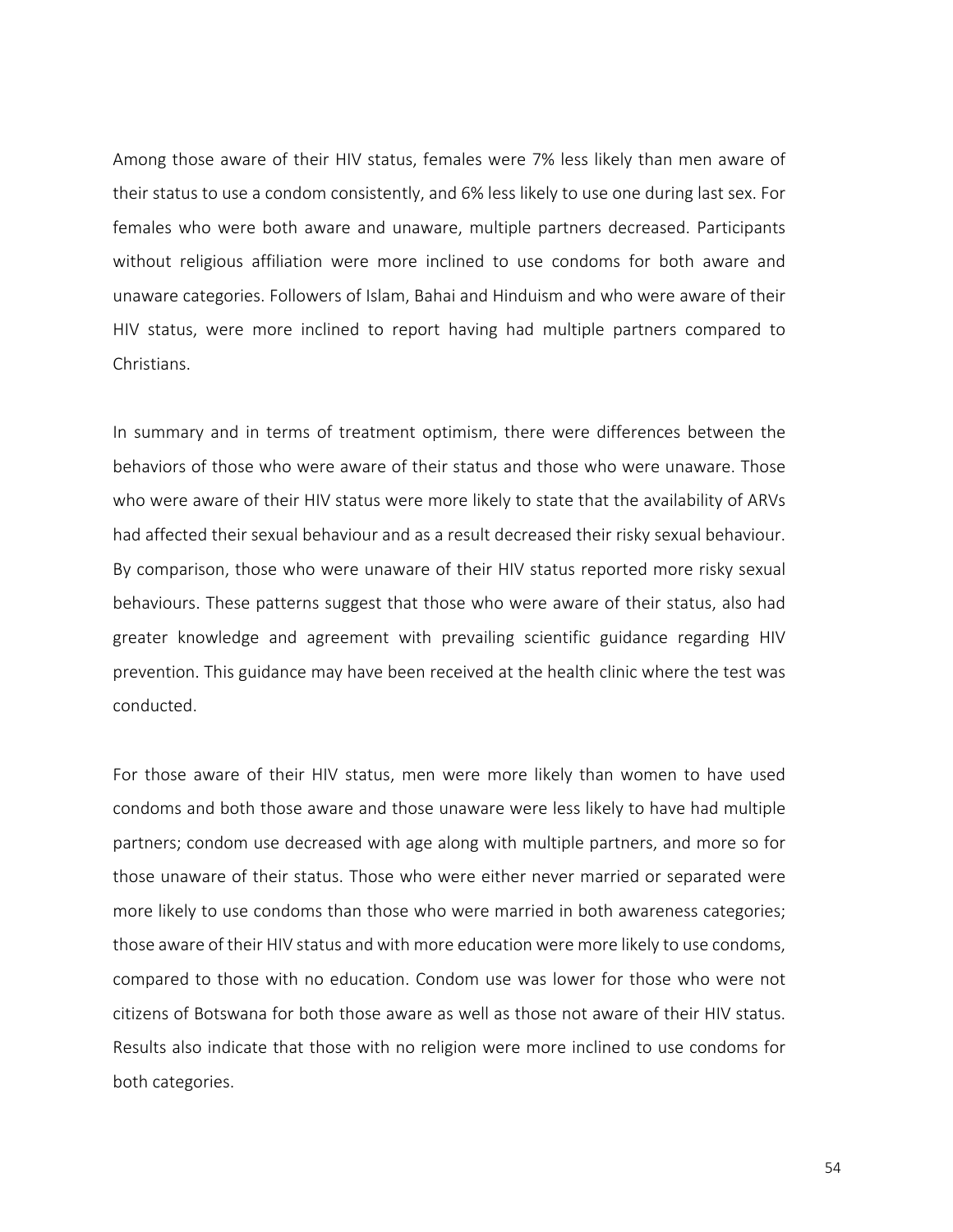#### *2.6. Discussion*

Botswana established a national ART programme in 2002, the first African country to do so. It has become one of the most successful in sub-Saharan Africa (Stover 2014). The key characteristics are that it is universal and free, making ART available to all eligible citizens. In 2016, in line with the WHO treatment guidelines, Botswana launched the 'treat all' strategy, which aimed to start anyone who tested positive for HIV on treatment immediately (PEPFAR 2018).

ART has transformed the management of HIV infection to the point where ART is used as a primary HIV prevention method (Cohen et al. 2012; Kalichman et al., 2017). The first step in the 90-90-90 UNAIDS targets is to diagnose 90% all HIV-positive persons. Once accomplished the remaining goals can be tackled: provide ART for 90% of those diagnosed, and achieve viral suppression for 90% of those treated by 2020. However, 20% or 4 million of all PLWHIV in Eastern and Southern Africa were unaware that they had the virus (UNAIDS 2018). This ambitious goal set by UNAIDS will require a dramatic change in how HIV prevention is pursued and especially as it depends in part upon diagnostics (Carter 2016; Collaborators 2016). Transmission rate-modeling estimates that almost half of all transmissions in the USA were from less than a quarter of people living with HIV who were unaware of their infection (Hall et al. 2012).

In Botswana new infections dramatically decreased from the mid 1990s at 37,000 per year to about 13,000 in 2010. However, new HIV infections have remained constant since 2010 notwithstanding the wide distribution of ART (UNAIDS 2017). This phenomenon has also been observed in South Africa where reductions in HIV infections have not occurred in spite of ART availability (Oldenburg et al. 2016). In addition, HIV infections remain stable or were rising among with MSM in countries that have wide-scale access to ART (Kalichman et al. 2017).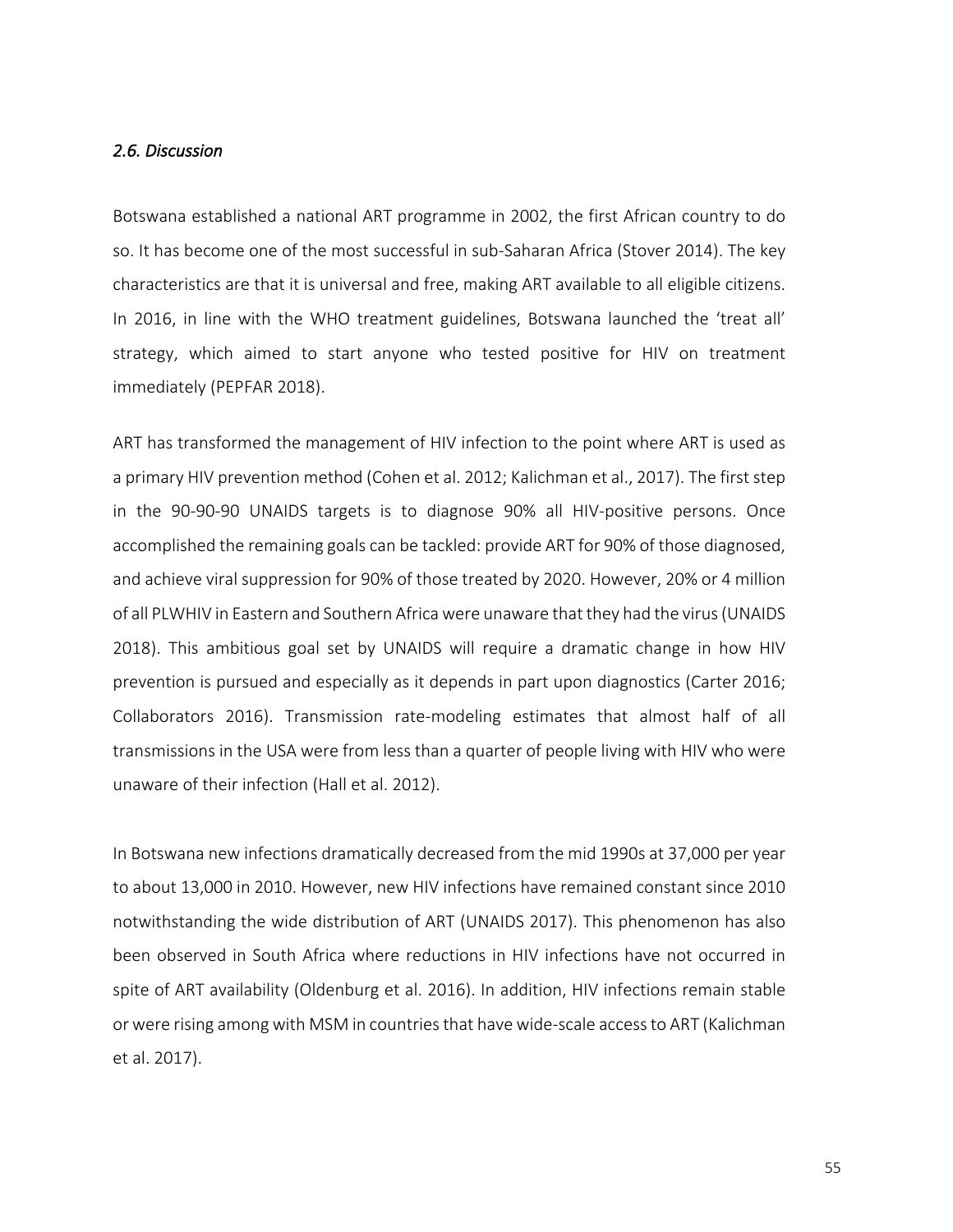Kalichman et al (2017) argues that "the potential for ART to change the course of HIV epidemics has not yet demonstrated significant reductions in HIV incidence at the community-level in major cities where ART is widely accessible" (Kalichman et al. 2017). Possible factors that may account for this include large populations of those unaware of their status, poor retention in care, and incomplete ART adherence or slow ART uptake (Iwuji et al. 2016; S. C. Kalichman et al. 2017).

Although Botswana's ART programme has done well, there were concerns around the number of adults who tested positive but did not continue onto treatment. The 'loss to follow-up rate' steadily worsened for first line treatment. The failure rate was less than 6% in 2012 and grew to over 10% in 2013. ART coverage was also compromised by low rates of HIV testing (NACA 2014). The PEPFAR (2018) country report indicated that in Q1 2018, over 100,000 people were tested, more than 5,000 participants were identified as HIV positive and slightly over 3,000 individuals initiated ART, making the overall ART initiation rate just over 60%. The same report points out that there is still a significant proportion of Batswana who, despite knowing they are HIV infected, do not want to initiate treatment. Also, retaining those on ART and keeping them virologially suppressed is challenging and relates to literacy and understanding the need to stay on treatment. This also relates to viral load testing labs currently operating at 60% due to lab reagent stock-outs and out-ofservice machines, often prohibiting timely viral load testing. The national supply chain issues are also negatively impacting the distribution of required commodities and causing periodic stock-outs of essential commodities (PEPFAR, 2018).

Kalichman (2017) also argues that "a pattern is emerging where increased awareness of the preventive effects of ART coincide with sexual behaviors that boost exposure to sexually transmitted pathogens that in turn increase risks for HIV transmission" (Kalichman et al., 2017; Kaufman et al. 2008). Knowledge about HIV and AIDS, including treatment, is one of the important precursors for behavioural responses to the epidemic, but it is widely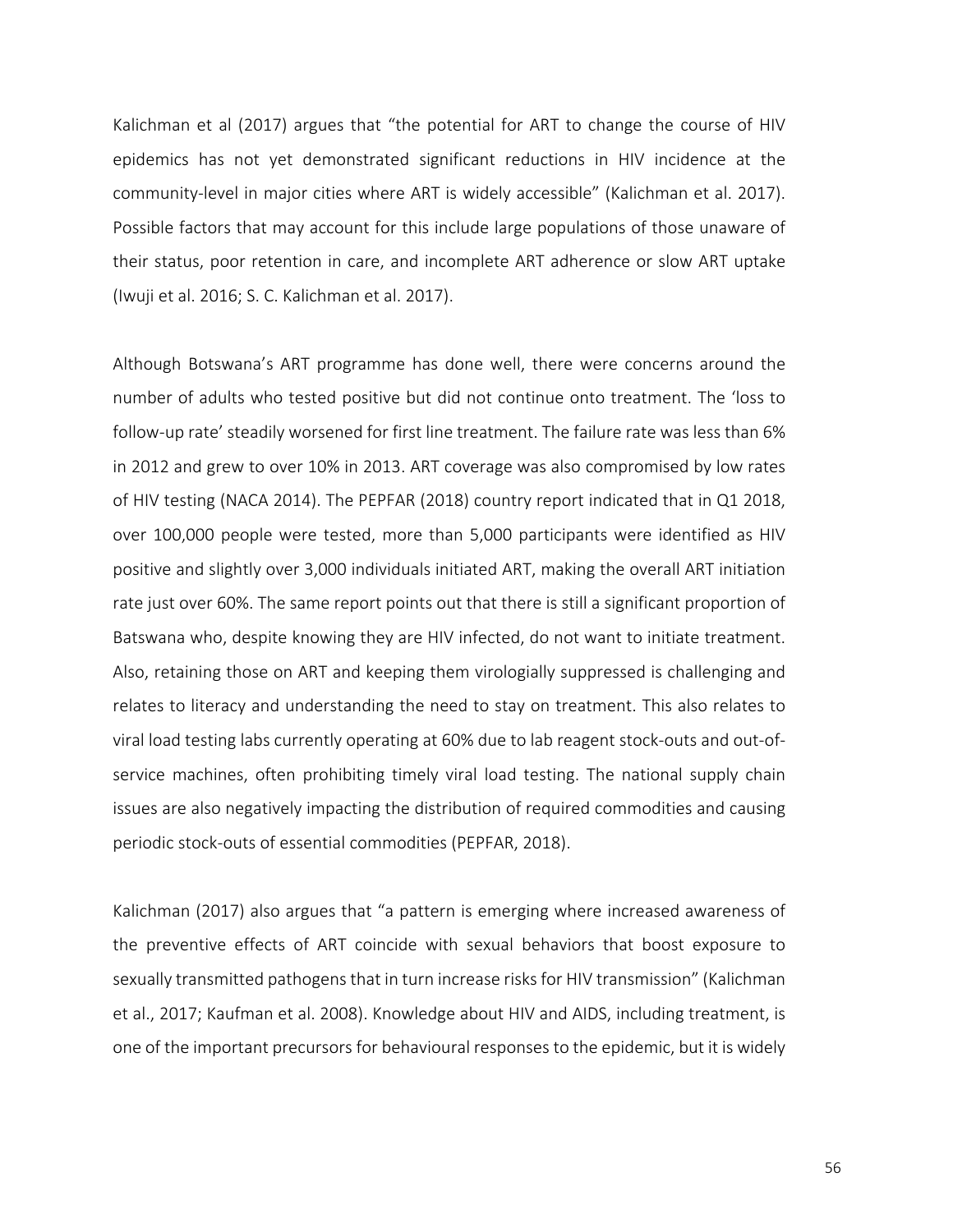recognised that basic knowledge is not always sufficient to change behaviour (Shisana et al. 2012).

The comprehensive rollout of ART in Botswana has been widely acknowledged and understood, which may lead people to believe AIDS is no longer a death sentence, but a chronic disease (Kalichman et al., 2017; Paulson, 2011). Also, as people become increasingly aware of the effects of ART on HIV transmission, individuals may reduce their motivation to use condoms to prevent the spread of HIV (Bavinton et al. 2016). As condom use lowers, individuals will be exposed to other sexually transmitted infections (STIs) which could also escalate risks of HIV transmission (Alaei et al. 2016; Kalichman et al., 2017). Shifts in HIV treatment-related beliefs over the course of the HIV epidemic were associated with reductions in condom use and increased risks for other STI (Kalichman et al. 2017).

As the uptake of biomedical interventions increase, sexual behaviors will continue to evolve along with enhanced quality of life and increased sexual health and possibly contribute towards the increasing rates of STIs such as, those reported among PLWHIV, specifically syphilis and especially among MSM (Centers for Disease Control 2017). Marrazzo et al (2018) also argues that as ART uptake gains traction, a "new wave" of increasing STI incidence is gathering strength and MSM are not the only concern (Marrazzo et al. 2018). Although condoms remain highly effective in preventing STI transmission, their decreased use in this era of antiretroviral optimism has been associated with STI increasing globally (Mayer et al. 2018). Emerging evidence suggests that risk of STI increases among gay and bisexual men following initiation of ART (Traeger et al. 2019) begging the question - is high STI incidence likely to undermine the success of TasP or PrEP in the long term or in certain populations?

#### *2.6.1. Individual level*

Scientific evidence shows that when used correctly and consistently, condoms are highly effective in HIV prevention. To this end, it can be expected that lower perceived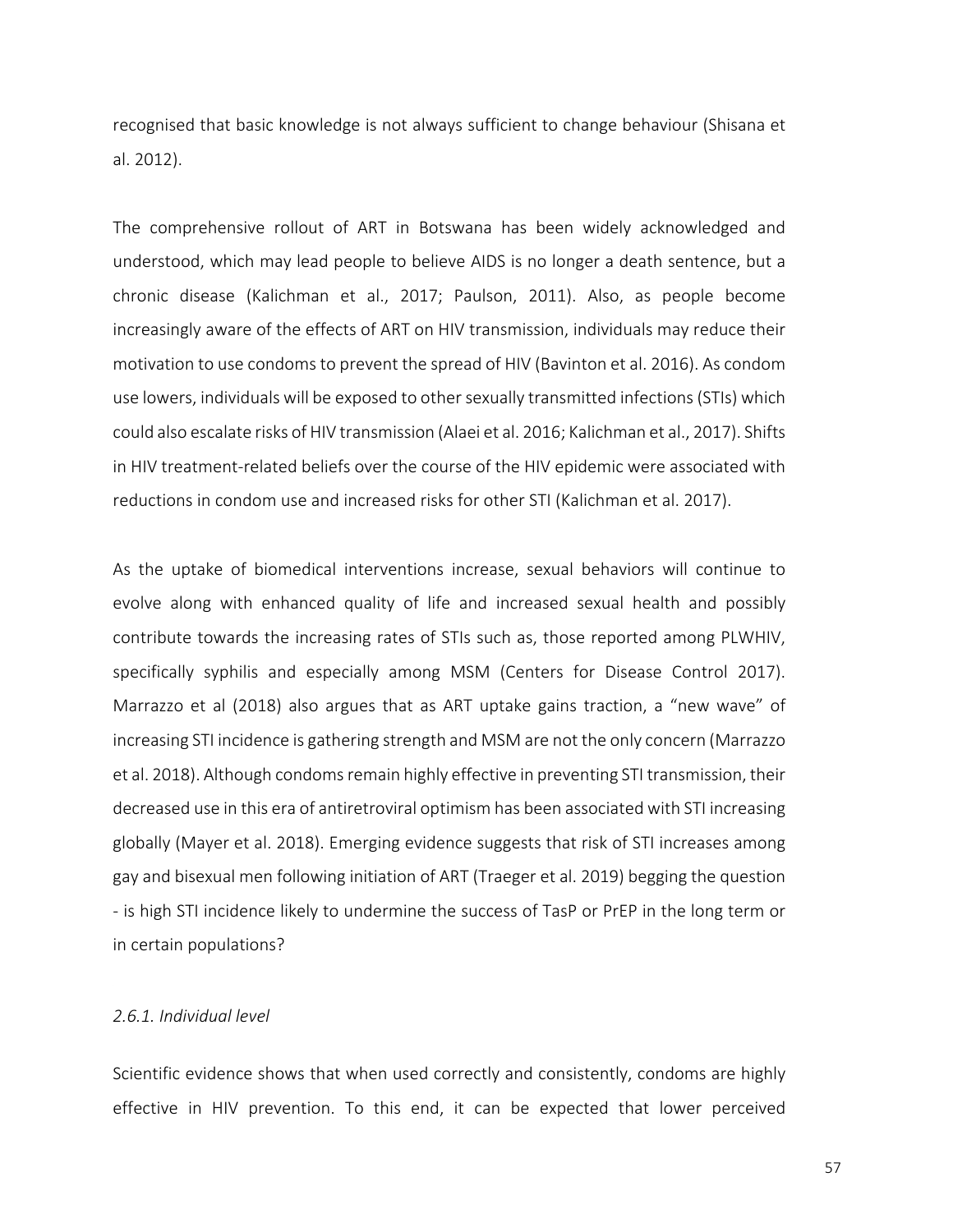vulnerability and reduced anxiety about the risk of HIV infection, which could prevail in the context of free and wide availability of ART, could reduce the motivation to use condoms consistently. Findings from this study found that there were statistically significant differences between the behaviors of those who were aware of their status and those who were not, as this relates to beliefs and perceptions about ART. The study indicates that those who were aware of their status were likely to use condoms and therefore exhibited less risky sexual behaviour, supporting similar conclusions from earlier work in Botswana (Gill, 2007; Letamo, Keetile, and Navaneetham 2017). By comparison, those unaware of their status were more likely to have exhibited risky sexual behaviour.

These patterns suggest that those aware of their status, also had greater compliance with scientific guidance regarding HIV. Those unaware of their status include a group who were less informed of such guidance, possibly in part as a result of not receiving prevention communication through testing facilities. They were taking greater risks by not using condoms, an observation supported by a study indicating that people at higher levels of risk may want to remain unaware of their status (Grov, Rendina, and Parsons 2016). Correspondingly, a study of Cameroonian young adults found that being unaware of HIV status was associated with inconsistent condom use (Morris et al. 2014).

There is an evolving relationship between level of education and the risk of HIV infection. Earlier in the epidemic, HIV prevalence tended to be higher among people with higher levels of education. However, HIV prevalence subsequently declined among people with higher education and it increased among people with lower levels of education, presumably as a result of prevention behaviours (De Walque et al. 2005; Hargreaves et al. 2008). This study shows that those who were aware of their status and had higher levels of education were reducing their risky sexual practices. Similar correlations within general populations have been reported in studies on the impact of universal primary education policies in Botswana, Malawi and Uganda (Neve et al. 2015).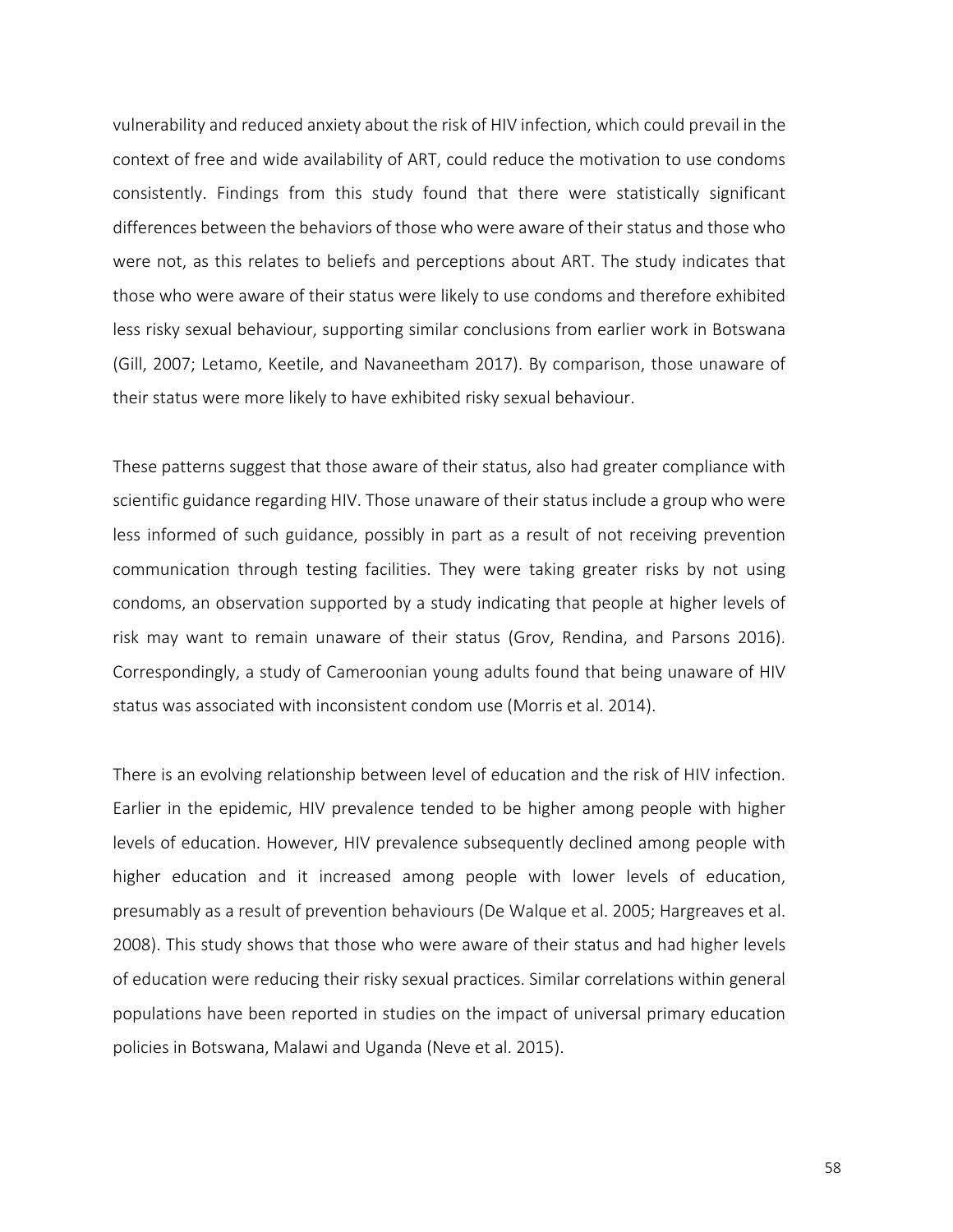Those living in a rural setting who were unaware of their status were less likely than those in an urban area to use condoms at last sex. Citizenship findings indicate that for those who were both aware and unaware of their HIV status and from elsewhere on the African continent or from off the continent were less inclined to use condoms consistently. Currently, in Botswana non-citizens are ineligible for publicly-funded ARVs. Recent data found that 71% of citizens living with HIV are on ART, while only 27% of non-citizens in Botswana are receiving treatment. This disparity undermines the full implementation of the Treat All strategy (PEPFAR 2018).

The BAIS III results indicated that as age increases, inconsistent condom use also increased (Keetile and Letamo 2015). This study found that for both those aware and those unaware of their HIV status, inconsistent condom use, and reduced condom use at last sex, increased with age as well. However, for those who were unaware of their status, reduced condom use was substantially higher than those who were aware of their status. Yet, multiple partners decreased possibly offsetting this finding.

In general, a primary driver of HIV incidence is sexual transmission between married or living together sero-discordant couples. Consistent and correct condom use is effective at preventing sexually transmitted infections and were considered an integral component of a comprehensive approach to HIV prevention according to the government of Botswana's new National HIV and Strategic Framework 2018–2023. More recently, the demonstrated effectiveness of ART to prevent HIV transmission, has raised the question of necessity in terms of condom use among individuals in sero-discordant relationships (Koff et al. 2017; Curran et al. 2012). Findings from this study were not differentiated between seroconcordant or sero-discordant couples. However, in the current study both population subsets (aware and unaware) identified more consistent condom use in those that were never married or separated compared to those that were married.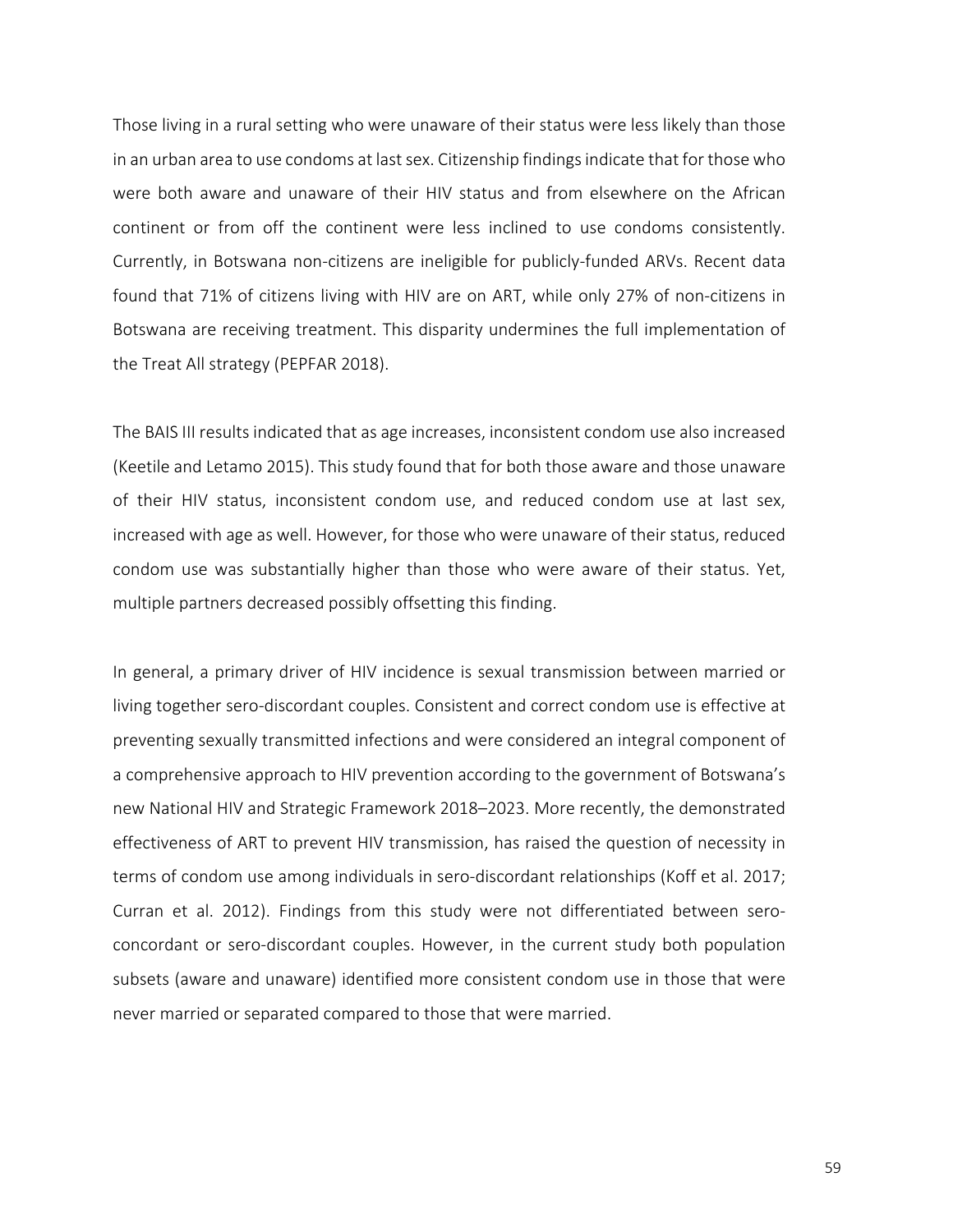Testing and counselling is a critical component of prevention programming, and in this study, findings indicate there were some significant gaps for those unaware of their status including: those in age categories 15-24 and 55-64; those with no education; those of "other" religions and Badimo; and those never married. This coincides with findings from a regional study of 16 African countries identifying gaps in HIV testing coverage, particularly among adolescents and the least educated. They also found additional gaps in those less economically well off and men (Staveteig et al. 2017).

#### *2.6.2. Community level*

Gender relations have an exceptionally prominent role in the HIV and AIDS epidemic in sub-Saharan Africa, where HIV rates in women substantively exceed those in men (UNAIDS 2018). In this study gender was understood as the state of being male or female and typically used with reference to social and cultural roles rather than biological ones. The relative status of women in society in general and in their intimate relationships can strongly impact the chances of being infected and is a common theme in the literature (Sovran 2013). Gender inequality was attributed as being one of the primary factors in the epidemiology of HIV in Africa. For example, if women find themselves in a subordinate position to male sexual partners, particularly with the threat of violence, they may be unable to refuse unsafe sexual practices. According to the Botswana Gender-Based Violence Indicators Study (2012), 67% of women in Botswana had experienced some form of gender violence in their lifetime including partner and non-partner violence. When a healthy relationship is not a culturally viable option for women, their vulnerability to HIV infection is compounded (Sovran 2013).

One potentially unsafe sexual practice is MCP; sexual relationships with more than one person either at the same time or serially (Gourvenec et al. 2007). In Botswana, it was common cultural practice for men to have multiple partners. In these types of sexual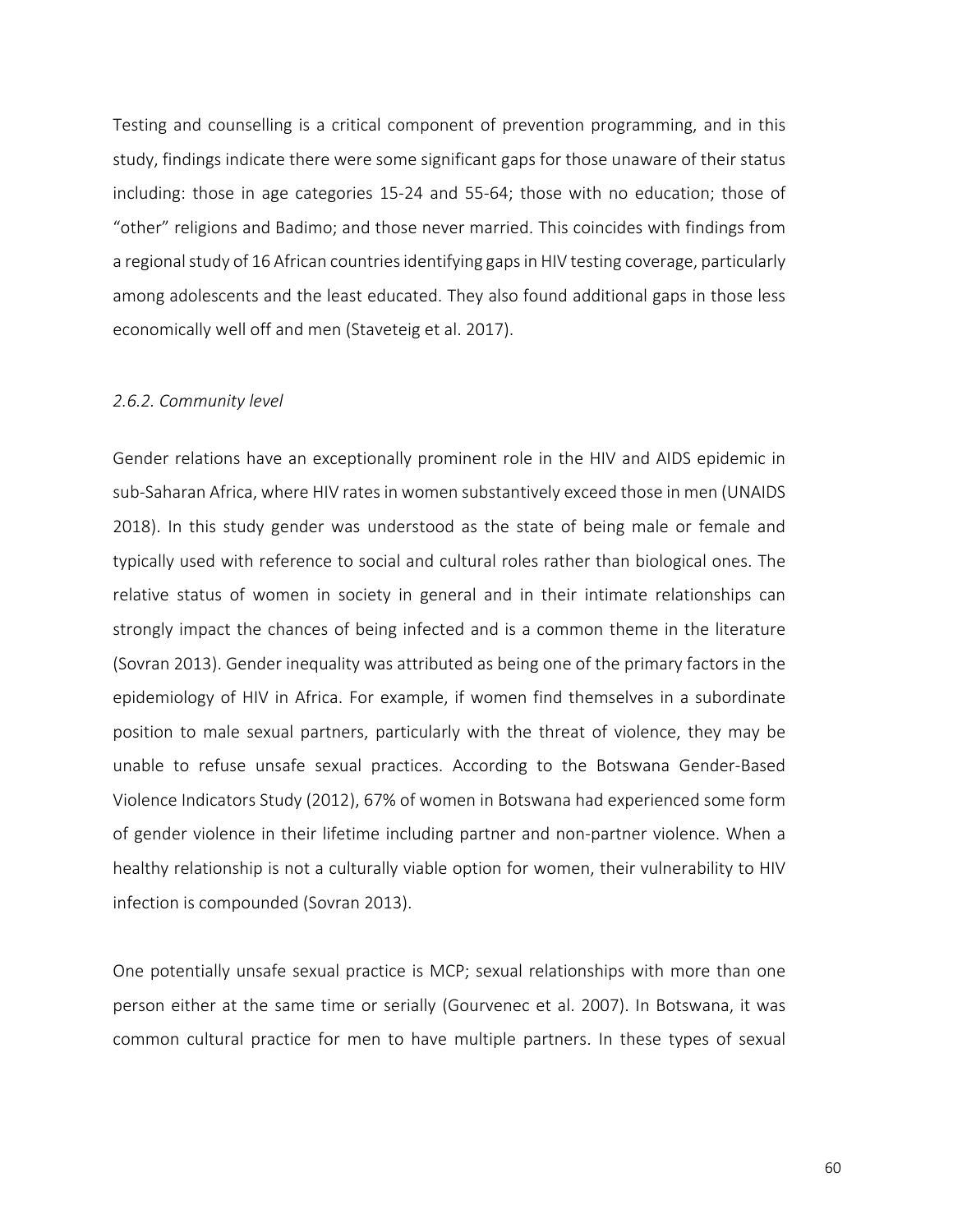networks, an infected individual with a high viral load<sup>8</sup> who continues to have unprotected sex with their partners, could spread the disease unless they used condoms (Kim 2014). Hence, MCP in Botswana, has been a key driver of HIV transmission as they increase the number of infected individuals, the growth rate of the epidemic during its initial phase, and the persistence of the epidemic within the population (Epstein and Morris 2011; Halperin and Epstein 2004). Findings from this study indicate that 10% of those who were aware of their HIV status agreed that men could have more than one partner at a time, but this was slightly higher for those unaware. Only 7% stated that a woman could have more than one partner at a time. This appears to be a positive indication that MCP, once seen to be an acceptable practice and one that puts women at risk, is in decline. However, when considering the number of partners in the last 12 months, those that were aware of their status indicated that 14% had 2 or more partners, while those unaware indicated 19% have had 2 or more partners.

In terms of condom use, in this study, regressions highlighted concerns for females. For instance, compared to males, females that were aware of their HIV status were less likely to have used condoms consistently or to have used a condom at last sex. This statistically significant inconsistent condom use with women compared to men illustrates a gender imbalance in Botswana and a women's subordinate position to male sexual partners, particularly to insist on condom usage. Other studies of sexual behaviours of men and women show similar findings in Botswana and Kenya in 2008 (Cohen 2008).

Religion and a strong adherence to religious principles have been thought to protect against HIV and AIDS transmission by promoting abstinence, monogamy or other protective measures, e.g. Islam favours male circumcision, which reduces HIV transmission (Gray et al. 2007). On the other hand, religion may be detrimental by banning certain protective measures, such as condom use in the Catholic church. Since religion has been a

<u>.</u>

<sup>&</sup>lt;sup>8</sup> Viral load is the term used to describe the amount of HIV in your blood.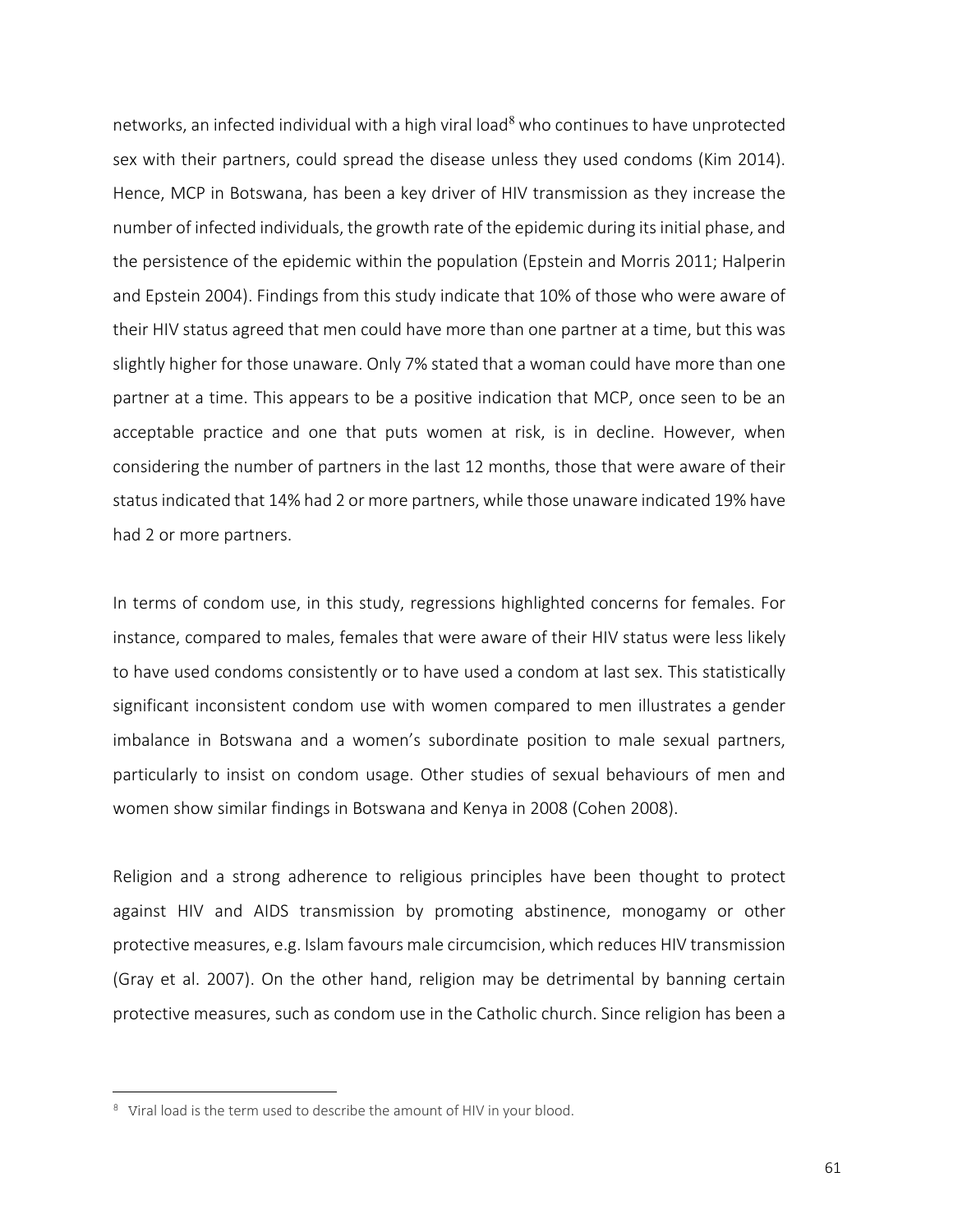motivator of behaviour and behavioural change throughout history, it may play an important role in determining patterns of HIV and AIDS in Botswana.

Findings from this study indicate that for both groups - those who were aware of their HIV status and those not, and reported not being part of a faith group, participants were more likely to have used a condom at last intercourse. For those who were aware of their status and of no religion were more inclined to have had multiple partners. Also, for those who were aware of their status; and who were Muslim, Bahai and Hindu followers, individuals were more inclined to have had multiple partners. This is consistent with other similar studies in Botswana that suggest that religious identity serves as a reliable indicator of attitudes and practices that influence the risk of HIV transmission (Haron and Jensen 2008; Keetile 2014).

In summary, at the personal level and in terms of beliefs and attitudes, people's protective behaviours grew if they were aware of their status. However, being in the HIV unaware category was associated with decreases in condom use and an increase in multiple partners. Condom use increased with education, both for those who were aware and those who were unaware of their status. Those living in a rural setting that were unaware of their status, were less likely to use condoms compared to those in an urban area. Citizenship findings indicate that for those that were unaware of their HIV status and from outside of Botswana, were less inclined to use condoms. Also, findings indicate that the older one is the less likelihood that a condom will be used. However, inconsistent condom use was notably higher in adults when unaware of their status. Those in both the aware and unaware categories who were never married or were separated, increased consistent condom use compared to those married or living together. Lower prevalence rates for those unaware compared to those who were aware of their HIV status may be a result of people not testing because they had no symptoms and/or were uninformed.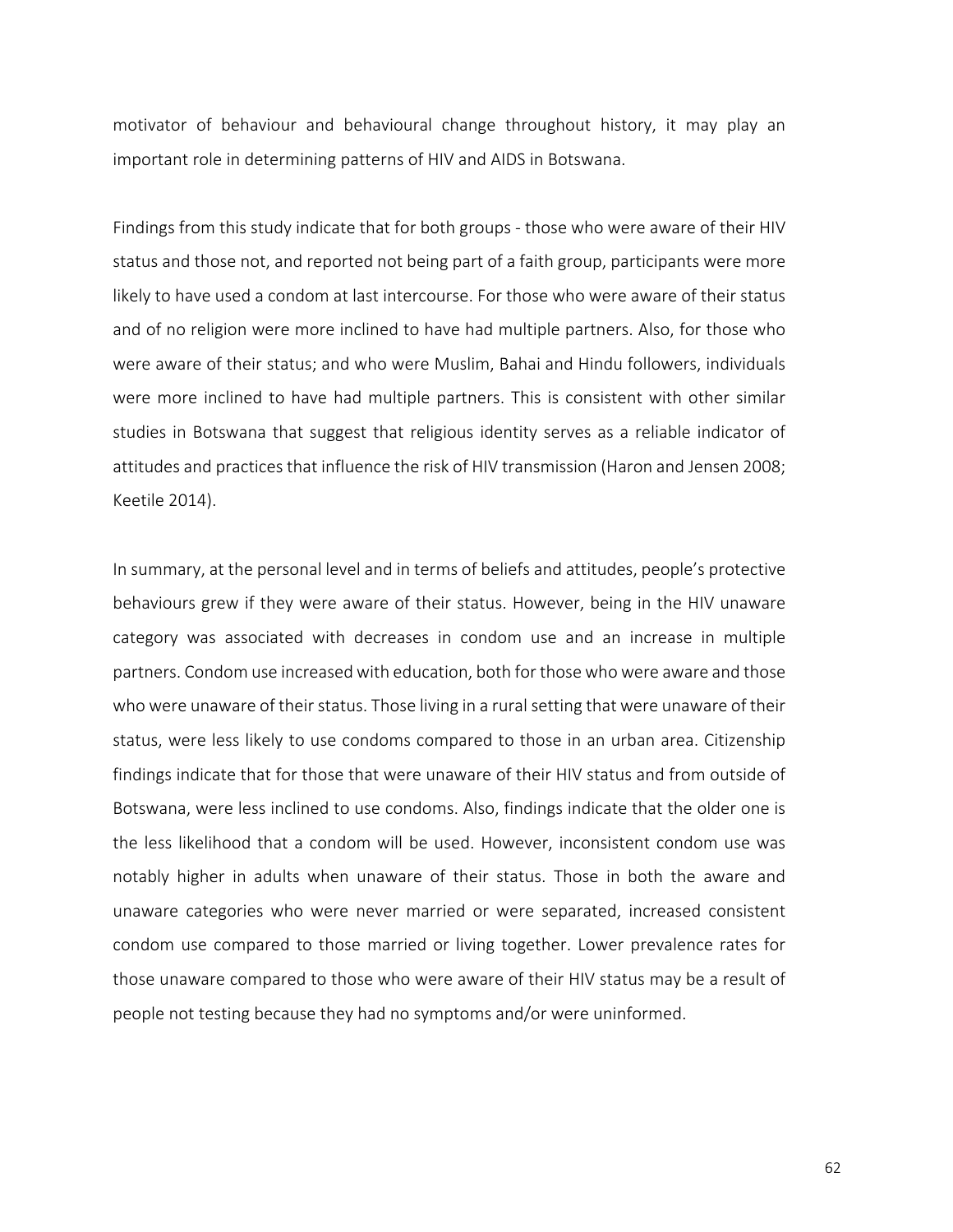At the community level, gender roles and woman's inequality continued to play an important role in the AIDS epidemic in Botswana and subsequently a woman's vulnerability to HIV infection. Acceptability of multiple partners was higher for those unaware of their status compared to those aware. In terms of a woman's right to decide if she will have safe sex, findings indicate that those who were unaware of their status were less likely to agree that they did have the right to decide. When considering gender relations and role definition in decision the making process, it is clear that females were less likely to have used condoms compared to males, both those who were aware of their status and those who did not, highlighting concerns for female respondents in general.

#### *2.8. Conclusion*

On the basis of the predominant theory of treatment optimism, it is the conclusion of this study is that there is statistically significant evidence to support treatment optimism with those who were unaware of their status. Indeed, those who had never tested were engaging in risky sexual behaviour in the context of certain beliefs and perceptions about ART. Condom use lowered, multiple partners increased and as a result individuals were more exposed to STI, increasing risks of HIV transmission and possibly contributing towards the annual and increasing number of new infections. However, those who had been tested and were aware of their status were more inclined to protect themselves, suggesting that those who were aware of their status, also had greater knowledge and agreement with prevailing scientific guidance regarding HIV.

Riskier sex appears to be associated with those unaware of their HIV status who: had low levels of education; were married or in stable unions; were foreign citizens; live in a rural setting; and were females. In particular, both younger and older people, with fairly low HIV prevalence who were unaware in part because they were relatively low risk. However, many of the risky groups were the ones in the middle of the age spectrum, who were likely sexually active and assumingly practicing high risk sex. Data from this study shows that they had a high HIV prevalence rate. This cadre of people wasn't large at about 10% of the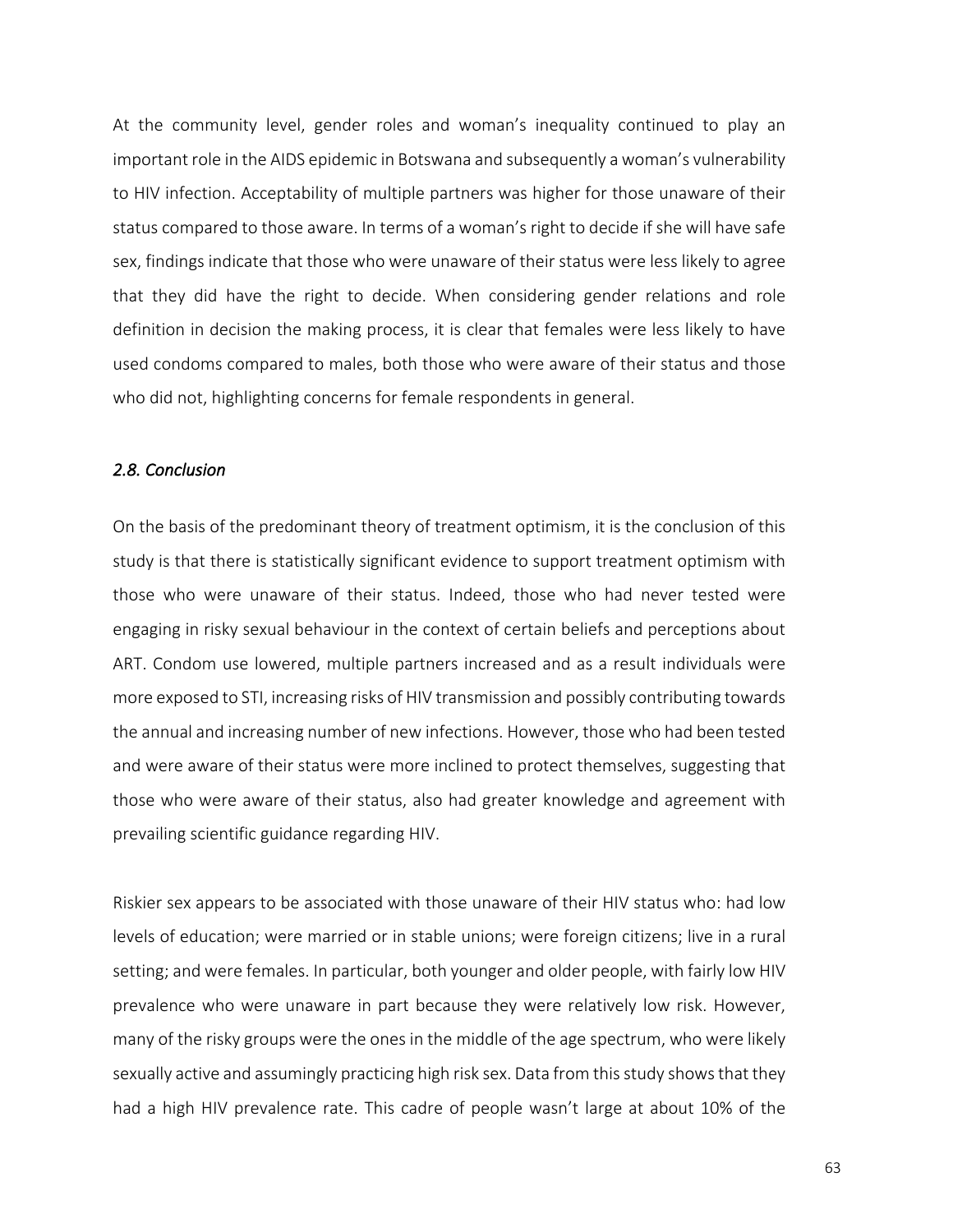survey population, but a significant number of them had HIV and were at risk of infecting others.

Therefore, to stop new infections, it is of paramount importance that the government of Botswana continues to prioritize prevention alongside sustained treatment efforts. Continued emphasis on testing and prevention counselling should remain a priority for prevention programming in Botswana as the findings from this study indicate that with those that had not tested and were unaware of their status, continued to put themselves and others at risk. According to Hall et al (2012) about eight transmissions would be averted per 100 persons newly aware of their infection. Public awareness of HIV infection and a reduction in high-risk sex is the first critical step in 90-90-90 targets, which ultimately leads to receiving ART, an undetectable HIV viral load, and reduction in HIV transmissions (Hall, Holtgrave, and Maulsby 2012).

To the author's knowledge, only two other studies in Africa have assessed risky sex amongst those who were unaware of their status. Morris et al (2014) found inconsistent condom use with those unaware of their status in Cameroon. Mhlongo et al (2013) found that condom use was poor amongst Soweto men whether tested or not. Only two other studies exploring self-awareness were found, which were located in USA, but they were not for the purpose of assessing risky sex (Sanchez et al. 2015; Grov, Rendina, and Parsons 2016). Only one of these studies compared self-reported HIV status with blood test results, but the focus was on MSM. Given that there is limited research available on this topic, further enquiry is recommended.

#### *2.9. Limitations*

Many of the outcomes we present in this article were self-reported by the participants in face-to-face interviews and may thus have been subject to social desirability bias. Sensitive questions about personal sexual behaviors were likely underreported in this sample.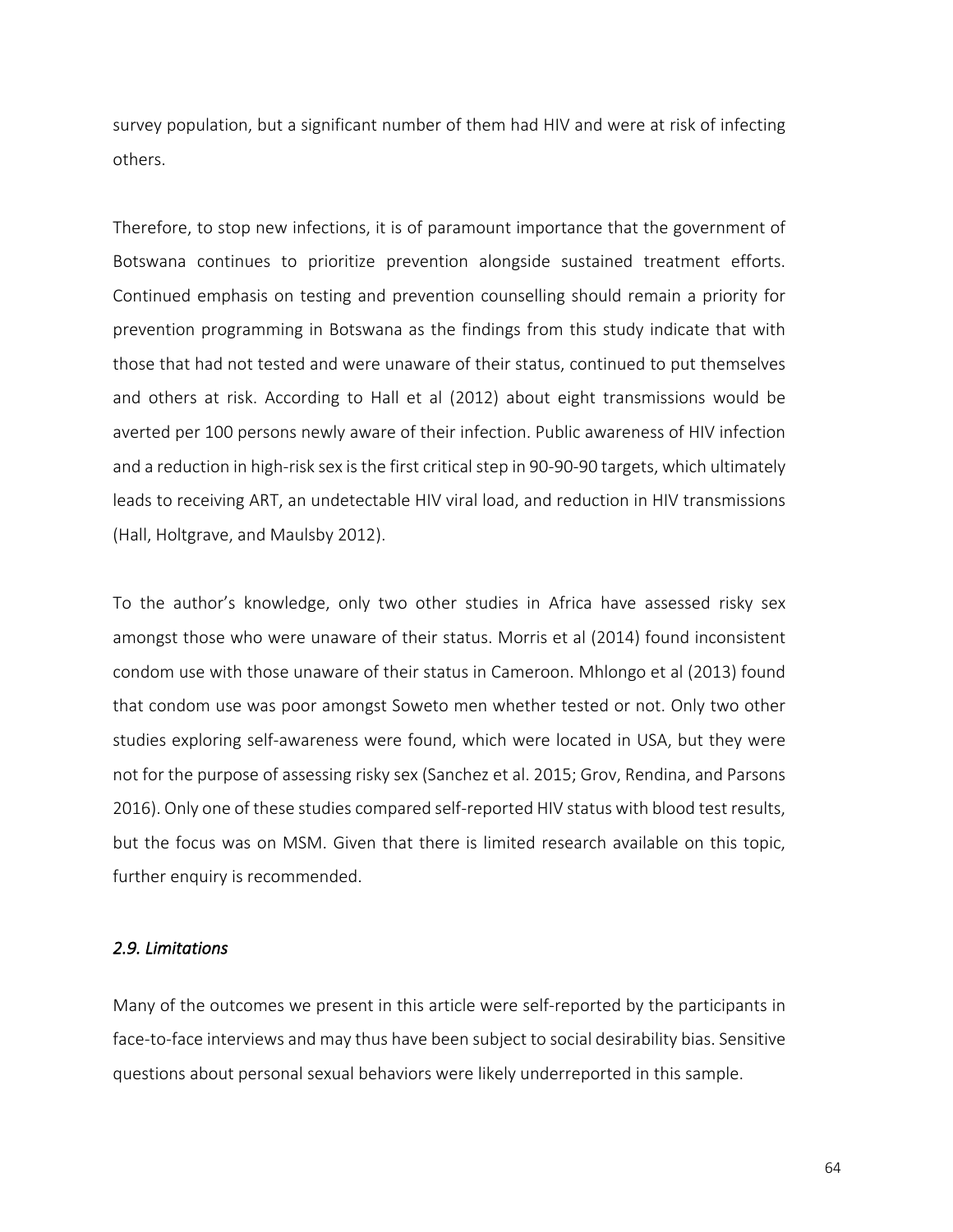#### *2.10. References*

- Alaei, Kamair, Christopher A. Paynter, Shao-Chiu Juan, and Arash Alaei. 2016. "Using Preexposure Prophylaxis, Losing Condoms? Preexposure Prophylaxis Promotion May Undermine Safe Sex." *Aids* 30 (18): 2753–56. doi:10.1097/qad.0000000000001262.
- Bajunirwe, Francis, David R Bangsberg, and Ajay K Sethi. 2013. "Alcohol Use and HIV Serostatus of Partner Predict High-Risk Sexual Behavior among Patients Receiving Antiretroviral Therapy in South Western Uganda," 1–7.
- Bavinton, Benjamin R., Martin Holt, Andrew E. Grulich, Graham Brown, Iryna B. Zablotska, and Garrett P. Prestage. 2016. "Willingness to Act upon Beliefs about 'treatment as Prevention' among Australian Gay and Bisexual Men." *PLoS ONE* 11 (1): 1–12. doi:10.1371/journal.pone.0145847.
- Burman, William, Birgit Grund, Jacqueline Neuhaus, John Douglas, Gerald Friedland, Edward Telzak, Robert Colebunders, and Nicholas Paton. 2009. "Episodic Antiretroviral Therapy Increases HIV Transmission Risk Compared to Continuous Therapy: Results of a Randomized Controlled Trial." *NIH* 49 (February 2007): 142–50.

doi:10.1097/QAI.0b013e318183a9ad.Episodic.

Carter, Michael. 2016. "Ending AIDS by 2030 a Distant Prospect." *Aidsmap*.

- Centers for Disease Control. 2017. "Sexually Transmitted Disease Surveillance 2017." *CDC*. Vol. 254. Atlanta. doi:https://www.cdc.gov/std/stats14/default.htm.
- Chen, Yiyun. 2014. "Treatment-Related Optimistic Beliefs and Risk of HIV Transmission: A Review of Recent Findings." *NIH Public Access* 10 (1): 79–88. doi:10.1007/s11904-012-0144- 6.Treatment-related.

Cohen, Craig R., Michele Montandon, Adam W. Carrico, Stephen Shiboski, Alan Bostrom, Alfredo Obure, Zachary Kwena, Robert C. Bailey, Rosemary Nguti, and Elizabeth A. Bukusi. 2009. "Association of Attitudes and Beliefs towards Antiretroviral Therapy with HIV-Seroprevalence in the General Population of Kisumu, Kenya." Edited by Srikanth Tripathy. *PLoS ONE* 4 (3): e4573. doi:10.1371/journal.pone.0004573.

Collaborators, H I V. 2016. "Estimates of Global , Regional , and National Incidence , Prevalence ,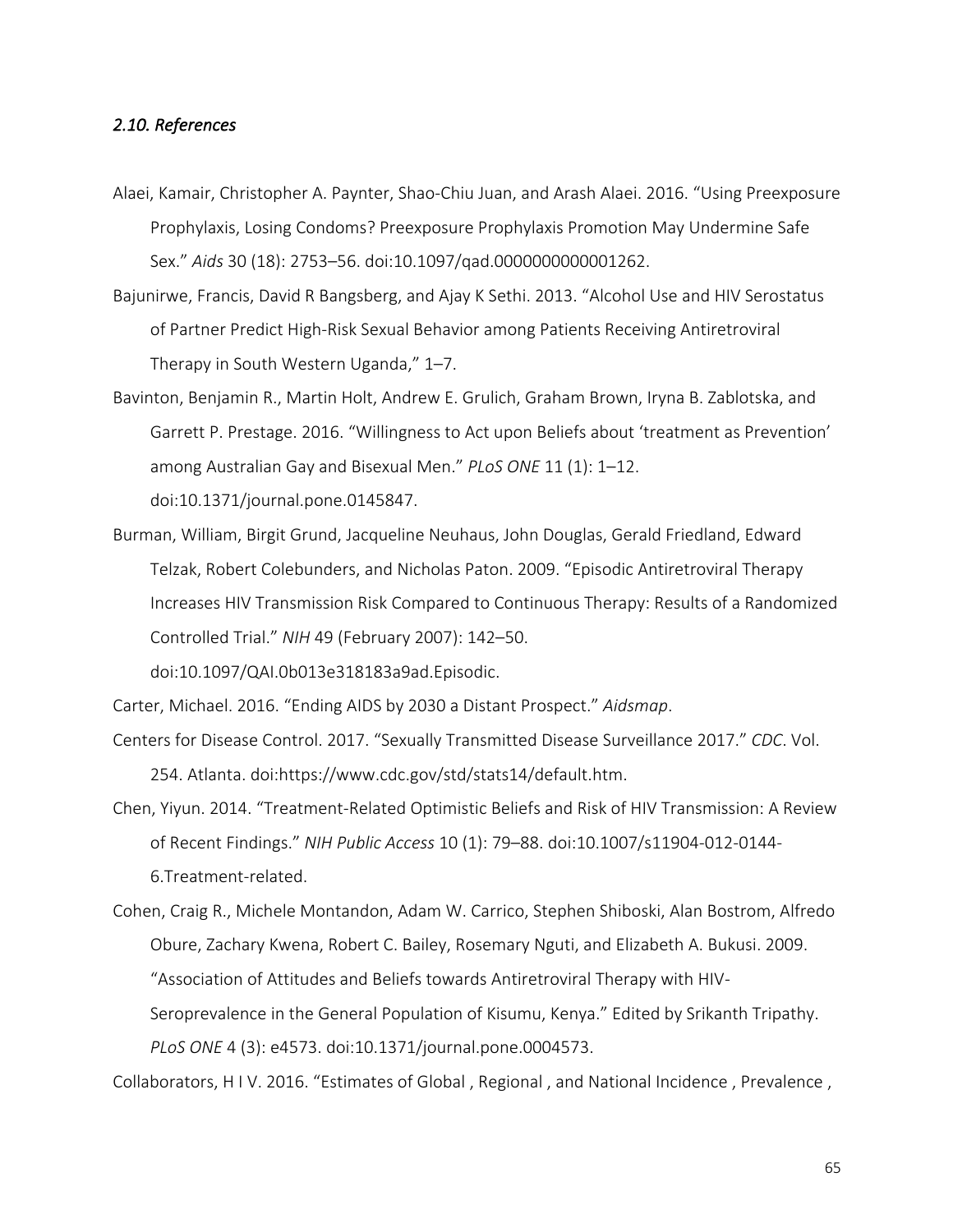and Mortality of HIV , 1980 – 2015 : The Global Burden of Disease Study 2015." doi:10.1016/S2352-3018(16)30087-X.

- De Walque, Damien, Jessica S. Nakiyingi-Miiro, June Busingye, and Jimmy A. Whitworth. 2005. "Changing Association between Schooling Levels and HIV-1 Infection over 11 Years in a Rural Population Cohort in South-West Uganda." *Tropical Medicine and International Health* 10 (10): 993–1001. doi:10.1111/j.1365-3156.2005.01475.x.
- Demissie, Kassahun, Shifera Asfaw, Lakew Abebe, and Getachew Kiros. 2015. "Sexual Behaviors and Associated Factors among Antiretroviral Treatment Attendees in Ethiopia." *HIV/AIDS (Auckland, N.Z.)* 7 (June): 183–90. doi:10.2147/HIV.S78300.
- Diabate, Souleymane. 2013. "Sexual Behaviour after Antiretroviral Therapy Initiation in Female Sex Workers and HIV-Positive Patients from the General Population , Cotonou , Benin" 25 (11). doi:10.1080/09540121.2013.772279.
- Doyle, Joseph S., Louisa Degenhardt, Alisa E. Pedrana, Emma S. McBryde, Rebecca J. Guy, Mark A. Stoové, Emma R. Weaver, Andrew E. Grulich, Ying-Ru Lo, and Margaret E. Hellard. 2014. "Effects of HIV Antiretroviral Therapy on Sexual and Injecting Risk-Taking Behavior: A Systematic Review and Meta-Analysis." *Clinical Infectious Diseases* 59 (10): 1483–94. doi:10.1093/cid/ciu602.
- Epstein, Helen, and Martina Morris. 2011. "Concurrent Partnerships and HIV: An Inconvenient Truth." *Journal of the International AIDS Society* 14 (1). BioMed Central Ltd: 13. doi:10.1186/1758-2652-14-13.
- Gill, Wayne. 2007. "Understanding the Impact of HAART on Sexual Risk Behaviour 'Lessons from a Small Village.'" University of the Free State.
- Gombachika, Belinda Chimphamba, Heidi Fjeld, Ellen Chirwa, Johanne Sundby, Address Malata, and Alfred Maluwa. 2012. "A Social Ecological Approach to Exploring Barriers to Accessing Sexual and Reproductive Health Services among Couples Living with HIV in Southern Malawi." *ISRN Public Health* 2012: 13. doi:10.5402/2012/825459.
- Gourvenec, Diana, Noah Taruberekera, Obakeng Mochaka, and Toby Kasper. 2007. "Multiple Concurrent Partnerships among Men and Women Aged 15-34 in Botswana Baseline Study , December 2007 Multiple Concurrent Partnerships among Men and Women Aged 15-34 in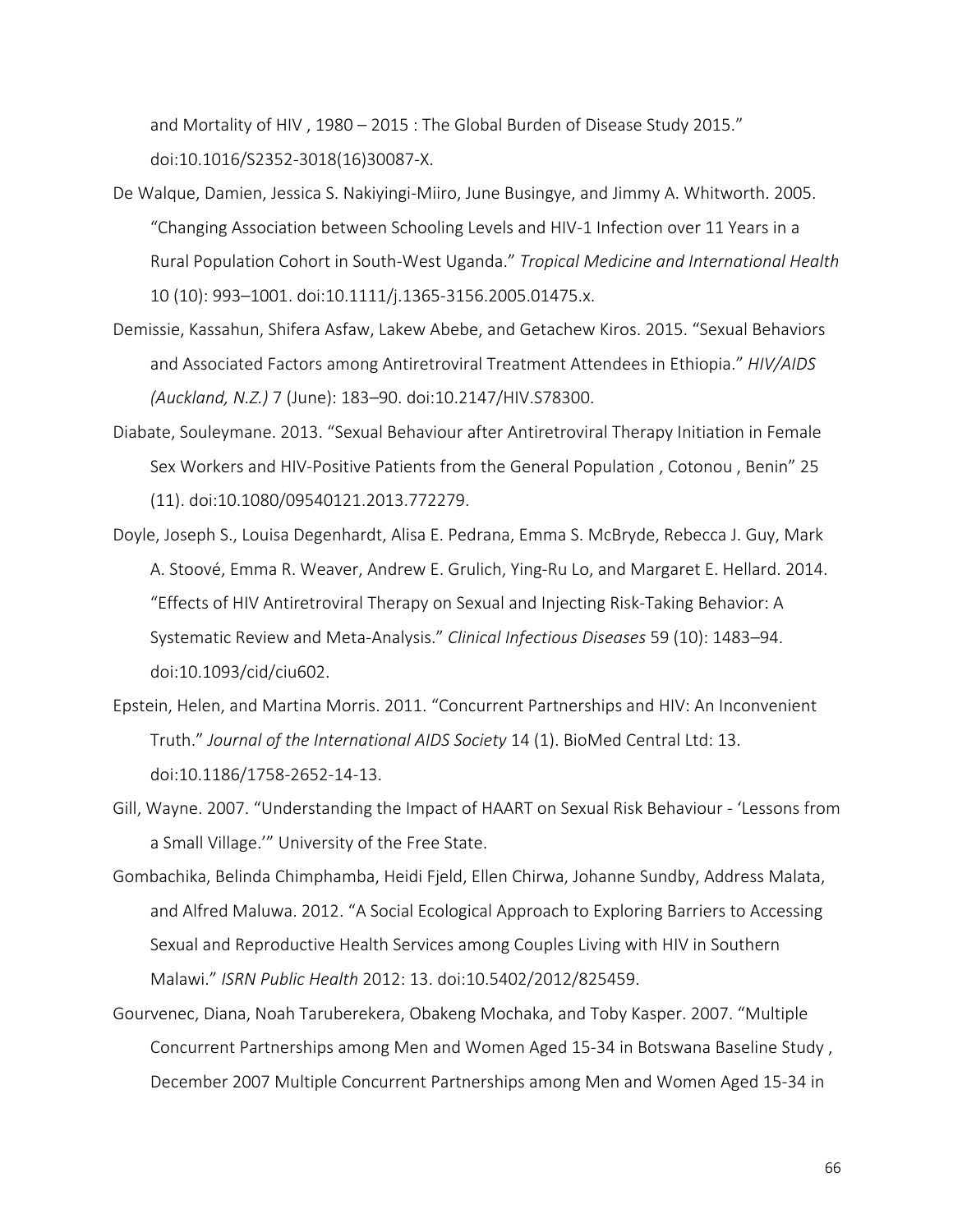Botswana Baseline Study , December 2007,"

- Gray, Ronald H, Godfrey Kigozi, David Serwadda, Frederick Makumbi, Stephen Watya, Fred Nalugoda, Noah Kiwanuka, et al. 2007. "Male Circumcision for HIV Prevention in Men in Rakai, Uganda: A Randomised Trial." *Lancet* 369 (9562): 657–66. doi:10.1016/S0140- 6736(07)60313-4.
- Grov, Christian, Jonathon Rendina, and Jeffrey Parsons. 2016. "How Different Are Men Who Do Not Know Their HIV Status from Those Who Do? Results from an U.S. Online Study of Gay and Bisexual Men." *AIDS Behaviour* 20 (9): 1989–99. doi:10.1177/0333102415576222.Is.
- Hall, Irene, David Holtgrave, and Catherine Maulsby. 2012. "HIV Transmission Rates from Persons Living with HIV Who Are Aware and Unaware of Their Infection." *AIDS* 26: 887–96.
- Hargreaves, JR, CP Bonell, T Boler, D Boccia, I Birdthistle, F Fletcher, PM Pronyk, and JR Glynn. 2008. "Systematic Review Exploring Time Trends in the Association between Educational Attainment and Risk of HIV Infection in Sub-Saharan Africa." *Pub Med* 30 (22): 403. doi:10.1097/QAD.0b013e3282f2aac3.
- Haron, Muhammed, and Kipton E. Jensen. 2008. "Religion, Identity and Public Health in Botswana." *African Identities* 6 (2): 183–98. doi:10.1080/14725840801934039.
- Iwuji, Collins C., Joanna Orne-Gliemann, Joseph Larmarange, Nonhlanhla Okesola, Frank Tanser, Rodolphe Thiebaut, Francois Dabis, Claire Rekacewicz, Marie-Louise Newell, and Francois Dabis. 2016. "Uptake of Home-Based HIV Testing, Linkage to Care, and Community Attitudes about ART in Rural KwaZulu-Natal, South Africa: Descriptive Results from the First Phase of the ANRS 12249 TasP Cluster-Randomised Trial." *PLOS Medicine* 13 (8): e1002107. doi:10.1371/journal.pmed.1002107.
- Kalichman, Seth C, Demetria Cain, and Leickness C Simbayi. 2010. "Behavioral Changes Associated With Testing HIV-Positive Among Sexually Transmitted Infection Clinic Patients In Cape Town , South Africa." *American Journal of Public Health* 100 (4): 714–19. doi:10.2105/AJPH.2009.162602.
- Kalichman, Seth C, Devon Price, Lisa A Eaton, Kaylee Burnham, Mathew Sullivan, Stephanie Finneran, Talea Cornelius, and Aerielle Allen. 2017. "Diminishing Perceived Threat of AIDS and Increasing Sexual Risks for HIV among Men Who Have Sex with Men, 1997 to 2015."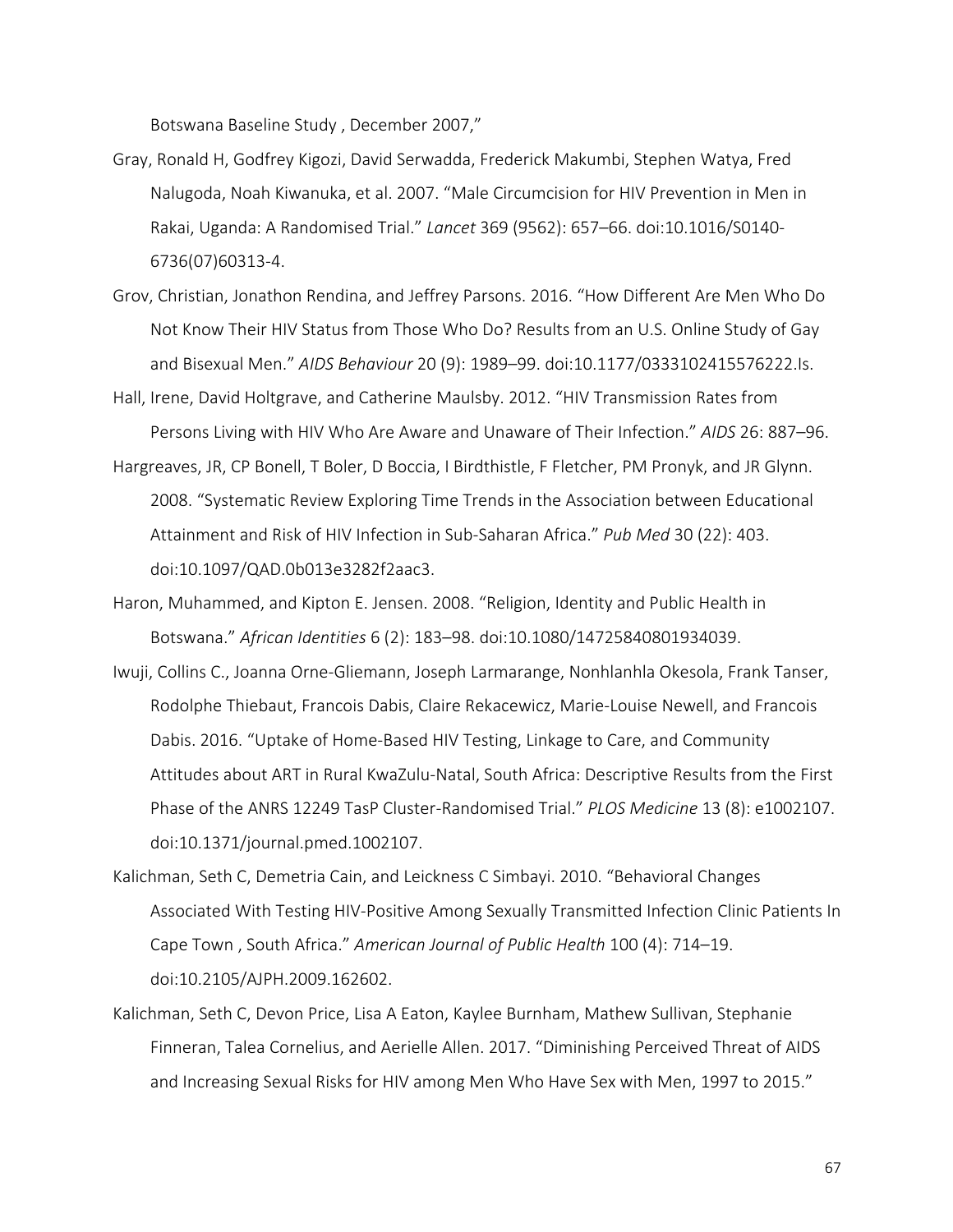*Archives of Sexual Behavior* 46 (4): 895–902. doi:10.1007/s10508-016-0934-9.Diminishing.

- Kaufman, Michelle R, Tamara Shefer, Mary Crawford, Leickness C Simbayi, and Seth C Kalichman. 2008. "Gender Attitudes, Sexual Power, HIV Risk: A Model for Understanding HIV Risk Behavior of South African Men." *AIDS Care* 20 (4): 434–41. doi:10.1080/09540120701867057.
- Keetile, Mpho. 2014. "High-Risk Behaviors among Adult Men and Women in Botswana: Implications for HIV/AIDS Prevention Efforts." *Sahara J* 11 (1). Taylor & Francis: 158–66. doi:10.1080/17290376.2014.960948.
- Keetile, Mpho, and Gobopamang Letamo. 2015. "The Influence of Beliefs and Attitudes about Antiretroviral Treatment on Inconsistent Condom Use in Botswana." *African Population Studies* 29 (2). http://aps.journals.ac.za.
- Kim, Diane. 2014. "The HIV Epidemic in Botswana and Gender Inequalities : A Way Forward by DIANE M . KIM B . S ., Boston College , 2012 Submitted in Partial Fulfillment of the Requirements for the Degree of Master of Science." BOSTON UNIVERSITY SCHOOL OF MEDICINE. http://search.proquest.com.libproxy.wlu.ca/docview/1628095646.
- Koff, Alan, Carole Goldberg, and Onyema Ogbuagu. 2017. "Condomless Sex and HIV Transmission among Serodifferent Couples: Current Evidence and Recommendations." *Annals of Medicine* 49 (6): 534–44.

https://www.tandfonline.com/doi/full/10.1080/07853890.2017.1320423?scroll=top&need Access=true.

- Laga, M, and P Piot. 2012. "Prevention of Sexual Transmission of HIV: Real Results, Science Progressing, Societies Remaining Behind." *Pub Med* 26 (10): 1223–29.
- Letamo, Gobopamang, Mpho Keetile, and Kannan Navaneetham. 2017. "The Impact of HIV Antiretroviral Treatment Perception on Risky Sexual Behaviour in Botswana : A Short Report." *AIDS Care* 29 (12). Taylor & Francis: 1589–93.

doi:10.1080/09540121.2017.1316354.

Levy, Matthew E, Gregory Phillips, I I Manya, Magnus Irene, Geetha Beauchamp, Lynda Emel, Christopher Hucks-ortiz Erica, and Matthew E Levy. 2017. "A Longitudinal Analysis of Treatment Optimism and HIV Acquisition and Transmission Risk Behaviors Among Black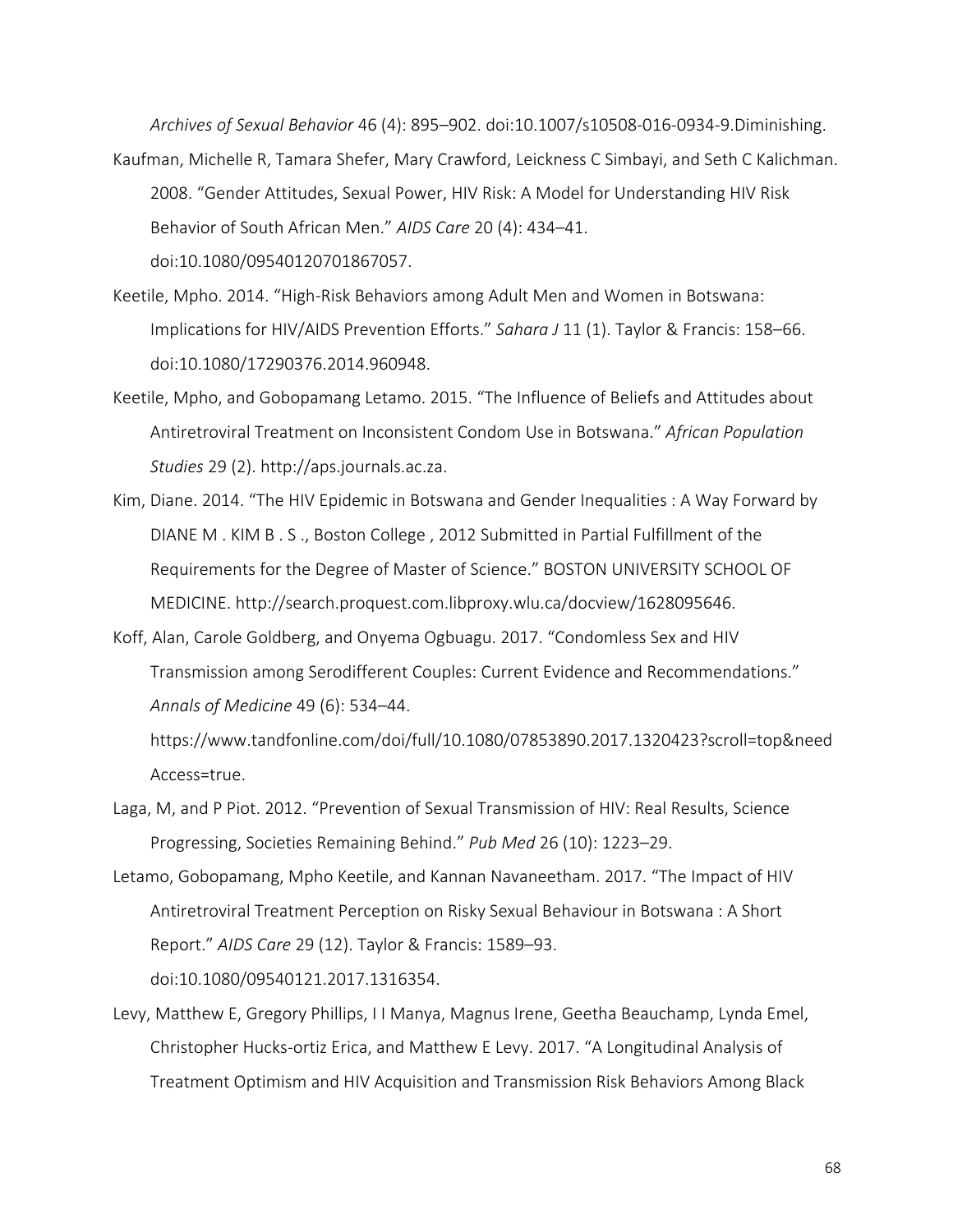Men Who Have Sex with Men in HPTN 061." *AIDS and Behavior* 21 (10). Springer US: 2958– 72. doi:10.1007/s10461-017-1756-z.

Marshall, Brandon, M-J MILLOY, Thomas KERR, Ruth ZHANG, Julio MONTANER, S.G., and Evan WOOD. 2011. "No Evidence of Increased Sexual Risk Behaviour after Initiating Antiretroviral Therapy among People Who Inject Drugs." *NIH* 24 (14): 2271–78.

doi:10.1097/QAD.0b013e32833dd101.No.

- Mayanja, Billy N, Leigh Anne Shafer, Lieve Van Der Paal, Nassim Kyakuwa, Nicaise Ndembi, Peter Hughes, Dermot Maher, and Heiner Grosskurth. 2012. "Effect of Pregnancy on Immunological and Virological Outcomes of Women on ART : A Prospective Cohort Study in Rural Uganda ," 17 (3): 343–52. doi:10.1111/j.1365-3156.2011.02921.x.
- Mechoulan, Stephan. 2007. "Risky Sexual Behavior, Testing, and HIV Treatments." *Forum for Health Economics & Policy* 10(2) (Article 5).
- Mhlongo, Sakhile, Janan Dietrich, Kennedy N. Otwombe, Gavin Robertson, Thomas J. Coates, and Glenda Gray. 2013. "Factors Associated with Not Testing For HIV and Consistent Condom Use among Men in Soweto, South Africa." *PLoS ONE* 8 (5). doi:10.1371/journal.pone.0062637.
- Morris, Lee, Francine Kouya, Rene Kwalar, Mariecel Pilapil, Saito Kohta, Nancy Palmer, Roberto Posada, PiusTih Muffih, Thomas Welty, and Jennifer Jao. 2014. "Factors Associated with Inconsistent Condom Use in Adolescents with Negative or Unknown HIV Status in Northwest Cameroon." *AIDS Care* 26 (11): 1440–45.

doi:10.1080/09540121.2014.920948.Factors.

Neve, Jan-walter De, Günther Fink, S V Subramanian, Sikhulile Moyo, and Jacob Bor. 2015. "Length of Secondary Schooling and Risk of HIV Infection in Botswana : Evidence from a Natural Experiment." *Lancet Global Health*, 470–77. doi:10.1016/S2214-109X(15)00087-X.

Oldenburg, Catherine, Till Bärnighausen, Frank Tanser, Kenneth H. Mayer, Collins C. Iwuji, Deenan Pillay, Matthew J. Mimiaga, Guy Harling, George R. Seage, and Victor De Gruttola. 2016. "Antiretroviral Therapy to Prevent HIV Acquisition in Serodiscordant Couples in a Hyperendemic Community in Rural South Africa." *Clinical Infectious Diseases* 63 (4): 548– 54. doi:10.1093/cid/ciw335.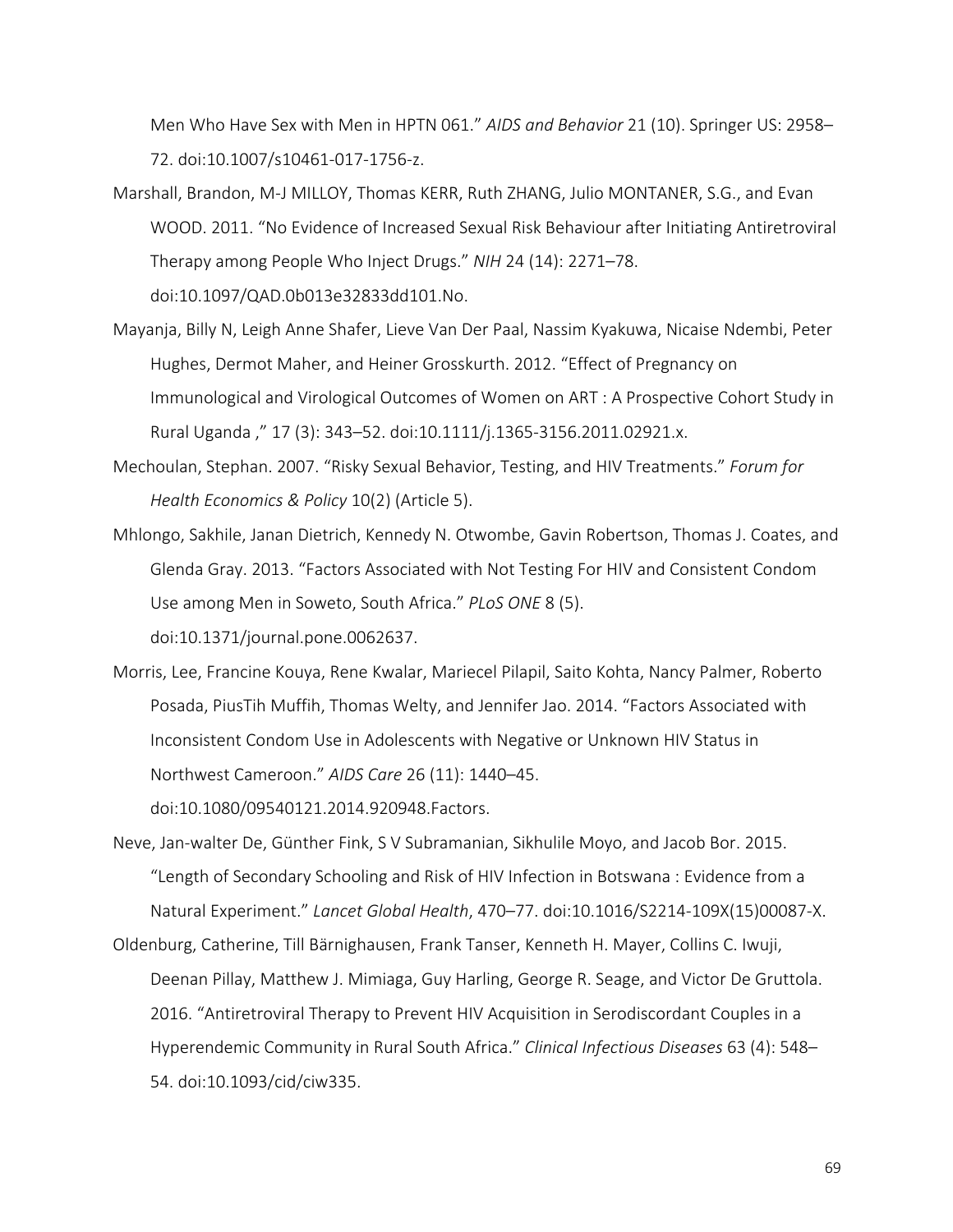- Paulson, Tom. 2011. "Botswana: An African Success Story in the Fight against AIDS." *Humanosphere*. http://www.humanosphere.org/global-health/2011/06/botswana-anafrican-success-story-in-the-fight-against-aids/.
- PEPFAR. 2018. "Botswana Country Operational Plan 2018 Strategic Direction Summary." Gaborone, Botswana.
- Ragnarsson, Anders, Anna Mia Ekström, Jane Carter, Festus Ilako, Abigail Lukhwaro, Gaetano Marrone, and Anna Thorson. 2011. "Sexual Risk Taking among Patients on Antiretroviral Therapy in an Urban Informal Settlement in Kenya : A Cross-Sectional Survey." *Journal of the International AIDS Society* 14 (1). BioMed Central Ltd: 20. doi:10.1186/1758-2652-14- 20.
- Sanchez, Travis, Colleen Kelley, Eli Rosenberg, Nicole Luisi, Brandon O'Hara, Rodriques Lambert, Raphael Coleman, et al. 2015. "Lack of Awareness of Human Immunodeficiency Virus (HIV) Infection: Problems and Solutions With Self-Reported HIV Serostatus of Men Who Have Sex With Men." *Infectious Diseases Society of America*, 1–8. doi:10.1093/o.
- Shisana, R, LC Simbayi, K Zuma, S Jooste, N Zungu, D Labadarios, and D Onoya. 2012. "South African National HIV Prevalence, Incidence and Behaviour Survey, 2012." Cape Town.
- Sovran, Steven. 2013. "Examining Culture and HIV / AIDS Culture Viewed as a Determinant of HIV Prevalence Practices Involving Blood or Other Body Fluids." *Journal of Social Aspects of HIV/AIDS* 10 (1): 32–41.
- Staveteig, Sarah, Trevor N. Croft, Kathryn T. Kampa, and Sara K. Head. 2017. "Reaching the 'First 90': Gaps in Coverage of HIV Testing among People Living with HIV in 16 African Countries." *PLoS ONE* 12 (10): 1–16. doi:10.1371/journal.pone.0186316.
- Stephenson, J M, MMD Davis Imrie, C Mercer, S Black, A J Copas, G J Hart, O R Davidson, and I G Williams. 2003. "Is Use of Antiretroviral Therapy among Homosexual Men Associated with Increased Risk of Transmission of HIV Infection ?" *Sex Transm Infect* 79: 7–10.
- Stover, John. 2014. "Lessons from Botswana ' s HIV / AIDS Treatment Programme." *The Lancet Global Health* 2 (1). Stover. Open Access article distributed under the terms of CC BY: e6. doi:10.1016/S2214-109X(13)70175-X.

Thanawuth, Nattasiri, and Malee Rojpibulstit. 2016. "Sexual Risk Behaviors among HIV-Patients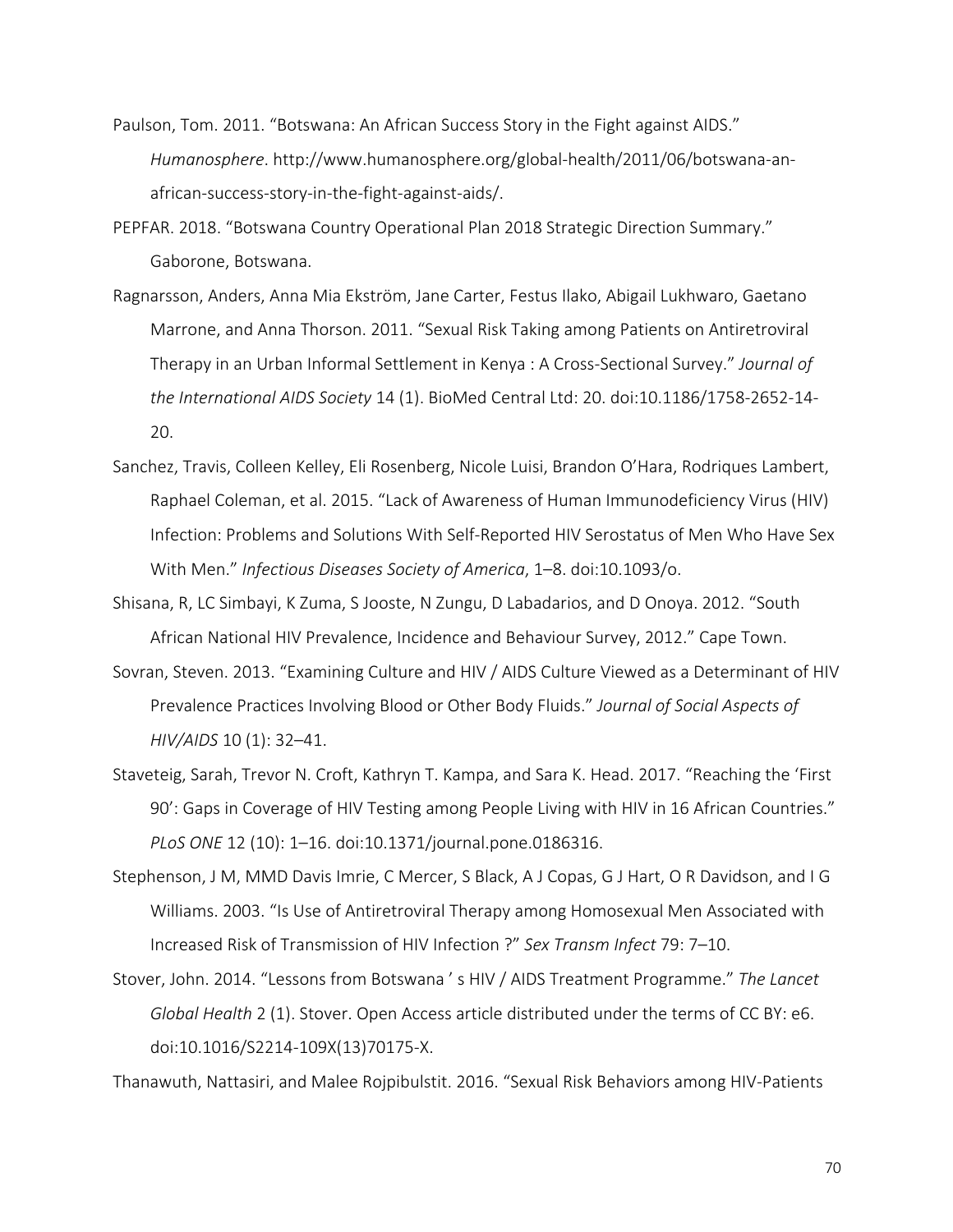Receiving Antiretroviral Therapy in Southern Thailand: Roles of Antiretroviral Adherence and Serostatus Disclosure." *AIDS Care* 28 (5): 612–19. doi:10.1080/09540121.2015.1120856.

- Traeger, Michael W., Vincent J. Cornelisse, Jason Asselin, Brian Price, Norman J. Roth, Jeff Willcox, Ban Kiem Tee, et al. 2019. "Association of HIV Preexposure Prophylaxis With Incidence of Sexually Transmitted Infections Among Individuals at High Risk of HIV Infection." *Jama* 321 (14): 1380–90. doi:10.1001/jama.2019.2947.
- Tsung-chieh, Fua, Ryan P. Westergaardb, Bryan Lauc, David D. Celentanoc, David Vlahovd, Shruti H. Mehtac, and Gregory D. Kirkc. 2013. "Changes in Sexual and Drug-Related Risk Behavior Following Antiretroviral Therapy Initiation among HIV-Infected Injection Drug Users." *AIDS* 26 (18): 2383–91. doi:10.1097/QAD.0b013e32835ad438.Changes.
- UNAIDS. 2017. "Regional Factsheets AFRICA WEST AND CENTRAL | 2017 HIV and AIDS Estimates."

———. 2018. "Global AIDS Update 2018." Geneva. doi:10.1111/j.1600-6143.2011.03542.x.

- Venkatesh, Kartik K, Guy De Bruyn, Mark N Lurie, Lerato Mohapi, Paul Pronyk, Edmore Marinda, Glenda E Gray, Elizabeth W Triche, and A Neil. 2011. "Decreased Sexual Risk Behavior in the Era of HAART among HIV Infected Urban and Rural South Africans Attending Primary Care Clinics." *NIH* 24 (17): 2687–96. doi:10.1097/QAD.0b013e32833e78d4.Decreased.
- Vu, Thuc Minh Thi, Victoria L. Boggiano, Bach Xuan Tran, Long Hoang Nguyen, Tung Thanh Tran, Carl A. Latkin, Cyrus S.H. Ho, and Roger C.M. Ho. 2018. "Sexual Risk Behaviors of Patients with HIV/AIDS over the Course of Antiretroviral Treatment in Northern Vietnam." *International Journal of Environmental Research and Public Health* 15 (6). doi:10.3390/ijerph15061106.
- Wamoyi, Joyce, Martin Mbonye, Janet Seeley, Josephine Birungi, and Shabbar Jaffar. 2011. "Changes in Sexual Desires and Behaviours of People Living with HIV after Initiation of ART : Implications for HIV Prevention and Health Promotion." *BMC Public Health* 11 (1). BioMed Central Ltd: 633. doi:10.1186/1471-2458-11-633.
- Yaya, Issifou, Bayaki Saka, Dadja Essoya Landoh, P'Niwè Massoubayo Patchali, Makawa-Sy Makawa, Sékandé Senanou, Daoudou Idrissou, Bassan Lamboni, and Palokinam Pitche.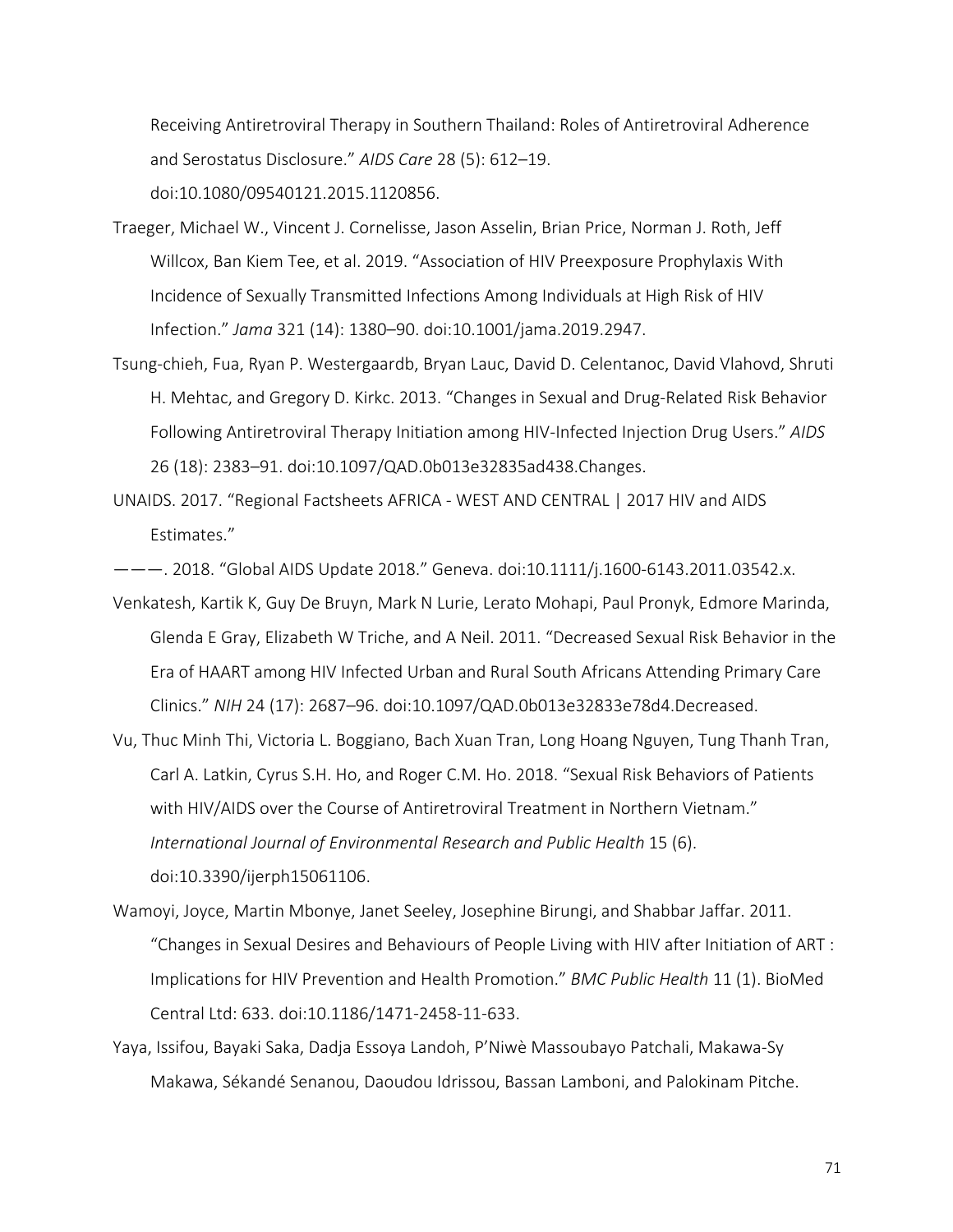2014. "Sexual Risk Behavior among People Living with HIV and AIDS on Antiretroviral Therapy at the Regional Hospital of Sokodé, Togo." *BMC Public Health* 14 (1): 636. doi:10.1186/1471-2458-14-636.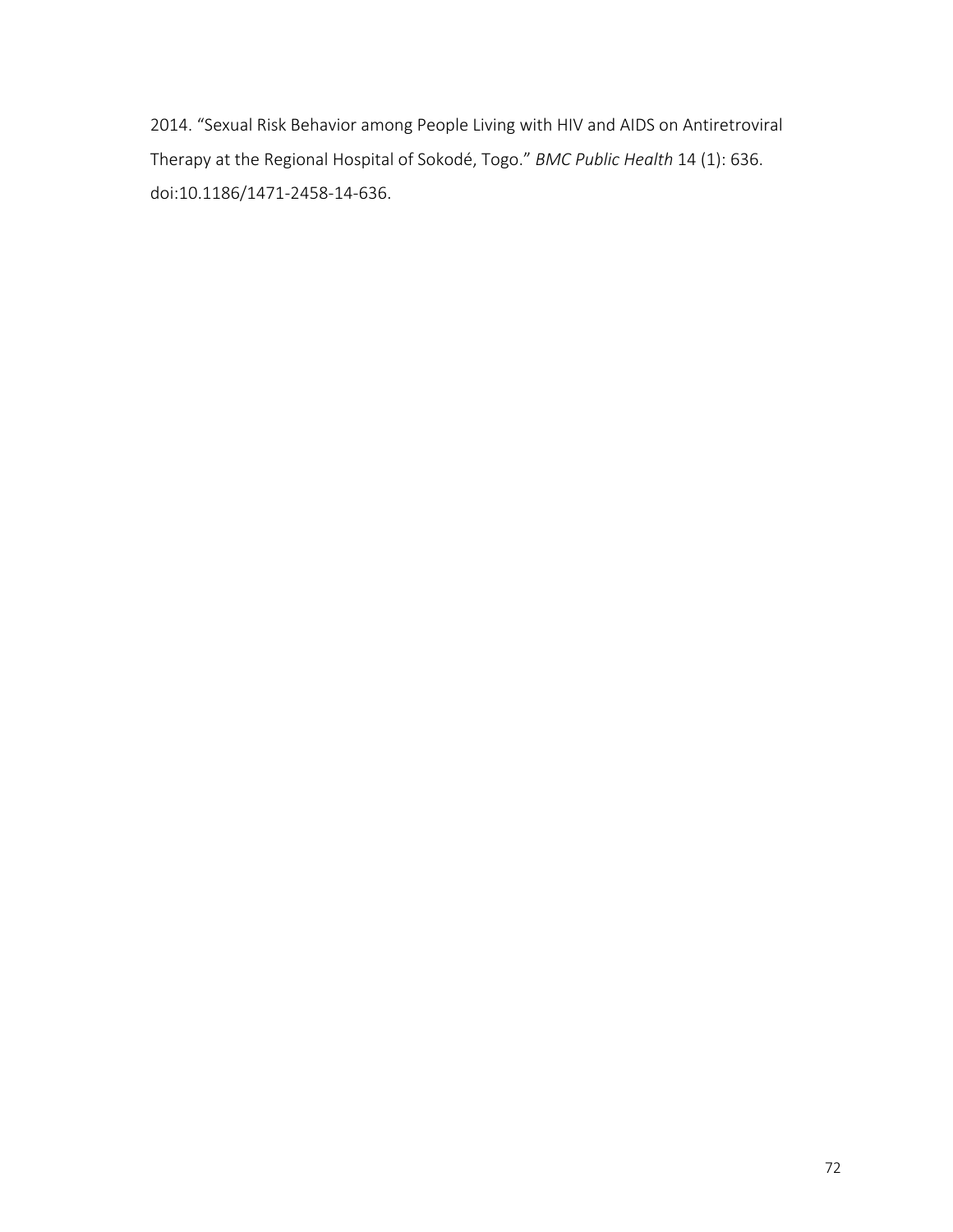#### Chapter 3: Male circumcision in Botswana: an invisible condom?

#### *Abstract*

This study examined whether or not there were associations between sexual risk behaviours, circumcision status and ART otherwise known as treatment optimism following the 2009 implementation of the VMMC programme in Botswana. A higher prevalence of sexual risk behaviours among circumcised men after being informed of the protective nature of circumcision on HIV transmission is hypothesised. The study utilises secondary quantitative data from the Botswana AIDS Impact Survey, 2013 (BAIS IV) and included those participants who completed the individual questionnaire, were aged 15-64 years old, had sexual experience and were males, which totaled 2,641 participants. The findings regarding treatment optimism were contradictory in this study. In terms of beliefs about ART, findings for condom use indicated that circumcised men, who reported that they changed their sexual practice since the introduction of ARVs, were more inclined to have used a condom consistently and at last sex. Uncircumcised men on the other hand, who believed that they should discontinue taking ARVs once they feel better, were similarly more inclined to have used a condom. However, when both those circumcised and those uncircumcised men who believed that you should always use a condom if you are on ARVs, were less likely to have used a condom. This effect was stronger for those circumcised than for those uncircumcised men. Therefore, the Ministry of Health, NACA and their partners should continue sensitising the population to use condoms even when a man is circumcised.

 $\mathcal{L}_\mathcal{L} = \mathcal{L}_\mathcal{L} = \mathcal{L}_\mathcal{L} = \mathcal{L}_\mathcal{L} = \mathcal{L}_\mathcal{L} = \mathcal{L}_\mathcal{L} = \mathcal{L}_\mathcal{L} = \mathcal{L}_\mathcal{L} = \mathcal{L}_\mathcal{L} = \mathcal{L}_\mathcal{L} = \mathcal{L}_\mathcal{L} = \mathcal{L}_\mathcal{L} = \mathcal{L}_\mathcal{L} = \mathcal{L}_\mathcal{L} = \mathcal{L}_\mathcal{L} = \mathcal{L}_\mathcal{L} = \mathcal{L}_\mathcal{L}$ 

Key words: Botswana, circumcision, risky sexual behaviours, ART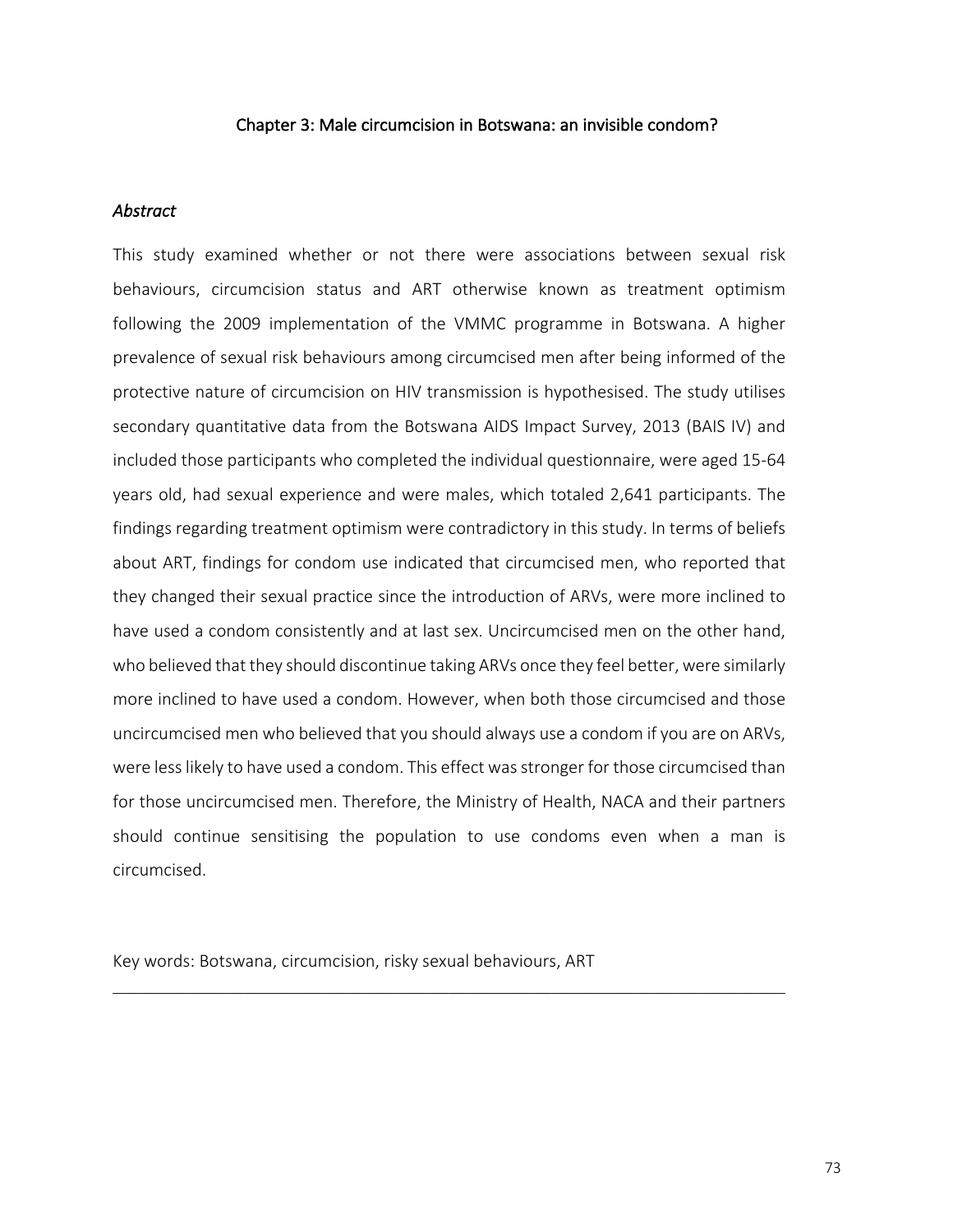#### *3.1. Introduction*

Circumcision pre-dates recorded history. Male circumcision is one of the oldest and most common surgical procedures known (Bailey et al. 2007; Cox, Krieger, and Morris 2015; Gray et al. 2010; Siegfried et al. 2005; Warner and Strashin 1981). Historically, male circumcision was practised among the ancient Egyptians. It is part of the Jewish and Islamic faiths having started with Abraham (Genesis 17: 11) who lived around 2000 BC. Male circumcision has been practiced in Africa for thousands of years as a ritual and rite of passage to manhood especially in West African countries (Sovran 2013). In Botswana, prior to being a British protectorate circumcision was practiced as far back as 1874 marked by an initiation ceremony into manhood called "Bogwera". During Bogwera young adolescent males underwent a month-long period of seclusion in the wild. During this time, they were taught survival tactics, tribal laws and customs, and underwent traditional circumcision. Bogwera was only practiced by the Bakgatla and the Balete tribes. In 1917 the British High Commissioner passed a proclamation banning initiation ceremonies as it was found to be cruel and unhygienic (Ministry of Health 2008).

In the 1990s and into the early 2000s an association between lower HIV prevalence rates and circumcision was observed (Caldwell and Caldwell 1994). Countries with high rates of male circumcision (MC) showed lower rates of HIV prevalence. This was seen in settings where similar sexual practices prevailed in West, East and Southern Africa. In west Africa where there were higher rates of circumcision there were lower HIV prevalence rates (Bongaarts et al. 1989; Moses et al. 1990). This was then statistically supported comparing lower prevalence rates and higher circumcised populations. Findings concluded that circumcision reduced vulnerability to HIV (Halperin and Bailey 2000; Moses 2009; Weiss et al, 2000).

To provide conclusive evidence three randomised controlled trials were undertaken to analyse the effect of male circumcision for the prevention of HIV infection through heterosexual contact in Uganda, Kenya and South Africa (Auvert et al. 2005; Bailey et al.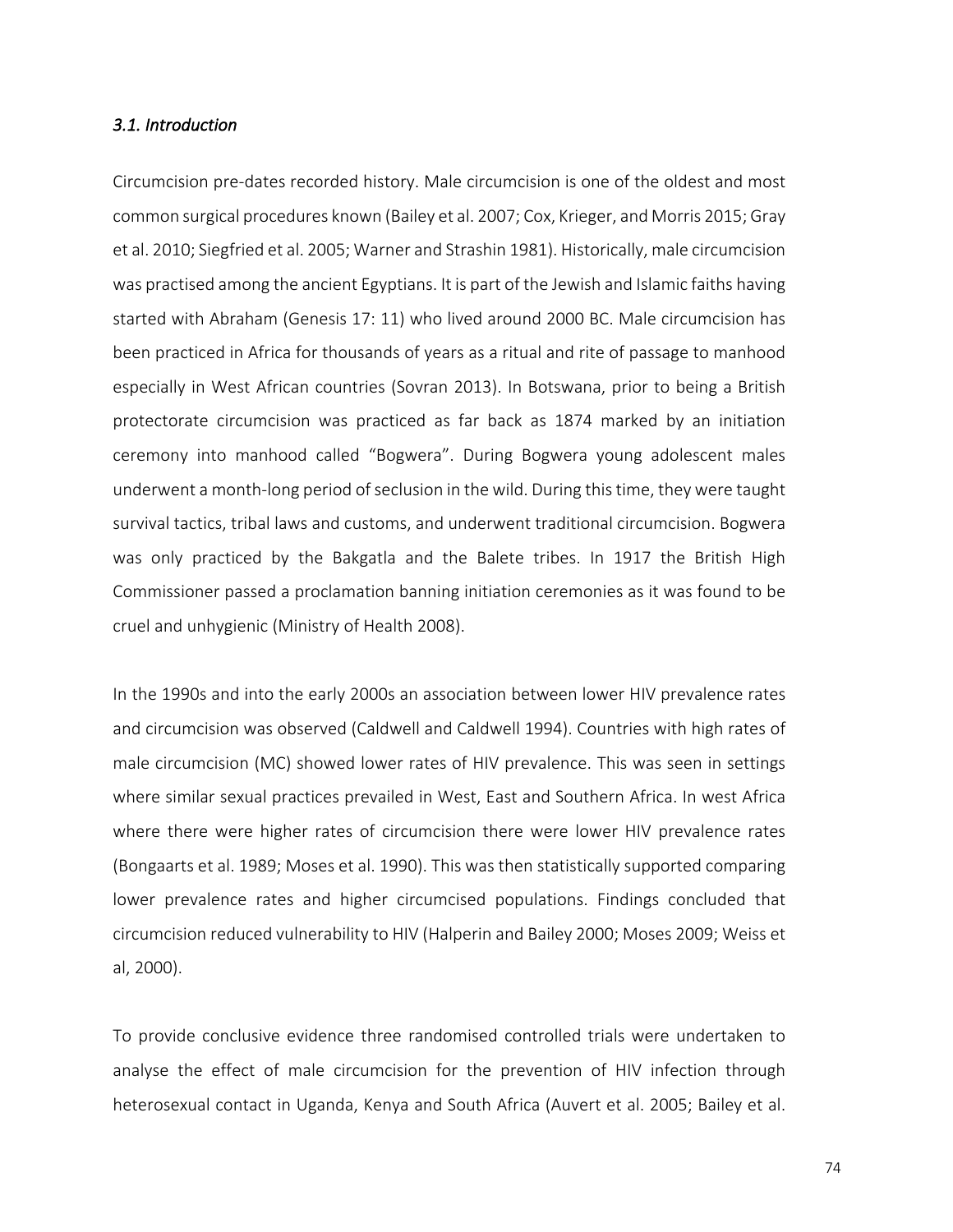2007; Gray et al. 2007). Findings indicated that transmission of HIV to males was reduced by upwards of 68%. All three trials were terminated early because it was considered to be unethical to continue (Siegfried et al. 2005). During heterosexual intercourse the reduction in transmission is a result of the foreskin being pulled back and the inner surface of the foreskin being exposed to secretions, providing a large area where HIV transmission can take place (Szabo and Short 2000). Circumcision only protects men (not women) from acquiring HIV.

In Botswana, a mathematical model was used to calculate the public health impact of largescale male circumcision for HIV prevention. The results showed a potential reduction in male HIV prevalence from 30% to around 10%; and a reduction among females from 40% to about 20% (Ministry of Health 2008). Until recently, circumcision was not routinely offered for male children and was very limited for adults. However, an earlier study on the acceptability of male circumcision in Botswana found that circumcision of a male child was highly acceptable (90%) and 81% for uncircumcised men, provided the procedure was offered at no cost to the patient, and in a hospital setting (Kebaabetswe et al. 2003).

VMMC represents a new phase in the context of HIV prevention in Botswana. It is noteworthy, however, that male circumcision does not completely prevent HIV transmission and risk remains a very real concern for circumcised men who believe they are protected with an "invisible condom". This could easily negate the benefits of circumcision by increasing their exposure through unprotected sexual intercourse with greater numbers of partners, referred to as "risk compensation". The objective of this paper is to determine whether there are associations between sexual risk behaviours and circumcision status after the 2009 implementation of the VMMC programme in Botswana. It is hypothesized that there will be a higher prevalence of sexual risk behaviours among circumcised men.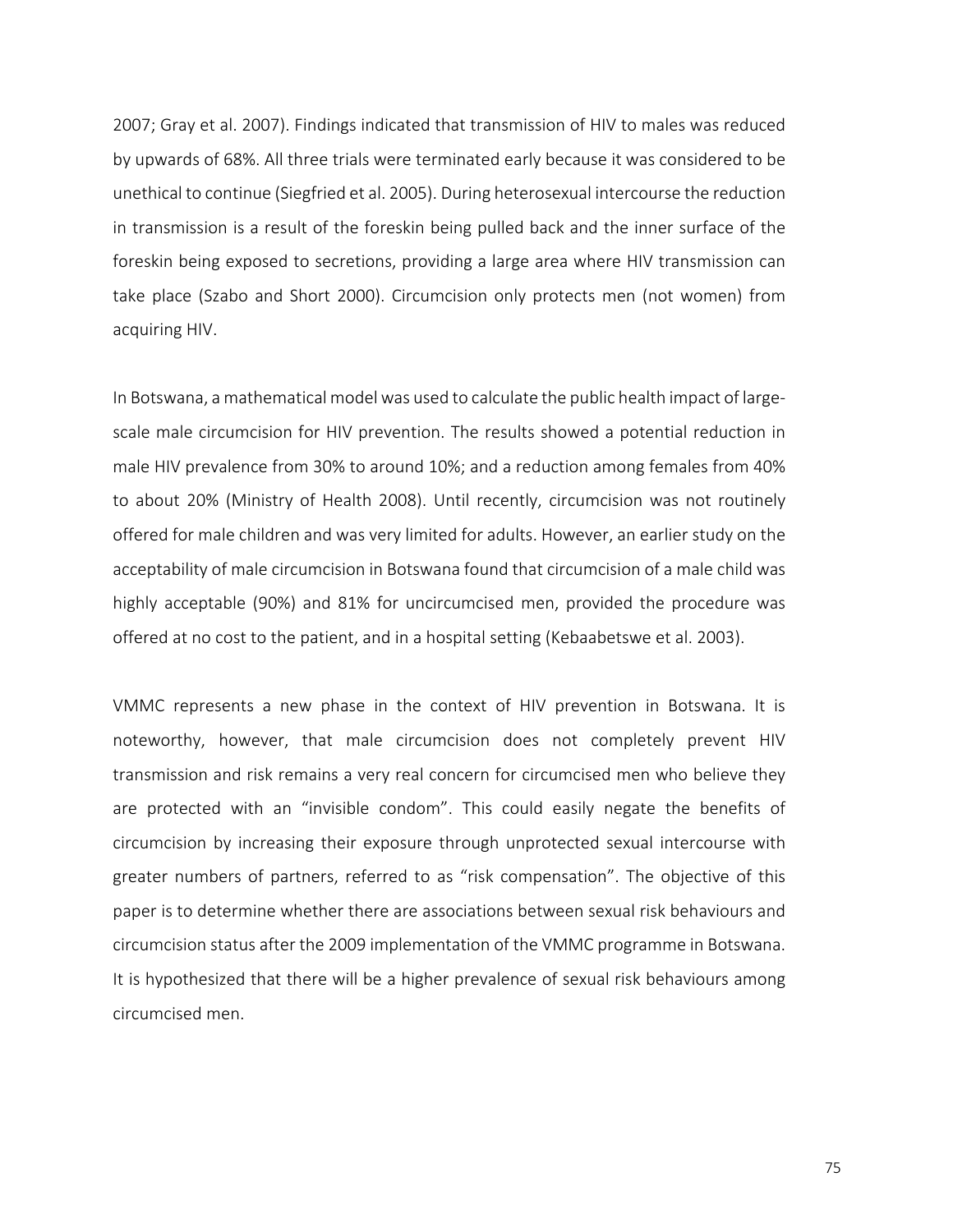#### *3.2. Analytical Framework*

HIV treatment optimism has traditionally been comprised of two distinct components: a belief that HIV is a less serious health threat due to the availability of ART otherwise known as 'reduced-severity optimism' and a belief in reduced susceptibility to HIV due to the suppressive effect of ART on the viral load of infected sexual partners known as 'reducedsusceptibility optimism' (Levy et al. 2017). Variables on beliefs and perceptions about ART will be examined while investigating the treatment optimism theory. Risk compensation, the modification between the level of risk one takes, and the perceived risk will be used to address the sociodemographic variables.

However, it is necessary to recognise the intertwined relationship existing between an individual and the individual's environment. For the purpose of this study, I will use the individual level: includes the individual characteristics that influence behaviour such as a person's knowledge, attitudes, skills, and beliefs. The second level is the community level and it recognises established norms and values as well as societal factors that help to maintain economic and/or social inequalities between groups in society.

The framework posits that beliefs are underlying determinants of behaviour, and that the effects of belief on behaviour are partly mediated by influences in accordance with these levels. The most effective approach to prevention and control uses a combination of interventions at both levels of the model. A major strength of this approach is that it will be possible to offer strategies of behavioural change in relation to the two levels.

#### *3.3. Methods*

#### *3.3.1. Data*

The paper utilised secondary quantitative data from the Botswana AIDS Impact Survey, 2013 (BAIS IV). BAIS IV, provided demographic, social and health statistics, including data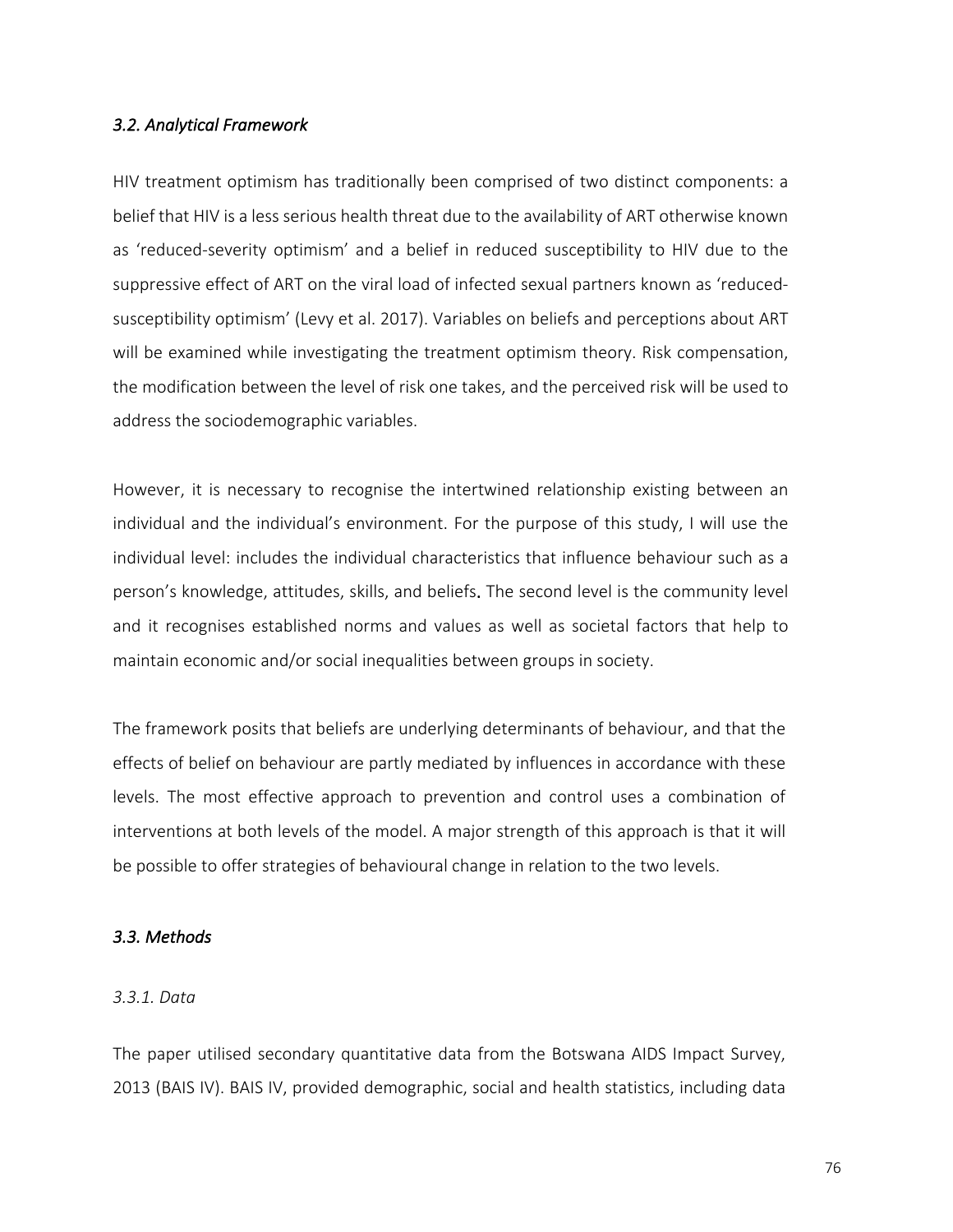on sexual behaviour. The survey's individual questionnaire represents the primary recording instrument for this study and was adapted by the author while working in Botswana to capture data on ART and sexual risk behaviour, making this analysis possible.

The sampling frame for BAIS IV was based on the Population and Housing Census. The sample size was 15,061 successfully interviewed respondents. The present study uses those participants who completed the individual questionnaire in 2013, aged 15-64 years old, had sexual experience and were males: 2,641 participants. Complementary to the BAIS study was the Household study, which collected additional data from the respondents concerning, citizenship, housing, assets, water access, etc., and is used to roughly determine socio-economic status.

Linking the analytical model to the measures will be arranged by two levels. Variables identified in the following section posit that beliefs are underlying determinants of behaviour, and that the effects of belief on behaviour are partly mediated by attitudes in accordance with the levels – personal and community. Analysis was undertaken using Stata 15.1. Variables were considered significant using p<0.05.

#### *3.3.2. Measures*

The principal variables for each of the explanatory factors are shown in Table 1. Construction of the variables is founded on questions from BAIS IV and the associated household survey. Table 1 details the level of the analytical framework to which the variable relates, the variable description , and the unit of measure.

The first three variables defined are 'behavioural' based and will be used as dependent variables to measure high-risk sex, commencing with two condom use variables followed by multiple partnerships. Multiple partnerships are measured quantitatively as the total number of sexual partners (at least more than one) in the last twelve months.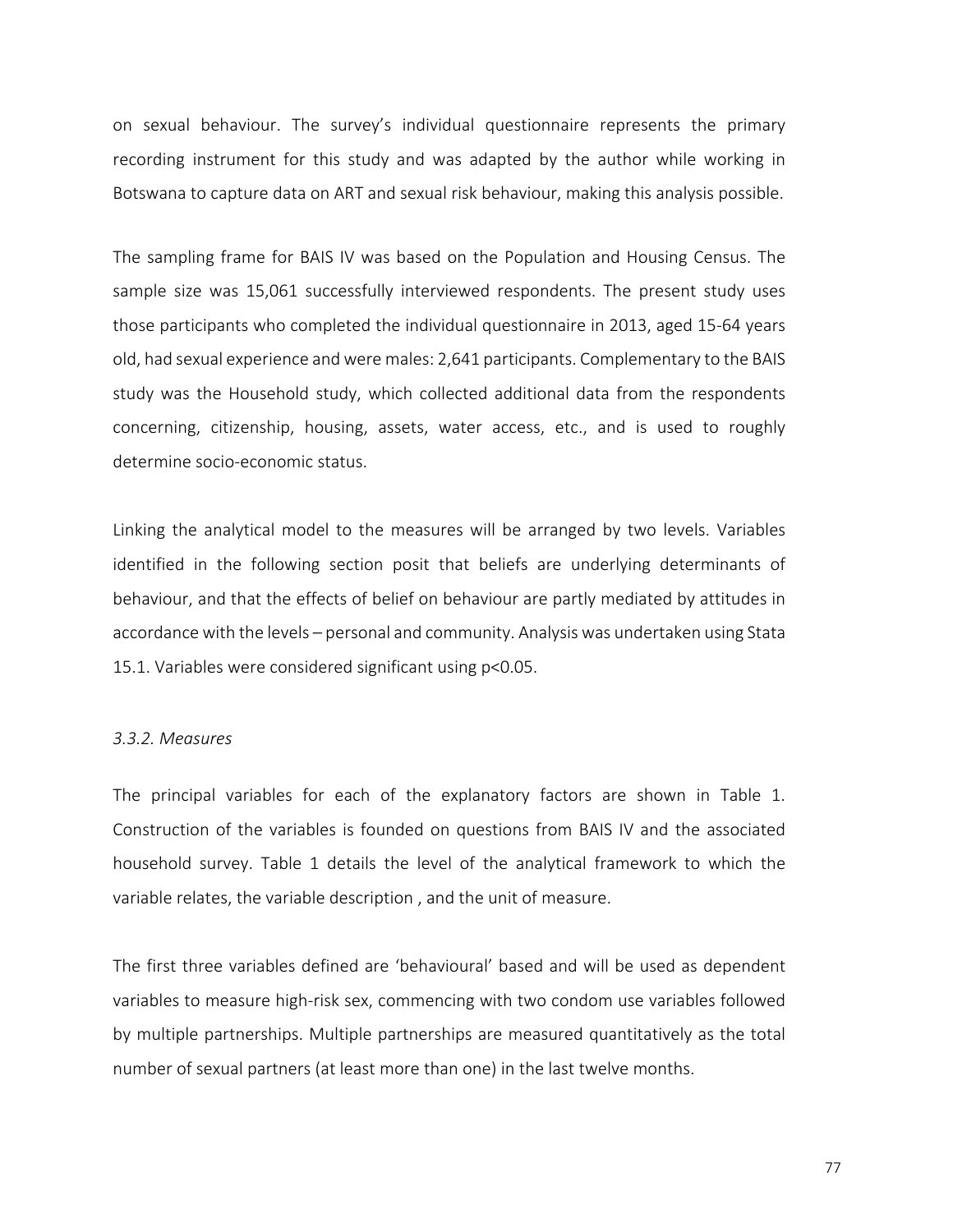Next, are five independent variables concerning the individual's beliefs. For instance, 'ARVs cure AIDS' is based on asking the respondent; "What do you believe ARVs do?" The response options are: "Cure AIDS; Cure HIV; Suppress HIV; and Don't Know". The other four variables are constructed in a similar fashion. These are intended to measure the constructs of susceptibility and severity and used as key independent variables in the regression analysis, and collectively described as HIV treatment optimism.

| Level    | <b>Dependent Variables</b>        | Unit of measure         |
|----------|-----------------------------------|-------------------------|
| Personal | *In the past 12 months have you   | $0 = No$                |
|          | always used a condom with this    | $1 = Yes$               |
|          | partner?                          |                         |
| Personal | *The last time you had sexual     | $0=$ No                 |
|          | intercourse with this partner did | $1 = Yes$               |
|          | you or this partner use a condom? |                         |
| Personal | *In the last 12 months with how   | $0=1$ Partner           |
|          | many people overall have you had  | 1=2 or more partners    |
|          | sex with?                         |                         |
| Level    | Independent Variables             | Unit of measure         |
| Personal | What do you believe ARVs do?      | 0=Suppress HIV and AIDS |
|          |                                   | 1=Cure HIV and AIDS     |
| Personal | Has the introduction of ARVs      | $0 = No$                |
|          | influenced your sexual behaviour? | $1 = Yes$               |
| Personal | Do you think that people on ARV's | $0 = No$                |
|          | should always use condoms?        | $1 = Yes$               |
| Personal | Do you think a person on ARVs     | $0 = Yes$               |
|          | should discontinue/stop taking    | $1 = No$                |
|          | them once they feel better?       |                         |
| Personal | Has your personal concern about   | 0=Less Concerned        |
|          | getting HIV changed since the     | 1=More Concerned        |
|          | introduction of ARV's?            |                         |
| Level    | <b>Control Variables</b>          | Unit of measure         |
| Personal | Education                         | $1 =$ None              |
|          |                                   | 2=Primary               |
|          |                                   | 3=Secondary             |
|          |                                   | 4=Tertiary              |
| Personal | Urban/Rural                       | $0 = City$              |
|          |                                   | 1=Rural                 |
| Personal | Citizenship                       | 0=Botswana              |
|          |                                   | 1=Africans              |
|          |                                   | 2=Elsewhere             |

# Table 1: Principal variables using BAIS IV, 2013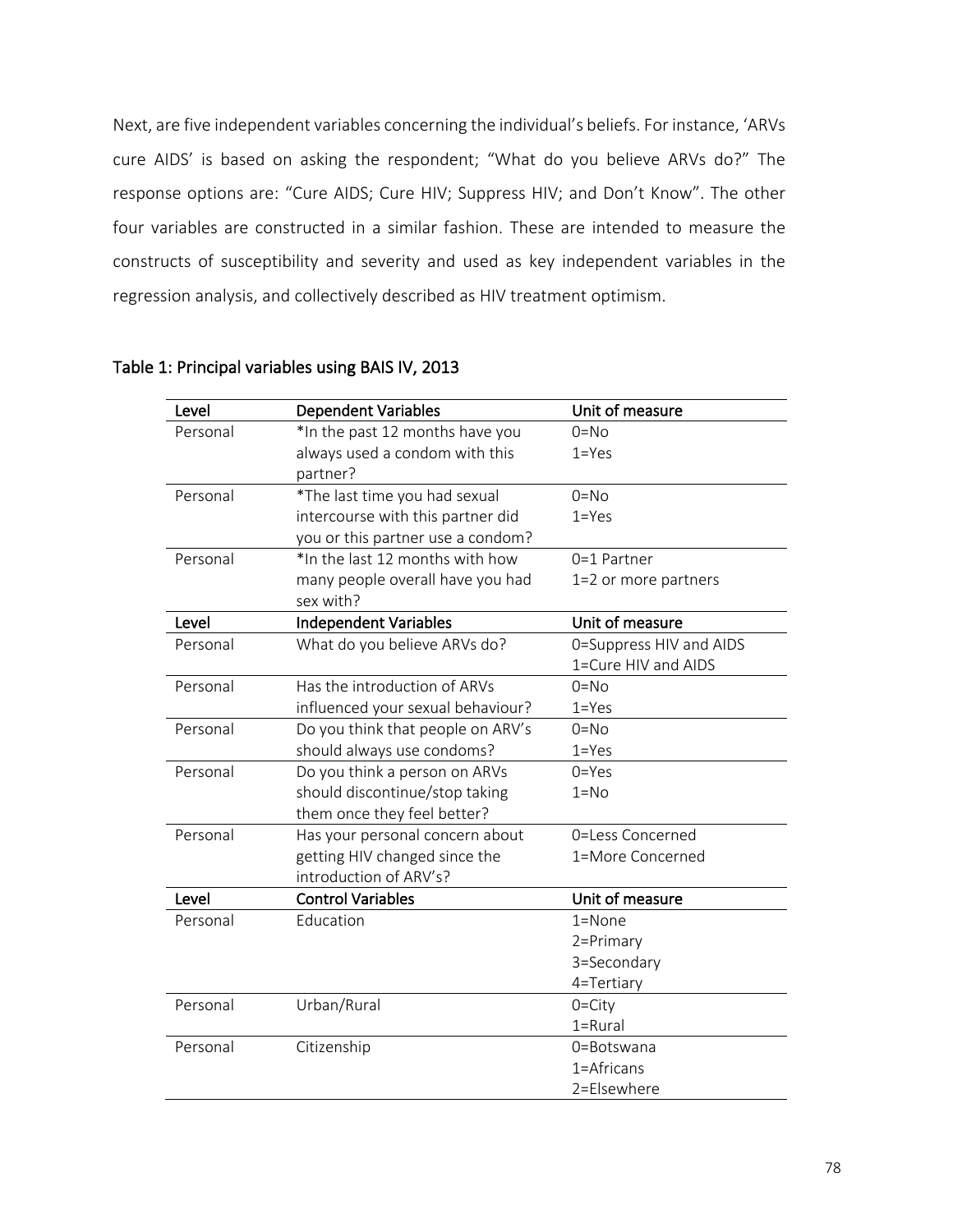| Personal                                                                           | Age                                    | $1 = 15 - 24$ yrs.           |  |  |
|------------------------------------------------------------------------------------|----------------------------------------|------------------------------|--|--|
|                                                                                    |                                        | 2=25-34 yrs.                 |  |  |
|                                                                                    |                                        | 3=35-44 yrs.                 |  |  |
|                                                                                    |                                        | 4=45-54 yrs.                 |  |  |
|                                                                                    |                                        | 5=55-64 yrs.                 |  |  |
| Personal                                                                           | Marriage                               | 1=Living together or married |  |  |
|                                                                                    |                                        | 2=Never married              |  |  |
|                                                                                    |                                        | 3=widowed, divorced,         |  |  |
|                                                                                    |                                        | separated                    |  |  |
| Community                                                                          | Cooking                                | 1=Electrical                 |  |  |
|                                                                                    |                                        | 2=Gas and propane            |  |  |
|                                                                                    |                                        | 3=Wood, coal and dung        |  |  |
| Community                                                                          | Employment - In the past 7 days did    | $0 = NQ$                     |  |  |
|                                                                                    | you work for payment, profit or        | $1 = Yes$                    |  |  |
|                                                                                    | home use for at least 1 h?             |                              |  |  |
| Community                                                                          | Does any member of this household      | $0 = NQ$                     |  |  |
|                                                                                    | own a motor vehicle in working         | $1 = Yes$                    |  |  |
|                                                                                    | condition?                             |                              |  |  |
| Community                                                                          | What is the main toilet facility used  | $0 = 0$ ther                 |  |  |
|                                                                                    | by this household? Flush?              | $1 =$ Flush                  |  |  |
| Community                                                                          | Which of the following social and      | $0 = No$                     |  |  |
|                                                                                    | medical services are available in this | $1 = Yes$                    |  |  |
|                                                                                    | locality/area? ARV programme?          |                              |  |  |
| $*$ These questions relate to the respondent's "main" pertper only. There are also |                                        |                              |  |  |

These questions relate to the respondent's "main" partner only. There are also

questions about other partners. However, they are not analyzed here.

# *3.4 Ethical statement*

The Research Ethics Board at Wilfrid Laurier University, Canada granted ethical clearance for the study while permission to use the secondary data was obtained from Statistics Botswana.

# *3.5. Results*

# *3.5.1. Description of the sample*

Table 2 presents the distribution of respondents by various socio-demographic characteristics and is categorised by those who are circumcised and those who are not. The analysis is restricted to males aged 15-64 years old, who have ever had sex.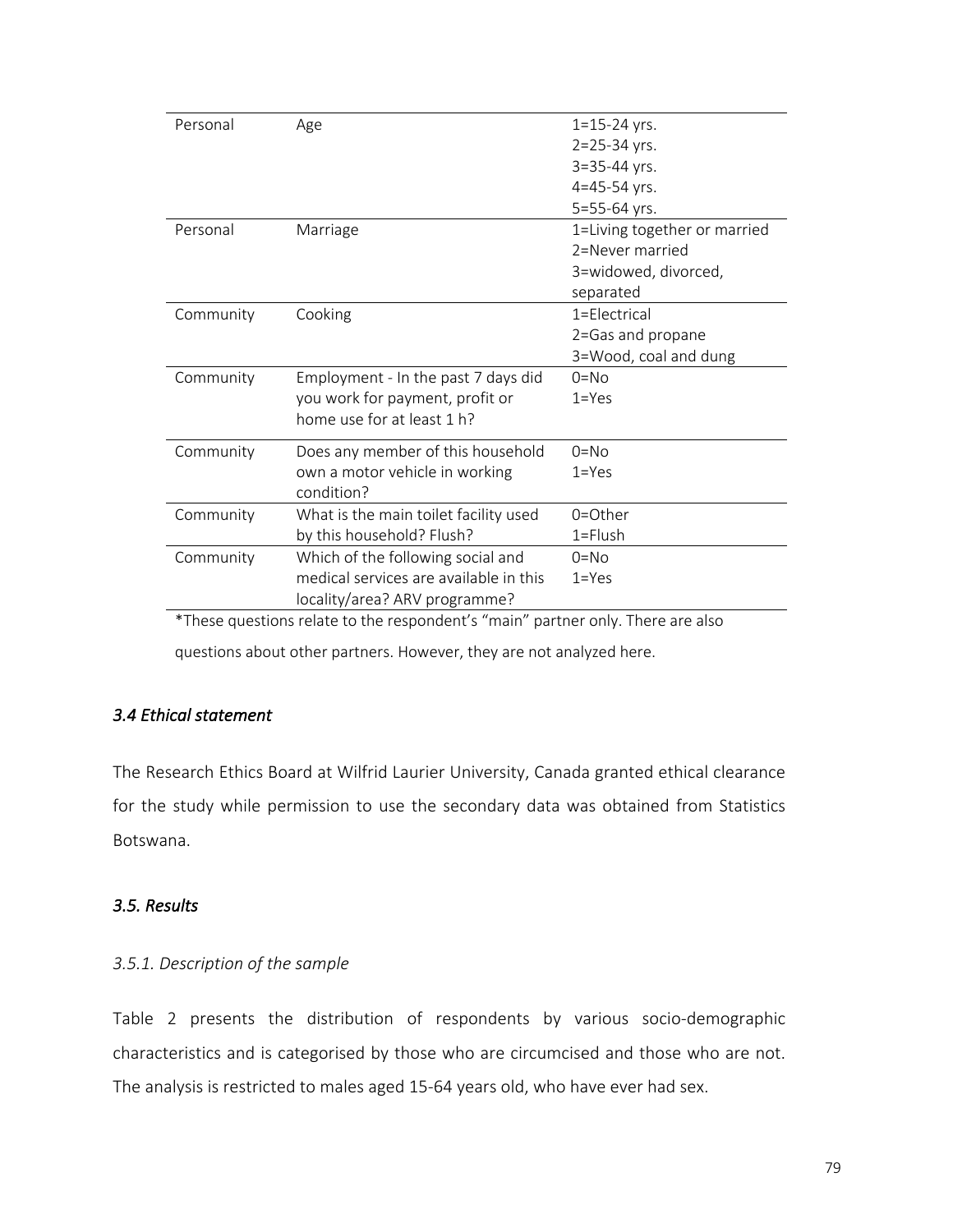In general, 30% of the sample population were circumcised. Among younger age groups, circumcision rates appear to be lower. For example, 24% of individuals between the ages of 15 and 24 years old were circumcised. Education and marital status also seem to be factors in rates of circumcision. Respondents with tertiary education who were separated, divorced and widowed demonstrated higher rates of circumcision. Among households that cooked with wood (possibly an indication of lower socioeconomic status), 21% of males were circumcised. Lower rates were also reported for participants who used a non-flush toilet, as well as those who did not own a vehicle. Furthermore, males from rural areas have lower rates of circumcision. These patterns in the data suggest a potential link between rates of circumcision and individual wealth and social structure factors.

| Variables                  |     | % Circumcised |       |
|----------------------------|-----|---------------|-------|
|                            | %   | *p value      | $n =$ |
| Age Groups                 |     |               |       |
| 15-24 yrs                  | 24% | 0.000         | 503   |
| 25-34 yrs                  | 28% | 0.000         | 879   |
| 35-44 yrs                  | 31% | 0.000         | 654   |
| 45-54 yrs                  | 31% | 0.000         | 364   |
| 55-64 yrs                  | 37% | 0.000         | 244   |
|                            |     |               | 2644  |
| Education                  |     |               |       |
| No education               | 23% | 0.000         | 291   |
| <b>Education Primary</b>   | 24% | 0.000         | 480   |
| <b>Education Secondary</b> | 27% | 0.000         | 1180  |
| <b>Education Tertiary</b>  | 39% | 0.000         | 693   |
|                            |     |               | 2644  |
| Marriage                   |     |               |       |
| Married                    | 30% | 0.000         | 1377  |
| Never married              | 28% | 0.000         | 1214  |
| Separated                  | 40% | 0.000         | 53    |
|                            |     |               | 2644  |
| Cooking                    |     |               |       |
| Electric                   | 35% | 0.000         | 667   |

| Table 2: Characteristics of the study population |  |  |
|--------------------------------------------------|--|--|
|--------------------------------------------------|--|--|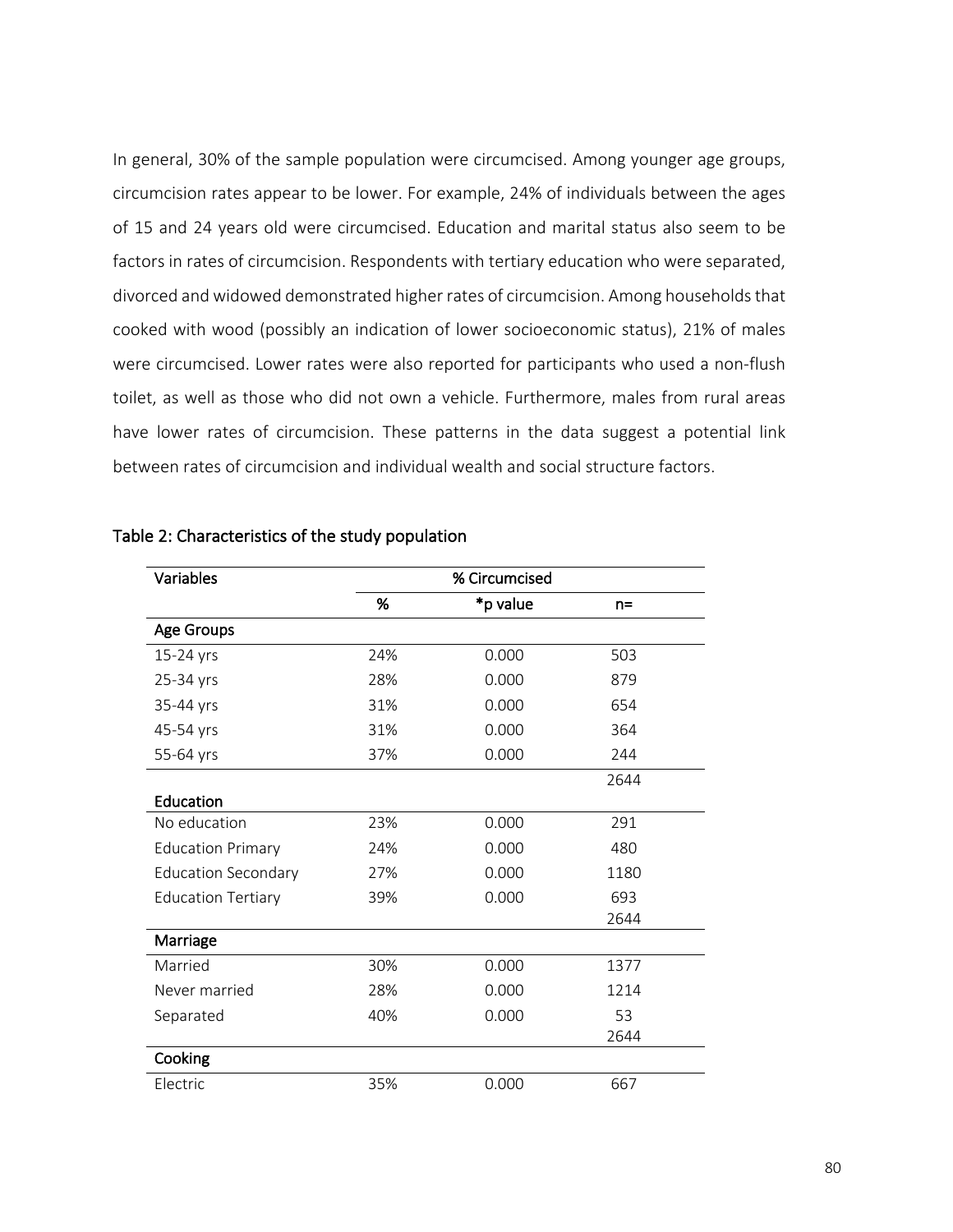| Gas                    | 33% | 0.000 | 957  |
|------------------------|-----|-------|------|
| Wood                   | 21% | 0.000 | 915  |
|                        |     |       | 2644 |
| <b>Toilets</b>         |     |       |      |
| Other                  | 24% | 0.000 | 1424 |
| Flush                  | 35% | 0.000 | 1117 |
|                        |     |       | 2644 |
| Vehicle                |     |       |      |
| No.                    | 25% | 0.000 | 1413 |
| Yes                    | 34% | 0.000 | 1128 |
|                        |     |       | 2644 |
| Urban/Rural            |     |       |      |
| Urban                  | 32% | 0.000 | 1696 |
| Rural                  | 23% | 0.000 | 950  |
|                        |     |       | 2644 |
| Citizenship            |     |       |      |
| Botswana               | 29% | 0.000 | 2378 |
| Africa (Not Botswana)  | 29% | 0.000 | 153  |
| Elsewhere (Not Africa) | 40% | 0.000 | 10   |
| Overall mean           | 30% |       | 2644 |

\*p values are one-sample t-tests

# *3.5.2. Awareness and knowledge of ART*

Knowledge and awareness of what treatment options were available are presented in Table 3. 97% of circumcised respondents agreed that ART was the best option compared to 95% of those uncircumcised. Only 2% of the circumcised population believed that ARVs cure AIDS compared to 4% of those uncircumcised.

|  |  | Table 3: Awareness and knowledge of the study population, 15-64 years |
|--|--|-----------------------------------------------------------------------|
|--|--|-----------------------------------------------------------------------|

| What treatment options are<br>available for HIV<br>infected<br>people? | Circumcised | Uncircumcised | *p value | Mean       |
|------------------------------------------------------------------------|-------------|---------------|----------|------------|
| ART                                                                    | 97%         | 95%           | 0.0264   | 96%        |
|                                                                        | $n = 761$   | $n = 1846$    |          | $n = 2607$ |
| What do you believe ARVs<br>do?                                        |             |               |          |            |
| Suppress HIV?                                                          | 98%         | 96%           | 0.0303   | 97%        |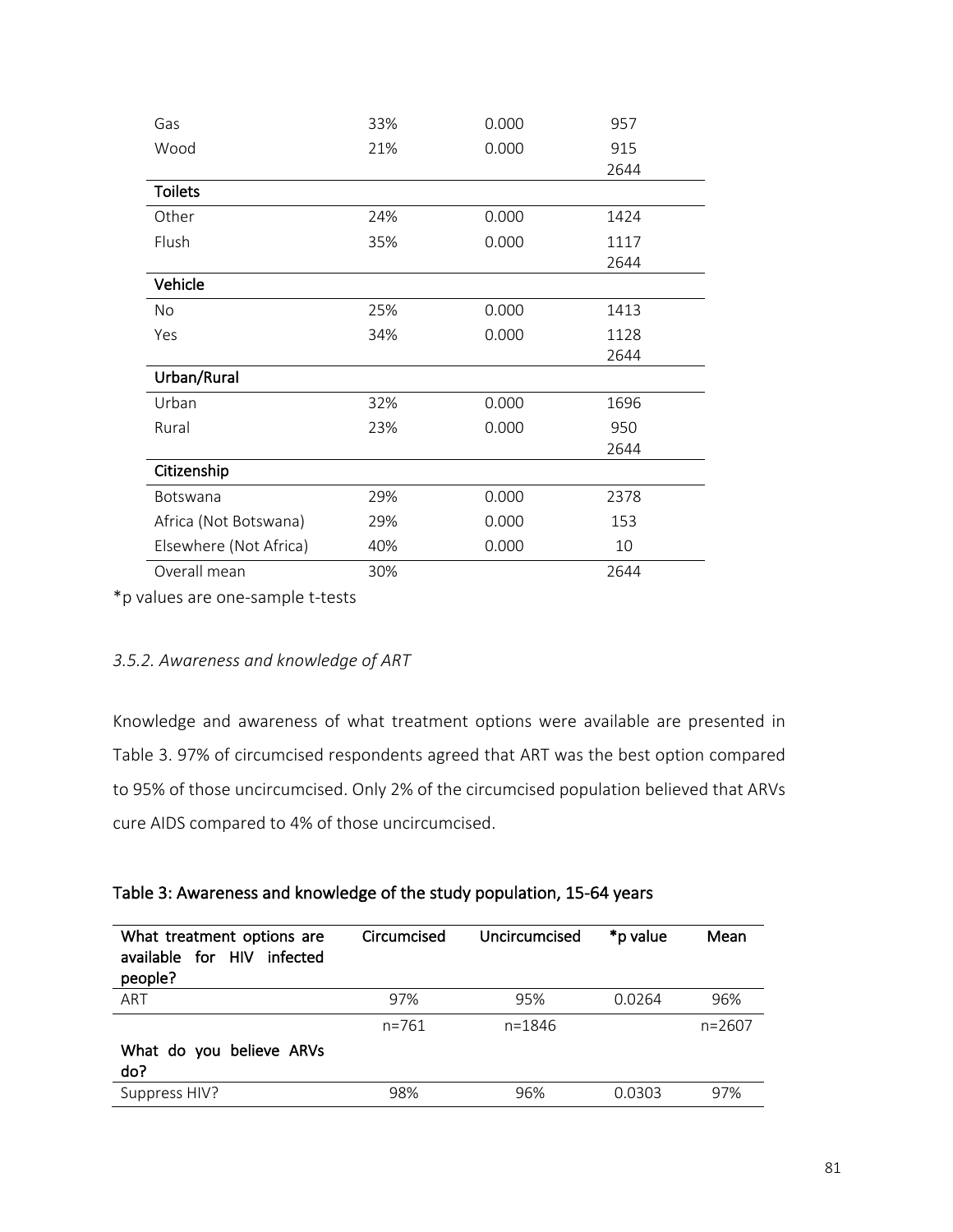\*p values are two-sample t-tests

# *3.5.3. Personal beliefs about ART*

In terms of concern contracting HIV since the introduction of ARVs, results indicate that almost half of the respondants were less concerned and the other half more concerned as shown in table 4. Of those men that stated they were practicing safer sex since the introduction of ARVs, 75% stated that they were using condoms more, 28% were having fewer partners, 16% discontinued multiple concurrent partnerships (MCP), and 9% were abstaining from sex (respondents could give multiple responses).

| Has your personal<br>concern<br>about getting HIV changed<br>the<br>introduction<br>ം പ<br>since<br>ARV's?                  | Circumcised | Uncircumcised | *p value | Mean       |
|-----------------------------------------------------------------------------------------------------------------------------|-------------|---------------|----------|------------|
| Less concerned                                                                                                              | 54%         | 52%           |          | 52%        |
| More concerned                                                                                                              | 46%         | 48%           |          | 48%        |
|                                                                                                                             | $n = 739$   | $n = 1759$    | 0.000    | $n = 2498$ |
| Has the introduction of ARVs<br>influenced your sexual<br>behavior?                                                         |             |               |          |            |
| Yes                                                                                                                         | 43%         | 40%           |          | 41%        |
| <b>No</b>                                                                                                                   | 57%         | 60%           |          | 59%        |
|                                                                                                                             | $n = 739$   | $n = 1759$    | 0.000    | $n = 2498$ |
|                                                                                                                             |             |               |          |            |
| Out of those who answered<br>yes, those who are practicing<br>more prevention indicate the<br>following prevention methods: |             |               |          |            |
| More condom use                                                                                                             | 78%         | 74%           |          | 75%        |
| Fewer sexual partners                                                                                                       | 31%         | 26%           |          | 28%        |
| Discontinue MCP                                                                                                             | 16%         | 16%           |          | 16%        |
| Abstinence                                                                                                                  | 9%          | 9%            |          | 9%         |

### Table 4: Concern in contracting HIV

\*p values are two-sample t-tests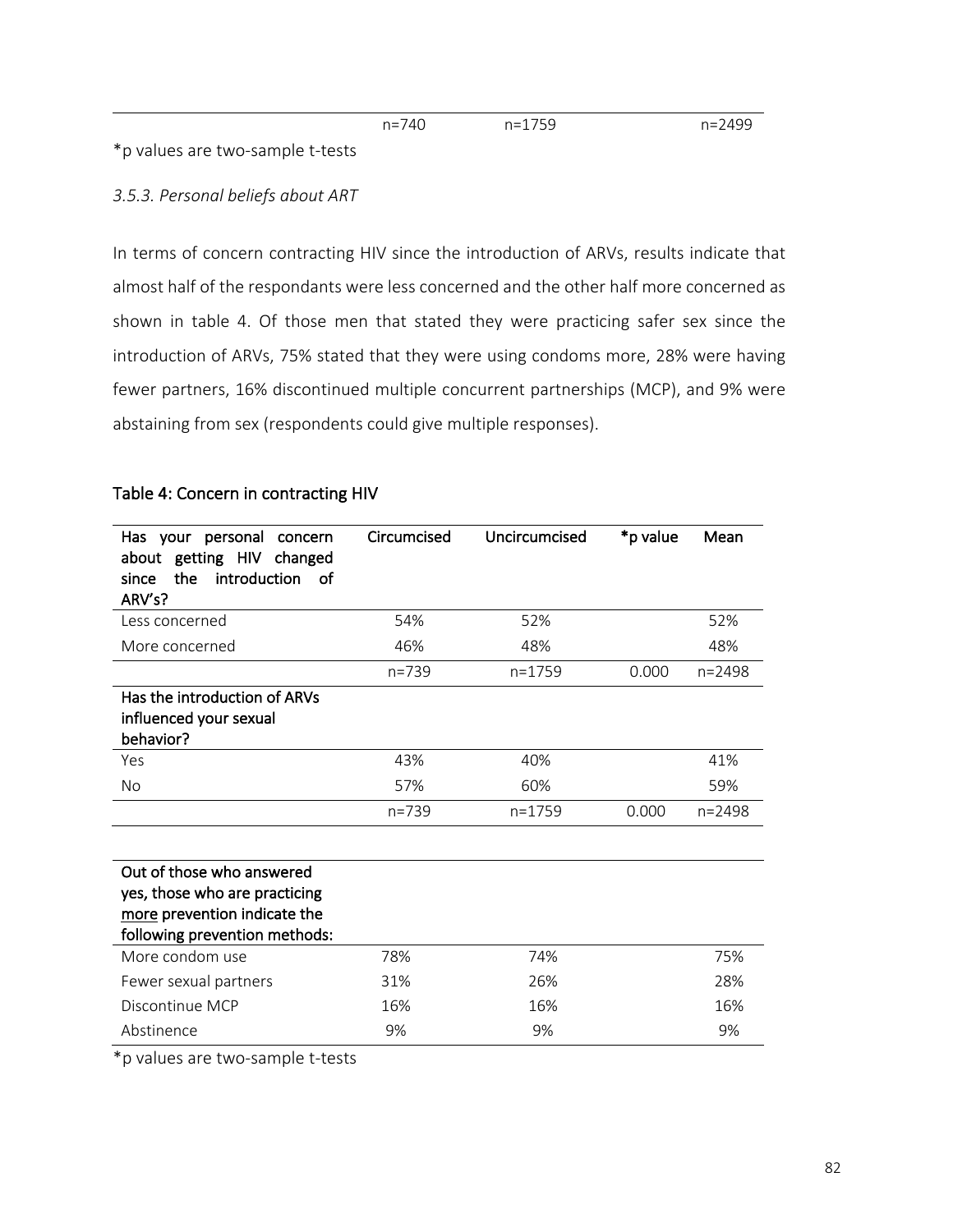Results seem to indicate that the majority of the population sample were aware that a circumcised male should continue to use condoms post VMMC. It would appear according to the findings in table 5, that a significant percentage (8%) of uncircumcised men believed that a circumcised male could stop wearing condoms. These results could have important implications for prevention programs.

| Do you think a circumcised<br>male should<br>stop<br>using<br>condoms? | Circumcised | Uncircumcised | *p value | Mean   |
|------------------------------------------------------------------------|-------------|---------------|----------|--------|
| No                                                                     | 92%         | 87%           |          | 89%    |
| Yes/Unsure                                                             | 8%          | 13%           |          | 8%     |
|                                                                        | $n = 769$   | $n = 1877$    | 0.000    | n=2646 |

Table 5: Condoms and circumcision (circumcised and uncircumcised)

\*p values are two-sample t-tests

In addition, table 6 is a snapshot of both females and males in the population sample (n=6,043) who thought a circumcised male could stop using condoms or were unsure. 87% of females and 89% of males shared that circumcised men should not stop using condoms. This misunderstanding of the benefits of VMMC could reduce the perceived need for safe sex behaviors, thus counteracting positive VMMC program effects. This is a more nuanced form of risk compensation, but does support the evidence from South Africa, where women who heard about the protective benefits of circumcision perceived reduced personal HIV risk and engaged in riskier sexual behavior (Maughan-Brown and Venkataramani 2013).

#### Table 6: Condoms and circumcision – (females and males)

| Do you think a circumcised<br>should<br>stop<br>male<br>using<br>condoms? | Female     | Male       | *p value | Mean       |
|---------------------------------------------------------------------------|------------|------------|----------|------------|
| No                                                                        | 87%        | 89%        |          | 88%        |
| Yes/Unsure                                                                | 13%        | 11%        |          | 12%        |
|                                                                           | $n = 3387$ | $n = 2656$ | 0.000    | $n = 6043$ |

\*p values are two-sample t-tests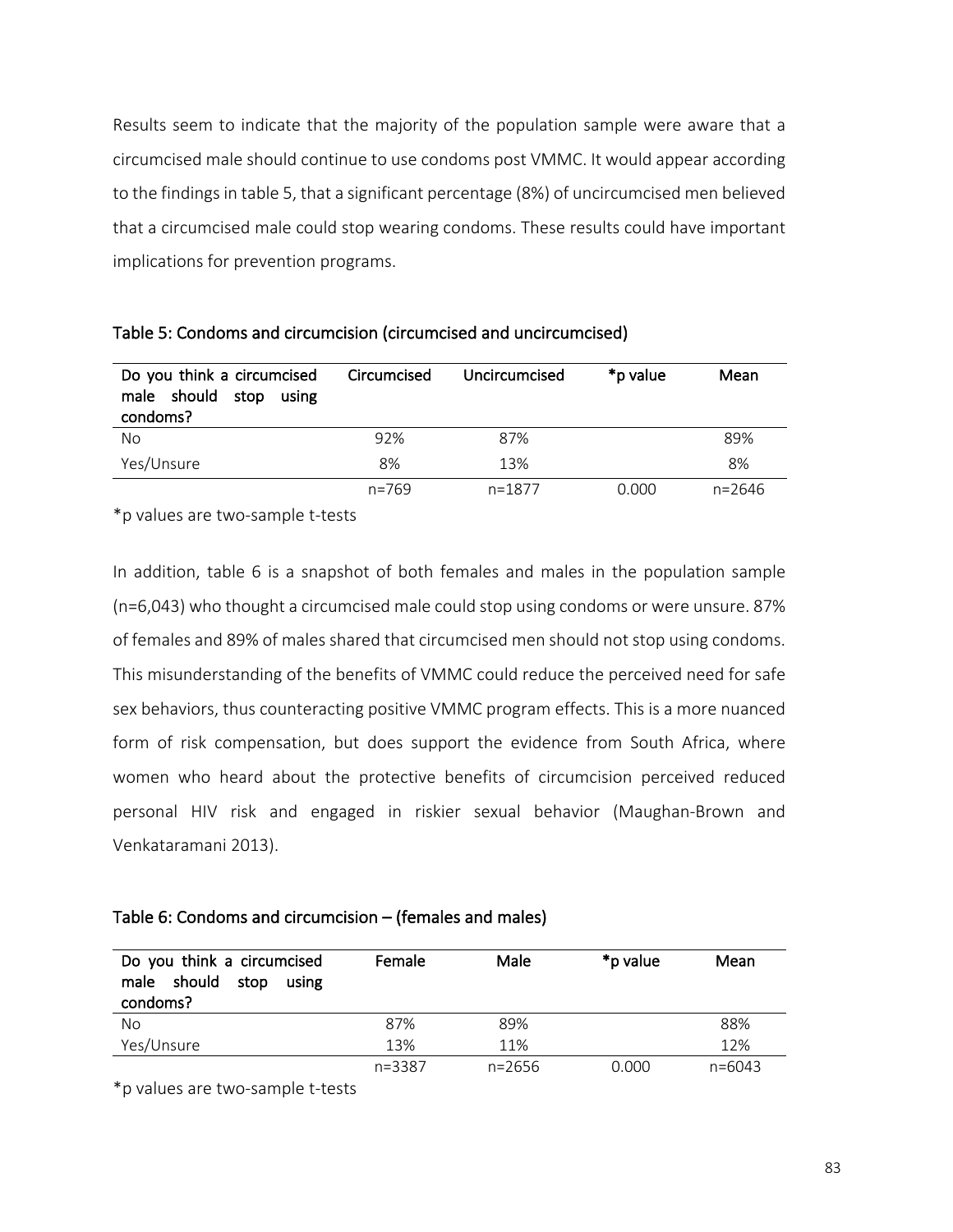Although a number of studies were conducted to understand the determinants of VMMC uptake, only a few examined the characteristics of men who are willing to be circumcised or identify the motivational link between circumcision and risky sexual behaviour. Table 7 indicates that among men who were not circumcised, 48% had the intention to undergo circumcision in the next 12 months. Among this same group, 60% shared that their main motivation is related to HIV prevention and not because they desired riskier sex. However, another study did identify an association between wanting circumcision and risky sexual behaviour (Chikutsa, Ncube, and Mutsau 2014).

| Do you intend to get circumcised in the next 12<br>months? | Uncircumcised |
|------------------------------------------------------------|---------------|
| Yes                                                        | 48%           |
| No.                                                        | 44%           |
| Don't know                                                 | 8%            |
|                                                            | $n=1,879$     |
| Why would you get circumcised?                             |               |
| <b>HIV Prevention</b>                                      | 60%           |
| Peer Influence                                             | 5%            |
| Cultural Right                                             | 1%            |
| Hygienic Reason                                            | 29%           |
| Fashion                                                    | 1%            |
| Religion                                                   | 1%            |
| Sexual Pleasure                                            | 2%            |
| Other                                                      | 2%            |
|                                                            | $n=1,070$     |

# Table 7: Intention for circumcision

Table 8 indicates that circumcised men had significantly (p value) lower HIV prevalence than their uncircumcised counterparts. This follows similar findings from a study in Uganda (Kibira et al. 2016).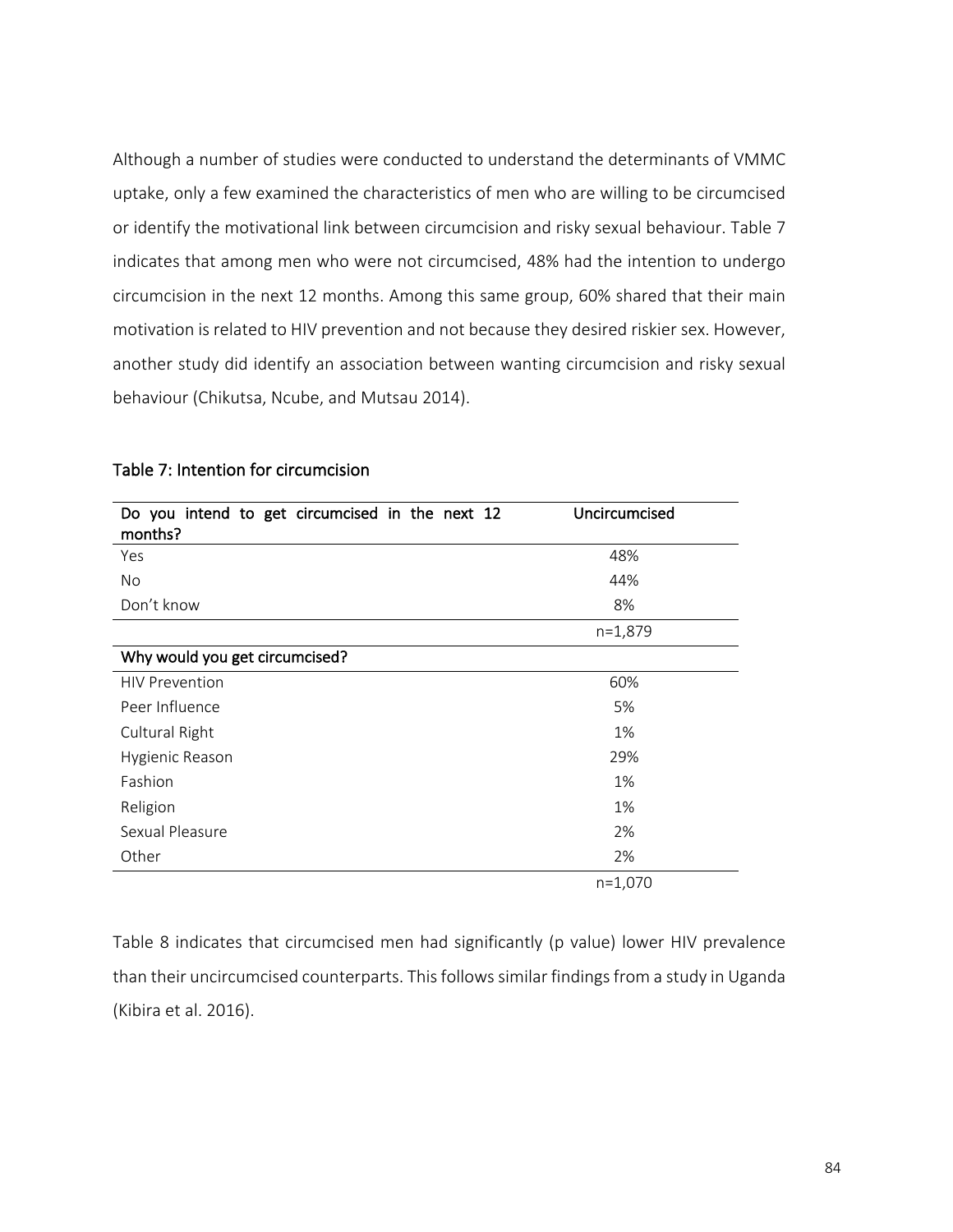# Table 8: \*HIV Sero-status

| HIV sero-status | Circumcised | Uncircumcised |
|-----------------|-------------|---------------|
| Negative        | 83%         | 76%           |
| Positive        | 17%         | 24%           |
|                 | $n = 535$   | $n = 1385$    |

\*Based on blood sample at time of survey

# *3.5.4. Regression analysis*

To analyse this further, results in tables 9, 10 and 11 present logistic regression analysis of the impact of ART perception on inconsistent condom use, condom use at last sex and the number of partners in the last 12 months. Those men who are circumcised will be compared to those who are not. Throughout we only highlight in the text coefficients which are significant at the 95% CI level.

# Table 9: Logistic regression - ART perception on consistent condom use

Logistic regression coefficients showing the impact of ART perception on consistent condom use (In the past 12 months have you always used a condom with this partner?), by circumcision status.

| Variable                                    | Circumcised<br>n=476 | Uncircumcised<br>$n=1,141$ |
|---------------------------------------------|----------------------|----------------------------|
| Belief that ARVs cure AIDS. (1=Cure HIV and | .2281                | $-.0334$                   |
| AIDS)                                       | (0.495)              | (0.698)                    |
|                                             |                      |                            |
| Has the introduction of ARVs influenced     | .1056**              | $-.0234$                   |
| your sexual behaviour? (1=Yes)              | (0.013)              | (0.362)                    |
| Do you think that people on ARV's should    | $-.1270*$            | $-.0748*$                  |
| always use condoms? (1=Yes)                 | (0.065)              | (0.080)                    |
| Do you think a person on ARVs should        | $-.1214$             | .0553                      |
| discontinue/stop taking them once they      | (0.281)              | (0.347)                    |
| feel better? (1=No)                         |                      |                            |
| 25-34 year olds (omitted category is 15-24  | -.0551               | $-1917***$                 |
| year olds)                                  | (0.461)              | (0.000)                    |
| 35-44 year olds                             | $-0.1192$            | $-1949***$                 |
|                                             | (0.151)              | (0.000)                    |
| 45-54 year olds                             | $-1338$              | $-1335**$                  |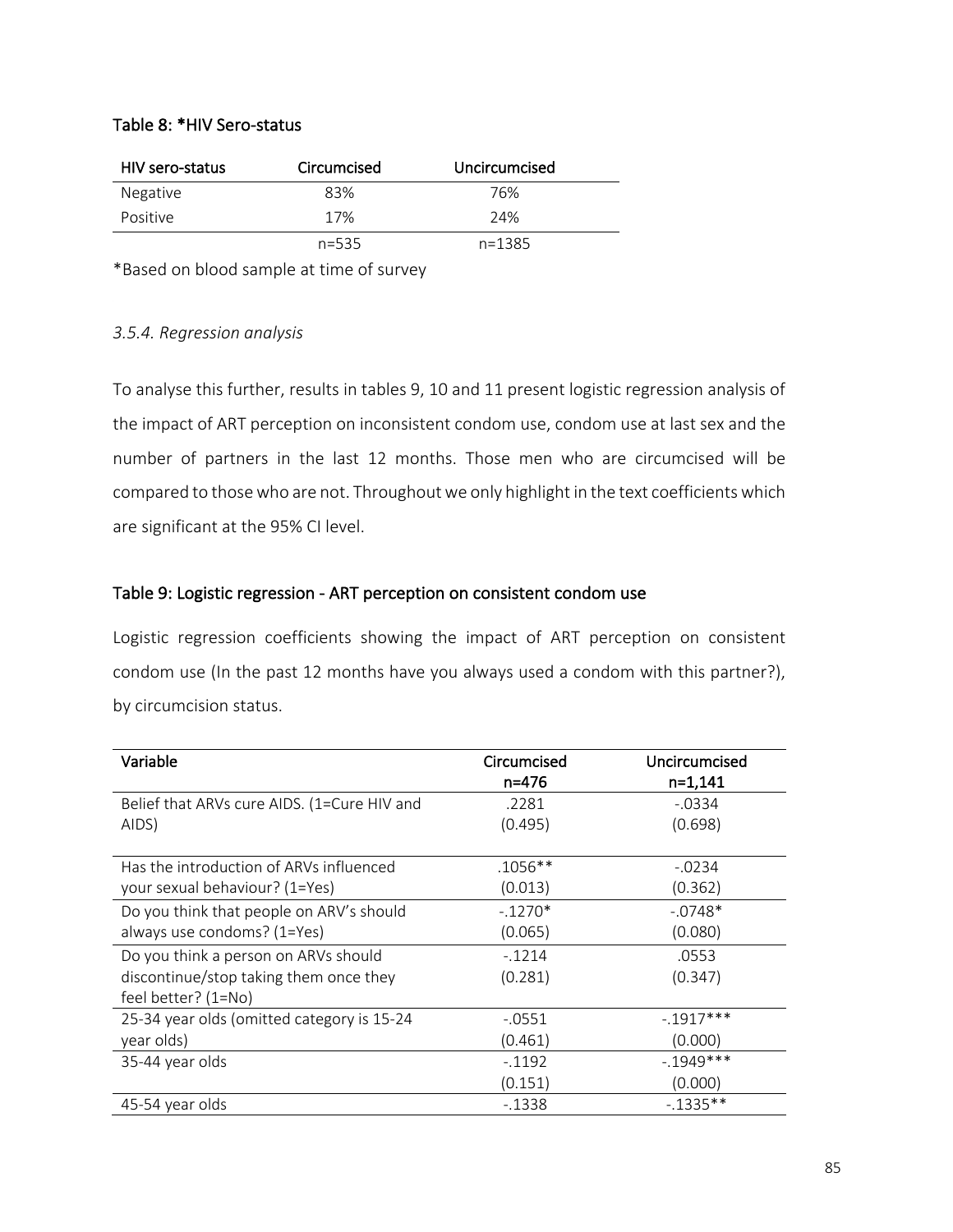|                                               | (0.187)    | (0.031)     |
|-----------------------------------------------|------------|-------------|
| 55-64 year olds                               | $-0.1385$  | $-.2510***$ |
|                                               | (0.244)    | (0.001)     |
| Gas and propane for cooking (omitted          | .0370      | .0104       |
| category is electricity for cooking)          | (0.468)    | (0.772)     |
| Wood, coal, dung for cooking                  | $-0.1379$  | $-0.0296$   |
|                                               | (0.074)    | (0.538)     |
| Employment (1=Yes)                            | $-0.0396$  | $-0.0294$   |
|                                               | (0.507)    | (0.413)     |
| What is the main toilet facility used by this | $-.0057*$  | .0145       |
| household? (1=Flush)                          | (0.057)    | (0.710)     |
| Does any member of this household own a       | $-0.0119$  | .0001       |
| motor vehicle in working condition?           | (0.805)    | (0.996)     |
| $(1 = Yes)$                                   |            |             |
| Never married (omitted category is            | $.2047***$ | $.1371***$  |
| married)                                      | (0.000)    | (0.000)     |
| Separated                                     | .1023      | .4368***    |
|                                               | (0.477)    | (0.000)     |
| Education Primary (omitted category is no     | .1643      | .0793       |
| education)                                    | (0.166)    | (0.159)     |
| <b>Education Secondary</b>                    | .1893      | $.1034*$    |
|                                               | (0.114)    | (0.069).    |
| <b>Education Tertiary</b>                     | .1154      | .0888       |
|                                               | (0.352)    | (0.167)     |
| Access to ART services (1=Yes)                | .0336      | .0109       |
|                                               | (0.457)    | (0.707)     |
| Rural                                         | $-0.0499$  | $-.0019$    |
|                                               | (0.397)    | (0.958)     |
| Country of origin Africa (omitted category    | $-.2865**$ | $-1567**$   |
| is compared to Botswana)                      | (0.012)    | (0.015)     |
| Country of origin elsewhere in world          | $-0686$    | $-.0500$    |
| (compared to Botswana)                        | (0.850)    | (0.887)     |
| R-squared                                     | 0.1685     | 0.0792      |

\* The table reports regression coefficients and standard errors. (\* indicates significance at the <

0.1 level, \*\* significance at the < 0.05 level; and \*\*\* significance at the < 0.01 level).

# Table 10: Logistic regression - ART perception on condom use at last sex

Logistic regression coefficients showing the impact of ART perception on condom use at last sex (The last time you had sexual intercourse with this partner did you or this partner use a condom?), by circumcision status.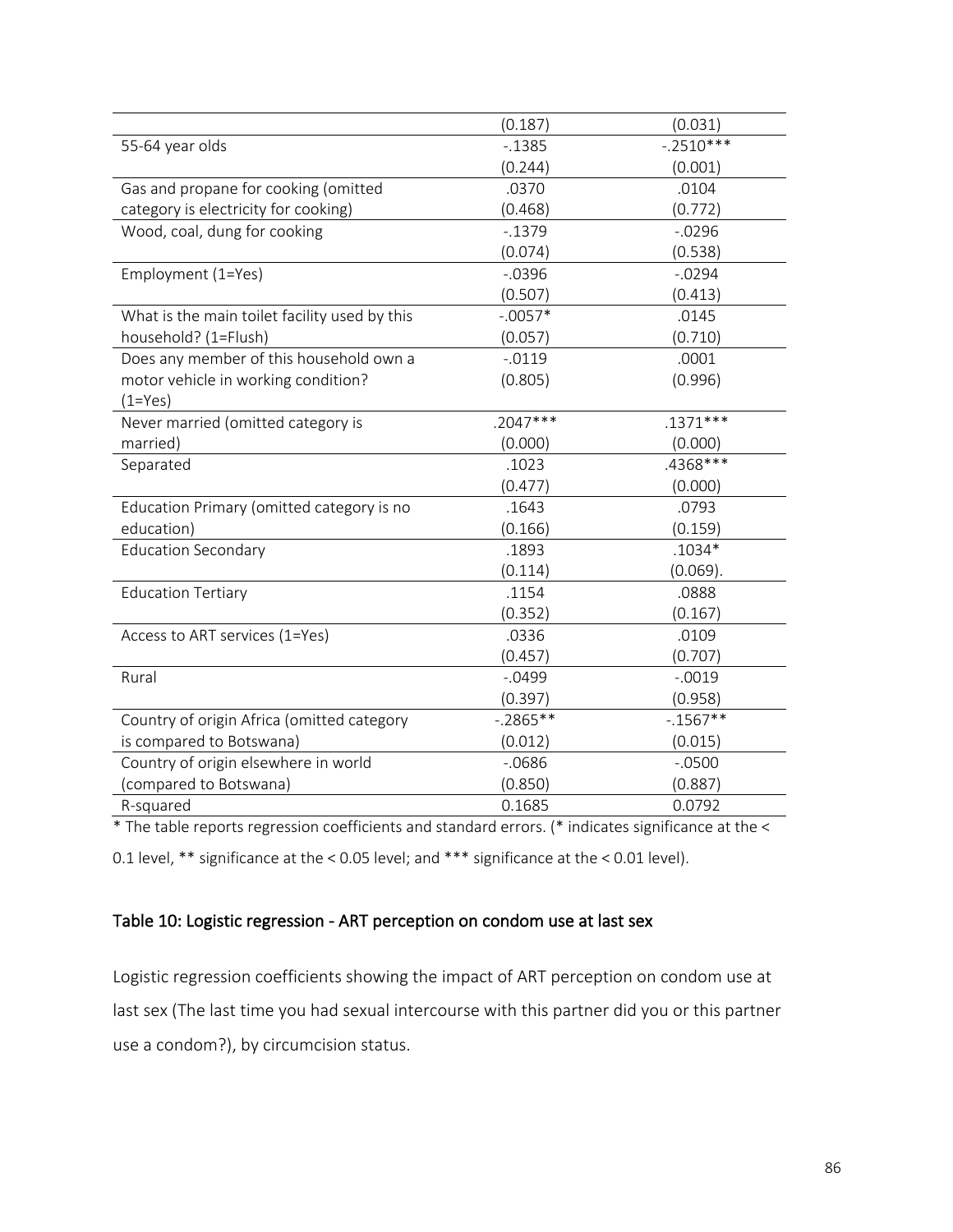| Variable                                          | Circumcised | Uncircumcised |
|---------------------------------------------------|-------------|---------------|
|                                                   | $n = 476$   | $n=1,141$     |
| Belief that ARVs cure AIDS. (1=Cure HIV and AIDS) | .1458       | $-0629$       |
|                                                   | (0.641)     | (0.419)       |
| Has the introduction of ARVs influenced your      | .0659*      | $-.0009$      |
| sexual behaviour? (1=Yes)                         | (0.096)     | (0.966)       |
| Do you think that people on ARV's should always   | $-0.0782$   | $-0.0542$     |
| use condoms? (1=Yes)                              | (0.225)     | (0.160)       |
| Do you think a person on ARVs should              | $-0.1326$   | $.1162**$     |
| discontinue/stop taking them once they feel       | (0.208)     | (0.029)       |
| better? (1=No)                                    |             |               |
| 25-34 year olds (omitted category is 15-24 year   | $-0.0438$   | $-.0752**$    |
| olds)                                             | (0.531)     | (0.046)       |
| 35-44 year olds                                   | $-.0773$    | $-.0877**$    |
|                                                   | (0.319)     | (0.043)       |
| 45-54 year olds                                   | $-1413$     | $-1068**$     |
|                                                   | (0.137)     | (0.055)       |
| 55-64 year olds                                   | $-.2493**$  | $-.2291***$   |
|                                                   | (0.025)     | (0.000)       |
| Gas and propane for cooking (omitted category is  | .0186       | .0385         |
| electricity for cooking)                          | (0.696)     | (0.236)       |
|                                                   |             |               |
| Wood, coal, dung for cooking                      | $-.0551$    | $-0.0512$     |
|                                                   | (0.445)     | (0.240)       |
| Employment (1=Yes)                                | $-0.0546$   | $-.0047$      |
|                                                   | (0.329)     | (0.885)       |
| What is the main toilet facility used by this     | $-.0953*$   | $-0.0269$     |
| household? (1=Flush)                              | (0.094)     | (0.446)       |
| Does any member of this household own a motor     | $-0.0432$   | $-.0013$      |
| vehicle in working condition? (1=Yes)             | (0.339)     | (0.962)       |
| Never married (omitted category is married)       | $.1242***$  | $.1648***$    |
|                                                   | (0.007)     | (0.000)       |
| Separated                                         | $.2351*$    | .3658***      |
|                                                   | (0.081)     | (0.000)       |
| Education Primary (omitted category is no         | .0076       | 0951 **       |
| education)                                        | (0.945)     | (0.062)       |
| <b>Education Secondary</b>                        | $-.0097$    | $.1370***$    |
|                                                   | (0.931)     | (0.008)       |
| <b>Education Tertiary</b>                         | $-0.0587$   | $.1401***$    |
|                                                   | (0.613)     | (0.016)       |
| Access to ART services (1=Yes)                    | $.0710*$    | .0037         |
|                                                   | (0.093)     | (0.887)       |
| Rural                                             | $-0.0946*$  | .0139         |
|                                                   | (0.087)     | (0.684)       |
| Country of origin Africa (omitted category is     | $-.2372***$ | $-.2519***$   |
|                                                   |             |               |
| compared to Botswana)                             | (0.026)     | (0.000)       |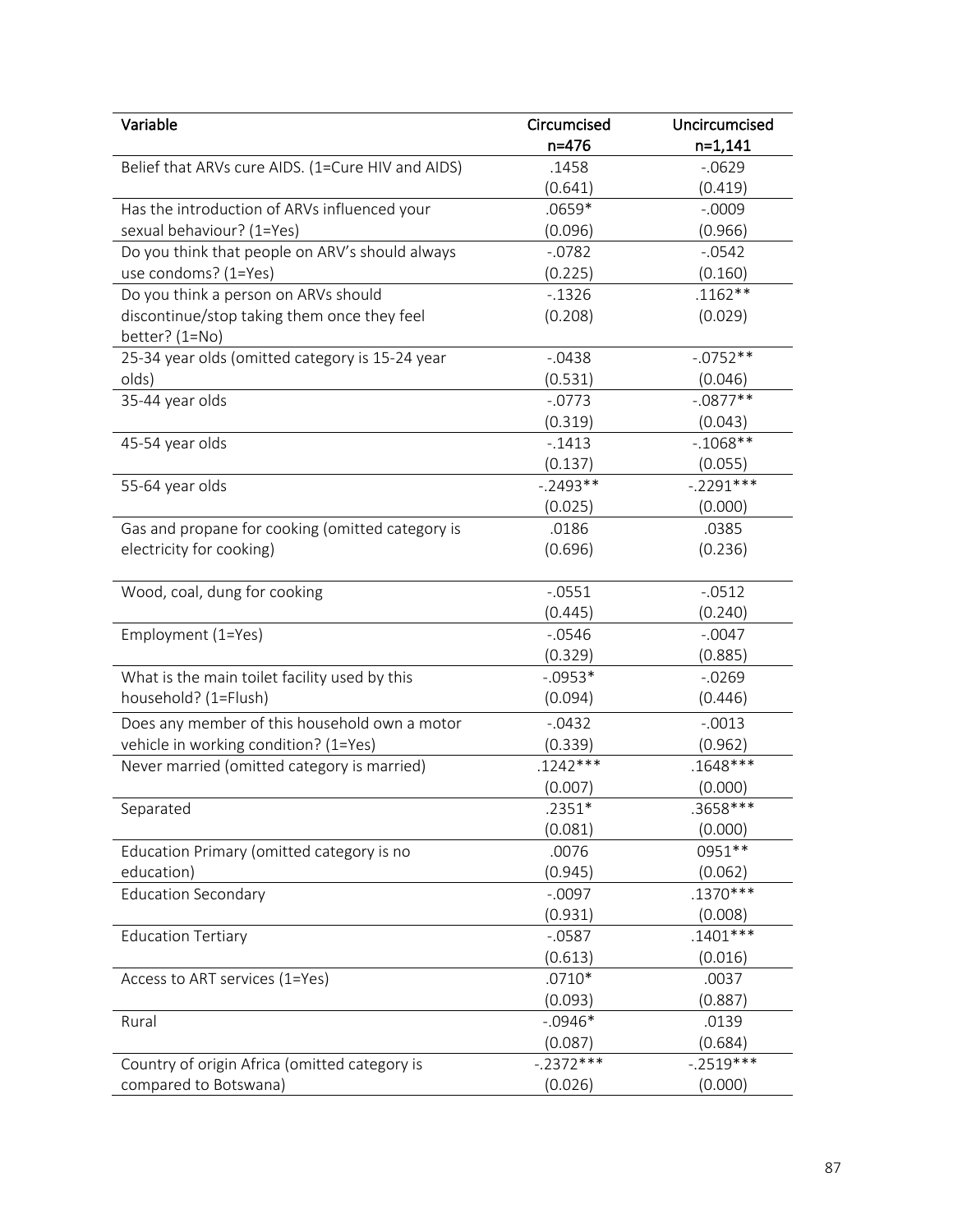| Country of origin elsewhere in world (compared | $-6905**$ | - 4476  |
|------------------------------------------------|-----------|---------|
| to Botswana)                                   | (0.043)   | (0.162) |
| R-sauared                                      | በ 1447    | 0.1056  |

\* The table reports regression coefficients and standard errors. (\* indicates significance at the < 0.1 level, \*\* significance at the < 0.05 level; and \*\*\* significance at the < 0.01 level).

### *3.5.4.1. The impact of ART beliefs on condom use*

Findings from regression analysis on consistent condom use and condom use at last intercourse are similar and therefore will be investigated together. Tables 9 and 10 indicate that those men who were circumcised and changed their sexual practice since the introduction of ARVs, show higher consistent condom use by roughly 10% and 6% for condom use at last intercourse compared to those who had not changed their sexual practices. There was no significant effect for those uncircumcised.

Of those who agreed that people should always use a condom if they are on ARVs, both those circumcised and those uncircumcised reduced condom use, by 12% and 7% respectively. Those who were uncircumcised, and believed that they should discontinue taking ARVs once they feel better, were more inclined to use a condom at last sex by 11%.

#### *3.5.4.2. Socio-demographic information*

In terms of impact of age on HIV prevention practices, uncircumcised men reduced consistent condom use as they became older, by 19% for the 25-34 year old category up to 25% for the 55-64 year old category. There was no significant age effect for those who were circumcised. The likelihood of using a condom at last sex decreased with age as well for both groups, but this is significant only for the uncircumcised and the oldest group of circumcised.

Both those circumcised and those never married were more likely to have used a condom consistently than those married by 20% and 13% respectively. Both those circumcised and those uncircumcised that had never married were more likely to have used a condom at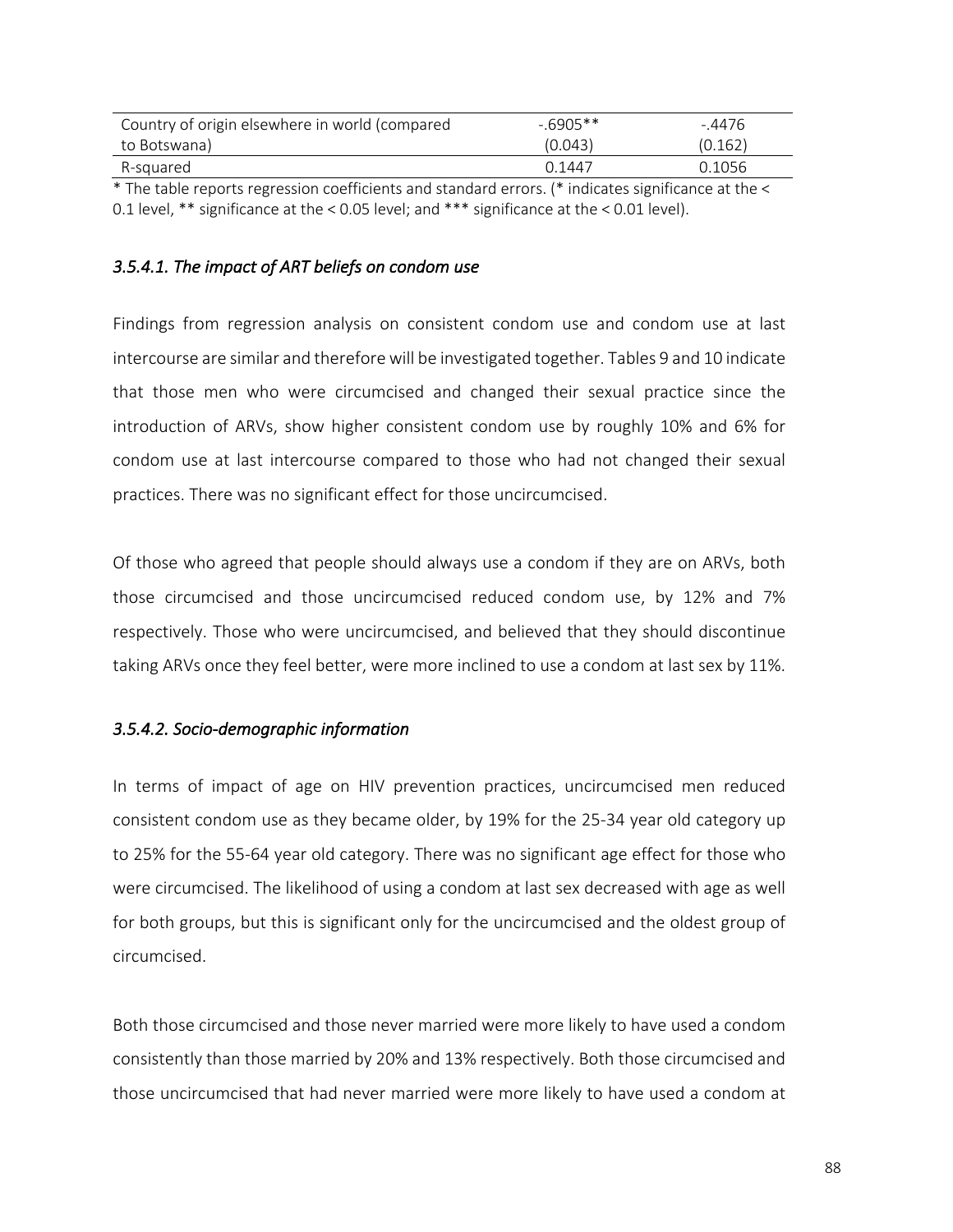last sex by 12% and 16% respectively. Also, those uncircumcised and separated were more likely to use condoms than a married person by 43%, while the effect is not significant for those circumcised. Those separated were more likely to have used a condom at last sex by 23% and 36% for the circumcised and uncircumcised correspondingly.

A person with secondary education who was uncircumcised was 10% more likely to have used a condom consistently. A higher level of education significantly increased condom use at last sex for those not circumcised whereas the effect is inconsistent and insignificant for those circumcised.

For those who were not from Botswana, both those who were circumcised and those that were not, were less likely to have used a condom consistently compared to a Motswana by 28% and 15% respectively. For both those circumcised and those not, a citizen from elsewhere on the continent was 23% and 25% less likely to have used a condom at last sex, and those off the continent were less likely to have used a condom by 69% and 44% respectively.

Those circumcised who had access to ART services were more likely to have used a condom at last sex by 7%. Those from a rural area and are circumcised were less likely to have used a condom at last sex by 9%.

In summary, and in terms of beliefs, findings for condom use indicate that those circumcised and who reported they changed their sexual practice since the introduction of ARVs were more inclined to have used a condom. Those uncircumcised who believe that they should discontinue taking ARVs once they feel better, were more inclined to have used a condom. However, both those circumcised and those uncircumcised who believed that you should always use a condom if you are on ARVs, were less likely to have used a condom and therefore supports treatment optimism. However, those circumcised were more inclined to engage less consistent condom use than those uncircumcised.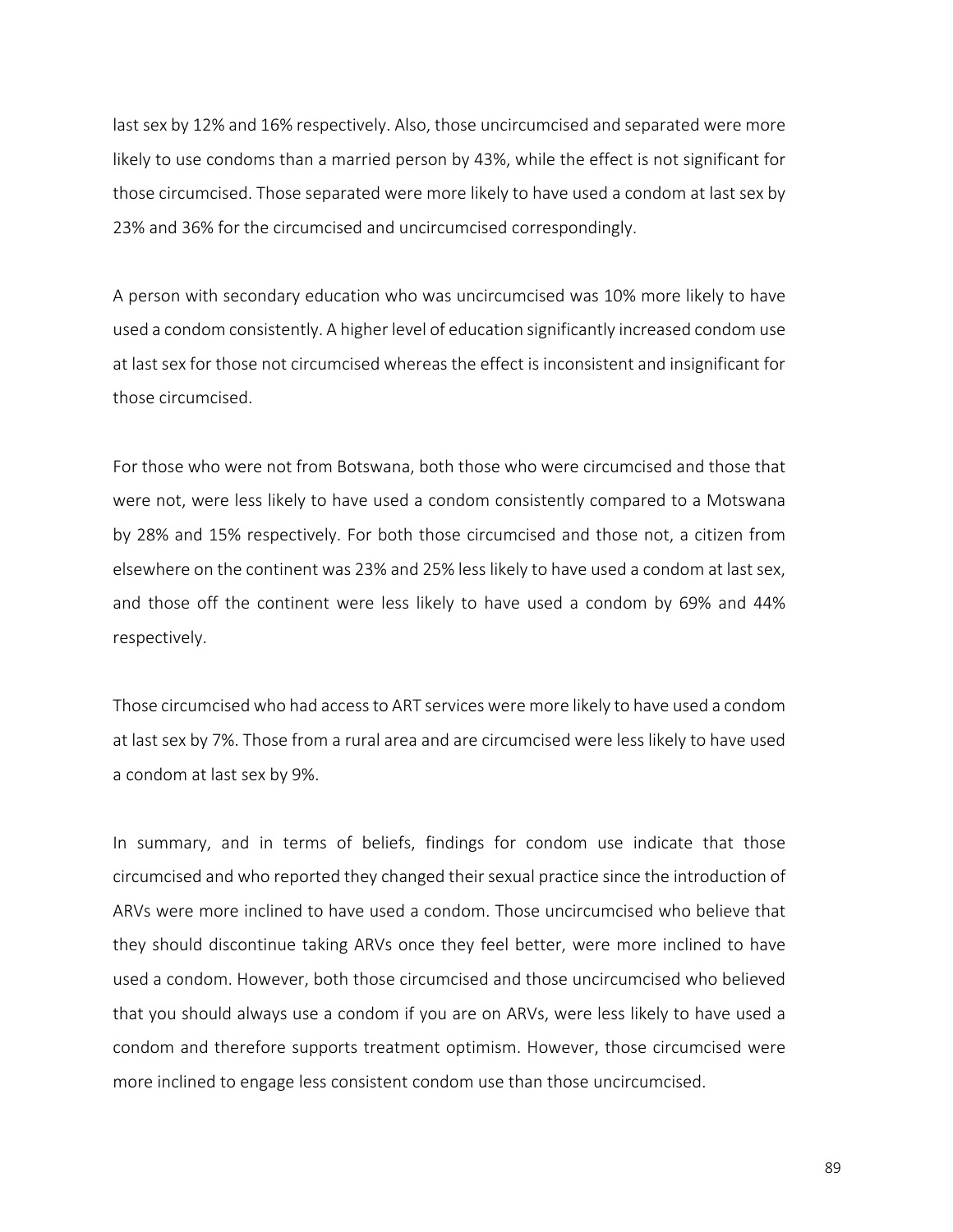Sociodemographic data suggest that consistent condom use and condom use at last sex was lower for those: uncircumcised as age increased; married or living together; with lower levels of education; and that are not Botswana citizens. For those circumcised those: who were married or living together; from a rural setting; that owned a flush toilet; and that were not Botswana citizens indicated a reduction in condom use.

### Table 11: Logistic regression - ART perception on multiple concurrent partnerships

Logistic regression coefficients showing the impact of ART perception on multiple concurrent partnerships (In the last 12 months with how many people overall have you had sex?) by circumcision status.

| Variable                                          | Circumcised | Uncircumcised |
|---------------------------------------------------|-------------|---------------|
|                                                   | $n = 476$   | $n=4,168$     |
| Belief that ARVs cure AIDS. (1=Cure HIV and AIDS) | $-1532$     | $-0.0250$     |
|                                                   | (0.598)     | (0.738)       |
| Has the introduction of ARVs influenced your      | .0347       | .0336         |
| sexual behaviour? (1=Yes)                         | (0.343)     | (0.131)       |
| Do you think that people on ARV's should always   | .1198**     | $-0.0175$     |
| use condoms? (1=Yes)                              | (0.045)     | (0.636)       |
| Do you think a person on ARVs should              | $-0.0666$   | $-0.0148$     |
| discontinue/stop taking them once they feel       | (0.496)     | (0.771)       |
| better? $(1=No)$                                  |             |               |
| 25-34 year olds (omitted category is 15-24 year   | .0425       | $-0.0545$     |
| olds)                                             | (0.512)     | (0.133)       |
| 35-44 year olds                                   | $-0.1047$   | $-.0715*$     |
|                                                   | (0.146)     | (0.086)       |
| 45-54 year olds                                   | $-1353$     | $-0.1303***$  |
|                                                   | (0.125)     | (0.015)       |
| 55-64 year olds                                   | $-0521$     | $-1253**$     |
|                                                   | (0.614)     | (0.047)       |
| Gas and propane for cooking (omitted category is  | .0017       | .0000         |
| electricity for cooking)                          | (0.968)     | (1.000)       |
|                                                   |             |               |
| Wood, coal, dung for cooking                      | $-0.0133$   | $-1005**$     |
|                                                   | (0.842)     | (0.017)       |
| Employment (1=Yes)                                | $-0629$     | .0421         |
|                                                   | (0.225)     | (0.178)       |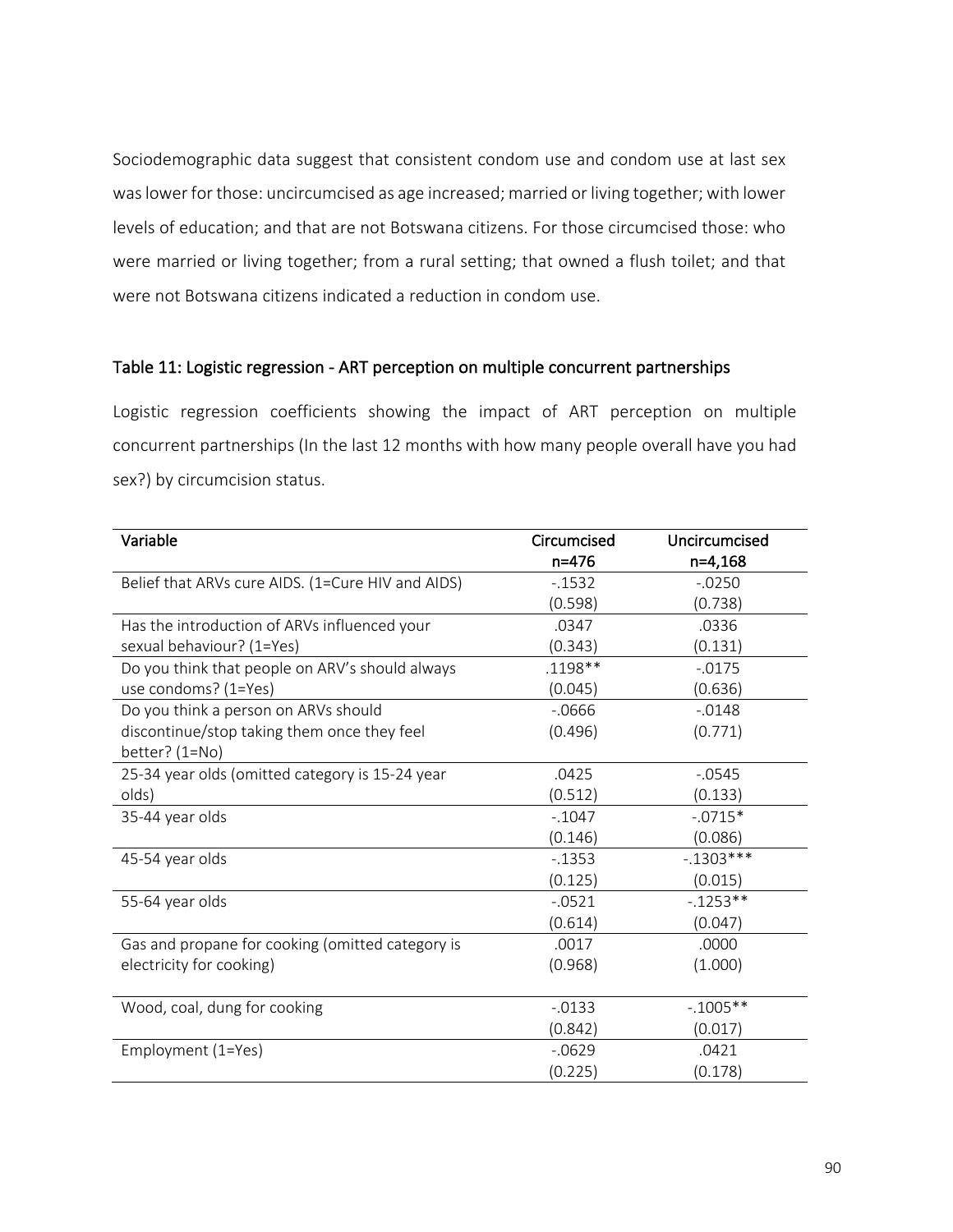| What is the main toilet facility used by this     | $-.0257$   | $-0230$    |
|---------------------------------------------------|------------|------------|
| household? (1=Flush)                              | (0.626)    | (0.499)    |
| Does any member of this household own a motor     | .0467      | $-0212$    |
| vehicle in working condition? (1=Yes)             | (0.264)    | (0.430)    |
| Never married (omitted category is married)       | .0938***   | $.1468***$ |
|                                                   | (0.028)    | (0.000)    |
| Separated                                         | $.3181***$ | .0177      |
|                                                   | (0.011)    | (0.857)    |
| Education Primary (omitted category is no         | .0223      | .0199      |
| education)                                        | (0.828)    | (0.685)    |
| <b>Education Secondary</b>                        | .0578      | $.0871*$   |
|                                                   | (0.578)    | (0.078)    |
| <b>Education Tertiary</b>                         | .1131      | .0325      |
|                                                   | (0.294)    | (0.559)    |
| Access to ART services (1=Yes)                    | $-0668*$   | .0186      |
|                                                   | (0.089)    | (0.463)    |
| Rural                                             | $-0.0354$  | .0459      |
|                                                   | (0.489)    | (0.164)    |
| Country of origin Africa (omitted category is     | $-1392$    | .0066      |
| compared to Botswana)                             | (0.159)    | (0.905)    |
| Country of origin elsewhere in world (compared to | $-.3907$   | $-1357$    |
| Botswana)                                         | (0.217)    | (0.659)    |
| R-squared                                         | 0.0691     | 0.0630     |

\* The table reports regression coefficients and standard errors. (\* indicates significance at the <

0.1 level, \*\* significance at the < 0.05 level; and \*\*\* significance at the < 0.01 level).

# *3.5.4.3. The impact of ART beliefs on multiple partnerships*

Findings from Table 11 indicate that those who were circumcised and believed that people on ARVs should always use condoms were 12% more inclined to have multiple partnerships; the coefficient has the opposite sign (but is insignificant) for those not circumcised.

Regarding age, uncircumcised older men were less likely to have had multiple partnerships, from 7% less for the 35-44 year olds (compared to those 15-24), to 13% less for the 55-64 year olds. Reported effects were similar for circumcised men but not statistically significant. For marriage, both those who were circumcised and those who were not, and never married were more likely to have multiple partners by 9% and 14% respectively.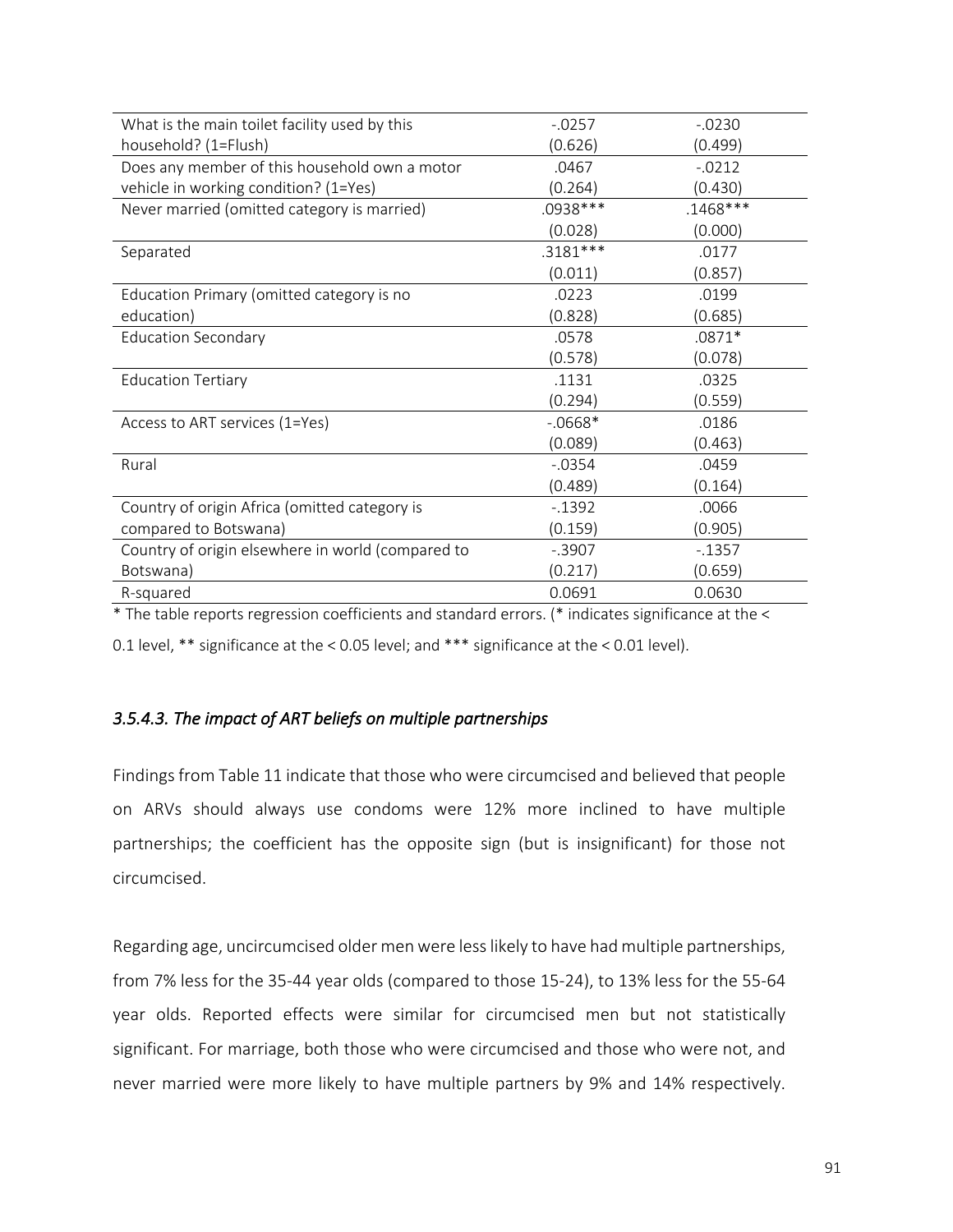Separated and circumcised men were 31% more likely to have had multiple partners. Circumcised men with secondary education were 9% more likely to have had multiple partners (compared to those with no education).

In terms of improved access to ART services, among circumcised men, the findings implied that this group was 7% less likely to have had multiple partners if they had access to services, whereas for those who were uncircumcised the sign is opposite, but the effect is not significant.

To summarize, the results on risk are somewhat contradictory. On the one hand those who were circumcised and who indicated they changed their behavior, were more likely to use condoms consistently and at last sex. On the other hand, those circumcised who believed that people on ARVs should continue using condoms, were less likely to use a condom consistently and more likely to have multiple partners. Those uncircumcised were also less inclined to use a condom consistently when believing that people on ARVs should continue using condoms, and more inclined to use condoms at last sex if they believed that a person on ARVs could stop taking them once they felt better. In addition, for those circumcised, condom use was lower for those: married or living together; who seem to be from a lower socioeconomic status; and that are not Batswana. Multiple partners increased for those: never married; separated; and with a secondary education.

### *3.6. Discussion*

Botswana is a country that has been deeply affected by the HIV and AIDS epidemic. Due to the financial burden of the epidemic on the economy, in 2001 the government declared HIV and AIDS a national emergency and an issue of high national priority. Structures and policies were developed, and programmes deployed as part of a multi-sectoral response aimed at curbing HIV-related deaths and preventing new HIV infections (NACA 2014).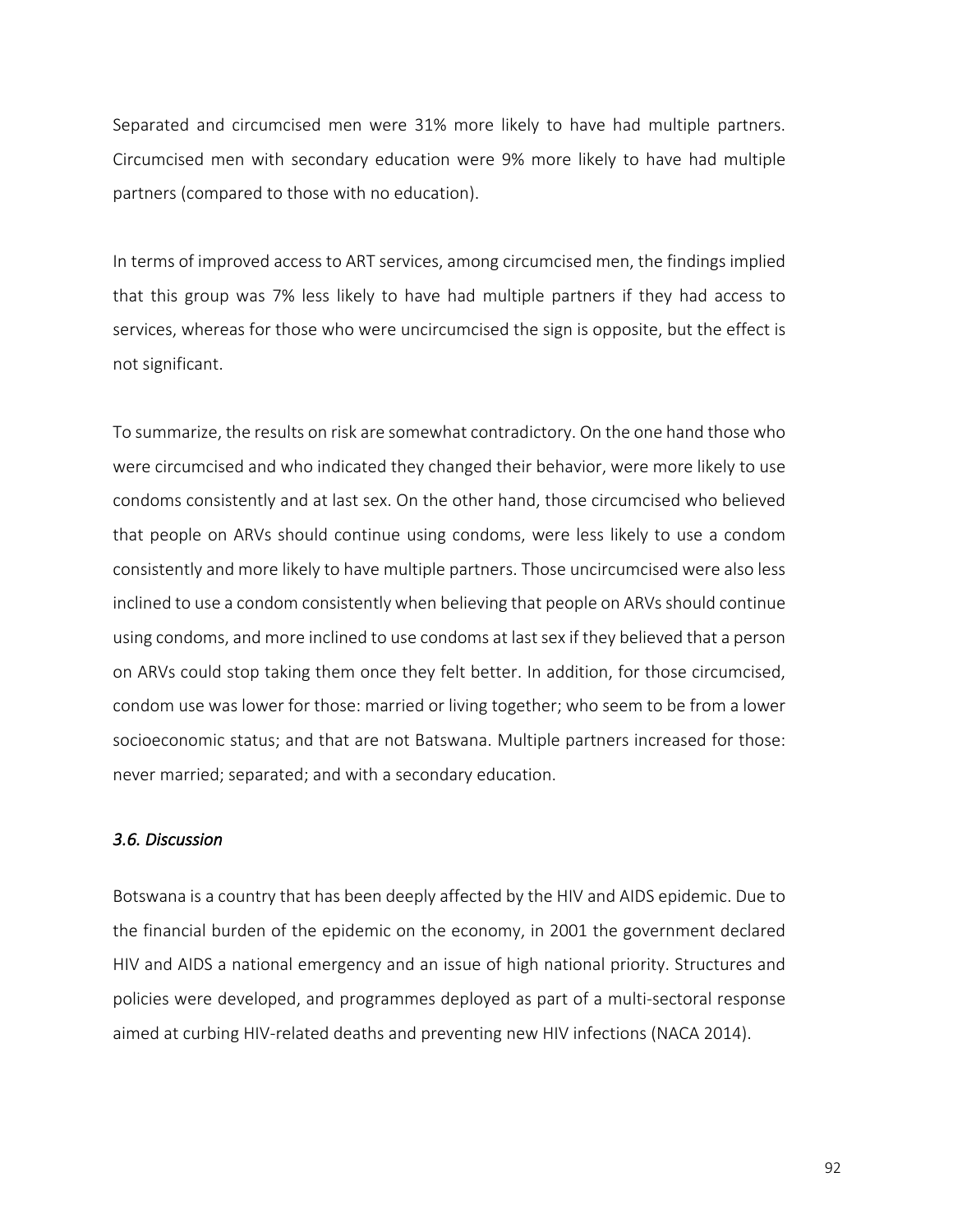One key component of the government's strategy was the provision of ART to all eligible citizens through the National ARV Therapy Programme. In addition, routine testing and counseling was introduced through all functional health facilities; and prevention of mother to child transmission (PMTCT) services were scaled up to all health facilities. As a result, mother to child transmission of HIV was reduced from an estimated 40% without PMTCT to about 5%. A rigorous behavioural change communication campaign identifying the benefits of condom use and the call for a reduction in multiple and concurrent partnerships (MCP) was also rolled out nationwide (Ministry of Health 2008).

These commendable and innovative efforts together with other prevention programmes have contributed to the reduction of HIV infection rates in the country. However, infection rates are still high, and more needs to be done. Thus, having reviewed all the available information and evidence on VMMC as an HIV intervention, the National AIDS Council recommended VMMC as an additional HIV prevention strategy in the Country in 2009.

The percentage of males aged 15-49 who had been circumcised ranged from 11% in 2018 to around 30% in 2016. However, this rate of development failed to reach government targets of 80% coverage among HIV negative men, despite efforts to boost demand for VMMC. PEPFAR (2018) reports that since inception of the national safe male circumcision (SMC) program, 206,030 procedures were performed representing 30% coverage in the male populations aged 10 to 49 years. This closely aligns with the findings from this study. It is however, uncertain as to why rates continue to be lower than the targeted number, but according to a study by Katisi and Daniel (2015) there is substantial cultural resistance to VMMC in Botswana. Issues that have generated resistance include public marketing campaigns, sexualized language and female health staff implementing the programme. Apparently chiefs and traditional leaders initially cooperated with VMMC but subsequently discouraged men from participating. Cultural resistance has had a significant impact on the SMC programme (Katisi and Daniel 2015).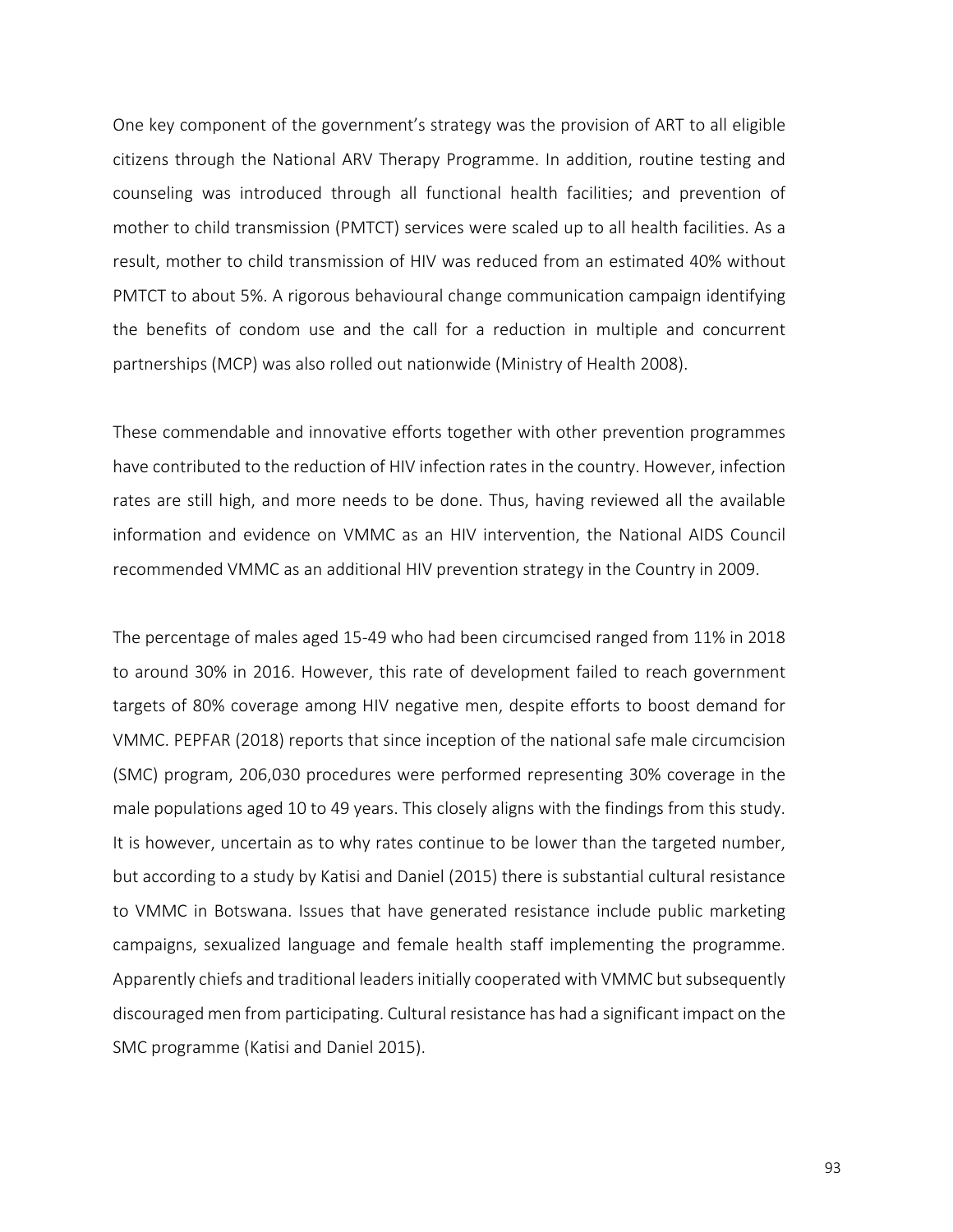Also, if risk compensation factors into the VMMC rollout, the benefits of the programme may be at risk. To this point, evidence for risk compensation following VMMC programmes have produced mixed findings. A study in Zimbabwe indicated that almost a quarter of young men believed they did not need to use condoms after undergoing VMMC (Hatzold et al. 2014). Using the 2008 BAIS III, Ayiga and Letamo (2011) found that male circumcision did not impede condom use in Botswana, but that condom use at last sex was impeded by misconceptions regarding ART (Ayiga and Letamo 2012). Letamo et al 2017 who also examined treatment optimism in BAIS IV for males and females 15 years and older, found that respondents who believed that ARVs cure HIV, and that people who believed that, when on ARVs, one should use a condom, were less likely to engage in unsafe sex. However, they found that respondents who believed that a person on ARVs should discontinue taking them once they feel better increased engagement in risky sexual behaviour (Letamo, Keetile, and Navaneetham 2017). Findings from this study concerning beliefs about ART indicated that those who were circumcised and had changed their sexual practices since the introduction of ART, had shown increased condom use. Nevertheless, other beliefs denoting the impact of ART on safe sex indicate the opposite and a reduction in condom use and more likely to have multiple partners.

A study that examined Zulu individuals in South Africa found evidence consistent with risk compensation among women who heard about the protective benefits of circumcision and as a result perceived reduced personal HIV risk and engaged in riskier sexual behavior (Maughan-Brown and Venkataramani 2013). Further attention should be paid to the role of new information regarding VMMC, and drivers of HIV risk more broadly, in moderating sexual behavior among women. In this study, more females than males thought that a circumcised male could stop wearing condoms. Misunderstanding of the benefits of VMMC could reduce the perceived need for safe sex behaviors, thus counteracting positive VMMC program effects. This is a more nuanced form of risk compensation, but does support the evidence from South Africa, where women who heard about the protective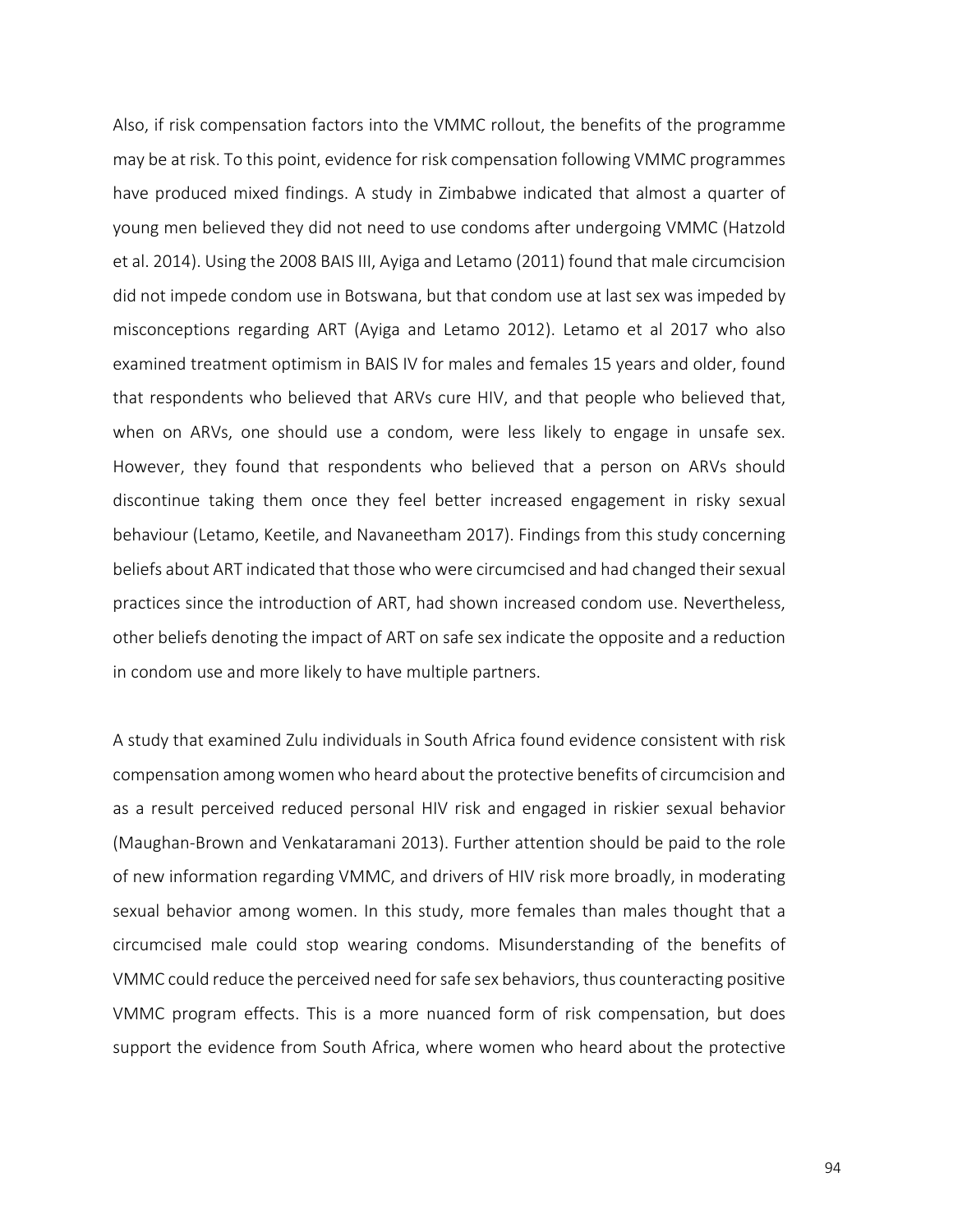benefits of circumcision perceived reduced personal HIV risk and engaged in riskier sexual behavior.

#### *3.6.1. Individual level*

Contrary to this, evidence from studies in Kenya, Uganda, South Africa and a Southern Africa regional study, concluded that risk compensation was not associated with VMMC (Govender et al. 2018; Kalichman et al. 2007; Kong et al. 2012; Mattson et al. 2008; Shi, Li, and Dushoff 2017; Westercamp et al. 2014; Ortblad et al., 2019). Othieno (2015) also found that duration of ART was a significant predictor of consistent condom use. Patients who had received ART for more than 3 years were more likely to use condoms consistently compared with those on ART for shorter duration. This is possibly due to the effect of prevention programs and counseling among ART-experienced patients compared with those who were new to ART (Othieno et al. 2015).

Earlier in the epidemic, the more educated members of society were the most vulnerable to HIV infection. However, with intensification of information and understanding, their behavior changed in terms of reducing the number of partners and increasing condom use amongst other actions, to decrease risk of infection compared to someone less educated. Statistically significant findings in this study indicate that a person with secondary education that was uncircumcised is more likely to use a condom consistently and at last sex compared to those with less education. Other studies indicate similar findings for those of higher education (Ayiga and Letamo 2012; Balekang and Dintwa 2016). In this study there was a much higher rate of circumcision with those that have tertiary education.

Those separated, divorced or widowed had a much higher rate of circumcision. Findings indicate that those never married, both circumcised and not, were more likely to use a condom than those married. Those uncircumcised and separated were more likely to use condoms than a married person. Both those circumcised and those not that had never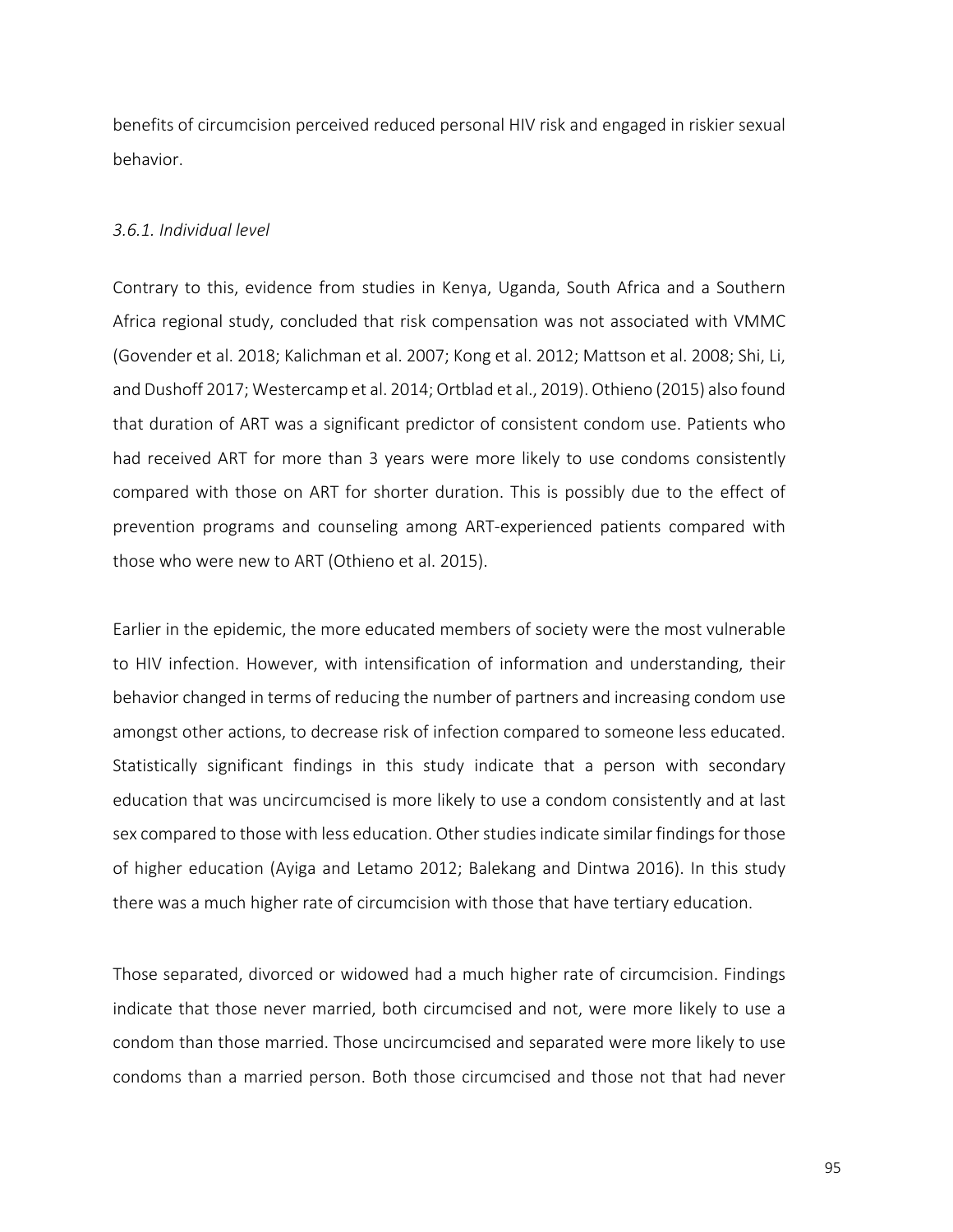married were more likely to use a condom at last sex. These findings are consistent with a study from Botswana using the BAIS III data and a study in Zambia where being married/living with a partner and being formerly married were highly associated with risky sexual behaviour (Ayiga and Letamo 2012; Mapoma and Bwalya 2017). In terms of multiple partners, those never married, both those who were circumcised and those who were not, were more likely to have had multiple partners. For those separated and circumcised, they were 31% more likely to have had multiple partners, which support similar findings from Balekang and Dintwa in Botswana (2016).

A lower percentage of those from rural areas were circumcised. Those from a rural area and were circumcised were less likely to have used a condom at last sex, similar to findings from South Africa (Beksinska. et al. 2012).

In summary, at the individual level, this study indicates conflicting results regarding sexual risk behaviours among circumcised men with certain beliefs about ART or treatment optimism. Those who were circumcised and had changed their sexual practices since the introduction of ART, showed a rise in condom use. Nevertheless, other beliefs denoting the impact of ART on safe sex indicate the opposite and a reduction in condom use and more likely to have multiple partners.

Clear signs of risk compensation are witnessed for those circumcised with lower condom use for those: married or living together; who seem to be from a lower socioeconomic status; and that are not Batswana. An upsurge in multiple partners was found with those: having a higher education and; never married or separated. However, even so, circumcised men still had significantly lower HIV prevalence than their uncircumcised counterparts. This follows similar findings from a study in Uganda (Kibira et al. 2016).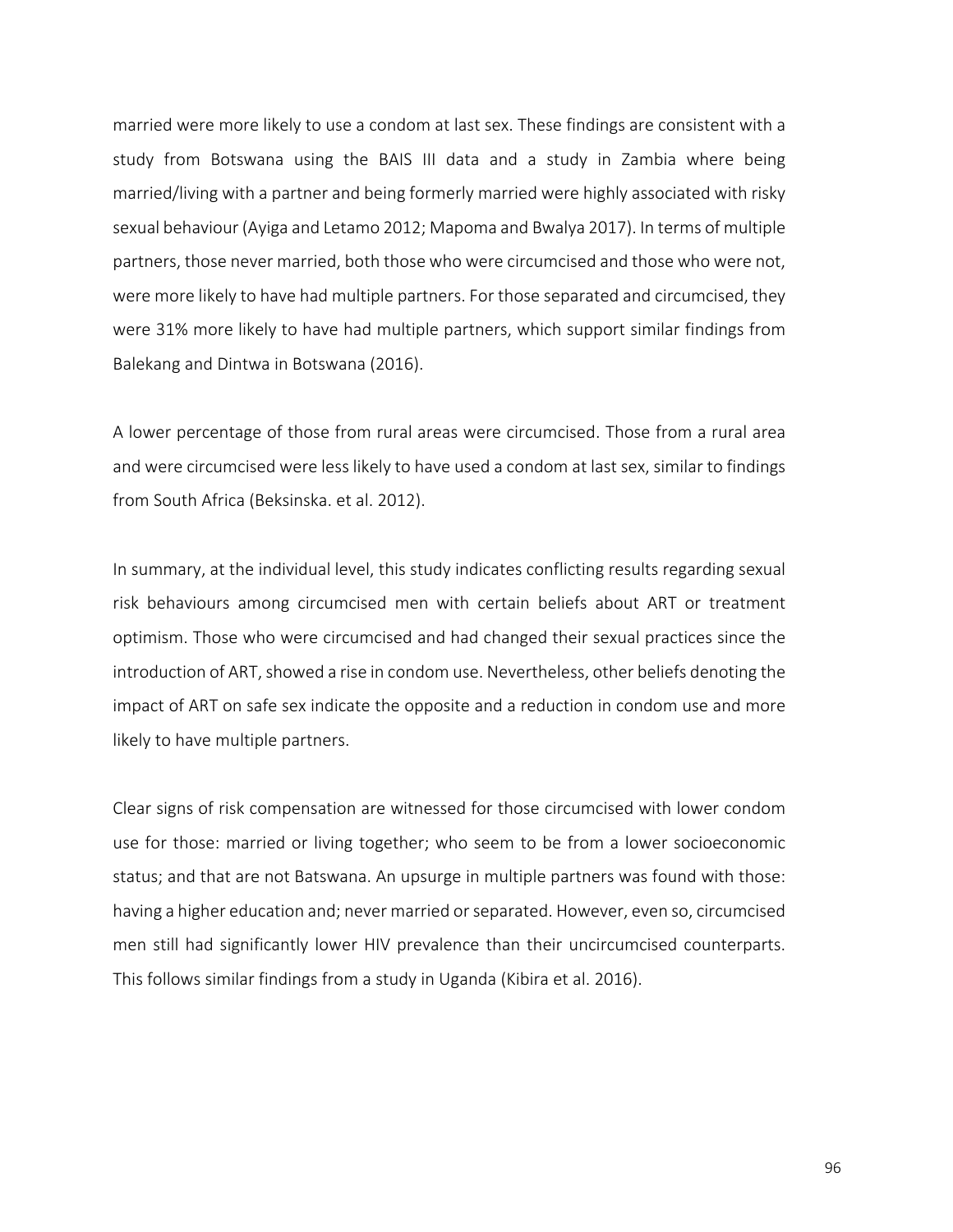#### *3.6.2. Community level*

The association between lower socioeconomic status and HIV and AIDS is difficult to determine. At the community level, it's not possible to correlate levels of socioeconomic status following conventional approaches of providing income and expenditures, due to the limited BAIS data collected. However, Steinert et al (2017) argue that poverty may also be realised through various household level material assets denoting wellbeing such as what cooking fuel is used, type of toilet facilities and vehicle ownership. Also, human capital like employment and access to health services may correlate to levels of poverty (Steinert et al. 2017). In this study there were lower rates of circumcision found with lower socioeconomic status (as indicated by those that used a non-flush toilet, those who cooked with wood rather than those who used electricity or gas, and those that did not own a vehicle).

Also, at the community level regression analysis found that those circumcised and had access to ART services were more inclined to practice condom use and less likely to have had multiple partners. This difference may be a result of the prevention messaging received at the VMMC programme. This was also found to be the case when counseling is placed within or related to VMMC programs which promoted protective behavior change among participants in Kenya (Riess et al. 2010).

### *3.8. Conclusion*

Findings indicate that treatment optimism is contradictory in this study. In terms of beliefs about ART, findings for condom use indicate that those circumcised and reported that they changed their sexual practice since the introduction of ARVs were more inclined to use a condom consistently and at last sex. Those uncircumcised who believe that they should discontinue taking ARVs once they feel better, were also more inclined to use a condom. However, both circumcised and uncircumcised men, who believed that you should always use a condom if you are on ARVs, were less likely to have used a condom.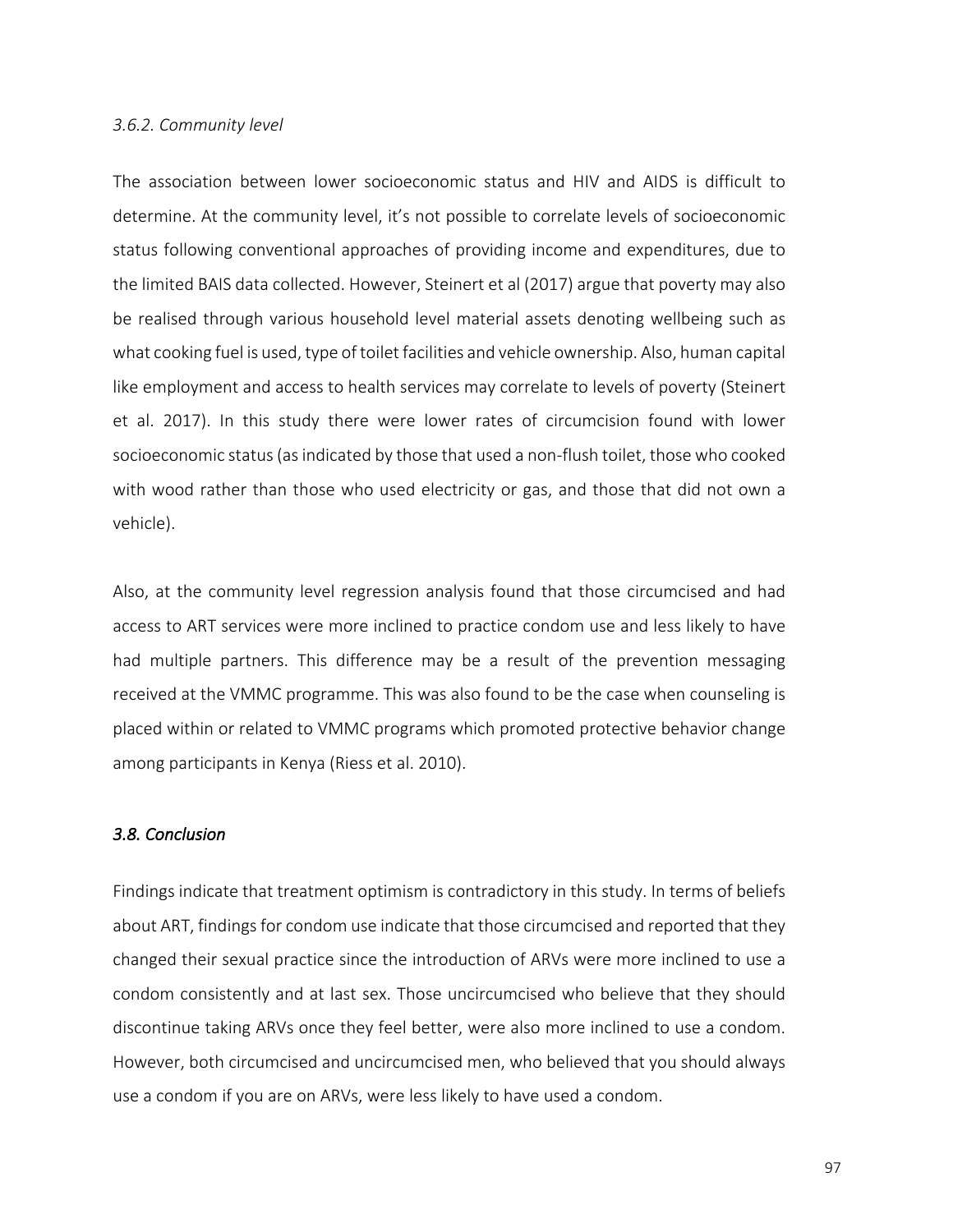Sociodemographic data suggest that consistent condom use and condom use at last sex was lower for those: uncircumcised as age increased; married or living together; with lower levels of education; and that are not Botswana citizens. For those circumcised those: who were married or living together; from a rural setting; that owned a flush toilet; and that were not Botswana citizens indicated a reduction in condom use.

Therefore, considering the level of sexual risk behaviours among men observed in this study, the Ministry of Health, NACA and their partners should continue sensitising the population to use condoms even when a man is circumcised. These messages should target both circumcised and uncircumcised men, and their sexual partners, specifically targeting: the 15-24 year olds; those with lower education levels; those married or living together, and those of lower socioeconomic status.

Circumcision should continue to be considered an integral part of the Botswana HIV prevention strategy, including HIV counseling and testing, condom promotion, behavioural change communication, ART, etc. The benefit should be expanded to its fullest potential for both males and females where evidence has demonstrated that the use of a combination of proven HIV prevention options including VMMC, deliver population-level impact.

#### *3.9. Limitations*

This study was limited as a result of the data being secondary in nature and therefore restricted in terms of in-depth analysis. Also, information was self-reported and consequently subject to reporting errors. Bias may have factored into responses where there is social desirability and the need to comply with social norms and behaviour.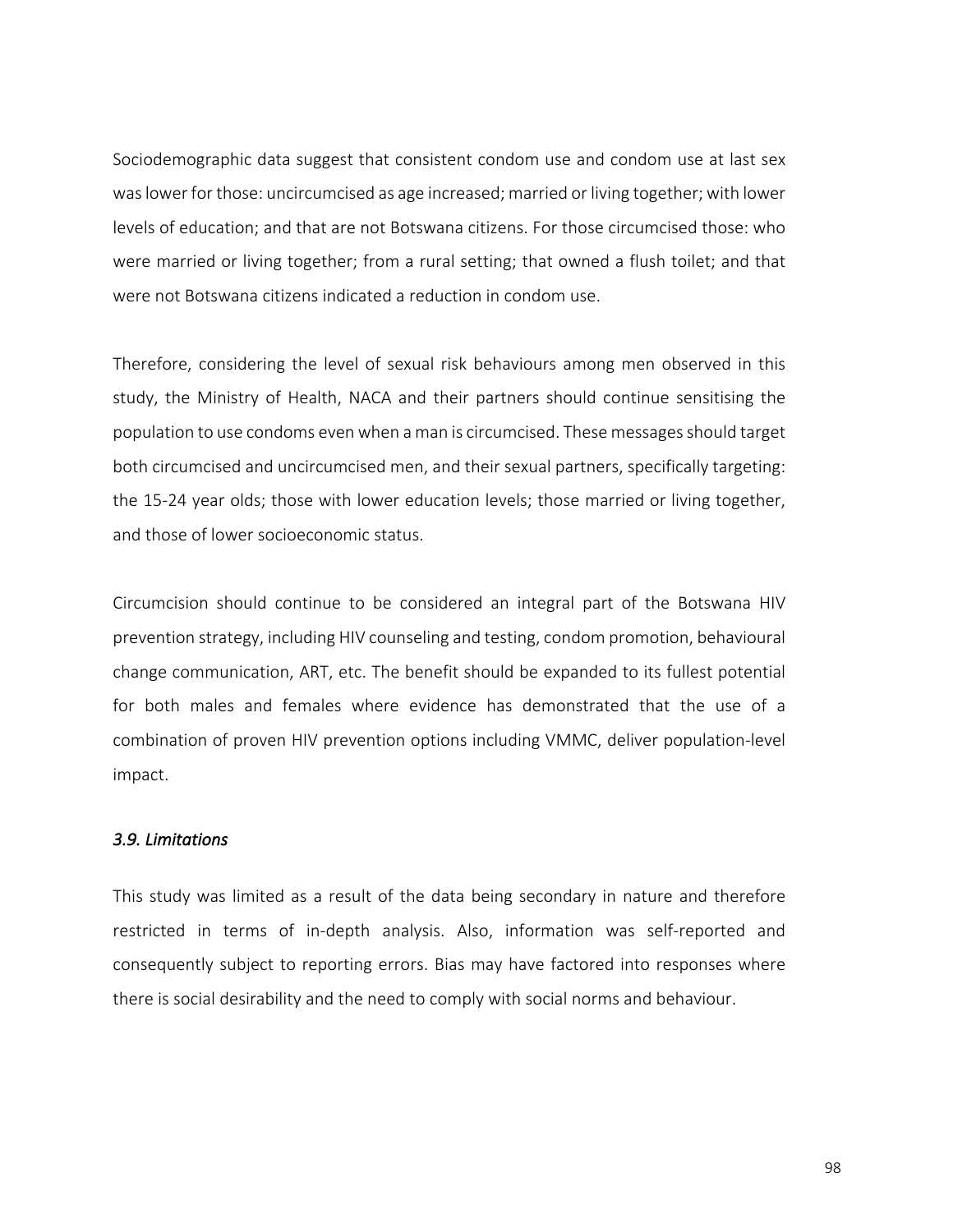## *3.10. References*

- Auvert, Bertran, Dirk Taljaard, Emmanuel Lagarde, Joëlle Sobngwi-Tambekou, Rémi Sitta, and Adrian Puren. 2005. "Randomized, Controlled Intervention Trial of Male Circumcision for Reduction of HIV Infection Risk: The ANRS 1265 Trial." *PLoS Medicine* 2 (11): e298. doi:10.1371/journal.pmed.0020298.
- Ayiga, N., and G. Letamo. 2012. "Impact of Male Circumcision on HIV Risk Compensation through the Impediment of Condom Use in Botswana." *African Health Sciences* 11 (4): 550–59.
- Bailey, R C, S Moses, C B Parker, K Agot, I Maclean, J N Krieger, C F Williams, R T Campbell, and J O Ndinya-Achola. 2007. "Male Circumcision for HIV Prevention in Young Men in Kisumu, Kenya: A Randomised Controlled Trial." *Lancet* 369 (9562): 643–56. doi:S0140- 6736(07)60312-2 [pii] 10.1016/S0140-6736(07)60312-2.
- Balekang, Galekgatlhe Bailey, and Kakanyo Fani Dintwa. 2016. "A Comparison of Risky Sexual Behaviours between Circumcised and Uncircumcised Men Aged 30-44 Years in Botswana." *African Health Sciences* 16 (1): 105–15. doi:10.4314/ahs.v16i1.14.
- Beksinska, M, J Smit, and J Mantell. 2012. "Progress and Challenges to Male and Female Condom Use in South Africa." *NIH Public Access* 9 (1): 51–58. doi:1:10.1071/SH11011.
- Bongaarts, J, P Reining, P Way, and F Conant. 1989. "The Relationship between Male Circumcision and HIV Infection in African Populations." *Pub Med* 3 (6): 373–77.
- Caldwell, John C, and Pat Caldwell. 1994. "The Neglect of an Epidemiological Explanation for the Distribution of HIV / AIDS in Sub- Saharan Africa: Exploring the Male Circumcision Hypothesis." *Health Transition Review* 4 (1994): 23–46.
- Chikutsa, Antony, Alfred C. Ncube, and Shephard Mutsau. 2014. "Male Circumcision and Risky Sexual Behavior in Zimbabwe: Evidence from the 2010-11 Zimbabwe Demographic and Health Survey." *Etude de La Population Africaine* 28 (2): 1057–71. doi:10.1186/s12978-015- 0001-3.
- Cox, Guy, John N. Krieger, and Brian J. Morris. 2015. "Histological Correlates of Penile Sexual Sensation: Does Circumcision Make a Difference?" *Sexual Medicine* 3 (2): 76–85. doi:10.1002/sm2.67.

Gombachika, Belinda Chimphamba, Heidi Fjeld, Ellen Chirwa, Johanne Sundby, Address Malata,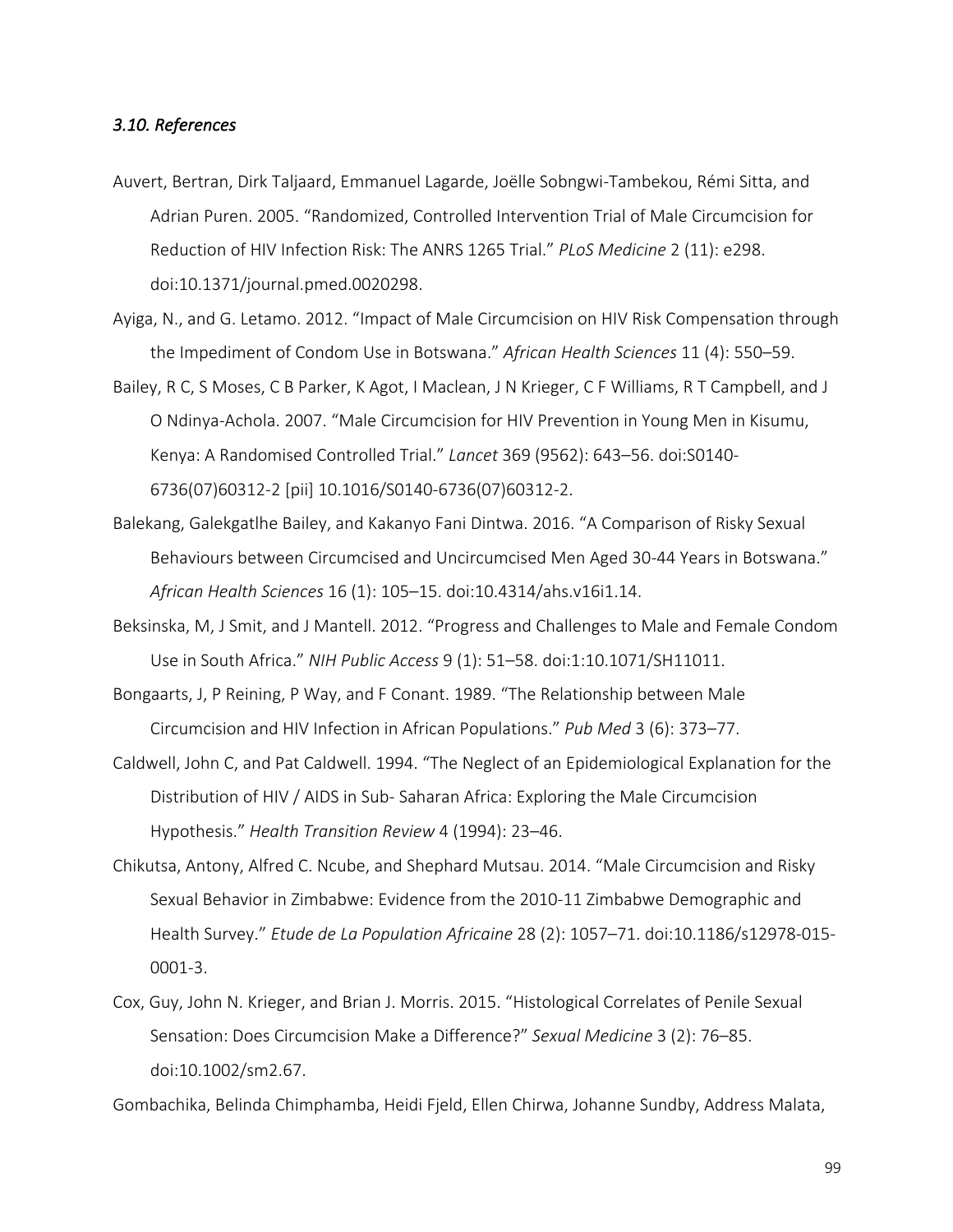and Alfred Maluwa. 2012. "A Social Ecological Approach to Exploring Barriers to Accessing Sexual and Reproductive Health Services among Couples Living with HIV in Southern Malawi." *ISRN Public Health* 2012: 13. doi:10.5402/2012/825459.

- Govender, K., G. George, S. Beckett, C. Montague, and J. Frohlich. 2018. "Risk Compensation Following Medical Male Circumcision: Results from a 1-Year Prospective Cohort Study of Young School-Going Men in KwaZulu-Natal, South Africa." *International Journal of Behavioral Medicine* 25 (1). International Journal of Behavioral Medicine: 123–30. doi:10.1007/s12529-017-9673-0.
- Gray, Ronald H., David Serwadda, Xiangrong Kong, Frederick Makumbi, Godfrey Kigozi, Patti E. Gravitt, Stephen Watya, et al. 2010. "Male Circumcision Decreases Acquisition and Increases Clearance of High-Risk Human Papillomavirus in HIV-Negative Men: A Randomized Trial in Rakai, Uganda." *The Journal of Infectious Diseases* 201 (10): 1455–62. doi:10.1086/652184.
- Gray, Ronald H, Godfrey Kigozi, David Serwadda, Frederick Makumbi, Stephen Watya, Fred Nalugoda, Noah Kiwanuka, et al. 2007. "Male Circumcision for HIV Prevention in Men in Rakai, Uganda: A Randomised Trial." *Lancet* 369 (9562): 657–66. doi:10.1016/S0140- 6736(07)60313-4.
- Halperin, Daniel, and Robert Bailey. 2000. "Male Circumcision and HIV Infection: 10 Years and Counting." *Lancet* 355 (9207): 926; author reply 927. doi:S0140-6736(05)74126-X [pii]\r10.1016/S0140-6736(05)74126-X.
- Hatzold, Karin, Webster Mavhu, Phineas Jasi, Kumbirai Chatora, Frances M. Cowan, Noah Taruberekera, Owen Mugurungi, Kim Ahanda, and Emmanuel Njeuhmeli. 2014. "Barriers and Motivators to Voluntary Medical Male Circumcision Uptake among Different Age Groups of Men in Zimbabwe: Results from a Mixed Methods Study." *PLoS ONE* 9 (5): 1–7. doi:10.1371/journal.pone.0085051.
- Kalichman, Seth, Lisa Eaton, and Steven Pinkerton. 2007. "Circumcision for HIV Prevention: Failure to Fully Account for Behavioral Risk Compensation." *PLoS Medicine* 4 (1): 0026– 0031. doi:10.1371/journal.pmed.0040003.

Katisi, Masego, and Marguerite Daniel. 2015. "Safe Male Circumcision in Botswana: Tension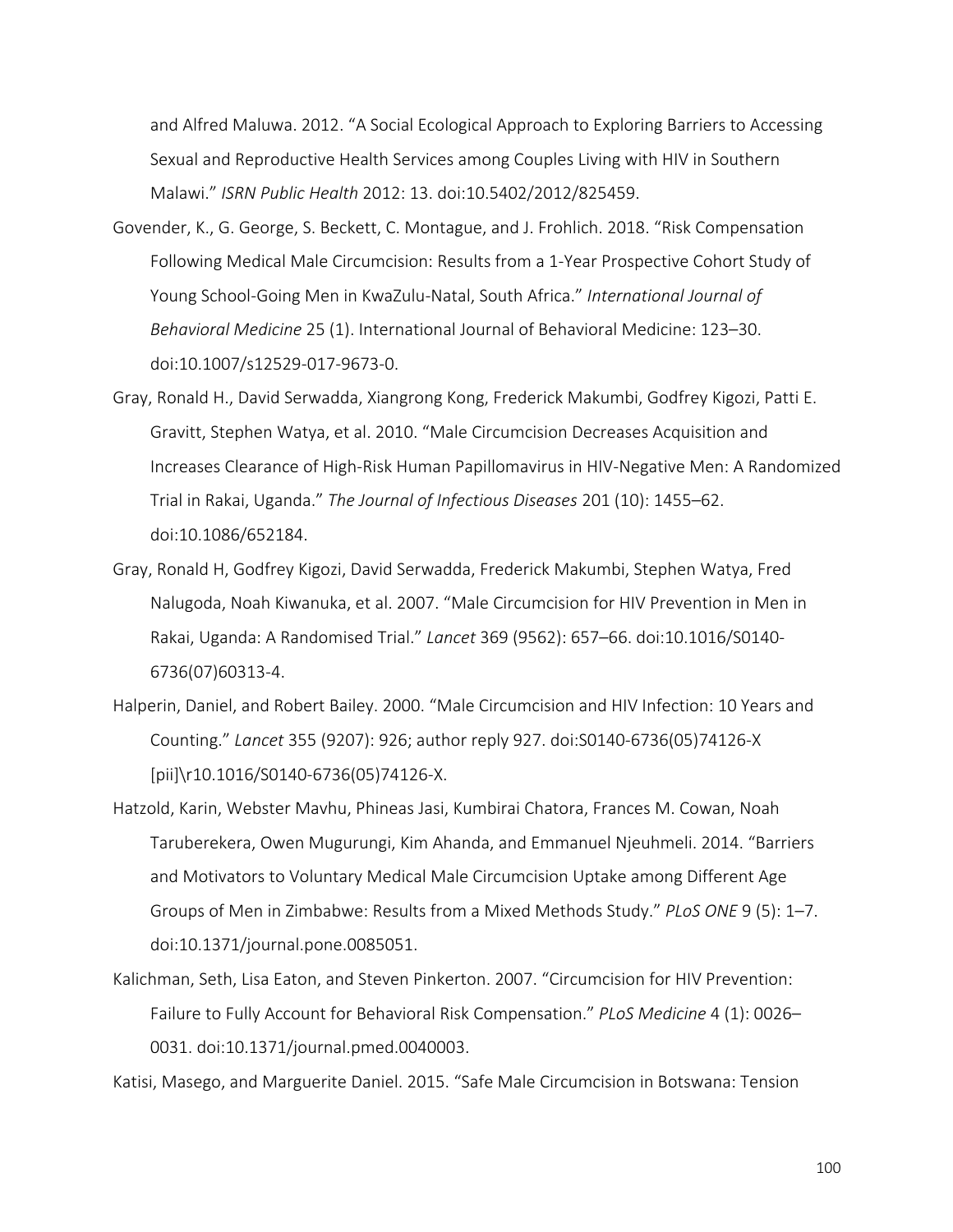between Traditional Practices and Biomedical Marketing." *Global Public Health* 10 (5–6). Taylor & Francis: 739–56. doi:10.1080/17441692.2015.1028424.

- Kebaabetswe, P, S Lockman, S Mogwe, R Mandevu, I Thior, M Essex, and RL Shapiro. 2003. "Male Circumcision: An Acceptable Strategy for HIV Prevention in Botswana." *STI Journal*, 214–19. doi:http://dx.doi.org/10.1053/jcan.2002.126931.
- Kibira, Simon Peter Sebina, Ingvild Fossgard Sandøy, Marguerite Daniel, Lynn Muhimbuura Atuyambe, and Fredrick Edward Makumbi. 2016. "A Comparison of Sexual Risk Behaviours and HIV Seroprevalence among Circumcised and Uncircumcised Men before and after Implementation of the Safe Male Circumcision Programme in Uganda Global Health." *BMC Public Health* 16 (1). BMC Public Health: 1–10. doi:10.1186/s12889-015-2668-3.
- Kong, Xiangrong, Godfrey Kigozi, Fred Nalugoda, Richard Musoke, Joseph Kagaayi, Carl Latkin, Robert Ssekubugu, et al. 2012. "Assessment of Changes in Risk Behaviors during 3 Years of Posttrial Follow-up of Male Circumcision Trial Participants Uncircumcised at Trial Closure in Rakai, Uganda." *American Journal of Epidemiology* 176 (10): 875–85. doi:10.1093/aje/kws179.
- Letamo, Gobopamang, Mpho Keetile, and Kannan Navaneetham. 2017. "The Impact of HIV Antiretroviral Treatment Perception on Risky Sexual Behaviour in Botswana : A Short Report." *AIDS Care* 29 (12). Taylor & Francis: 1589–93. doi:10.1080/09540121.2017.1316354.
- Levy, Matthew E, Gregory Phillips, I I Manya, Magnus Irene, Geetha Beauchamp, Lynda Emel, Christopher Hucks-ortiz Erica, and Matthew E Levy. 2017. "A Longitudinal Analysis of Treatment Optimism and HIV Acquisition and Transmission Risk Behaviors Among Black Men Who Have Sex with Men in HPTN 061." *AIDS and Behavior* 21 (10). Springer US: 2958– 72. doi:10.1007/s10461-017-1756-z.
- Mapoma, CC, and BB Bwalya. 2017. "Does Circumcision Influence Risky Sexual Behaviour among Circumcised Sexually Active Men in Zambia ? Evidence from the 2013-14 Zambia Demographic and Health Survey." *Health Press Zambia* 1(2).
- Maughan-Brown, Brendan, and Atheendar S. Venkataramani. 2013. "Incorrect Beliefs about Male Circumcision and Male-to-Female HIV Transmission Risk in South Africa: Implications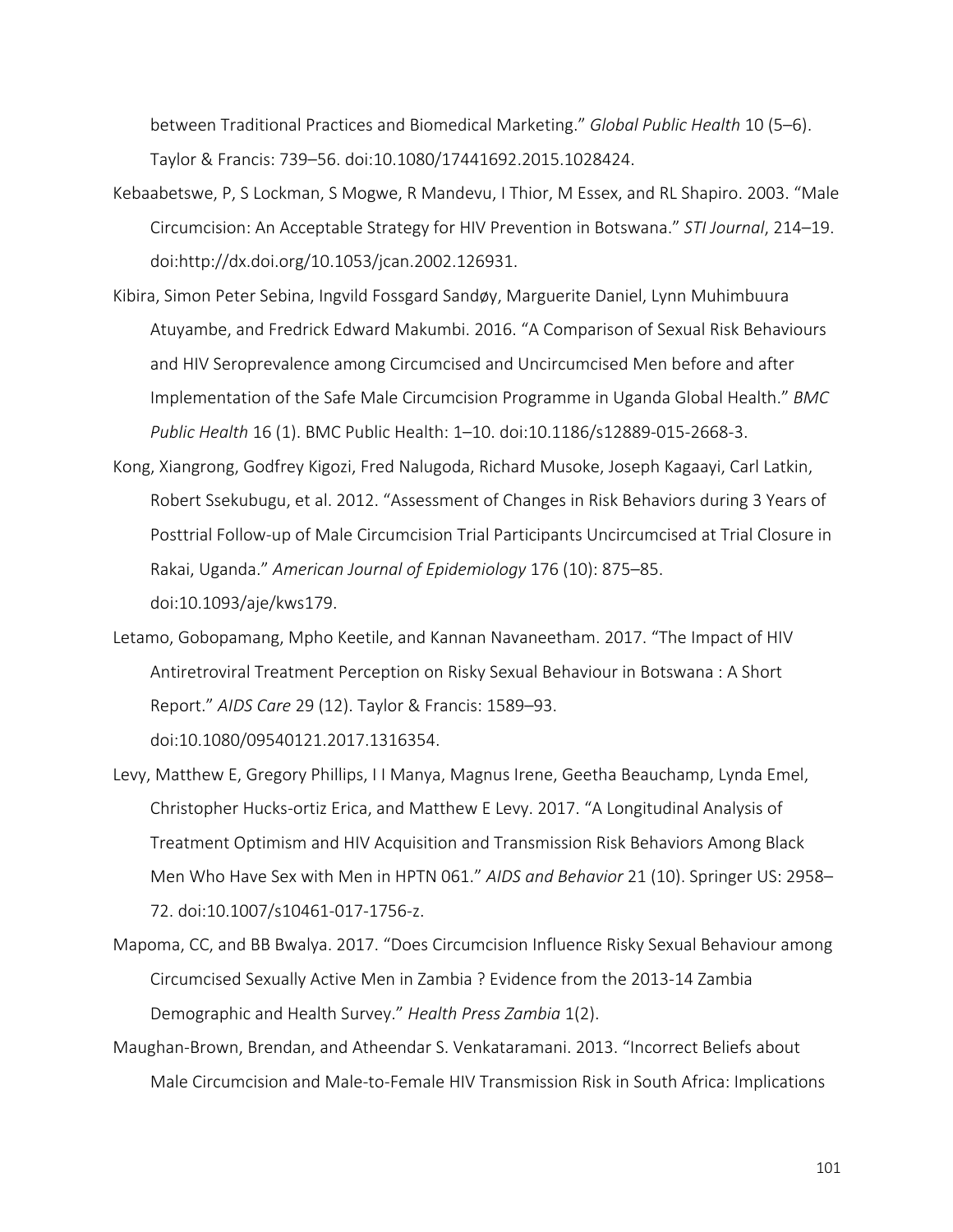for Prevention." *Journal of Acquired Immune Deficiency Syndromes* 62 (4): 121–23. doi:10.1097/QAI.0b013e3182826343.

- Ministry of Health. 2008. "Safe Male Circumcision: Additional Strategy for HIV Prevention." Gaborone, Botswana.
- Moses, S, J Bradley, N Nagelkerke, AR Ronald, A Ndinya-Achola, and F Plummer. 1990. "Geographical Patterns of Male Circumcision Practices in Africa: Association with HIV Seroprevalence." *International Journal of Epidemiology* 19 (3): 693–97.
- Moses, Stephen. 2009. "Male Circumcision: A New Approach to Reducing HIV Transmission." *Cmaj* 181 (8). doi:10.1503/cmaj.090809.
- NACA. 2014. "Botswana 2013 Global AIDS Response Report: Progress Report of the National Response to the 2011 Declaration of Commitments on HIV and AIDS," no. March: 1–82.
- Ortblad, Katrina F, Guy Harling, Natsayi Chimbindi, Frank Tanser, Joshua A Salomon, and Till Bärnighausen. 2019. "Does Incident Circumcision Lead to Risk Compensation ? Evidence From a Population Cohort in KwaZulu-Natal , South Africa." *Journal of Acquired Immune Deficiency Syndromes* 80 (3): 269–75.
- Othieno, Caleb J, Roselyne Okoth, Karl Peltzer, Supa Pengpid, and Lucas O Malla. 2015. "Risky HIV Sexual Behaviour and Depression among University of Nairobi Students." *Annals of General Psychiatry* 14 (16): 1–8. doi:10.1186/s12991-015-0054-2.
- Riess, Thomas H., Maryline M. Achieng, Samuel Otieno, J. O. Ndinya-Achola, and Robert C. Bailey. 2010. "'when I Was Circumcised I Was Taught Certain Things': Risk Compensation and Protective Sexual Behavior among Circumcised Men in Kisumu, Kenya." *PLoS ONE* 5 (8). doi:10.1371/journal.pone.0012366.
- Shi, Chyun Fung, Michael Li, and Jonathan Dushoff. 2017. "Evidence That Promotion of Male Circumcision Did Not Lead to Sexual Risk Compensation in Prioritized Sub-Saharan Countries." *PLoS ONE* 12 (4): 1–12. doi:10.1371/journal.pone.0175928.
- Siegfried, N, M Muller, J Deeks, J Volmink, M Egger, N Low, S Walker, and P Williamson. 2005. "HIV and Male Circumcision — a Systematic Review With." *Review Literature And Arts Of The Americas*, 165–73.

Sovran, Steven. 2013. "Examining Culture and HIV / AIDS Culture Viewed as a Determinant of HIV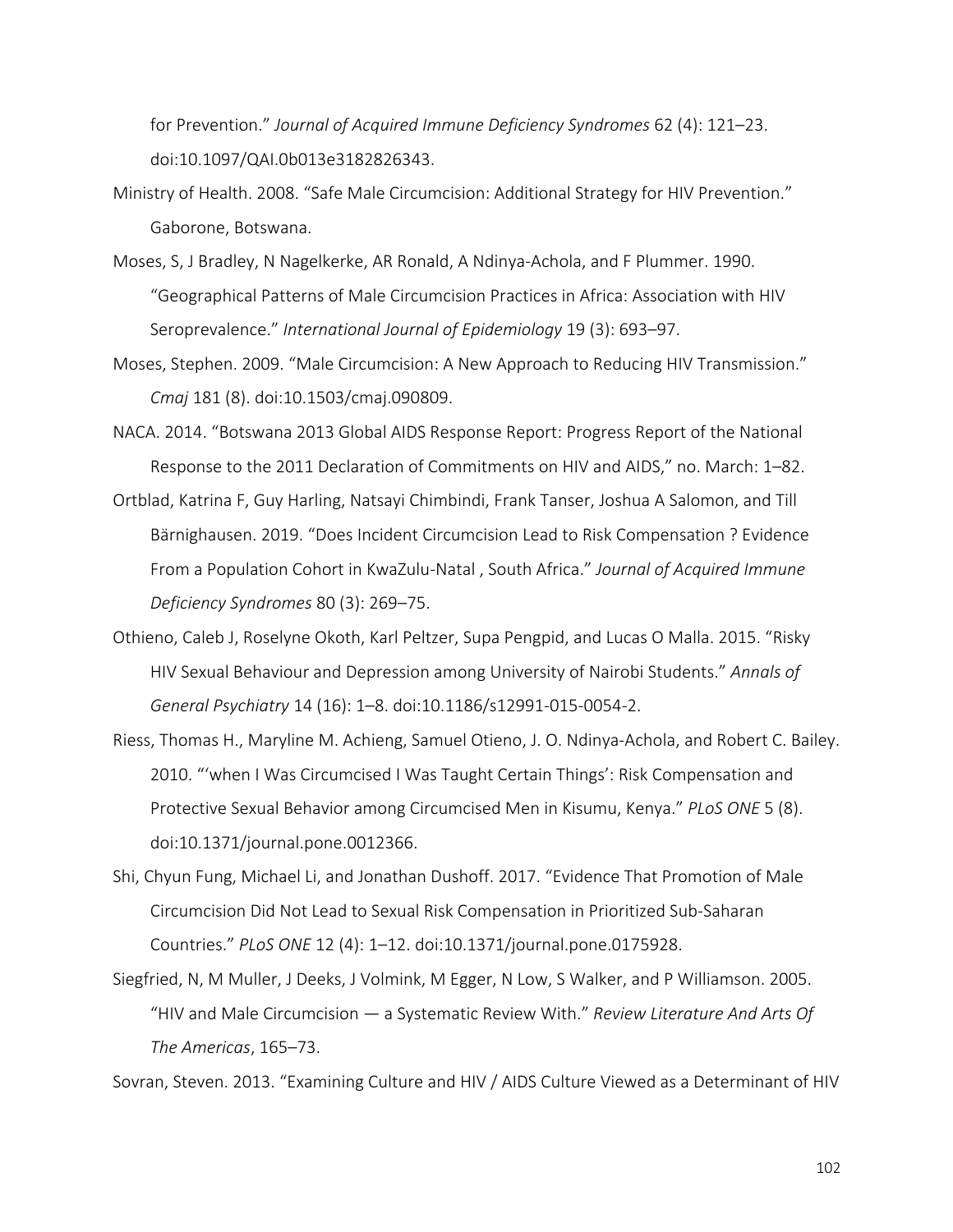Prevalence Practices Involving Blood or Other Body Fluids." *Journal of Social Aspects of HIV/AIDS* 10 (1): 32–41.

- Steinert, Janina Isabel, Lucie Cluver, G. J. Melendez-Torres, and Rocio Herrero Romero. 2017. "Relationships between Poverty and AIDS Illness in South Africa: An Investigation of Urban and Rural Households in KwaZulu-Natal." *Global Public Health* 12 (9). Taylor & Francis: 1183–99. doi:10.1080/17441692.2016.1187191.
- Szabo, Robert, and Roger Short. 2000. "How Does Male Circumcision Protect against HIV Infection?" *Bmj* 320 (7249): 1592. doi:10.1136/bmj.320.7249.1592.
- Warner, E., and E. Strashin. 1981. "Benefits and Risks of Circumcision." *Canadian Medical Association Journal* 125 (9): 967–976+992.
- Weiss, Helen A, Maria A Quigley, and Richard J Hayes. 2000. "Male Circumcision and Risk of HIV Infection in Sub-Saharan Africa: A Systematic Review and Meta-Analysis," no. July.
- Westercamp, Nelli, Kawango Agot, Walter Jaoko, and Robert C. Bailey. 2014. "Risk Compensation Following Male Circumcision: Results from a Two-Year Prospective Cohort Study of Recently Circumcised and Uncircumcised Men in Nyanza Province, Kenya." *AIDS and Behavior* 18 (9): 1764–75. doi:10.1007/s10461-014-0846-4.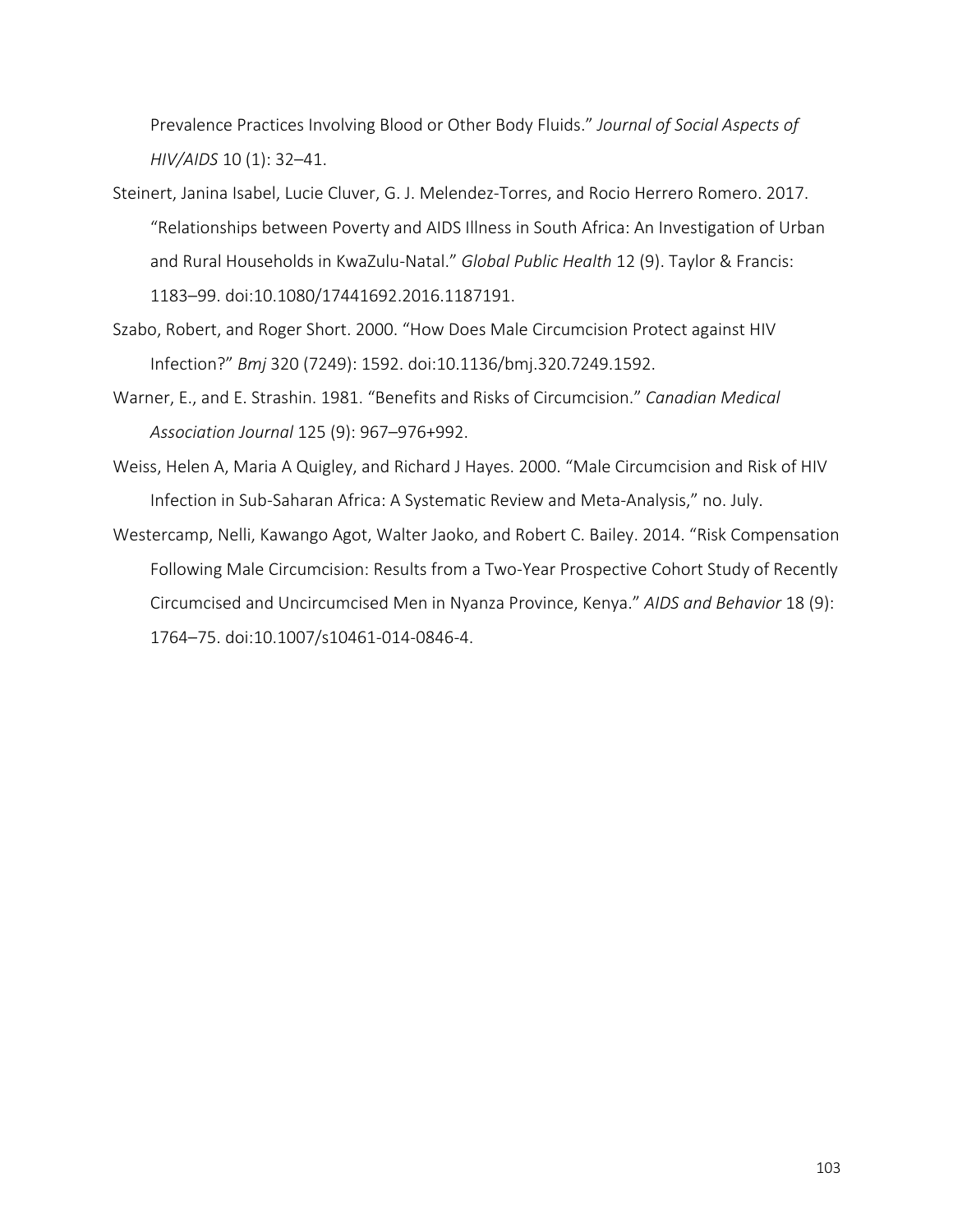# Chapter 4: Reflecting on the relationship between antiretroviral therapy beliefs and sexual behavior for people living with HIV and AIDS in Botswana

## Abstract

This study examined associations between sexual risk behaviours, ART beliefs and perceptions according to an individual's HIV status. This is often known as 'treatment optimism'. In particular, the paper explored the aspect of treatment optimism theory that argues that HIV is a less serious threat due to ART. The primary method of doing this was investigating the relationship between ART and sexual behaviour in those people that are HIV-positive and HIV-negative, at the personal and community levels. The study utilised secondary quantitative data from the Botswana AIDS Impact Survey, 2013 (BAIS IV) and included participants who completed an individual questionnaire, were aged 15-64 years old and had sexual experience. Sample size of this group totaled 6,239 participants. Findings suggested that HIV-positive individuals were more inclined to adopt sexual risk reduction behaviour and countered the treatment optimism argument. Increases in condom use were found correlating with the belief that ARVs cure AIDS, and that a person on ARVs should always use a condom. For those HIV-negative, if they agreed that a person on ARVs should always use a condom, they themselves were less inclined to use a condom supporting treatment optimism in that case. This implies that the increased access to ART and possible misconceptions have not compromised safer sex and seems to support the substantive government information, education and communication campaigning, which sensitizes people to the risks associated with unsafe sexual practices and the need to test. Also continued emphasis on prevention should be geared towards those: HIV-negative with lower education levels; HIV-negative and HIV-positive that are married or in long-term relationships; HIV-positive that appear to be less economically successful; and females that were both HIV-negative and HIV-positive.

Key words: ART, Botswana, PLWHIV, risky sexual behaviours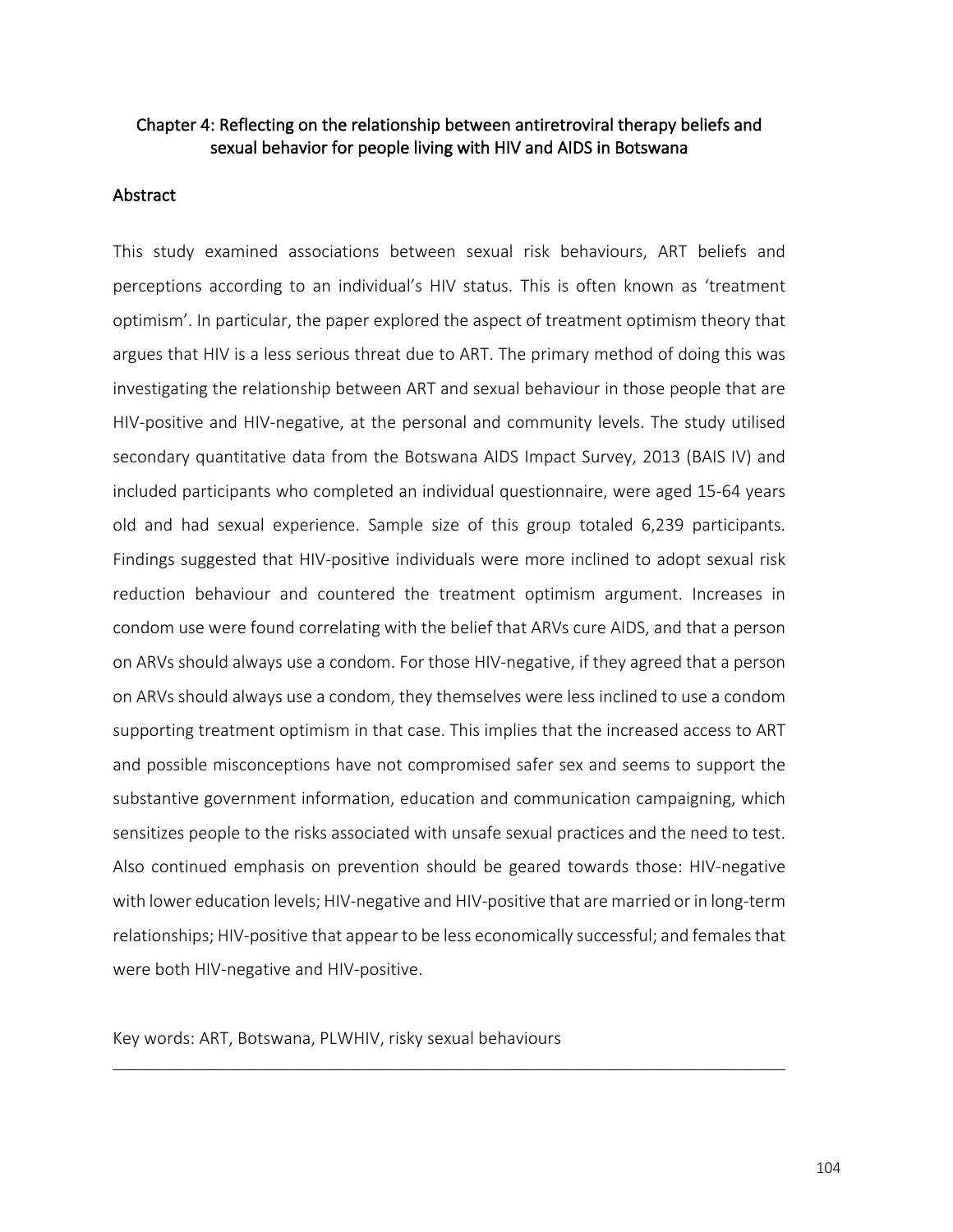## 4.1. Introduction

1

Prevention of HIV infection has been an important public health challenge since the first AIDS case was reported 30 years ago. Remarkable progress has been made with 75% of all people knowing their HIV status at the end of 2017. Among those who knew their HIV status, 79% were on ART, and 81% of people accessing treatment had suppressed viral loads (UNAIDS 2018).

Eastern and Southern Africa remains the region most affected by the HIV epidemic, accounting for 45% of the world's HIV infections and 53% of PLWHIV globally. More than three quarters of the 19.6 million (81%) PLWHIV in Eastern and Southern Africa at the end of 2017 were aware of their HIV status. Of those who knew their status, 12.9 million were accessing antiretroviral therapy, which is equivalent to 66% of all PLWHIV in the region. Among those accessing treatment, 52% were virally suppressed, which translates into half of all PLWHIV in the region at the end of 2017. Therefore, a third of all PLWHIV are still not receiving treatment (UNAIDS 2018).

Although the majority of HIV-infected people adopt safer sexual practices after learning their HIV status, some people continue to engage in high-risk behaviors such as unprotected sex with HIV-negative partners and represent an important source of transmission (Hernando et al. 2009; Ping Du et al. 2012). As HIV-infected people live longer in the ART era, HIV prevention efforts are increasingly targeting persons living with HIV and AIDS with prevention with positive programs (PwP) often called positive health, dignity and prevention (PHDP)<sup>9</sup> which provide comprehensive HIV services (Musinguzi et al. 2014; Kennedy et al. 2010).

<sup>9</sup> The PHDP approach places the person living with HIV at the centre of managing his or her own health and wellbeing. It is a model which links HIV treatment, prevention, support and care issues within a human rights framework. It emphasizes the importance of addressing prevention and treatment simultaneously and holistically.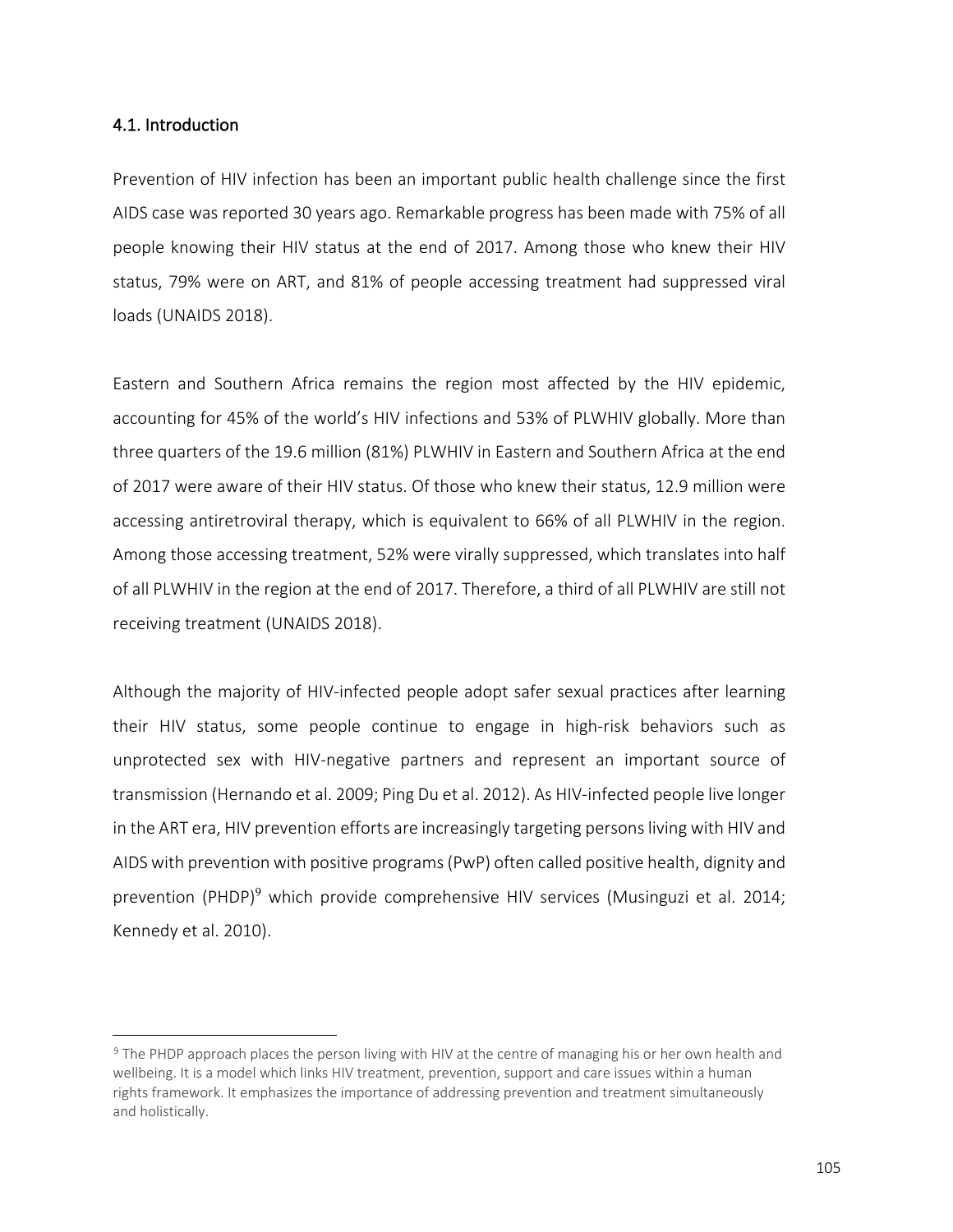However, the availability and incorrect knowledge of ART may present opportunities for a relapse of risky sexual behaviour<sup>10</sup> known as, 'treatment optimism.' This study will investigate the treatment optimism argument that HIV is a less serious threat due to ART, by investigating the relationship between ART and sexual behaviour in those people that are HIV-positive and those HIV-negative.

### *4.2. Analytical Framework*

<u>.</u>

The notion that changes in the perceived threat of HIV, due for example, to beliefs that ART has made HIV less lethal, or that HIV infection is now more of a chronic than a lifethreatening illness may lead to reduced caution in sexual practices, reduced concerns about HIV; increases in unsafe sex and incidence of sexually transmitted infections in the ART era (Diabate 2013; Mayanja et al. 2012). However, it is necessary to recognise the intertwined relationship existing between an individual and their environment. Recognising that individual behaviour is influenced by factors at different levels (Gombachika et al. 2012), addressing the complexities and interdependences between socioeconomic, cultural, environmental, and biological determinants of behaviour.

For the purpose of this study, two levels as discussed in Chapter 1. The first level, individual: includes the individual characteristics that influence behaviour such as a person's knowledge, attitudes, skills, and beliefs. The second level is the community level and it recognises established norms and values as well as societal factors that help to maintain economic and/or social inequalities between groups in society.

The framework posits that beliefs are underlying determinants of behaviour, and that the effects of belief on behaviour are partly mediated by influences in accordance with both levels. The most effective approach to prevention and control uses a combination of

 $10$  Risky sexual behavior - Having more than one sexual partner; changing sexual partners frequently; concurrent partnering; and having unprotected oral, vaginal or anal sexual contact.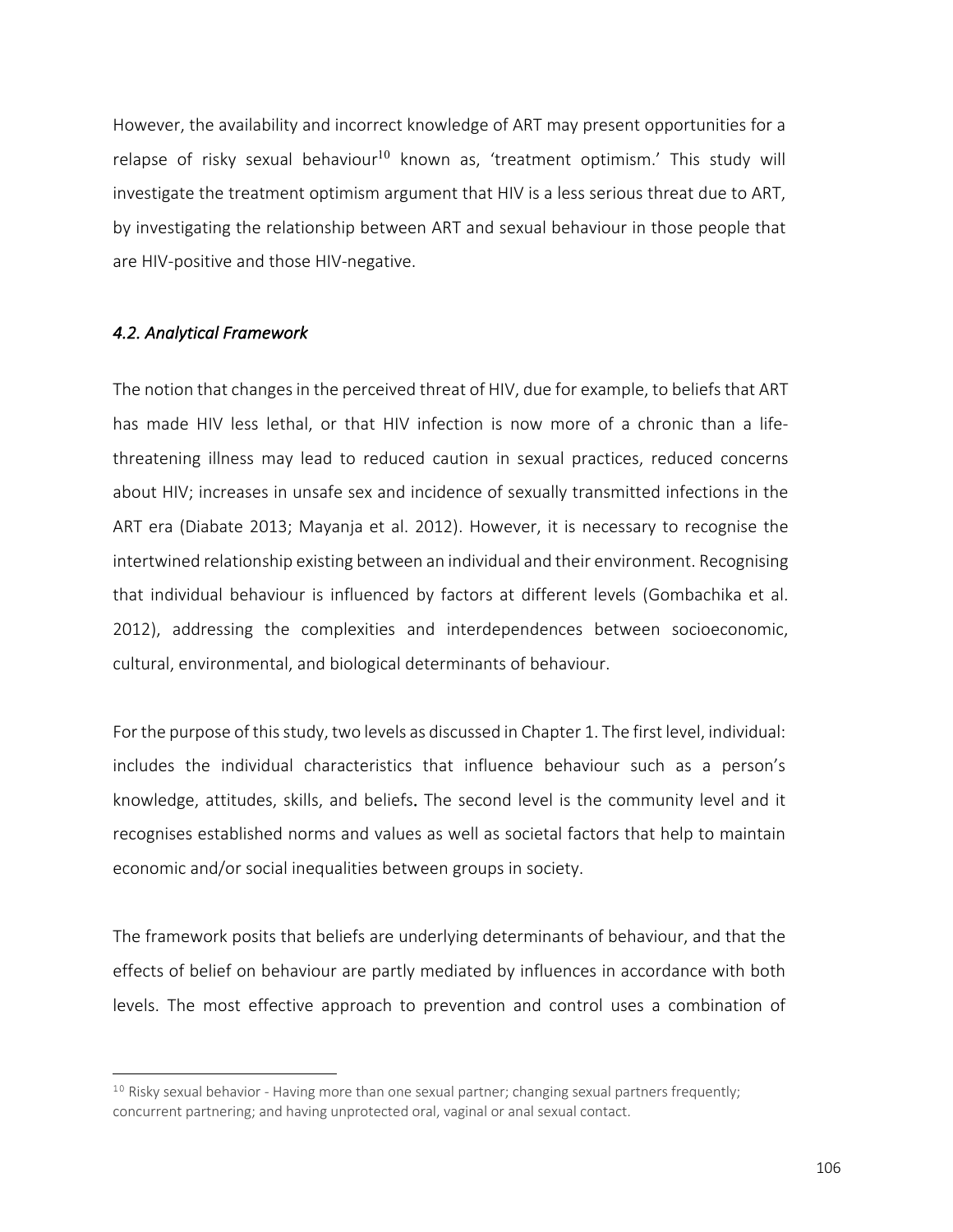interventions at both levels. A major strength of this approach is that it will be possible to offer strategies of behavioural change in relation to the levels.

## *4.3. Methods*

### *4.3.1. Data*

The dissertation utilised secondary quantitative data from the Botswana AIDS Impact Survey, 2013 (BAIS IV). BAIS IV provides demographic, social and health statistics, including data on sexual behaviour. The Survey's individual questionnaire represents the primary recording instrument for this study and was adapted by the author while working in Botswana to capture data on ART and sexual risk behaviour, making the present study possible.

The sampling frame for BAIS IV was based on the Population and Housing Census. The sample size was 15,061 successfully interviewed respondents. The present study uses those participants who completed the individual questionnaire in 2013, were aged 15-64 and had sexual experience, totalling 6,239 participants. Prevalence of HIV was determined in two ways: by dried blood spot samples collected at the sampled households for subsequent HIV testing; and self-reported questions related to testing from the individual questionnaire. Complementary to the BAIS study was the Household study, which collected additional data from the respondents concerning, citizenship, housing, assets, water access, etc., and is used to roughly assess socio-economic status.

Linking the analytical model to the measures will be arranged by two levels. Variables identified in the following section will posit that beliefs are underlying determinants of behaviour, and that the effects of belief on behaviour are partly mediated by attitudes in accordance with levels – personal and community (see Table 1). Analyses was undertaken using Stata 15.1. Variables were considered significant using p<0.05.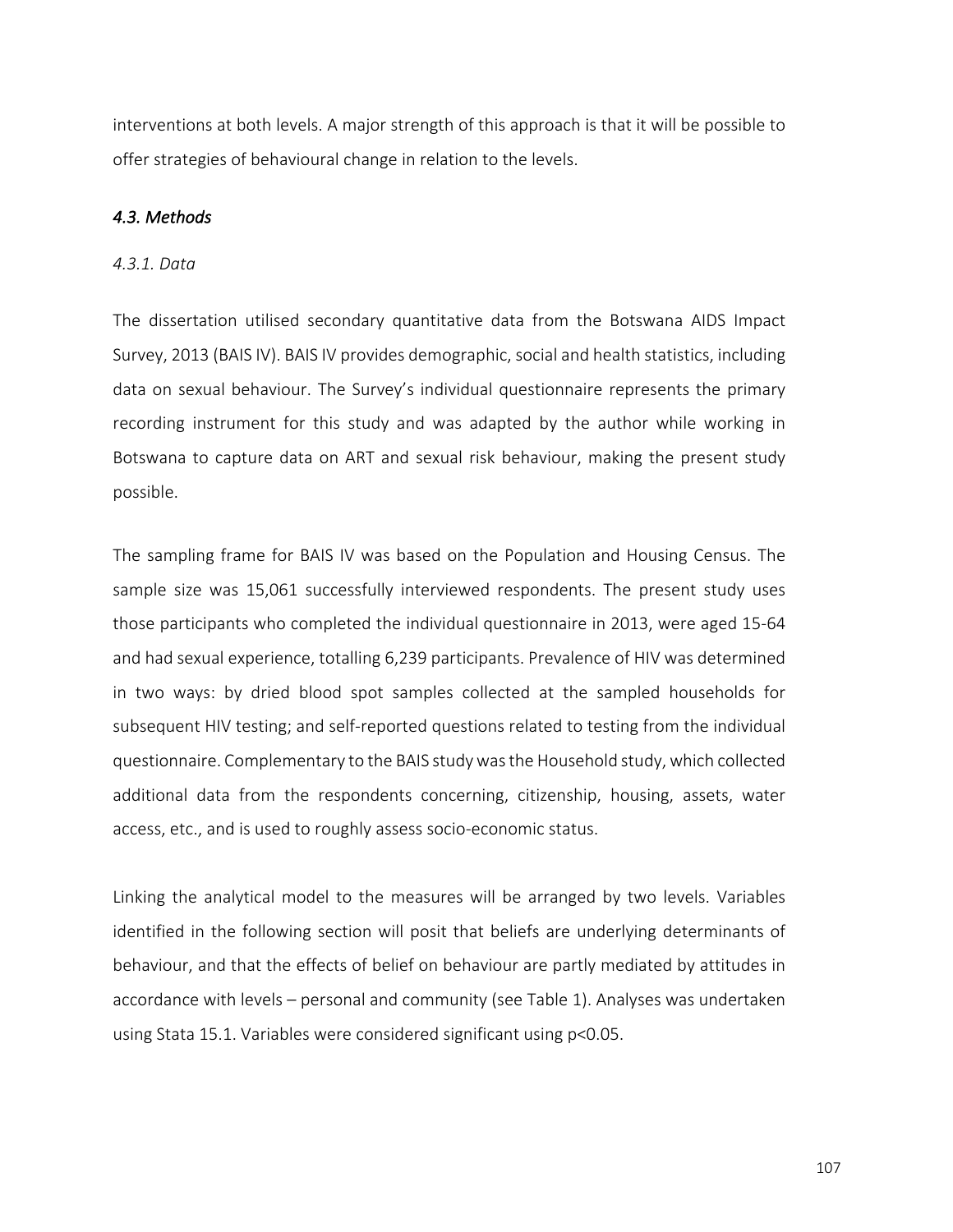### *4.3.2. Measures*

The principal variables for each of the explanatory factors are shown in Table 1. Construction of the variables is founded on questions from BAIS IV and from the associated household survey. Table 1 details the level of the analytical framework to which the variables relate, the variable descriptions, and the units of measure.

The first three variables defined are 'behavioural' based and are used as dependent variables to measure high-risk sex, commencing with two condom use variables followed by multiple partnerships. Multiple partnerships are measured quantitatively as the total number of sexual partners (at least more than one) in the last twelve months.

Next, are five independent variables concerning the individual's beliefs related to ARVs. For instance, 'ARVs cure AIDS' is based on asking the respondent; "What do you believe ARVs do?" The response options are: "Cure AIDS; Cure HIV; Suppress HIV; and Don't Know". The other four variables are constructed in a similar fashion. These are intended to measure the constructs of susceptibility and severity and are used as key independent variables in the regression analysis, and collectively described as HIV treatment optimism.

| Level    | <b>Dependent Variables</b>        | Unit of measure         |
|----------|-----------------------------------|-------------------------|
| Personal | *In the past 12 months have you   | $0 = No$                |
|          | always used a condom with this    | $1 = Yes$               |
|          | partner?                          |                         |
| Personal | *The last time you had sexual     | $0 = No$                |
|          | intercourse with this partner did | $1 = Yes$               |
|          | you or this partner use a condom? |                         |
| Personal | *In the last 12 months with how   | $0=1$ Partner           |
|          | many people overall have you had  | 1=2 or more partners    |
|          | sex with?                         |                         |
| Level    | <b>Independent Variables</b>      | Unit of measure         |
| Personal | What do you believe ARVs do?      | 0=Suppress HIV and AIDS |
|          |                                   | 1=Cure HIV and AIDS     |
| Personal | Has the introduction of ARVs      | $0 = No$                |
|          | influenced your sexual behaviour? | $1 = Yes$               |

Table 1: Principal variables using BIAS IV, 2013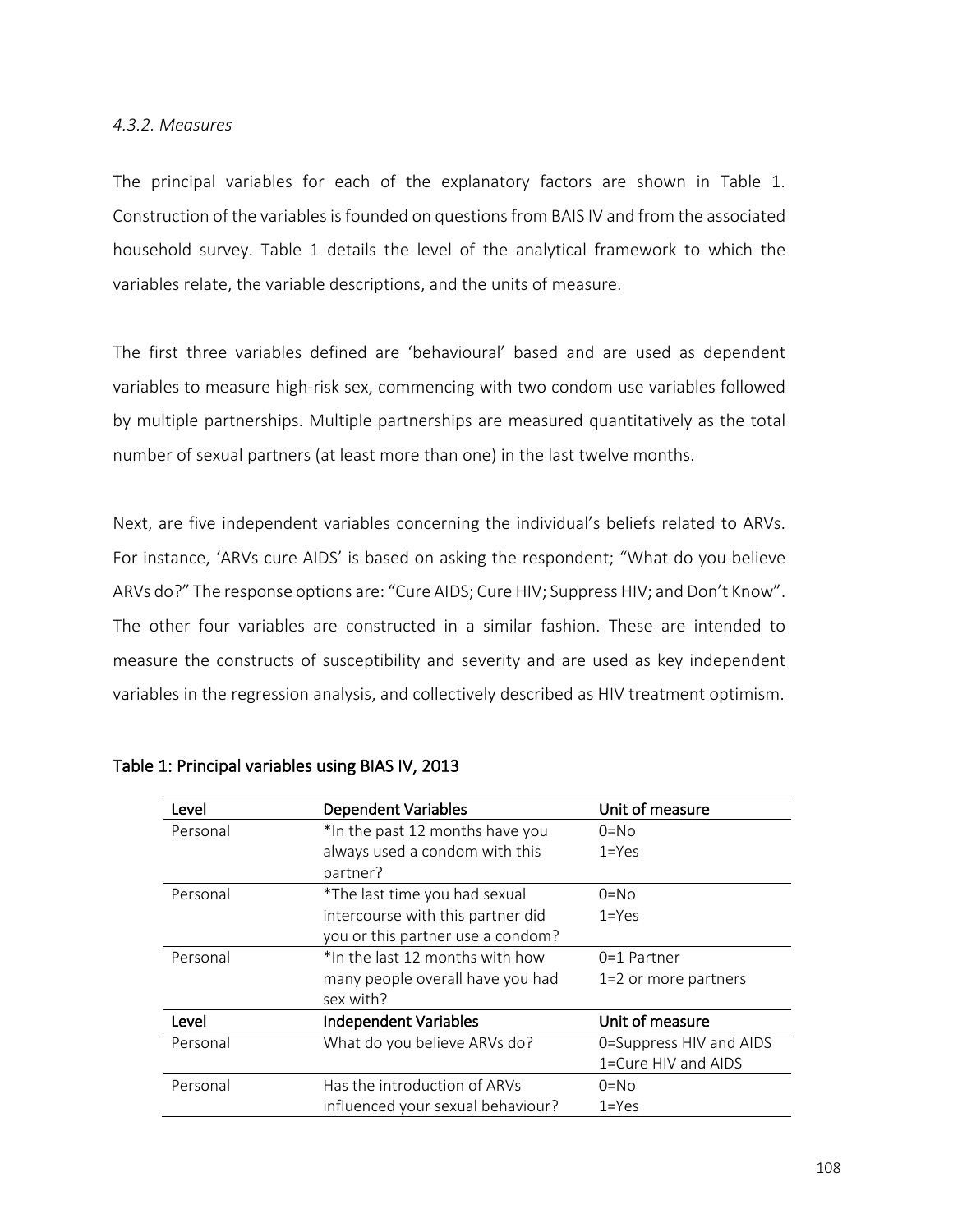| Personal  | Do you think that people on ARV's                                               | $0 = No$              |
|-----------|---------------------------------------------------------------------------------|-----------------------|
|           | should always use condoms?                                                      | $1 = Yes$             |
| Personal  | Do you think a person on ARVs                                                   | $0 = Yes$             |
|           | should discontinue/stop taking                                                  | $1 = No$              |
|           | them once they feel better?                                                     |                       |
| Personal  | Has your personal concern about                                                 | 0=Less Concerned      |
|           | getting HIV changed since the                                                   | 1=More Concerned      |
|           | introduction of ARV's?                                                          |                       |
| Level     | <b>Control Variables</b>                                                        | Unit of measure       |
| Personal  | Education                                                                       | $1 =$ None            |
|           |                                                                                 | 2=Primary             |
|           |                                                                                 | 3=Secondary           |
|           |                                                                                 | 4=Tertiary            |
| Personal  | Urban/Rural                                                                     | $0 = City$            |
|           |                                                                                 | $1 = Rural$           |
| Personal  | Citizenship                                                                     | 0=Botswana            |
|           |                                                                                 | 1=Africans            |
|           |                                                                                 | 2=Elsewhere           |
| Personal  | Age                                                                             | $1 = 15 - 24$ yrs.    |
|           |                                                                                 | 2=25-34 yrs.          |
|           |                                                                                 | 3=35-44 yrs.          |
|           |                                                                                 | 4=45-54 yrs.          |
|           |                                                                                 | 5=55-64 yrs.          |
| Personal  | Marriage                                                                        | 1=Living together or  |
|           |                                                                                 | married               |
|           |                                                                                 | 2=Never married       |
|           |                                                                                 | 3=widowed, divorced,  |
|           |                                                                                 | separated             |
| Community | Cooking                                                                         | 1=Electrical          |
|           |                                                                                 | 2=Gas and propane     |
|           |                                                                                 | 3=Wood, coal and dung |
| Community | Employment - In the past 7 days did                                             | $0 = No$              |
|           | you work for payment, profit or                                                 | $1 = Yes$             |
|           | home use for at least 1 h?                                                      |                       |
| Community | Does any member of this                                                         | $0 = No$              |
|           | household own a motor vehicle in                                                | $1 = Yes$             |
|           | working condition?                                                              |                       |
| Community | What is the main toilet facility used                                           | 0=Other               |
|           | by this household? Flush?                                                       | $1 =$ Flush           |
| Community | Which of the following social and                                               | $0 = No$              |
|           | medical services are available in                                               | $1 = Yes$             |
|           | this locality/area? ARV programme?                                              |                       |
|           | *These questions relate to the respondent's "main" partner only. There are also |                       |
|           |                                                                                 |                       |

questions about other partners. However, they are not analyzed here.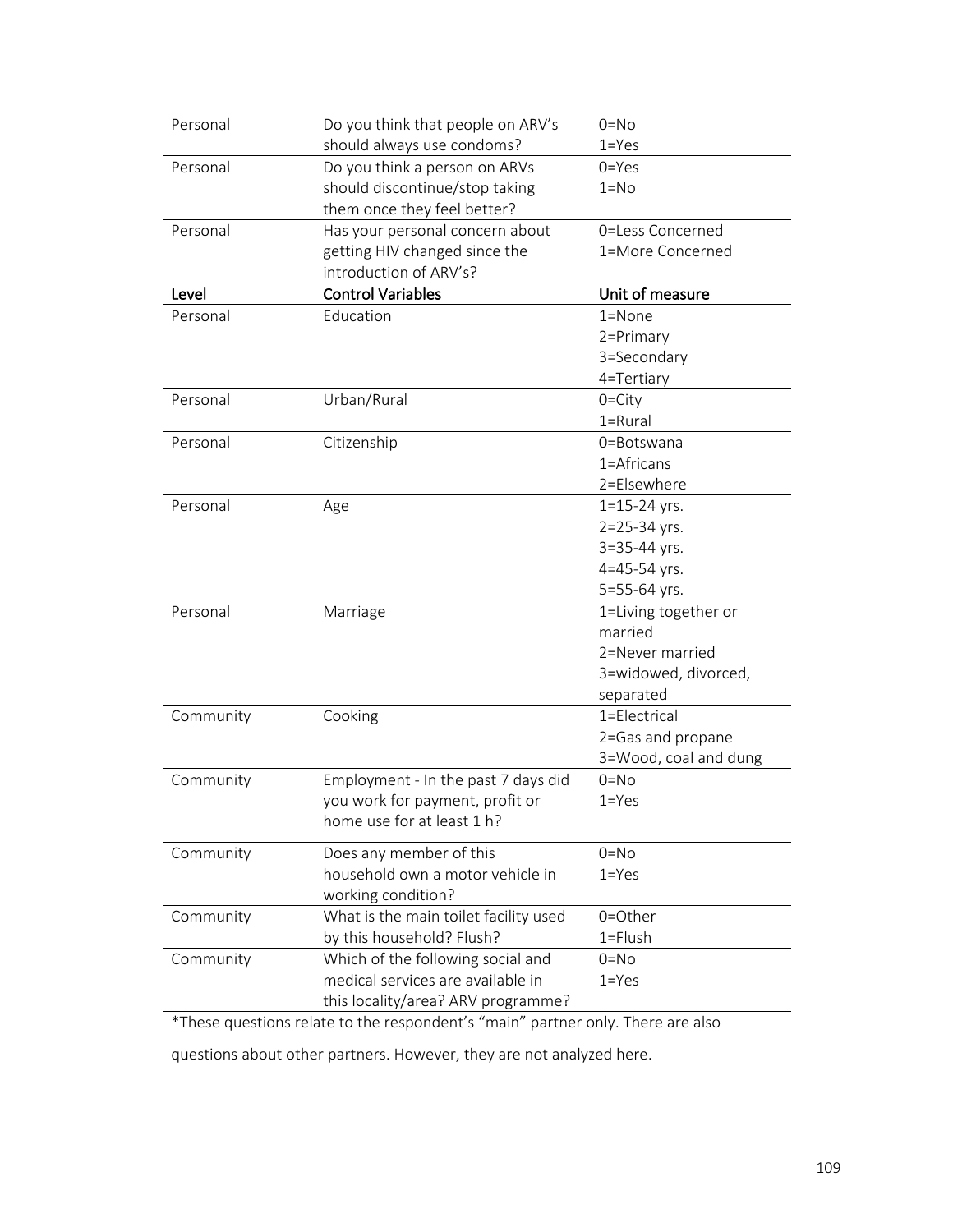# *4.4. Ethical statement*

The Research Ethics Board at Wilfrid Laurier University, Canada granted ethical clearance for the study while permission to use the secondary data was obtained from Statistics Botswana.

# *4.5. Results*

## *4.5.1. Description of the sample*

Table 2 presents the distribution of respondents by various socio-demographic characteristics and is categorised by self-reported HIV status. The analysis is restricted to those aged 15 to 64, who had sex in the last year, and have tested and reported the result of the test.

The results of the two tiered question; "were you told/given your result for your last HIV test and if so, what was the result?" - indicate that the prevalence rate increases as age goes up to the 35 to 44 year olds who have the highest rate, then declines in the age groups 45 to 54 and 55 to 64 year olds . This may be a case of under reporting which will be covered in Table 3. Those with lower educational levels (no education and primary); those of the Christian religion and no religion; those separated; and those that lived in rural areas had higher self-reported prevalence rates.

| <b>Variables</b> | <b>HIV-positive</b><br>(self-<br>reported) | *p value | n=   |
|------------------|--------------------------------------------|----------|------|
| Age              |                                            |          |      |
| 15-24 yrs        | 8%                                         | 0.0000   | 874  |
| 25-34 yrs        | 19%                                        | 0.0000   | 1874 |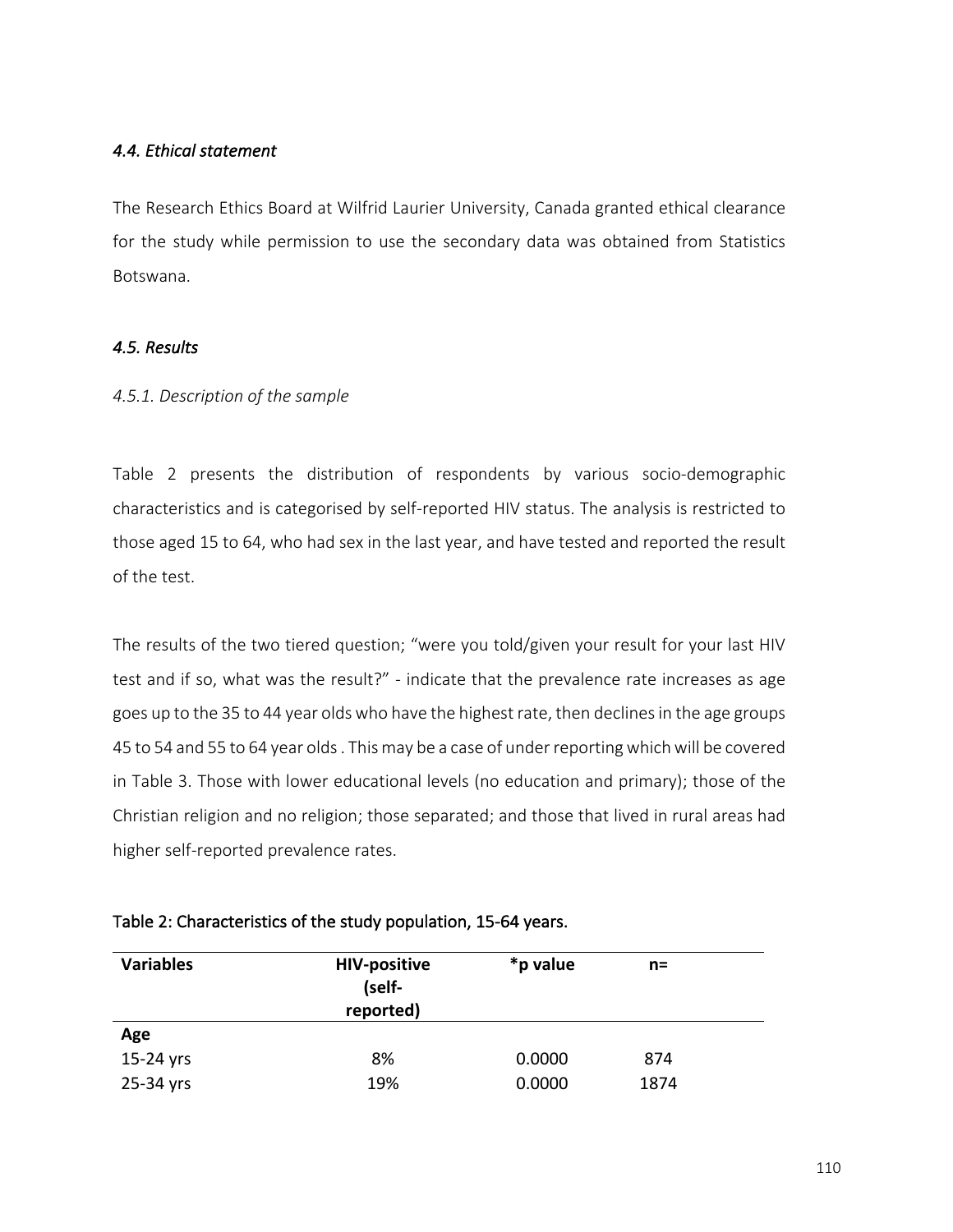| 35-44 yrs                  | 35% | 0.0000 | 1246 |  |
|----------------------------|-----|--------|------|--|
| 45-54 yrs                  | 29% | 0.0000 | 739  |  |
| 55-64 yrs                  | 26% | 0.0000 | 356  |  |
|                            |     |        | 5089 |  |
| <b>Education</b>           |     |        |      |  |
| No education               | 32% | 0.0000 | 401  |  |
| <b>Education Primary</b>   | 35% | 0.0000 | 928  |  |
| <b>Education Secondary</b> | 23% | 0.0000 | 2505 |  |
| <b>Education Tertiary</b>  | 11% | 0.0000 | 1255 |  |
|                            |     |        | 5089 |  |
| **Religion                 |     |        |      |  |
| Christian                  | 23% | 0.0000 | 4441 |  |
| <b>Badimo</b>              | 18% | 0.0000 | 168  |  |
| No Religion                | 25% | 0.0000 | 459  |  |
|                            |     |        | 5089 |  |
| <b>Marriage Status</b>     |     |        |      |  |
| Married                    | 23% | 0.0000 | 2628 |  |
| Never married              | 22% | 0.0000 | 2258 |  |
| Separated                  | 40% | 0.0000 | 203  |  |
|                            |     |        | 5089 |  |
| Urban/Rural                |     |        |      |  |
| Urban                      | 21% | 0.0000 | 3335 |  |
| Rural                      | 26% | 0.0000 | 1754 |  |
| Overall mean               | 24% |        | 5089 |  |

\*p values are one-sample t-tests

\*\*The category "Other" was dropped due to the limited number of respondents.

In 2013 the HIV prevalence rate in Botswana was 18.5% among the population aged 18 months and above (NACA 2015). Table 3 compares the age groupings by blood test results conducted the day of the interview compared to the self-reported results. This unique dual feature of BAIS IV was conducted based on a respondent's consent to the blood test for the population aged 18 months through 64 years. The self-reported HIV status was based on the following questions: "Have you ever been tested for HIV, the virus that causes AIDS?"; a) Were you told/given your result for your last HIV test? and; b) What was the result? (answer if you do not mind).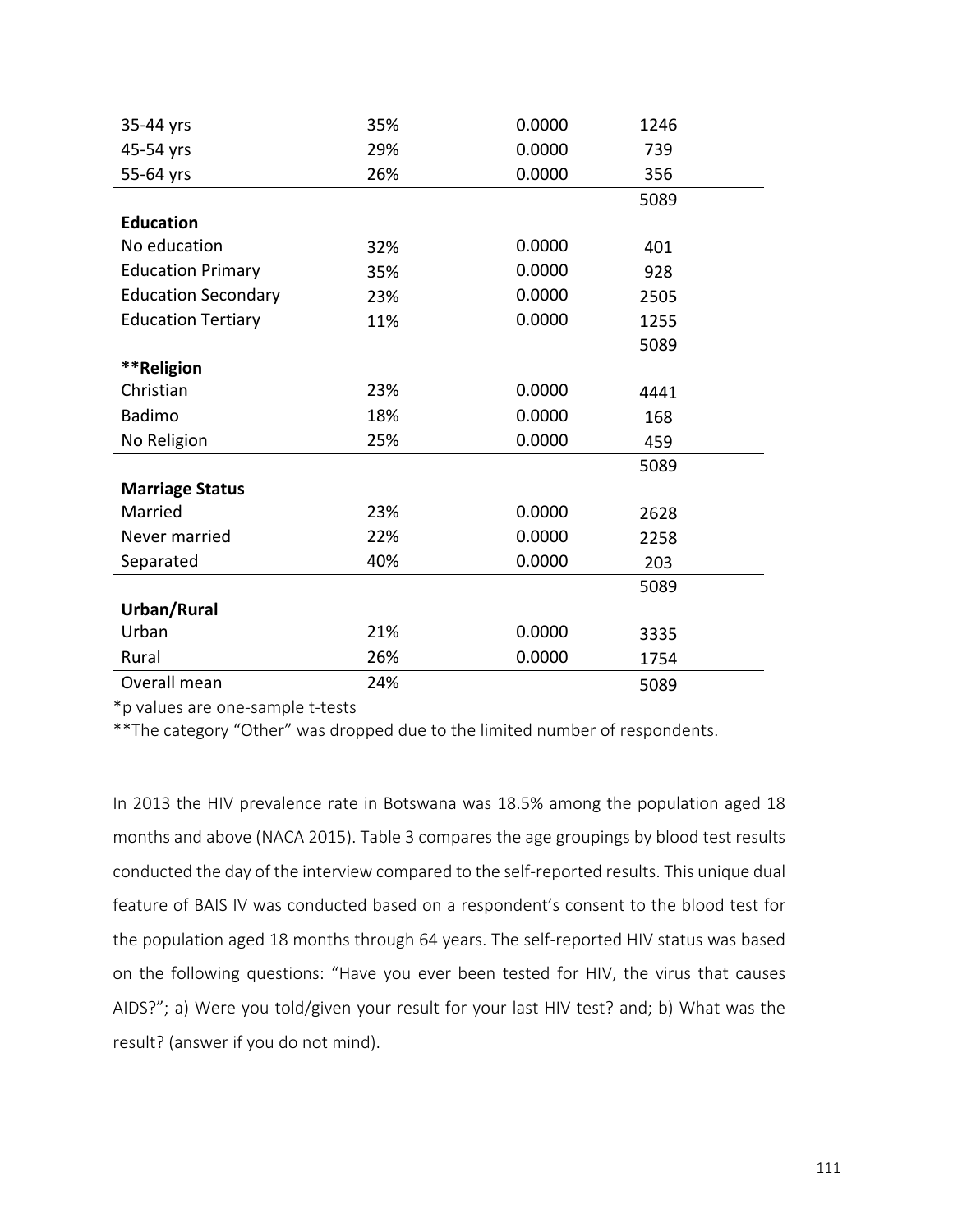The sero-status comparison reveals that there may have been under reporting of HIVpositivity, as the results of the blood test had a higher prevalence of HIV than selfreporting. The overall mean for prevalence ranged from 21% to 29% and could be an indication of respondents not wanting to divulge a socially unacceptable test to the interviewer and a possible indication of stigma. Letshwenyo-Maruatona et al (2019) indicate that in Botswana stigma remains a barrier in effective HIV prevention management (Letshwenyo-Maruatona et al. 2019). This could also be a case of the respondent having become infected since their last test.

| <b>Variables</b> | Sero-status     | Sero-status              | *p value |
|------------------|-----------------|--------------------------|----------|
|                  | (self-reported) | (blood test) $^{\rm l1}$ |          |
| <b>HIV</b>       |                 |                          |          |
| Prevalence       |                 |                          |          |
| 15-24 Years      | 8%              | 13%                      | 0.0465   |
| 25-34 Years      | 18%             | 27%                      | 0.0000   |
| 35-44 Years      | 33%             | 41%                      | 0.0030   |
| 45-54 Years      | 28%             | 37%                      | 0.0331   |
| 55-64 Years      | 23%             | 27%                      | 0.2773   |
| Mean             | 21%             | 29%                      |          |
|                  | n=3757          | $n = 3757$               |          |

### Table 3: HIV prevalence of the study population

\*p values are two-sample t-tests

In the next section the results will be unpacked within the analytical framework. The first level relates to the individual and the second level is based on community influences.

## *4.5.2. Awareness and knowledge of ART*

In terms of what treatment options are available for HIV infected people, Table 4 indicates that 98% of the total population believed that ART was the dominant treatment option. The distribution within the HIV-positive and HIV-negative categories was only slightly

 $^{11}$  HIV prevalence rates were based on the HIV blood test results from the survey.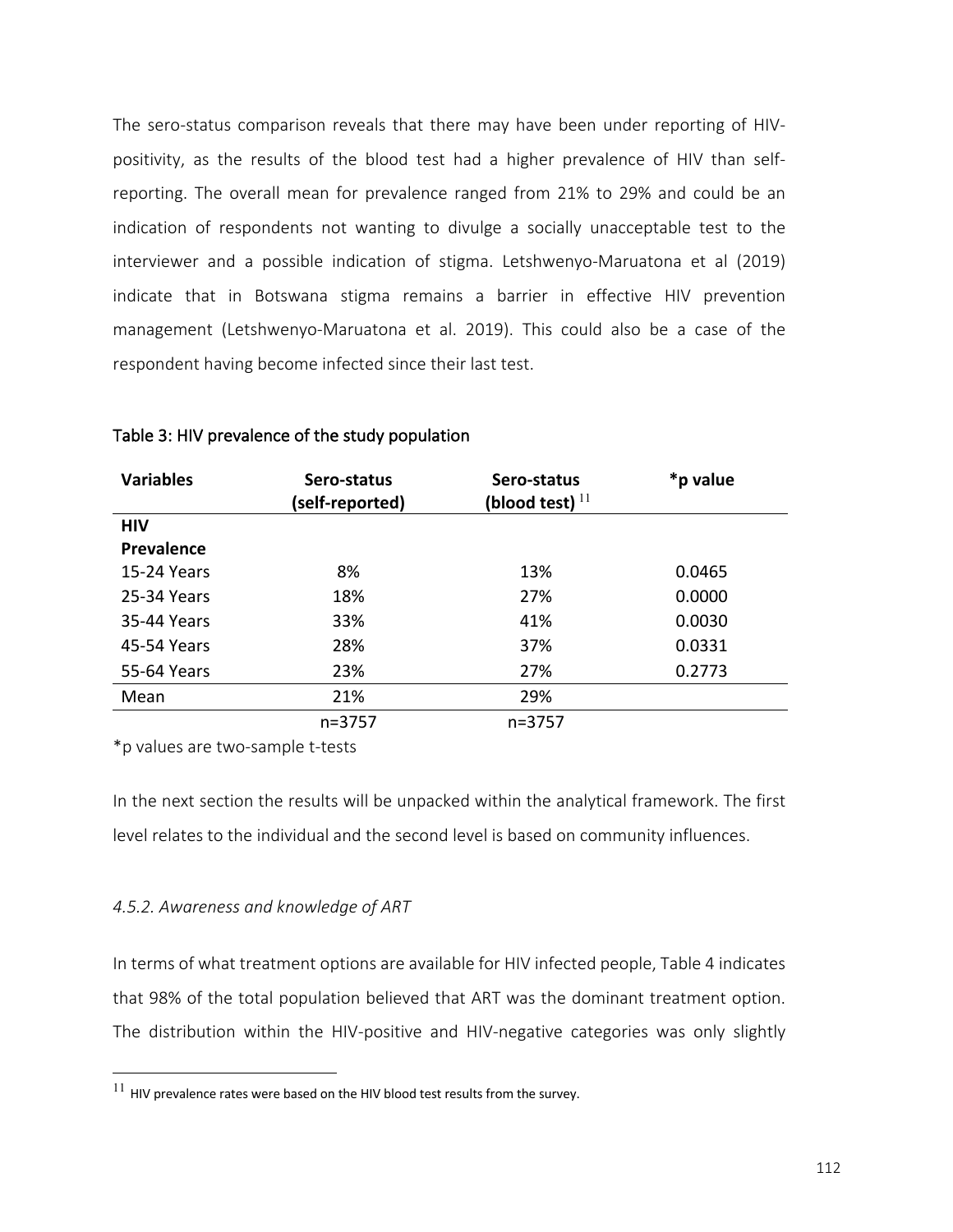different indicating that those who were HIV-positive were more aware of ART, which could be an indication of information received at the testing site.

In terms of functional knowledge of ART and what ARVs could or could not do, only 3% of the population believed that ARVs cure AIDS, which is a significant decrease from 25% of the population in BAIS III (Statistics Botswana 2009). Clearly, awareness of ART has not only expanded, but with a better understanding of what it can or cannot do.

| What treatment options are<br>available for HIV infected<br>people? | <b>HIV-negative</b> | HIV-<br>positive | *p value | Mean   |
|---------------------------------------------------------------------|---------------------|------------------|----------|--------|
| ART                                                                 | 97%                 | 99%              | 0.0000   | 98%    |
|                                                                     | $n = 3916$          | $n = 1173$       |          | n=5089 |
| What do you believe ARVs<br>do?                                     |                     |                  |          |        |
| <b>Suppress</b>                                                     | 97%                 | 97%              | 0.0000   | 97%    |
|                                                                     | $n = 3815$          | $n = 1158$       |          | n=4973 |

Table 4: Awareness and knowledge of the study population, 15-64 years

\*p values are two-sample t-tests

## *4.5.3. Personal beliefs about ART*

Table 5 considers condom use at last sex by main partner and indicates that 67% of the HIV-negative population used a condom at last sex, while for those HIV-positive it was substantially higher at 82%. The same was also true for consistent condom use. The lower rates of condom use among HIV-negative individuals may indicate that the availability of ART is causing lower compliance among this group. It may also be a reflection of the established and familiar relationship between main partners where both partners are HIVnegative while for those HIV-positive partners are having to protect themselves and their partners.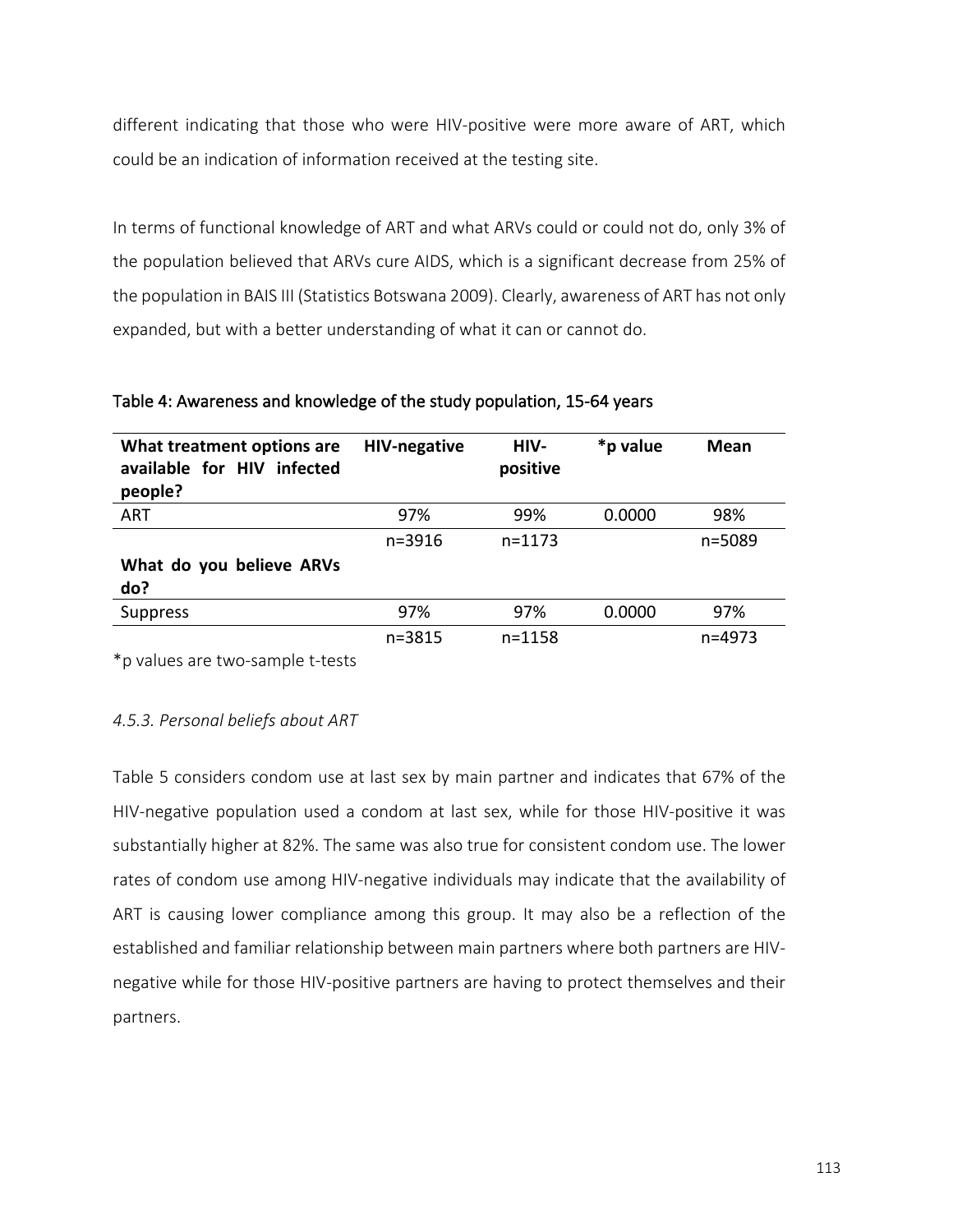# Table 5: Condom use, 15-64 years

| Did you use a condom the   | HIV-      | <b>HIV-positive</b> | *p value | Mean      |
|----------------------------|-----------|---------------------|----------|-----------|
| last time you had sex with | negative  |                     |          |           |
| this partner?              |           |                     |          |           |
| Partner 1                  |           |                     |          |           |
| Yes                        | 67%       | 82%                 |          | 70%       |
| No                         | 33%       | 18%                 |          | 30%       |
|                            | n=3368    | n=960               | 0.0000   | n=4328    |
| Partner 2                  |           |                     |          |           |
| Yes                        | 87%       | 83%                 |          | 86%       |
| No                         | 13%       | 17%                 |          | 14%       |
|                            | $n = 526$ | $n = 89$            | 0.0000   | $n = 615$ |
| Partner 3                  |           |                     |          |           |
| Yes                        | 89%       | 86%                 |          | 89%       |
| No                         | 11%       | 14%                 |          | 11%       |
|                            | $n = 187$ | $n=22$              | 0.0000   | $n = 209$ |
| In the past 12 months have |           |                     |          |           |
| you always used a condom   |           |                     |          |           |
| with this partner?         |           |                     |          |           |
| Partner 1                  |           |                     |          |           |
| Yes Always                 | 56%       | 72%                 |          | 60%       |
| No, Never/Sometimes        | 44%       | 28%                 |          | 40%       |
|                            | 3368      | 960                 | 0.0000   | 4328      |
| Partner <sub>2</sub>       |           |                     |          |           |
| Yes Always                 | 79%       | 78%                 |          | 60%       |
| No, Never/Sometimes        | 21%       | 22%                 |          | 40%       |
|                            | 526       | 89                  | 0.0000   | 615       |
| Partner 3                  |           |                     |          |           |
| Yes Always                 | 81%       | 91%                 |          | 82%       |
| No, Never/Sometimes        | 19%       | 9%                  |          | 18%       |
|                            | $n = 187$ | $n=22$              | 0.0000   | $n = 209$ |

\*p values are two-sample t-tests

In Table 6, when asked the question; "has your personal concern about getting HIV changed since the introduction of ARV's?" both groups of respondents indicate being more concerned. When further asked if the introduction of ARVs influenced their sexual behavior, 49% of the HIV-positives said yes while only 38% of the HIV-negatives said yes.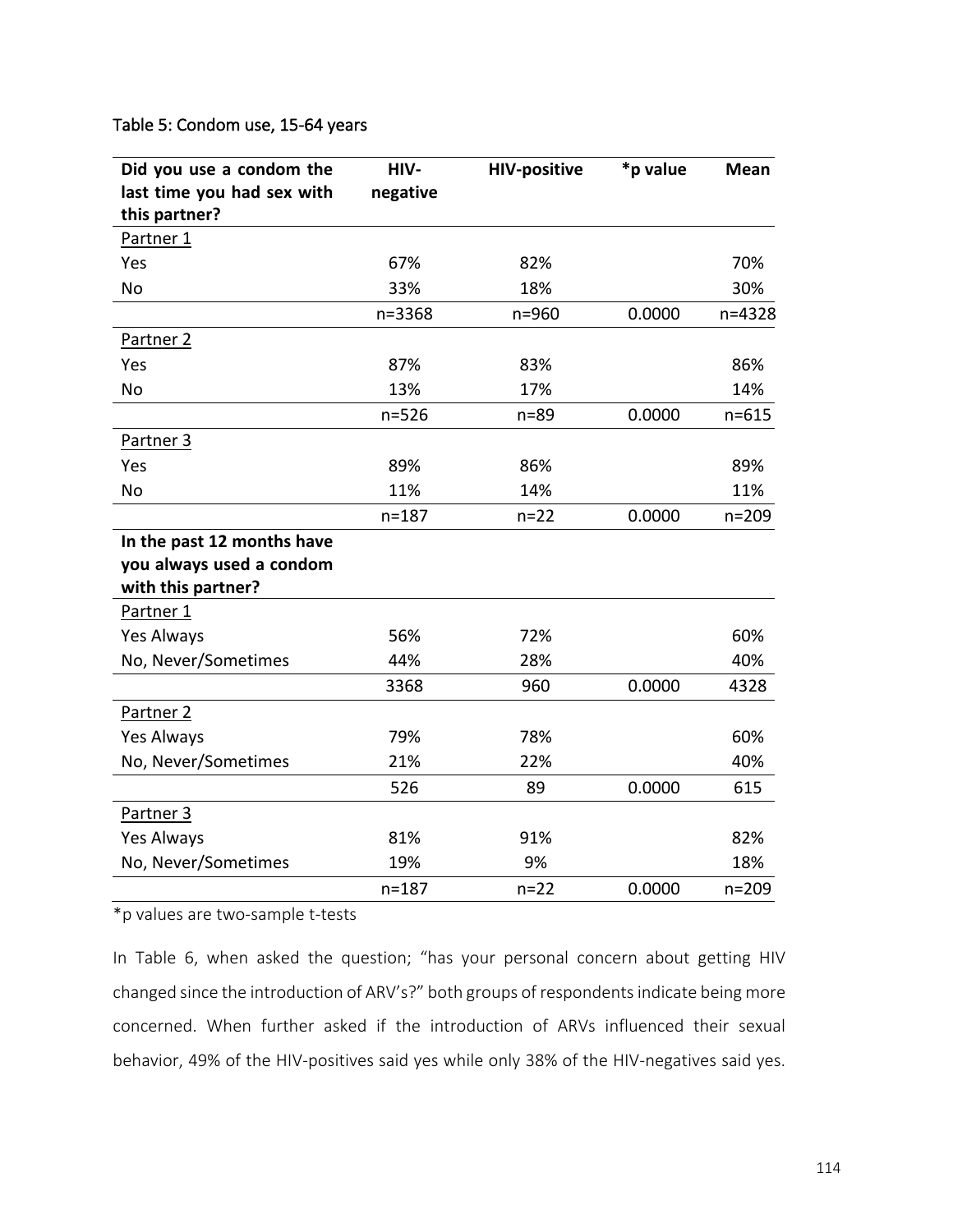These "yes" groups are also practicing more prevention: 75% used condoms; 26% had less sexual partners and 15% discontinued practicing MCP.

# Table 6: Concern in contracting HIV

| personal<br>Has<br>your<br>concern<br><b>HIV</b><br>getting<br>changed<br>about<br>since the introduction of ARV's?                                                | <b>HIV-negative</b> | HIV-<br>positive | $*_{p}$<br>value | <b>Mean</b> |
|--------------------------------------------------------------------------------------------------------------------------------------------------------------------|---------------------|------------------|------------------|-------------|
| Less concerned                                                                                                                                                     | 30%                 | 33%              |                  | 31%         |
| More concerned                                                                                                                                                     | 70%                 | 67%              |                  | 69%         |
|                                                                                                                                                                    | n=3703              | $n = 1128$       | 0.0000           | n=4831      |
| Has the introduction of ARVs                                                                                                                                       |                     |                  |                  |             |
| influenced your sexual                                                                                                                                             |                     |                  |                  |             |
| behavior?                                                                                                                                                          |                     |                  |                  |             |
| Yes                                                                                                                                                                | 38%                 | 49%              |                  | 41%         |
| No                                                                                                                                                                 | 62%                 | 51%              |                  | 59%         |
|                                                                                                                                                                    | $n = 3703$          | $n = 1128$       | 0.0000           | $n = 4831$  |
| Out of the ones that answered<br>yes, the ones that are<br>practicing more prevention<br>indicate the following<br>prevention methods $^{12}$ :<br>More condom use | 75%                 | 75%              | 0.0000           | 75%         |
|                                                                                                                                                                    |                     |                  |                  |             |
| Less sexual partners<br><b>Discontinue MCP</b>                                                                                                                     | 26%<br>14%          | 25%<br>16%       | 0.0165<br>0.0000 | 26%<br>15%  |
| Abstinence                                                                                                                                                         | 8%                  | 10%              | 0.0000           | 9%          |
| Out of the ones that answered<br>yes, the ones that are<br>practicing less prevention<br>indicate the following<br>prevention methods:                             |                     |                  |                  |             |
| Less condom use                                                                                                                                                    | 5%                  | 6%               | 0.0000           | 5%          |
| More sexual partners                                                                                                                                               | 1%                  | 0%               | 0.0000           | 1%          |
| Continue to practice MCP                                                                                                                                           | 1%                  | 1%               | 0.0000           | 1%          |

\*p values are two-sample t-tests

<u>.</u>

 $12$  Respondents could choose more than one response.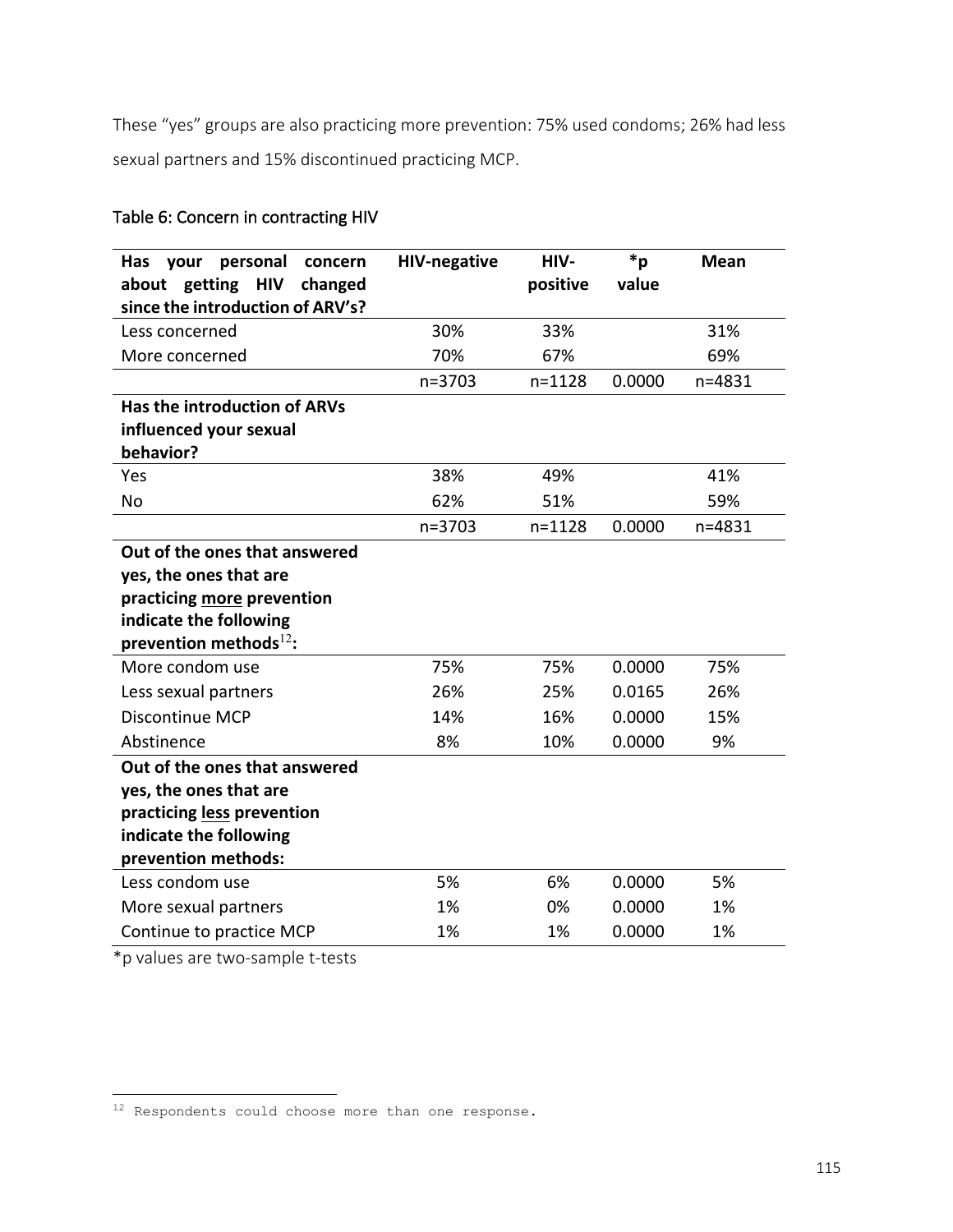Results from table 7 indicate that 94% of the population believes that you should not stop taking ARVs if you are feeling better and 88% specify that they believe that you should use a condom if you are on ARVs.

| $Q520 - Do$ you think a<br>person on antiretroviral<br>(ARV) should discontinue /<br>stop taking them once they<br>feel better? | HIV-<br>negative | HIV-<br>positive | *p<br>value | <b>Mean</b> |
|---------------------------------------------------------------------------------------------------------------------------------|------------------|------------------|-------------|-------------|
| No                                                                                                                              | 94%              | 94%              |             | 94%         |
| Yes                                                                                                                             | 6%               | 6%               | 0.0000      | 6%          |
| Q518 - Do you think that                                                                                                        |                  |                  |             |             |
| people on ARV's should                                                                                                          |                  |                  |             |             |
| always use condoms?                                                                                                             |                  |                  |             |             |
| No                                                                                                                              | 12%              | 12%              |             | 12%         |
| Yes                                                                                                                             | 88%              | 88%              |             | 88%         |
|                                                                                                                                 | $n = 3815$       | $n = 1158$       | 0.0000      | n=4973      |

# Table 7: ART and condoms

\*p values are two-sample t-tests

In Table 8, 10% of the population agreed that men could have more than one partner at a time and 7% stated that a woman could have more than one partner at a time.

# Table 8: Acceptability of multiple partners

| Q322a) Do you think it is<br>acceptable for a man to have<br>than<br>sexual<br>one<br>more<br>partner? | HIV-<br>negative | HIV-<br>positive | *p value | Mean   |
|--------------------------------------------------------------------------------------------------------|------------------|------------------|----------|--------|
| No                                                                                                     | 90%              | 90%              |          | 90%    |
| Yes                                                                                                    | 10%              | 10%              |          | 10%    |
|                                                                                                        | n=3899           | $n = 1167$       | 0.0000   | n=5066 |
| Q322b) Do you think it is<br>acceptable for a woman to<br>have more than one sexual<br>partner?        |                  |                  |          |        |
| No                                                                                                     | 94%              | 93%              |          | 93%    |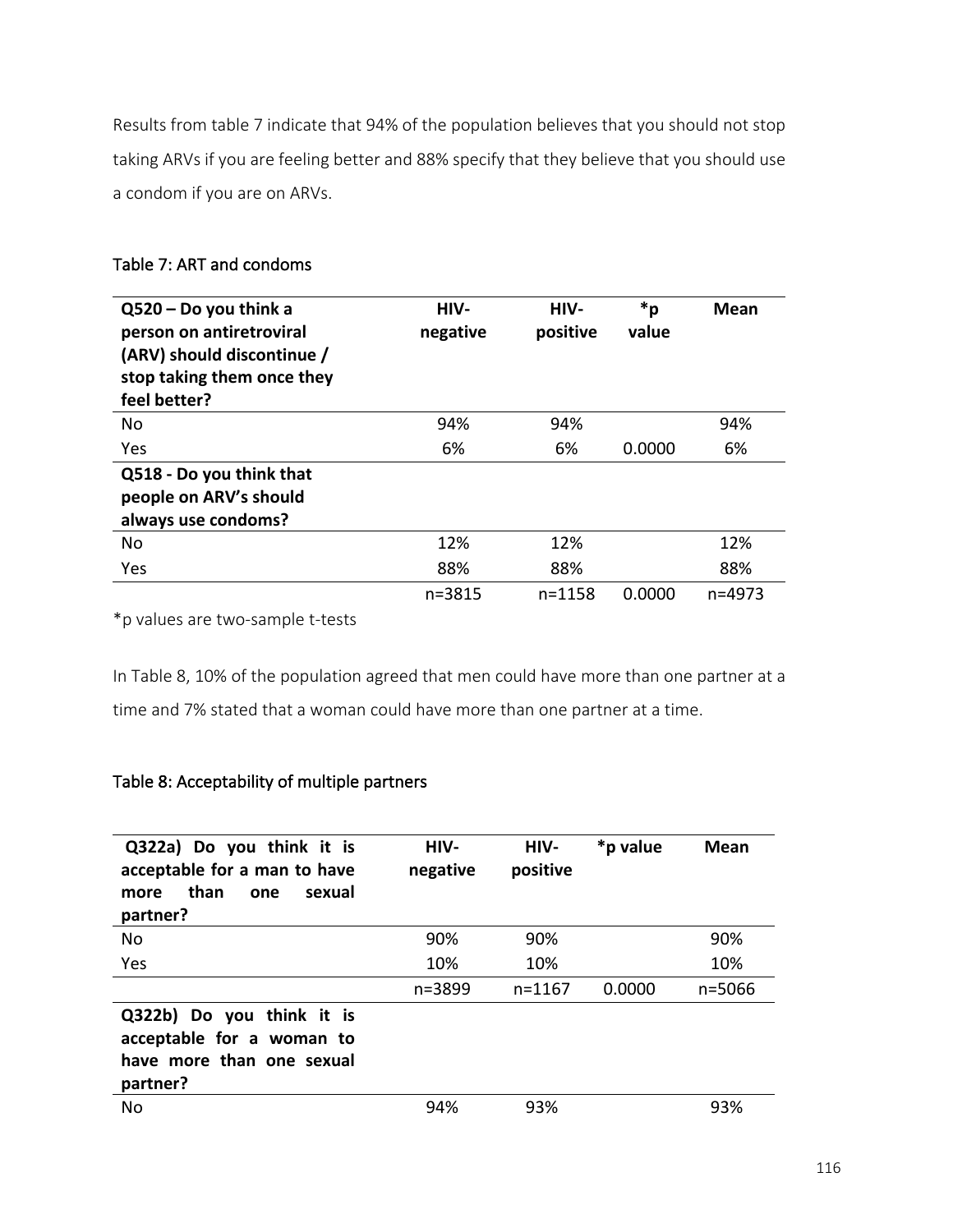| Yes | 6% | 7%                          | 7% |
|-----|----|-----------------------------|----|
|     |    | n=3899 n=1167 0.0000 n=5066 |    |

\*p values are two-sample t-tests

Table 9 details the population 15-64 that had sex during the last 12 months according to the number of partners. Findings indicate that 84% of the HIV-negatives have had sex with 1 partner only, while 16% have had 2 or more partners. The HIV-positive category indicates 91% having had one partner only and 9% having had 2 or more.

## Table 9: Multiple partners (15-64 yrs.)

| Q307b - In the last 12 months,<br>how many people have you had<br>sex with? | HIV-<br>negative | HIV-<br>positive | *p<br>value | Mean       |
|-----------------------------------------------------------------------------|------------------|------------------|-------------|------------|
|                                                                             | 84%              | 91%              |             | 86%        |
| 2 or more                                                                   | 16%              | 9%               |             | 14%        |
|                                                                             | n=3368           | $n = 960$        | 0.0000      | $n = 4328$ |

\*p values are two-sample t-tests

In Botswana, gender inequalities also surface in the discussions surrounding acceptability of using condoms. Table 10 shows the proportion of respondents who reported that it is acceptable for a woman to obtain male condoms (93%). The proportion of people reporting that it was acceptable for a man to obtain female condoms was 85%.

## Table 10: Acceptability of obtaining condoms

| $Q526a - Do$ you think it<br>should be acceptable for a<br>obtain<br>male<br>to<br>woman<br>condoms | HIV-<br>negative | HIV-<br>positive | *p value | Mean   |
|-----------------------------------------------------------------------------------------------------|------------------|------------------|----------|--------|
| No/Unsure                                                                                           | 8%               | 6%               |          | 8%     |
| Yes                                                                                                 | 92%              | 94%              |          | 93%    |
|                                                                                                     | $n = 3916$       | $n = 1173$       | 0.0000   | n=5089 |
| Q526b) Do you think it<br>should be acceptable for a<br>female<br>obtain<br>to<br>man<br>condoms?   |                  |                  |          |        |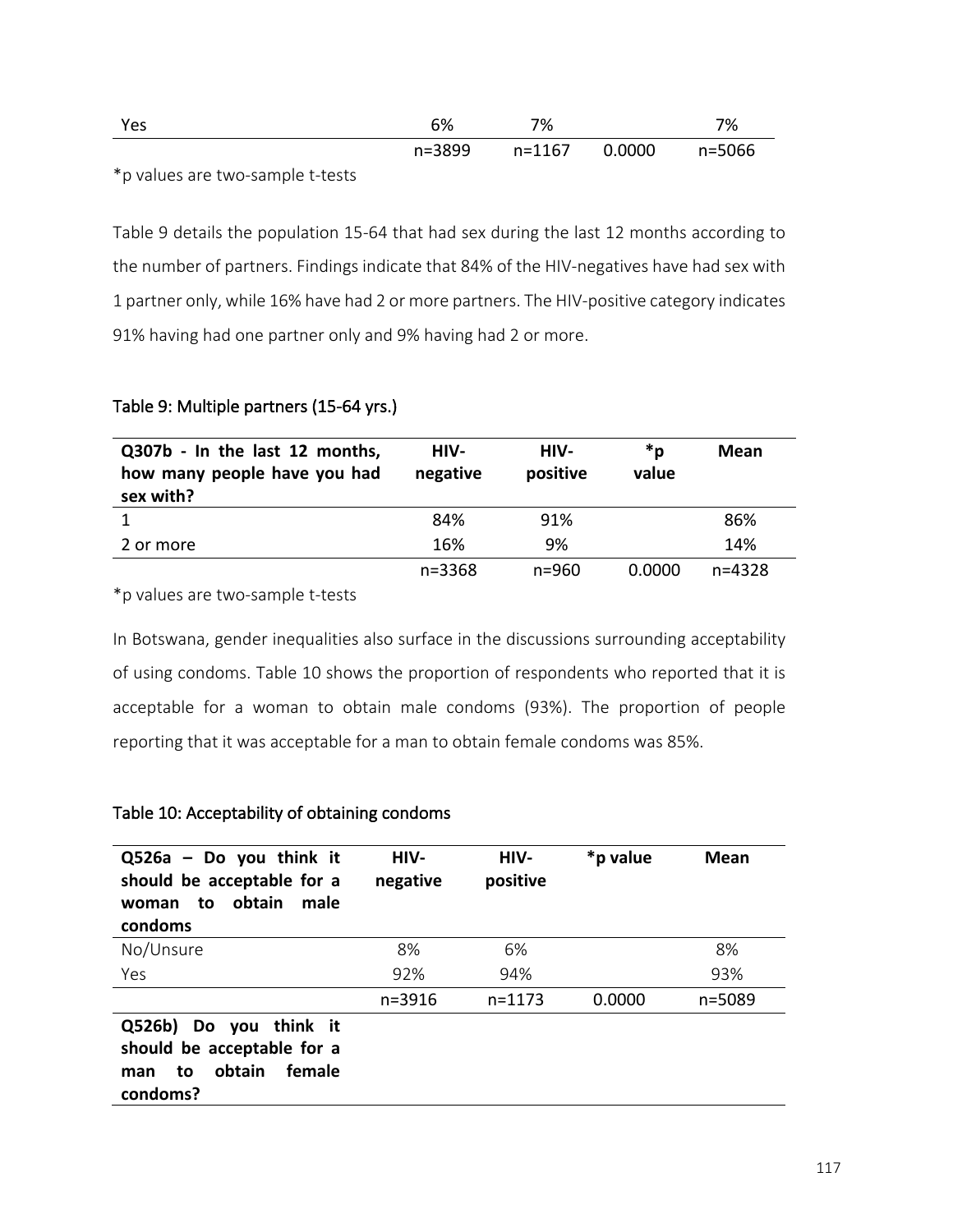| No/Unsure                      | 15%        | 14%        |        | 15%    |
|--------------------------------|------------|------------|--------|--------|
| Yes                            | 84%        | 86%        |        | 85%    |
|                                | $n = 3916$ | $n = 1173$ | 0.0000 | n=5089 |
| $Q526 - c$ ) Do you agree that |            |            |        |        |
| a woman has a right to         |            |            |        |        |
| decide if she will have safe   |            |            |        |        |
| sex? (e.g. use a condom)       |            |            |        |        |
| No/Unsure                      | 6%         | 4%         |        | 5%     |
| Yes                            | 95%        | 96%        |        | 95%    |
|                                | n=3916     | $n = 1173$ | 0.0000 | n=5089 |

\*p values are two-sample t-tests

Table 10 also indicates that 95% of all respondents agree that it is a woman's right to decide if she will have safe sex.

# *4.5.4. Regressions*

To analyse this further, results from Tables 11, 12 and 13 present logistic regression analysis of the impact of ART perception on inconsistent condom use, condom use at last sex and the number of partners in the last 12 months. Regression results are presented as the percentage in marginal effects referring to the range of probability. Those that are HIVnegative will be compared with those that are HIV-positive.

# Table 11: Logistic regression – ART perception on consistent condom use

Logistic regression coefficients showing the impact of beliefs on consistent condom use (In the past 12 months have you always used a condom with this main partner?), by HIV status.

| Variable                                            | HIV-negative | HIV-positive |
|-----------------------------------------------------|--------------|--------------|
|                                                     | $n=2775$     | $n = 743$    |
| Belief that ARVs cure AIDS.                         | $-.0475$     | $.1808*$     |
| (1=Cure HIV and AIDS)                               | (0.412)      | (0.082)      |
| Has the introduction of ARVs influenced your sexual | $.0294*$     | .0252        |
| behaviour? (1=yes)                                  | (0.074)      | (0.407)      |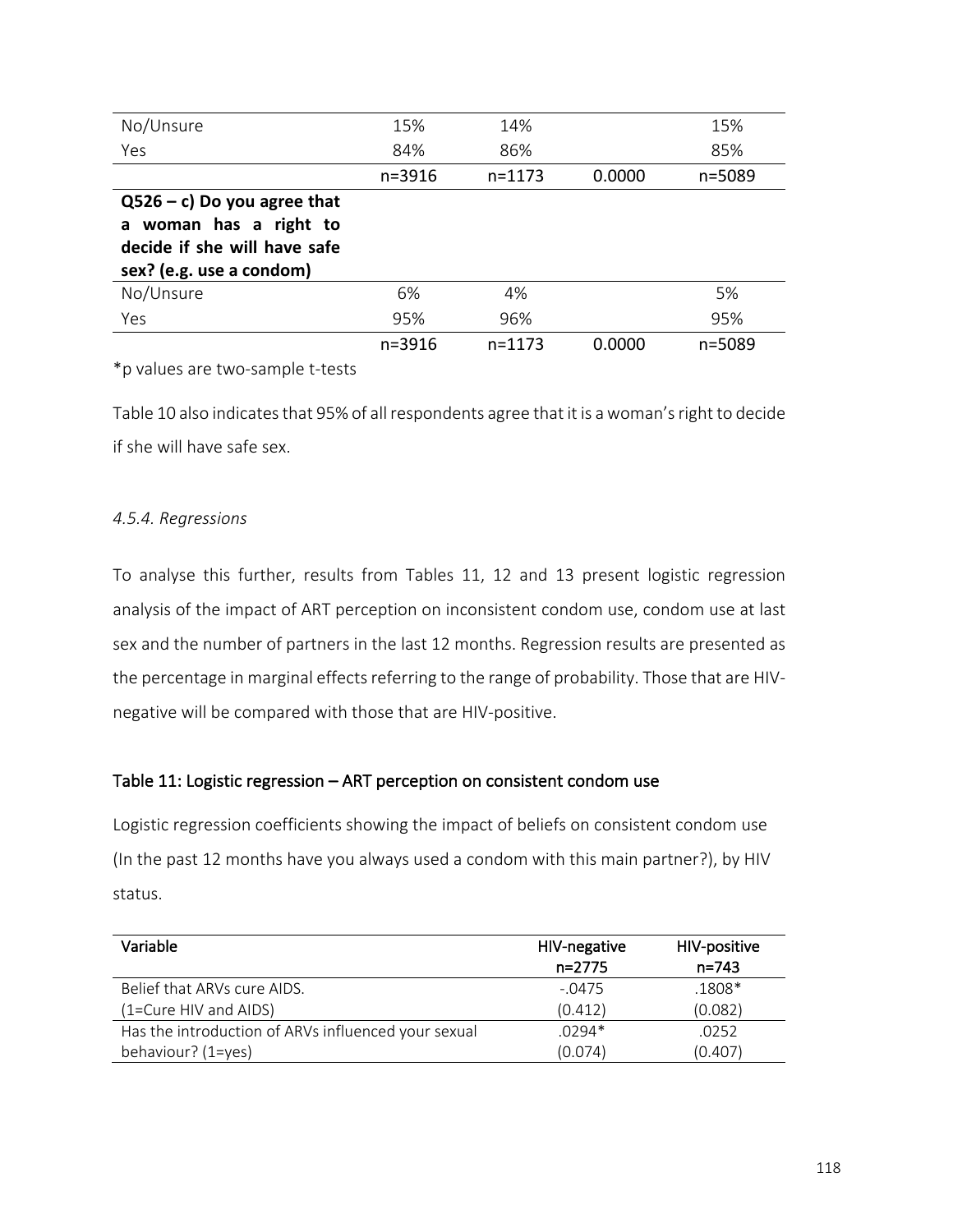| Do you think that people on ARV's should always use      | $-.0560**$  | $.0854*$   |
|----------------------------------------------------------|-------------|------------|
| condoms? (1=yes)                                         | (0.039)     | (0.085)    |
|                                                          |             |            |
| Do you think a person on ARVs should discontinue/stop    | .0490       | .0846      |
| taking them once they feel better? (1=no)                | (0.208)     | (0.469)    |
|                                                          |             |            |
| Female                                                   | $-.1121***$ | $-.0019*$  |
|                                                          | (0.0000)    | (0.959)    |
| 25-34 year olds (omitted category is 15-24 year olds)    | $-1657***$  | $.1174*$   |
|                                                          | (0.0000)    | (0.092)    |
| 35-44 year olds                                          | $-.1039***$ | .1530**    |
|                                                          | (0.007)     | (0.031)    |
| 45-54 year olds                                          | $-.0916**$  | $.2180***$ |
|                                                          | (0.0000)    | (0.007)    |
| 55-64 year olds                                          | $-.2853***$ | $.2624***$ |
|                                                          | (0.0000)    | (0.014)    |
| Gas and propane for cooking (omitted category is         | .0278       | $-0.0224$  |
| electricity for cooking)                                 | (0.217)     | (0.632)    |
|                                                          |             |            |
| Wood, coal, dung for cooking                             | $-.0541*$   | $-1281**$  |
|                                                          | (0.091)     | (0.031)    |
| Employment (1=Yes)                                       | $-0.0093$   | .0099      |
|                                                          | (0.659)     | (0.785)    |
| What is the main toilet facility used by this household? | $-0.0331$   | .0494      |
| (1=Flush) (omitted category is 15-24 year olds)          | (0.203)     | (0.287)    |
| Does any member of this household own a motor            | $-.0430$    | .0200      |
| vehicle in working condition? (1=Yes)                    | (0.036)     | (0.591)    |
| Never married                                            | $.1618***$  | $.2172***$ |
|                                                          | (0.0000)    | (0.0000)   |
| Separated                                                | .2509 ***   | .1583**    |
|                                                          | (0.0000)    | (0.054)    |
| **Islam, Bahai, Hinduism (omitted category is Christian) | .1270       |            |
|                                                          | (0.449)     |            |
| Badimo                                                   | $-0.0036$   | .0328      |
|                                                          | (0.940)     | (0.764)    |
| No religion                                              | .0412       | $.1151**$  |
|                                                          | (0.184)     | (0.037)    |
| <b>Education Primary</b>                                 | .0803 **    | $.0328*$   |
|                                                          | (0.066)     | (0.076)    |
| <b>Education Secondary</b>                               | $.1749***$  | .0754      |
|                                                          | (0.0000)    | (0.254)    |
| <b>Education Tertiary</b>                                | $.1258***$  | .0675      |
|                                                          | (0.007)     | (0.393)    |
| Access to ART services (1=Yes)                           | .0111       | .0044      |
|                                                          | (0.552)     | (0.904)    |
| Rural                                                    | $-0.0324$   | $-0057$    |
|                                                          | (0.191)     | (0.893)    |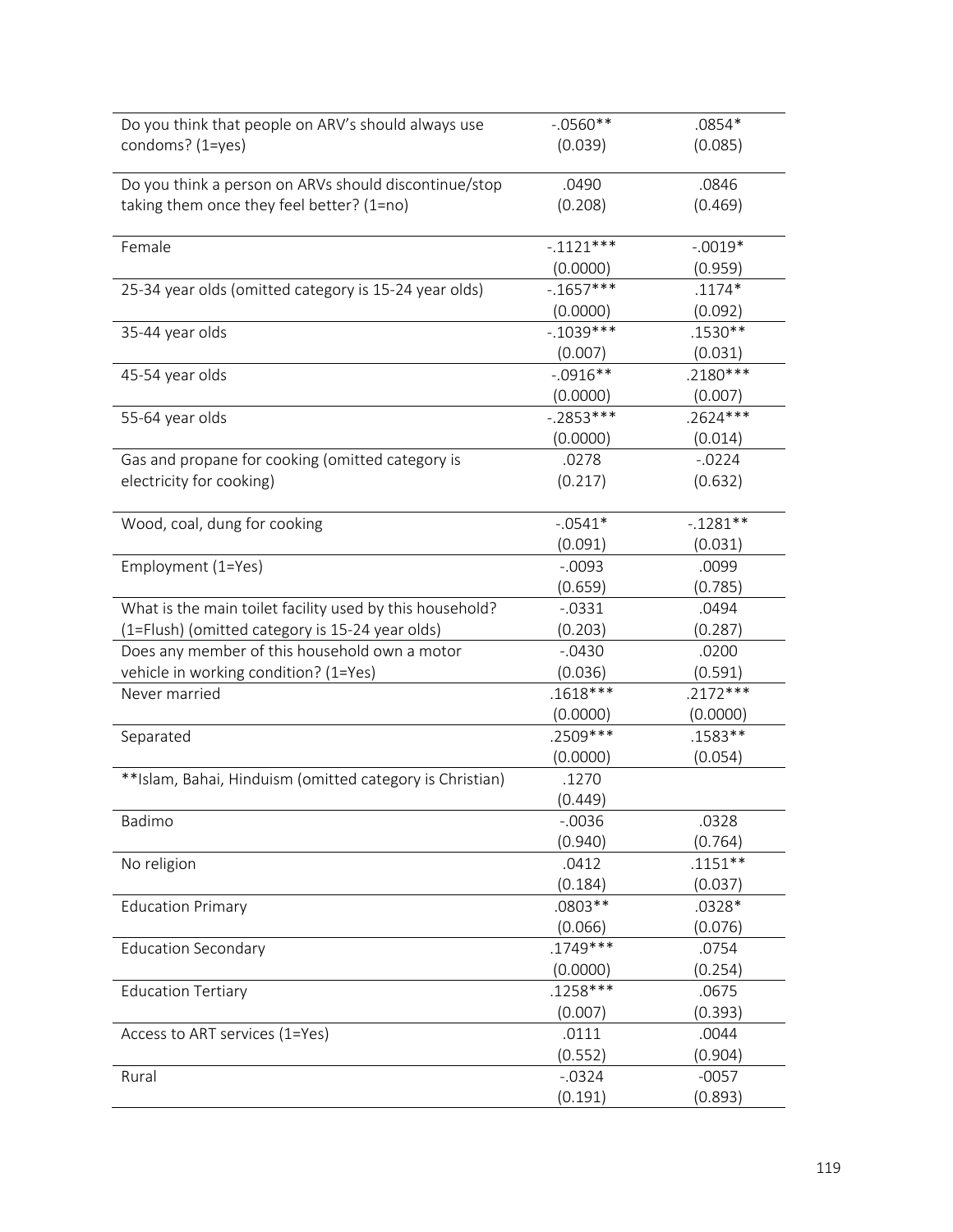| Country of origin Africa (omitted category is compared | $-2215***$    | $-0637$ |
|--------------------------------------------------------|---------------|---------|
| to Botswana)                                           | (0.0000)      | (0.621) |
| Country of origin elsewhere in world (compared to      | $-.0143$      |         |
| Botswana)                                              | (0.936)       |         |
| Adj R-squared                                          | <u>በ 11በ7</u> | 0.0608  |

\* The table reports regression coefficients and (standard errors). (\* indicates significance at the < 0.1 level, \*\* significance at the < 0.05 level; and \*\*\* significance at the < 0.01 level).

\*\*There were too few individuals whose religion was Islam/Bahai/Hinduism who were HIV-positive, to be able to retrieve a coefficient

# Table 12: Logistic regression - ART perception on condom use at last sex

Logistic regression coefficients showing the impact of ART perception on condom use

at last sex (The last time you had sexual intercourse with this partner (i.e. your main

partner) did you or this partner use a condom?), by HIV status.

| Variable                                              | HIV-negative | HIV-positive |
|-------------------------------------------------------|--------------|--------------|
|                                                       | n=2,775      | $n = 743$    |
| Belief that ARVs cure AIDS.                           | $-0511$      | .0680        |
| (1=Cure HIV and AIDS)                                 | (0.348)      | (0.453)      |
| Has the introduction of ARVs influenced your sexual   | $.0420***$   | .0318        |
| behaviour? (1=yes)                                    | (0.007)      | (0.230)      |
| Do you think that people on ARV's should always use   | $-0.0276$    | .0612        |
| condoms? (1=yes)                                      | (0.278)      | (0.156)      |
| Do you think a person on ARVs should                  | $.1012***$   | .0936        |
| discontinue/stop taking them once they feel better?   | (0.006)      | (0.110)      |
| (1=no)                                                |              |              |
| Female                                                | $-0.0856***$ | $.0492*$     |
|                                                       | (0.0000)     | (0.131)      |
| 25-34 year olds (omitted category is 15-24 year olds) | $-0.0614***$ | .1086*       |
|                                                       | (0.010)      | (0.074)      |
| 35-44 year olds                                       | $-1423***$   | .0812        |
|                                                       | (0.0000)     | (0.188)      |
| 45-54 year olds                                       | $-0.1361***$ | .1007        |
|                                                       | (0.0000)     | (0.154)      |
| 55-64 year olds                                       | $-.3392***$  | .1169        |
|                                                       | (0.0000)     | (0.210)      |
| Gas and propane for cooking (omitted category is      | $.0401*$     | $-0.0329$    |
| electricity for cooking)                              | (0.058)      | (0.419)      |
|                                                       |              |              |
| Wood, coal, dung for cooking                          | $-0.0137$    | $-0.1103**$  |
|                                                       | (0.647)      | (0.033)      |
| Employment (1=Yes)                                    | $-0.0198$    | $-0.0239$    |
|                                                       | (0.952)      | (0.453)      |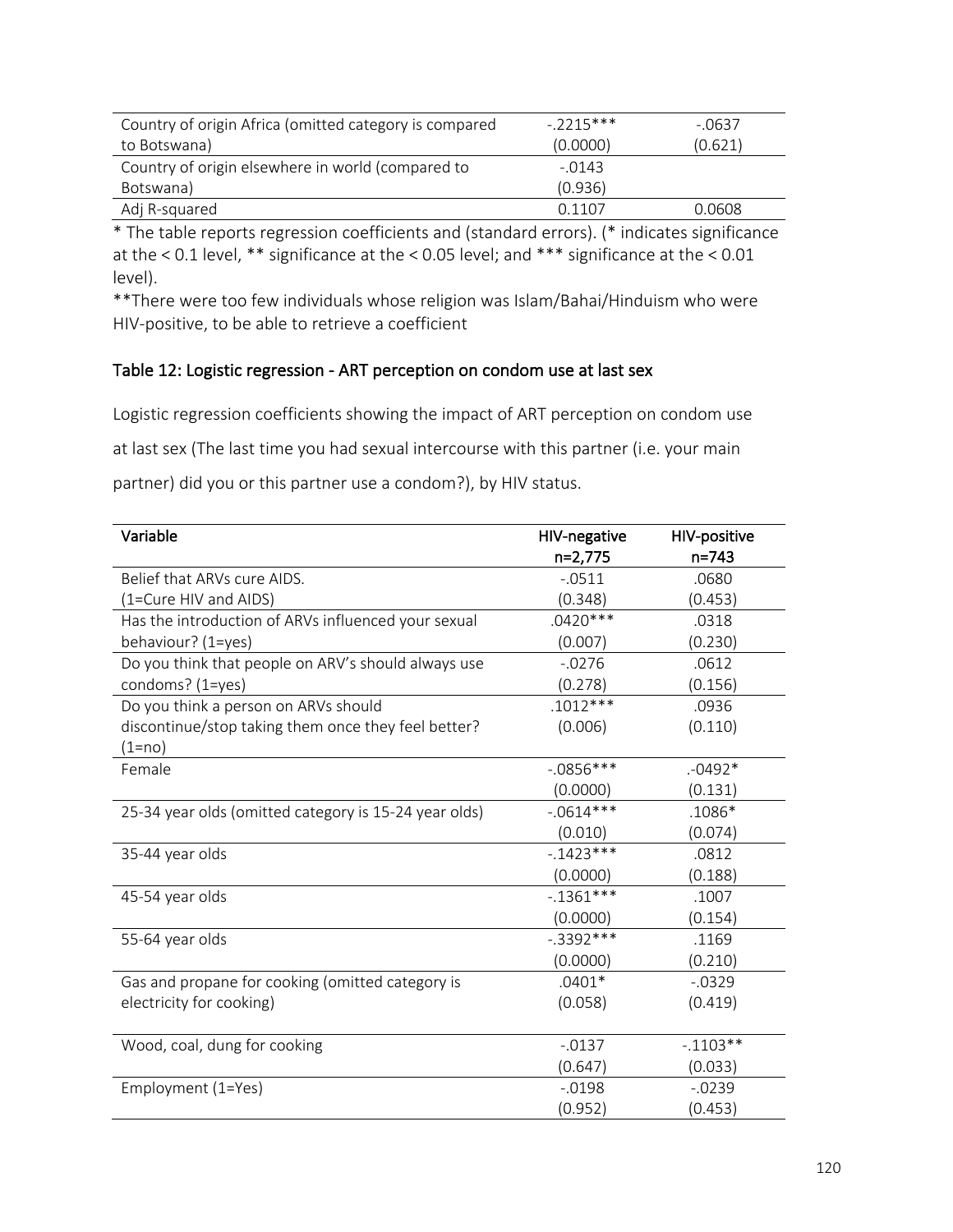| What is the main toilet facility used by this household? | $-0.0225$   | $-0.0006$  |
|----------------------------------------------------------|-------------|------------|
| (1=Flush) (omitted category is 15-24 year olds)          | (0.357)     | (0.986)    |
| Does any member of this household own a motor            | $-0526***$  | .0205      |
| vehicle in working condition? (1=Yes)                    | (0.006)     | (0.528)    |
| Never married                                            | $.1381***$  | $.1224***$ |
|                                                          | (0.0000)    | (0.0000)   |
| Separated                                                | .1935 ***   | .1963***   |
|                                                          | (0.001)     | (0.006)    |
| **Islam, Bahai, Hinduism (omitted category is            | $-0.0176$   |            |
| Christian)                                               | (0.911)     |            |
|                                                          |             |            |
| Badimo                                                   | .0132       | .1282      |
|                                                          | (0.774)     | (0.179)    |
| No religion                                              | .0476       | $-0222$    |
|                                                          | (0.103)     | (0.644)    |
| <b>Education Primary</b>                                 | $.1231***$  | .0565      |
|                                                          | (0.003)     | (0.303)    |
| <b>Education Secondary</b>                               | .1885 ***   | .0818      |
|                                                          | (0.0000)    | (0.148)    |
| <b>Education Tertiary</b>                                | $.1909***$  | .0246      |
|                                                          | (0.0000)    | (0.721)    |
| Access to ART services (1=Yes)                           | .0099       | .0119      |
|                                                          | (0.571)     | (0.714)    |
| Rural                                                    | $-0.0351$   | $-.0093$   |
|                                                          | (0.132)     | (0.803)    |
| Country of origin Africa (omitted category is compared   | $-.2627***$ | .0419      |
| to Botswana)                                             | (0.0000)    | (0.709)    |
| Country of origin elsewhere in world (compared to        | $-0.0518$   |            |
| Botswana)                                                | (0.757)     |            |
| Adj R-squared                                            | 0.1258      | 0.0338     |
|                                                          |             |            |

\* The table reports regression coefficients and standard errors. (\* indicates significance at the < 0.1 level, \*\* significance at the < 0.05 level; and \*\*\* significance at the < 0.01 level). \*\*There were too few individuals whose religion was Islam/Bahai/Hinduism who were HIVpositive, to be able to retrieve a coefficient

# Table 13: Logistic regression - ART perception on multiple concurrent partnerships

Logistic regression coefficients showing the impact of ART perception on multiple concurrent partnerships (In the last 12 months with how many people overall have you had sex?), by HIV status.

| Variable                    | HIV-negative<br>n=2775 | HIV-positive<br>$n = 743$ |
|-----------------------------|------------------------|---------------------------|
| Belief that ARVs cure AIDS. | $-.0228$               | $-.0513$                  |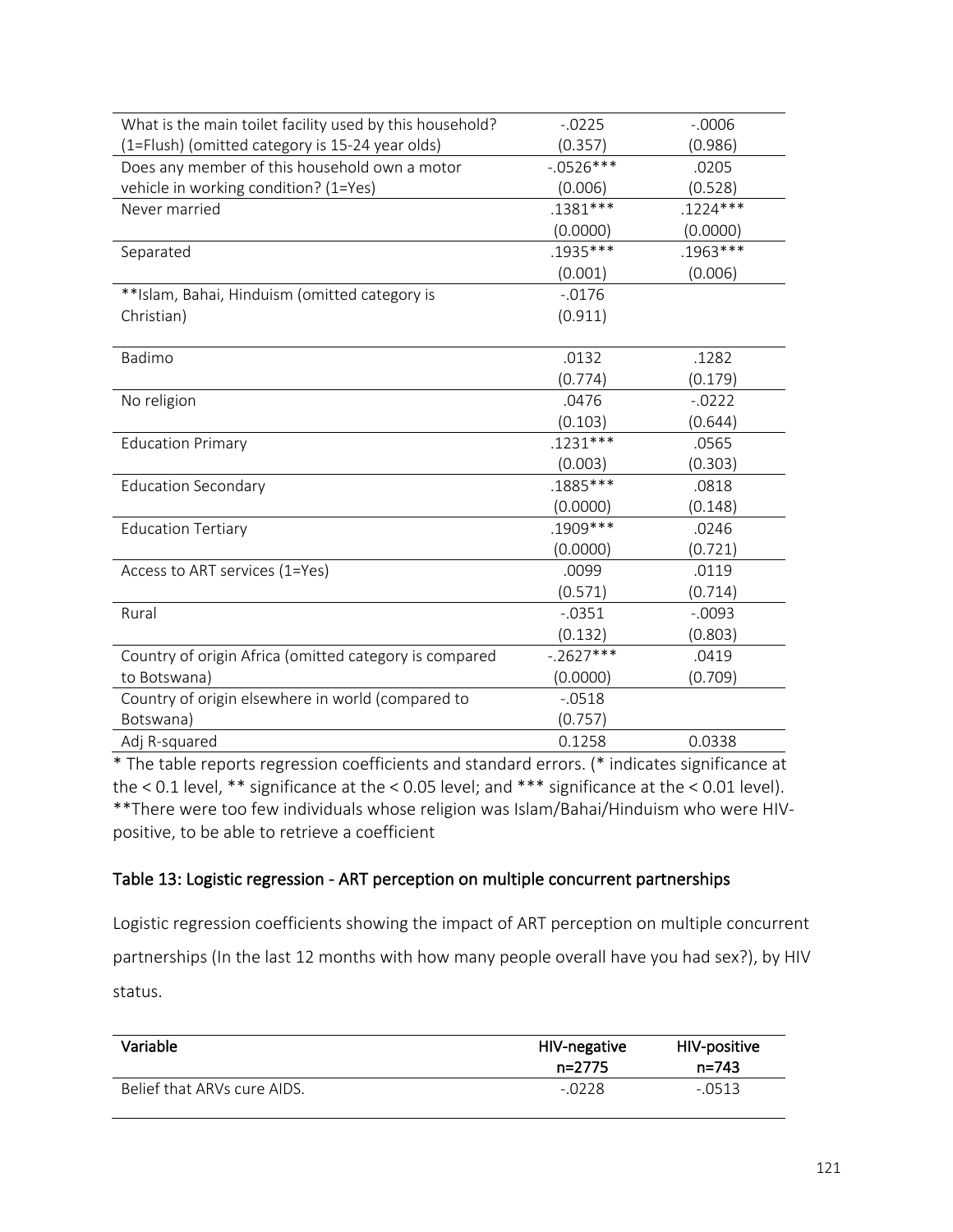| (1=Cure HIV and AIDS)                                    | (0.600)     | (0.445)     |
|----------------------------------------------------------|-------------|-------------|
| Has the introduction of ARVs influenced your sexual      | .0141       | $.0430**$   |
| behaviour? (1=yes)                                       | (0.251)     | (0.029)     |
| Do you think that people on ARV's should always use      | $-0.0126$   | $-0.0112$   |
| condoms? (1=yes)                                         | (0.533)     | (0.727)     |
| Do you think a person on ARVs should                     | $-0.0109$   | 0.0000      |
| discontinue/stop taking them once they feel better?      | (0.709)     | (1.000)     |
| (1=no)                                                   |             |             |
| Female                                                   | $-1490***$  | $-0713***$  |
|                                                          | (0.0000)    | (0.003)     |
| 25-34 year olds (omitted category is 15-24 year olds)    | $-.0409**$  | $-.1527**$  |
|                                                          | (0.030)     | (0.034)     |
| 35-44 year olds                                          | $-.1037***$ | $-.1527***$ |
|                                                          | (0.0000)    | (0.001)     |
| 45-54 year olds                                          | $-1440***$  | $-1657***$  |
|                                                          | (0.0000)    | (0.002)     |
| 55-64 year olds                                          | $-1460***$  | $-.0978$    |
|                                                          | (0.0000)    | (0.158)     |
| Gas and propane for cooking (omitted category is         | $-0.0237$   | 0.0499      |
| electricity for cooking)                                 | (0.161)     | (0.100)     |
| Wood, coal, dung for cooking                             | $-.0419*$   | .0343       |
|                                                          | (0.081)     | (0.372)     |
| Employment (1=Yes)                                       | $-0242)$    | $.0451*$    |
|                                                          | (0.127)     | (0.058)     |
| What is the main toilet facility used by this household? | $-.0005$    | .0208       |
| (1=Flush) (omitted category is 15-24 year olds)          | (0.979)     | (0.488)     |
| Does any member of this household own a motor            | $-.0011$    | .0122       |
| vehicle in working condition? (1=Yes)                    | (0.939)     | (0.613)     |
| Never married                                            | $.0854***$  | .0909 ***   |
|                                                          | (0.0000)    | (0.0000)    |
| Separated                                                | $.0976**$   | .0331       |
|                                                          | (0.042)     | (0.534)     |
| **Islam, Bahai, Hinduism (omitted category is            | .1527       |             |
| Christian)                                               | (0.225)     |             |
| Badimo                                                   | .0377       | .0277       |
|                                                          | (0.304)     | (0.696)     |
| No religion                                              | .0052       | .0263       |
|                                                          | (0.822)     | (0.462)     |
| <b>Education Primary</b>                                 | .0344       | $-0.0456$   |
|                                                          | (0.293)     | (0.264)     |
| <b>Education Secondary</b>                               | .0464       | $-.0002$    |
|                                                          | (0.154)     | (0.996)     |
| <b>Education Tertiary</b>                                | .0445       | $-.0409$    |
|                                                          | (0.204)     | (0.424)     |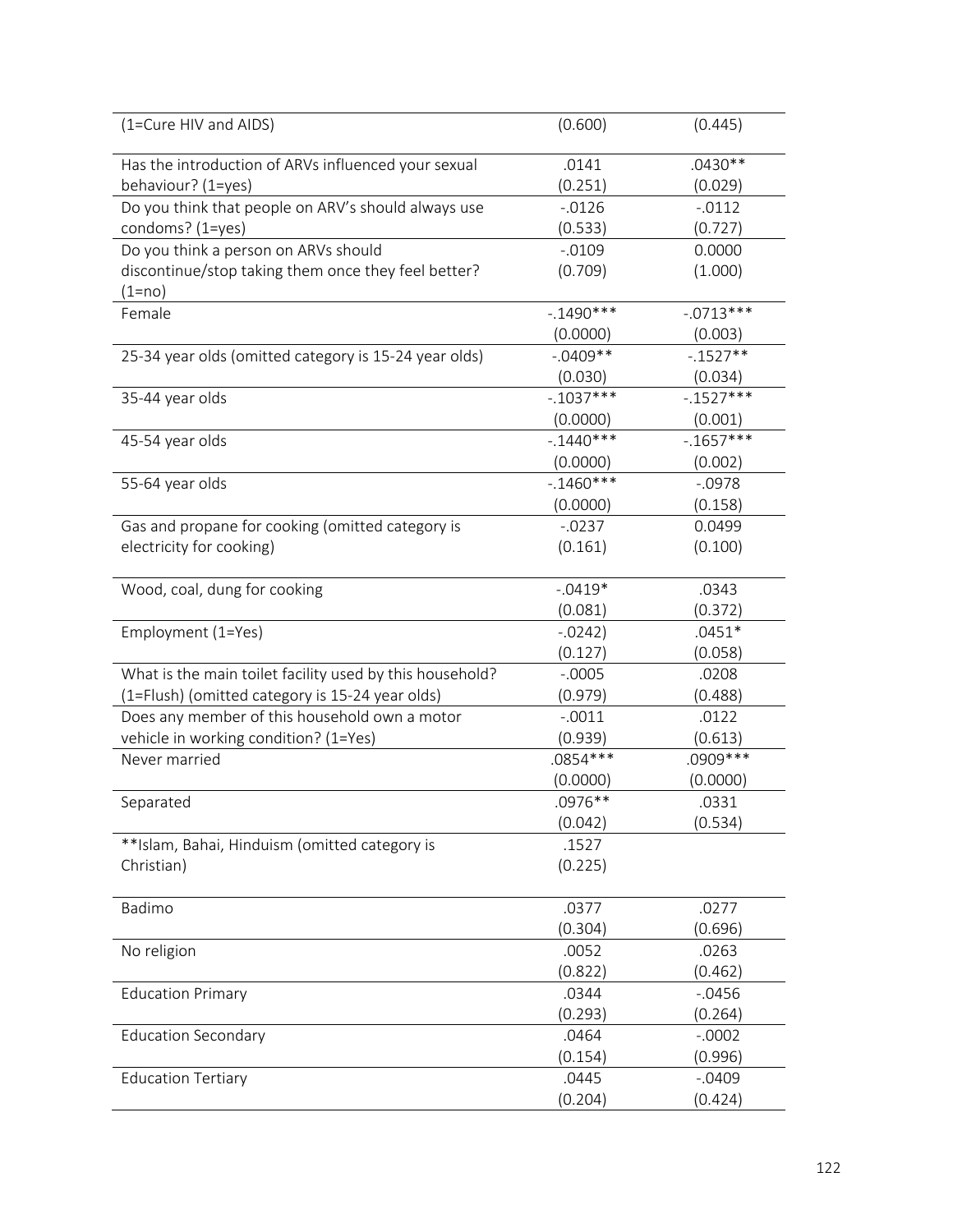| Access to ART services (1=Yes)                         | .0050     | .0290     |
|--------------------------------------------------------|-----------|-----------|
|                                                        | (0.717)   | (0.230)   |
| Rural                                                  | $-.0035$  | .0117     |
|                                                        | (0.847)   | (0.671)   |
| Country of origin Africa (omitted category is compared | $-0.0383$ | $-0.0519$ |
| to Botswana)                                           | (0.251)   | (0.535)   |
| Country of origin elsewhere in world (compared to      | $-.1730$  |           |
| Botswana)                                              | (0.196)   |           |
| Adj R-squared                                          | 0.0862    | 0.0471    |

\* The table reports regression coefficients and standard errors. (\* indicates significance at the < 0.1 level, \*\* significance at the < 0.05 level; and \*\*\* significance at the < 0.01 level).

\*\*There were too few individuals whose religion was Islam/Bahai/Hinduism who were HIV-positive, to be able to retrieve a coefficient

# *4.5.4.1. The impact of ART beliefs on condom use*

The belief variable "ARVs cure AIDS" has a statistically significant effect on behavior for those HIV-positive indicating a rise in consistent condom use. The finding implies that believing that ARVs cure AIDS increases the probability of using a condom at last sex by 18%. In addition, for those HIV-positive, there was a higher rate (8%) of consistent condom use if they agreed that a person on ARVs should always use a condom. However, if they agreed that the introduction of ARVs had influenced their sexual behaviour, they show an increase (4%) in multiple partners.

For those HIV-negative, if they agreed that a person on ARVs should always use a condom, they were 6% less inclined to use a condom. However, there was a statistically significant higher rate of consistent condom use at 3% and condom use at last sex (4%) if they agreed that the introduction of ARVs had influenced their sexual behaviour. Also, for those HIVnegative, condom use at last sex was 10% higher if they thought a person on ARVs should discontinue/stop taking them if they feel better.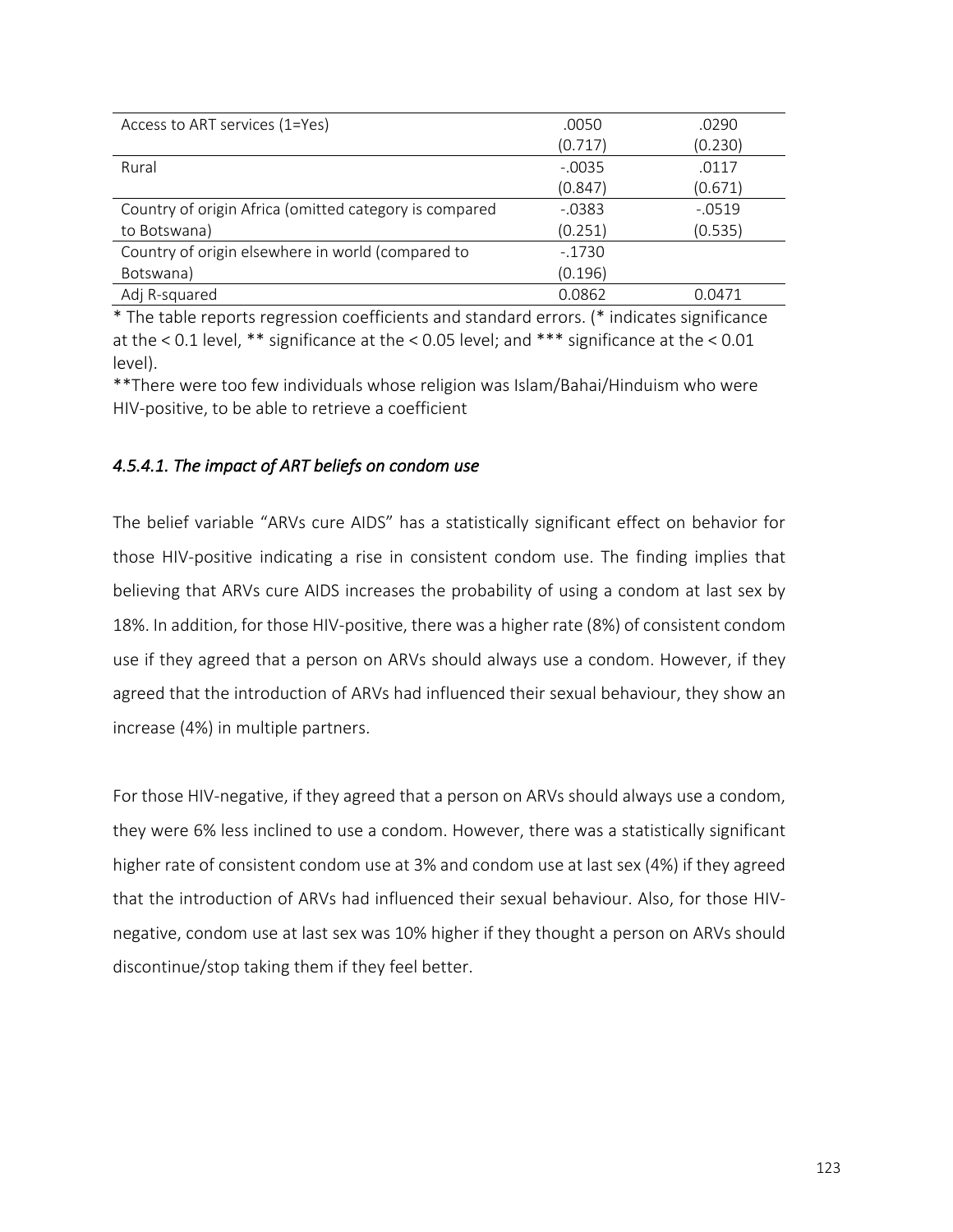### *4.5.4.2. Sociodemographic information*

In this study, sociodemographic variables used as control variables in the regressions highlighted some concerns for female respondents. For instance, compared to males, females who were HIV-negative are 11% less likely to have always used a condom consistently; 8% less likely to use condoms at last intercourse, and show a 14% lower rate in multiple partners. Those who were HIV-positive follow the same pattern.

In terms of age, condom usage decreases with age for those that were HIV-negative. By contrast, those who are HIV-positive show an increasing rate of condom use, with age. Both those HIV-negative and HIV-positive show a reduction in multiple partners as age increases.

Consistent condom use, condom use at last sex and multiple partners are higher for those never married or separated for both the HIV-negative and HIV-positive. Findings indicate that for those who are HIV-positive and are of the no religion category, compared to a person from the Christian category, are 11% more likely to use a condom consistently. Those HIV-negative with primary, secondary and tertiary education are more likely to use a condom consistently and at last sex.

Those HIV-negative from elsewhere on the African continent are less likely to use a condom than a Motswana. Those cooking on coal or wood and are HIV-positive are 12% less likely to use a condom consistently and 11% less likely to use a condom at last sex. Those HIVnegative are 5% less likely to use a condom at last sex if they own a vehicle and those HIVpositive are more inclined to have multiple partners if they are employed.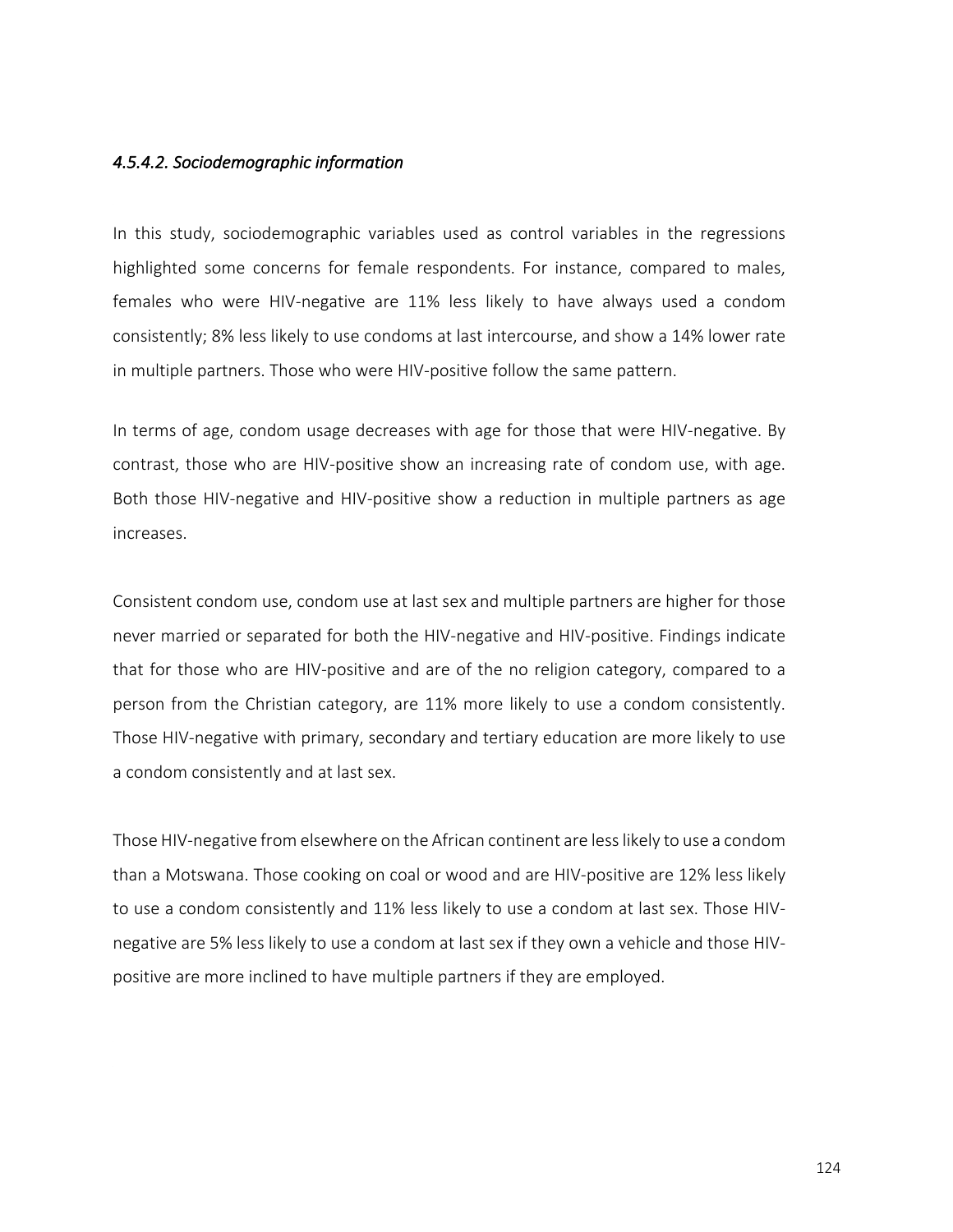## *4.6. Discussion*

#### *4.6.1. Individual level*

The statistically significant findings from this study on ART misconceptions and the intertwined impact on risky sexual behaviour implies that believing that ARVs cure AIDS increases the probability of using a condom for those HIV-positive, supporting similar conclusions from Botswana (Gill 2007; Letamo, Keetile, and Navaneetham 2017). Supporting this supposition, for those HIV-positive, there was a higher rate of consistent condom use if they agreed that a person on ARVs should always use a condom. However, if they agreed that the introduction of ARVs had influenced their sexual behaviour, they show a rise in multiple partners.

For individuals who were HIV-negative, who agreed that a person on ARVs should always use a condom, they were less inclined to use a condom. However, there was a statistically significant higher rate of consistent condom use and condom use at last sex if they agreed that the introduction of ARVs had influenced their sexual behaviour. Condom use at last sex was also higher if they thought a person on ARVs should discontinue/stop taking them if they feel better.

This chapter of the study did not support the hypothesis of treatment optimism that sexual risk behaviour would increase as a result of beliefs and perceptions on ART. Quite the opposite, as there was a statistically significantly higher rate of consistent condom use and condom use at last sex for those that were HIV-positive. However, for those HIV-negative, there was inconsistent condom use if they agreed that a person on ARVs should always use a condom, yet consistent condom use was higher if they thought a person on ARVs should discontinue/stop taking them if they feel better. In summary, these findings imply that the increased availability of ART is not compromising safer sex for those HIV-positive, but enhancing risk behaviour.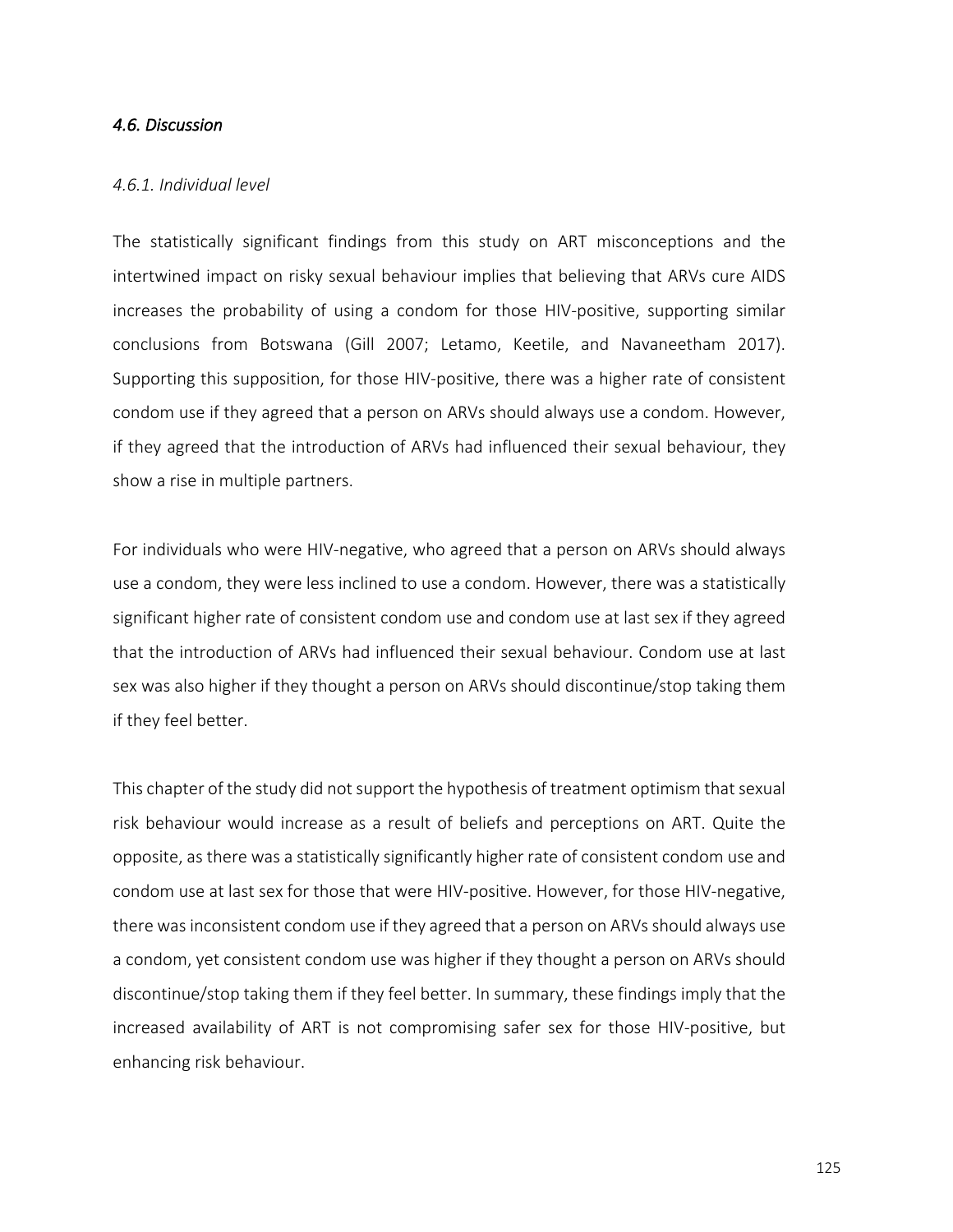As a result of the expansive coverage of ART across Africa, increasing numbers of Africans in their middle and older ages are living and aging with HIV (Hontelez et al. 2014; Mojola et al. 2015). UNAIDS estimates that adults over 50 years old account for an increasing proportion of PLWHIV, and 75% of older adults who acquire HIV live in sub-Saharan Africa (Mahy et al. 2014). Modeling suggests that HIV prevalence among people older than 50 years of age will double in the next 30 years, and that the number of similarly aged HIVinfected patients will triple in the same period (Mills et al. 2012).

Findings in this study revealed that all age groups self-reported a lower prevalence of HIV (9%) than the actual blood test results. This may be a reflection of stigma as these results concur with findings observed by Rosenburg et al (2017) in South Africa where they found that those who tested HIV-positive may have reported a negative or unknown status (Rosenberg et al. 2017). This chapter did not include those unaware of their status (according to self-reporting). See chapter 2 for those aware and unaware of their status.

Programmes on older people and HIV such as the Stephen Lewis foundation have emphasised the important role of the older generation in caring for HIV-positive family members in low income contexts<sup>13</sup>. Studies have mainly focused on the experiences of older people as HIV-affected rather than HIV-infected (Richards et al. 2013). Research on older populations is limited and very few surveys even collect data. As a result older adults have been largely neglected by prevention programming as the focus has been on reproductive health, mother-to-child transmission, and younger populations where known HIV incidence is high (Negin et al. 2015). However, the sexual behavior and health of this growing population has important implications for HIV transmission.

<sup>&</sup>lt;sup>13</sup> The Stephen Lewis Foundation (SLF) works with community-level organizations which are turning the tide of HIV & AIDS in Africa by providing care and support to women, orphaned children, grandmothers and people living with HIV & AIDS.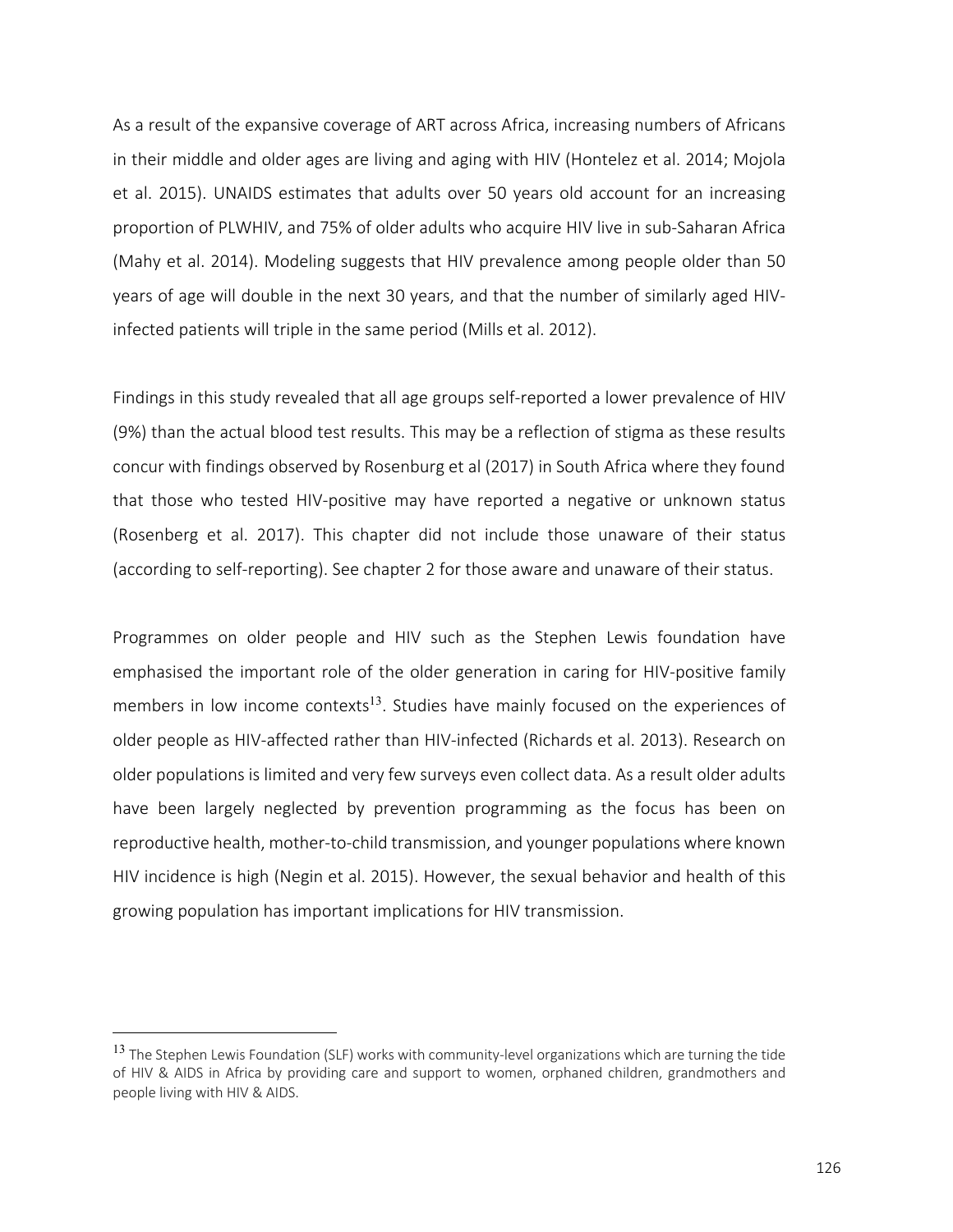Findings from this study indicate that those who are HIV-positive show a significant incremental upsurge in consistent condom use as age increases reaching the 55-64 year olds at 26% more condom use than the 15-24 year olds. In contrast, those who are HIVnegative indicate an equally gradual reduction in condom use as they age. Similar findings occurred in South Africa where Houle et al (2018) found that HIV-positive women reported higher condom use at older ages compared to HIV-negative women. Older HIV-positive men (ages 40+) reported a higher prevalence of condom use than HIV-negative men (Houle et al. 2018). This could be an indication that HIV prevention programing may be having a positive impact in Botswana. At older ages, HIV-positive adults are more likely to report condom use compared to HIV-negative adults, suggesting efforts on their part to prevent onward transmission of HIV (Mojola et al. 2015; Rosenberg et al. 2017). Rosenberg et al (2017) also observed that older people in South Africa modify their behaviors in response to their HIV status to avoid transmission to their partners or vice versa (Rosenberg et al. 2017). These findings point to the important influence that HIV testing and counseling may have in behavioral change of older HIV-positive people.

However, in this study, the very low condom use among sexually active HIV-negative adults aged 55-64 years (28% lower rate of condom use than the 15-25 year olds) highlights the potential for HIV infections to occur in this high prevalence group which was similar to the findings in South Africa (Rosenberg et al. 2017). "One possible explanation for this finding is that the older HIV-positive individuals may have a greater sense of personal responsibility than younger HIV-positive individuals to not infect their partners" (Conserve et al. 2014). Also, statistically significant findings in this study indicate that those older age groups that are HIV-negative indicate a reduction in partners, which could help off-set the reduced condom use.

HIV prevention among youth is a top priority in sub-Saharan Africa. The most promising interventions have been scaled-up, evaluated, and show successful impact on HIV incidence and may explain the higher rate of condom use within the youth compared to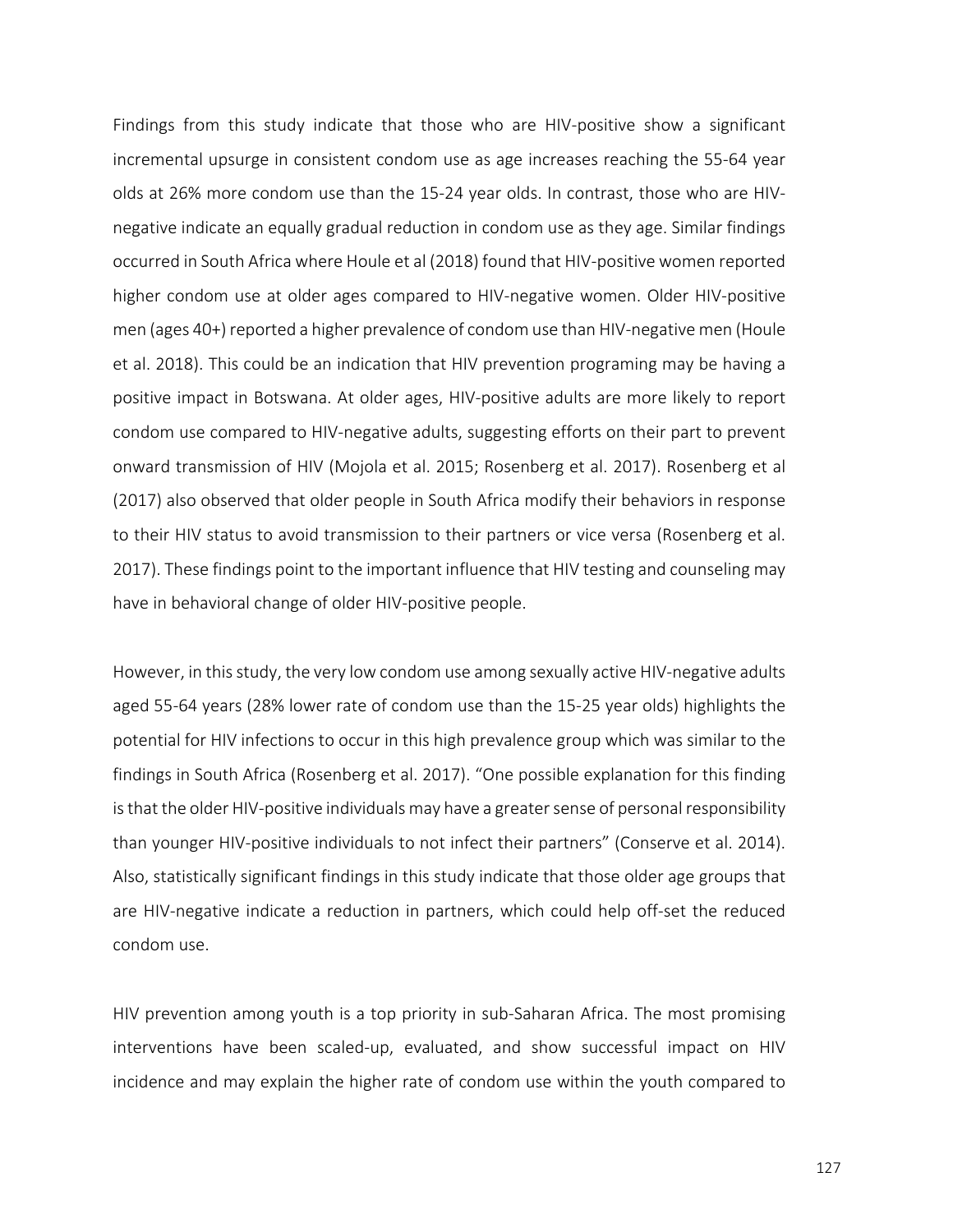older adults (Houle et al. 2018; Mills, Bärnighausen, and Negin 2012; Napierala Mavedzenge, Doyle, and Ross 2011). However, Rosenberg et al (2017) argues that there is a growing body of evidence that older adults urgently require HIV interventions that are tailored to their particular prevention needs such as - considering behavioural change communication messages through different channels than those used for younger age groups like social media campaigns. Older adults may also face different physical and cognitive barriers to access health services than found in younger populations (Rosenberg et al 2017). Research is urgently required to intensify and improve HIV prevention in this important but neglected vulnerable group.

Results in this study also find that those with lower educational levels (no education and primary) have higher prevalence rates. Those HIV-negative with higher education levels are more likely to use a condom consistently and at last sex. Similar correlations have been reported in studies of the impact of universal primary education policies in Botswana, Malawi and Uganda (Neve et al. 2015).

Compared to those married or living together, consistent condom use, condom use at last sex, and multiple partners are higher for those never married or separated for both the HIV negative and HIV-positive. This infers that those married or living together are at risk in the spread of HIV if they engage in extramarital sex, which is consistent with literature. Setume (2016) concludes that Batswana in marriage know the basic facts about HIV and AIDS but, there are some who still cannot negotiate safe sex or refuse sex suggesting a lack of effective negotiation and refusal skills possibly due to patriarchal beliefs and practices (Setume 2016; Widman et al. 2014).

#### *4.6.2. Community level*

Household and community level circumstances may constrain an individual's choices regarding HIV outcomes. Outside an individual's decision-making in terms of personal sexual behavior, various external domains work together to shape those actions (Mojola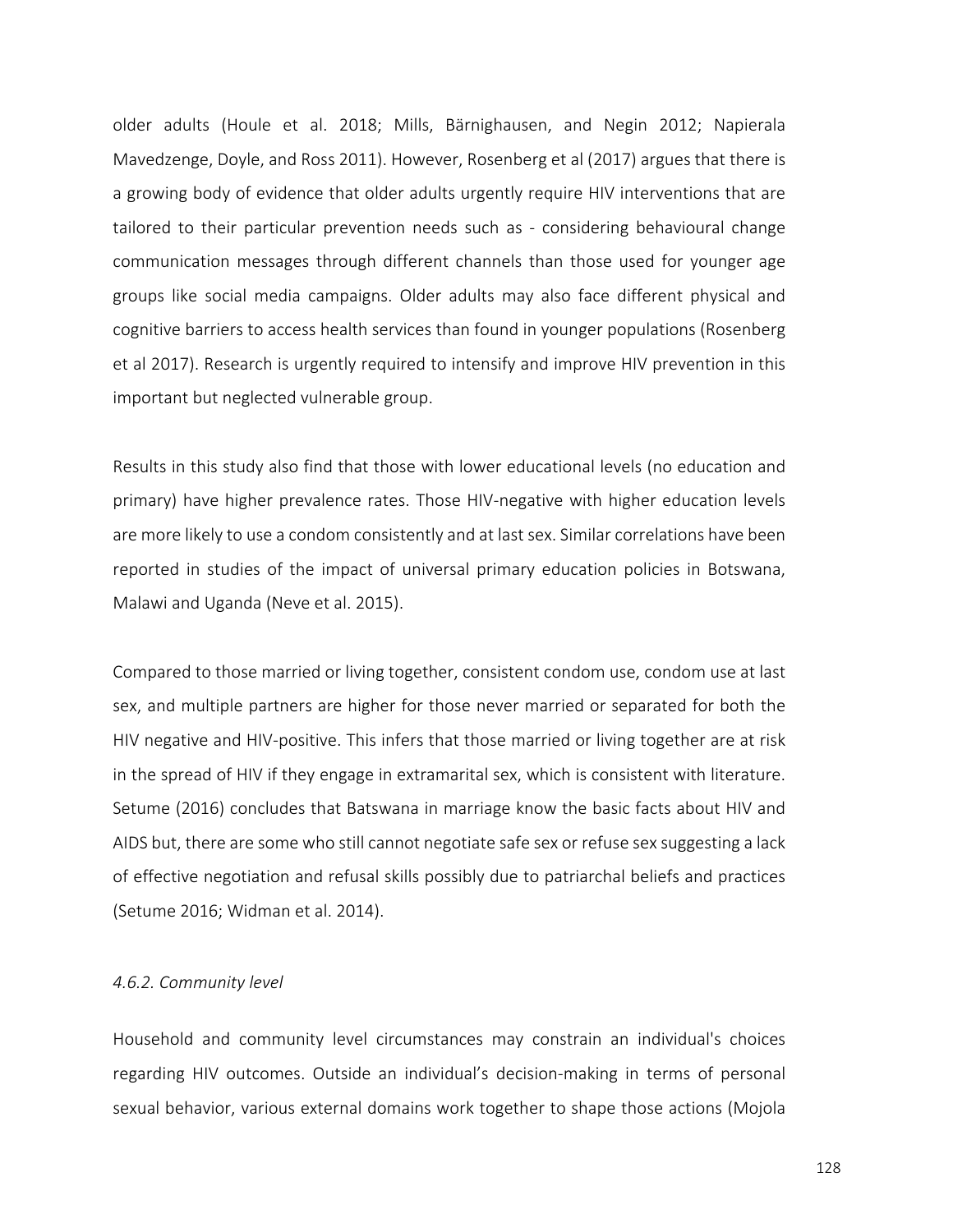et al. 2015). Social and structural factors such as gender and socio-economic inequalities can drive individual risk and vulnerability to HIV. Prevention interventions have been more successful in changing behaviour when they have better understood and address structural factors (Richards et al. 2013).

Findings indicate that a high proportion of HIV-positive individuals that appear to be less economically successful are less likely to use a condom consistently and at last sex, which means there is a high risk for HIV transmission. This same group are also more inclined to have multiple partners. Since this finding was associated with certain socio-structural variables, more efforts at the national level are necessary in working with this group (Conserve et al. 2014).

Cultural norms such as gender roles appear to continue to play an important part in the AIDS epidemic in Botswana. The community level considered established norms and values including gender and social that help to maintain economic or social inequalities between groups in society. When considering gender relations, it was clear from these data that females were less likely to use condoms compared to males among those HIV-positive and HIV-negative, highlighting concerns for female respondents specifically. This statistically significant inconsistent condom use for women compared to men appears to support the gender imbalance in Botswana and a women's subordinate position to male sexual partners, particularly to insist on condom usage. Other studies of sexual behaviours of men and women found similar findings in Botswana and Kenya (Cohen 2008).

## *4.7. Conclusion*

This chapter suggests that HIV-positive individuals were more inclined to practice sexual risk reduction and runs counter to the treatment optimism argument. More pointedly, condom use increases among individuals who possessed the belief that ARVs cure AIDS and that a person on ARVs should always use a condom. For those HIV-negative, if they agreed that a person on ARVs should always use a condom, they were less inclined to use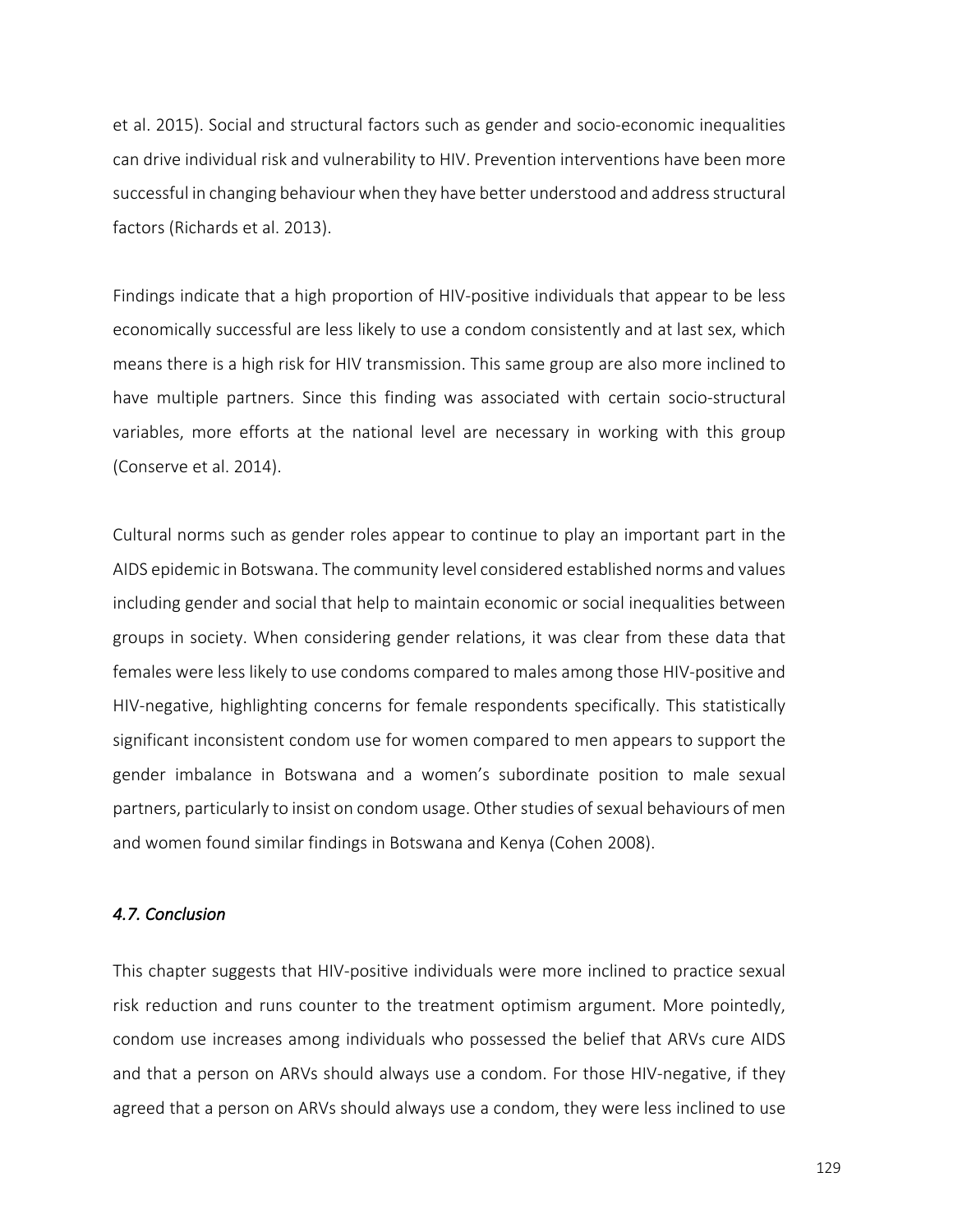a condom supporting treatment optimism in that case. However, there was a higher rate of consistent condom use if they agreed that the introduction of ARVs had influenced their sexual behaviour and if they thought a person on ARVs should discontinue/stop taking them if they feel better.

ART having become widely known and understood, those that are HIV-positive and to a lesser extent HIV-negative are more inclined to practice safer sex countering the treatment optimism theory. This implies that increased access to ART and misconceptions have not compromised safer sex and seems to support the substantive government information, education and communication campaigning, which sensitizes people to the risks associated with unsafe sexual practices and the need to test.

Age specific interventions should however be considered as young people require a heightened urgency in rolling out HIV prevention, testing and treatment interventions. For those in their middle and older ages, there is a need for more nuanced HIV prevention communication and interventions that engage the HIV-negative population specifically. In addition, research is urgently required to intensify HIV prevention in the important but neglected vulnerable group of older adults.

Continued emphasis on prevention should be geared towards those: HIV-negative with lower education levels; HIV-negative and HIV-positive that are married or in long-term relationships; HIV-positive that appear to be less economically successful; and both HIVnegative and HIV-positive females.

### *4.8. Limitations*

Many of the outcomes we present in this article were self-reported by the participants in face-to-face interviews and may thus have been subject to social desirability bias. Sensitive questions about personal sexual behaviors were likely underreported in this sample.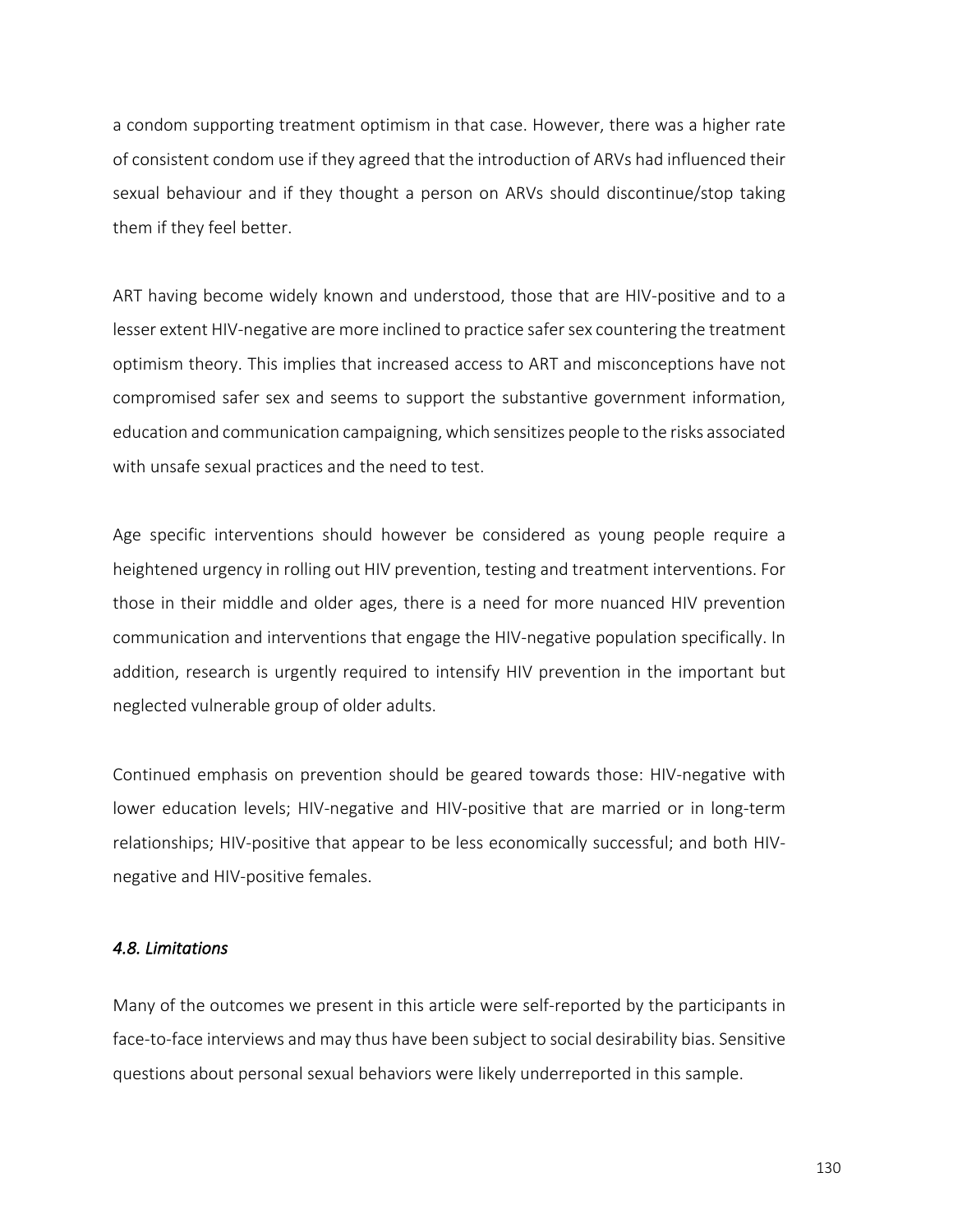### *4.9. References*

- Cohen, Craig R., Michele Montandon, Adam W. Carrico, Stephen Shiboski, Alan Bostrom, Alfredo Obure, Zachary Kwena, Robert C. Bailey, Rosemary Nguti, and Elizabeth A. Bukusi. 2009. "Association of Attitudes and Beliefs towards Antiretroviral Therapy with HIV-Seroprevalence in the General Population of Kisumu, Kenya." Edited by Srikanth Tripathy. *PLoS ONE* 4 (3): e4573. doi:10.1371/journal.pone.0004573.
- Conserve, Donaldson, Luis Sevilla, Sinead Younge, and Jessie Mbwambo. 2014. "Condom Use among HIV-Positive Sexually Active Adults and Partner's HIV Status in Dar Es Salaam, Tanzania." *NIH Public Access* 23 (1): 191–203. doi:10.1353/hpu.2012.0010.Condom.
- Diabate, Souleymane. 2013. "Sexual Behaviour after Antiretroviral Therapy Initiation in Female Sex Workers and HIV-Positive Patients from the General Population , Cotonou , Benin" 25 (11). doi:10.1080/09540121.2013.772279.
- Gill, Wayne. 2007. "Understanding the Impact of HAART on Sexual Risk Behaviour 'Lessons from a Small Village.'" University of the Free State.
- Gombachika, Belinda Chimphamba, Heidi Fjeld, Ellen Chirwa, Johanne Sundby, Address Malata, and Alfred Maluwa. 2012. "A Social Ecological Approach to Exploring Barriers to Accessing Sexual and Reproductive Health Services among Couples Living with HIV in Southern Malawi." *ISRN Public Health* 2012: 13. doi:10.5402/2012/825459.
- Hernando, Victoria, Jorge del Romero, Soledad Garcia, Carmen Rodriguez, Julia Amo, and Jesus Castilla. 2009. "Reducing Sexual Risk Behavior Among Steady Heterosexual Serodiscordant Couples in a Testing and Counseling Program." *Sexually Transmitted Diseases* 36 (10): p 621-628. doi:10.1097/OLQ.0b013e3181aac222.
- Hontelez, Jan, Sake J De Vlas, Rob Baltussen, Marie-Louise Newell, Roel Bakker, Frank Tanser, Mark Lurie, and Till Barnighausen. 2014. "The Impact of Antiretroviral Treatment on the HIV Epidemic in Sub-Saharan Africa." *Aids* 26 (0 1): 1–20. doi:10.1097/QAD.0b013e3283558526.The.
- Houle, Brian, Sanyu A. Mojola, Nicole Angotti, Enid Schatz, F. Xavier Gómez-Olivé, Samuel J. Clark, Jill R. Williams, Chodziwadziwa Kabudula, Stephen Tollman, and Jane Menken. 2018.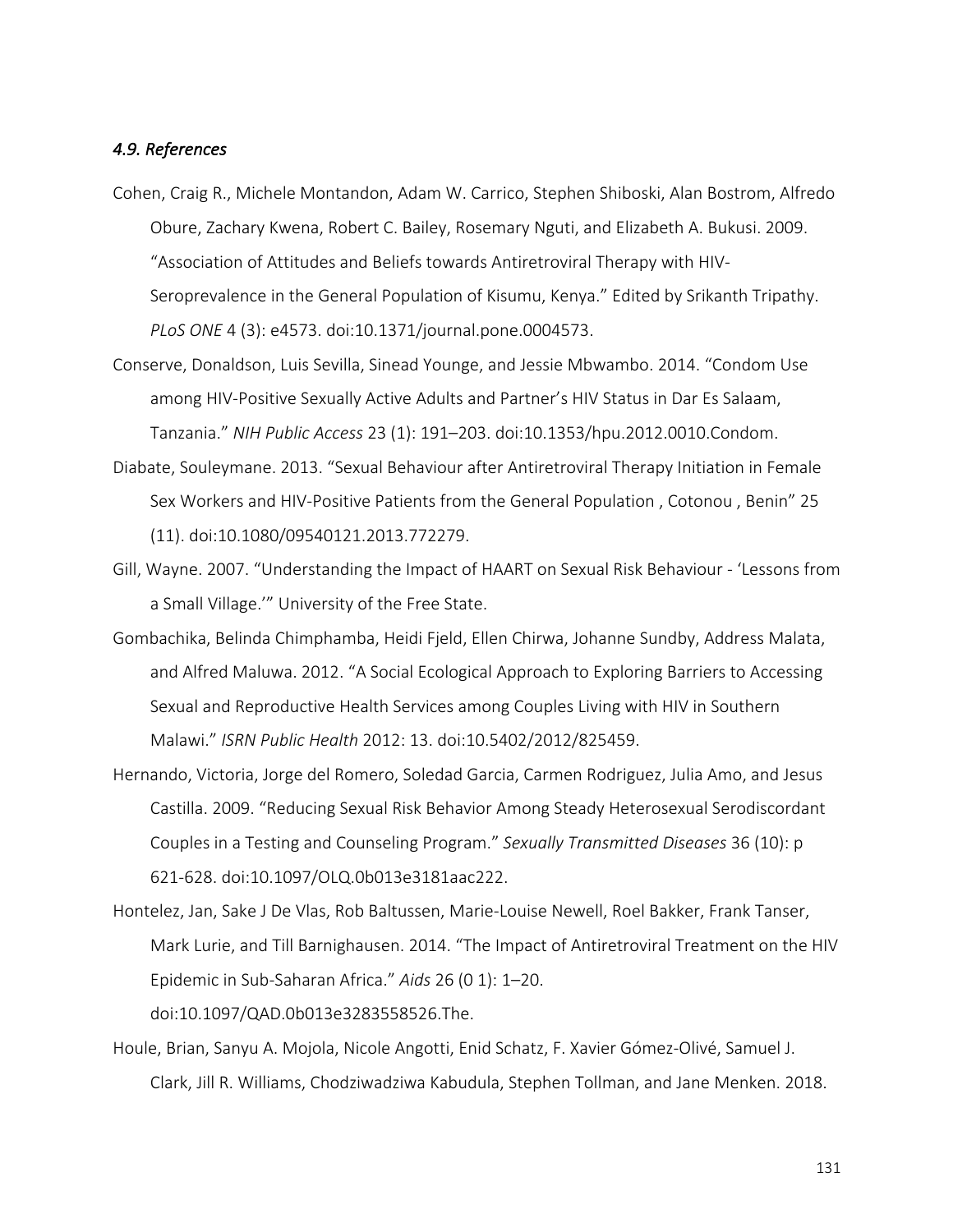"Sexual Behavior and HIV Risk across the Life Course in Rural South Africa: Trends and Comparisons." *AIDS Care - Psychological and Socio-Medical Aspects of AIDS/HIV* 30 (11). Taylor & Francis: 1–9. doi:10.1080/09540121.2018.1468008.

- Keetile, Mpho, and Gobopamang Letamo. 2015. "The Influence of Beliefs and Attitudes about Antiretroviral Treatment on Inconsistent Condom Use in Botswana." *African Population Studies* 29 (2). http://aps.journals.ac.za.
- Kennedy, Caitlin E, Amy M Medley, Michael D Sweat, and Kevin R O'Reilly. 2010. "Behavioural Interventions for HIV Positive Prevention in Developing Countries: A Systematic Review and Meta-Analysis." *Bulletin of the World Health Organization* 88 (8): 615–23. doi:10.2471/BLT.09.068213.
- Letamo, Gobopamang, Mpho Keetile, and Kannan Navaneetham. 2017. "The Impact of HIV Antiretroviral Treatment Perception on Risky Sexual Behaviour in Botswana : A Short Report." *AIDS Care* 29 (12). Taylor & Francis: 1589–93. doi:10.1080/09540121.2017.1316354.
- Letshwenyo-Maruatona, Sandra B, Montlenyane Madisa, Thokgamo Boitshwarelo, and Botho George-kefilwe. 2019. "Association between HIV / AIDS Knowledge and Stigma towards People Living with HIV / AIDS in Botswana." *African Journal of AIDS Research : AJAR* 18 (1): 58–64.
- Mahy, Mary, Christine S. Autenrieth, Karen Stanecki, and Shona Wynd. 2014. "Increasing Trends in HIV Prevalence among People Aged 50 Years and Older." *Aids* 28 (September): S453–59. doi:10.1097/qad.0000000000000479.
- Mayanja, Billy N, Leigh Anne Shafer, Lieve Van Der Paal, Nassim Kyakuwa, Nicaise Ndembi, Peter Hughes, Dermot Maher, and Heiner Grosskurth. 2012. "Effect of Pregnancy on Immunological and Virological Outcomes of Women on ART : A Prospective Cohort Study in Rural Uganda ," 17 (3): 343–52. doi:10.1111/j.1365-3156.2011.02921.x.
- Mills, Edward J., Till Bärnighausen, and Joel Negin. 2012. "HIV and Aging Preparing for the Challenges Ahead." *New England Journal of Medicine* 366 (14): 1270–73. doi:10.1056/nejmp1113643.

Mojola, Sanyu A., Jill Williams, Nicole Angotti, and F. Xavier Gómez-Olivé. 2015. "HIV after 40 in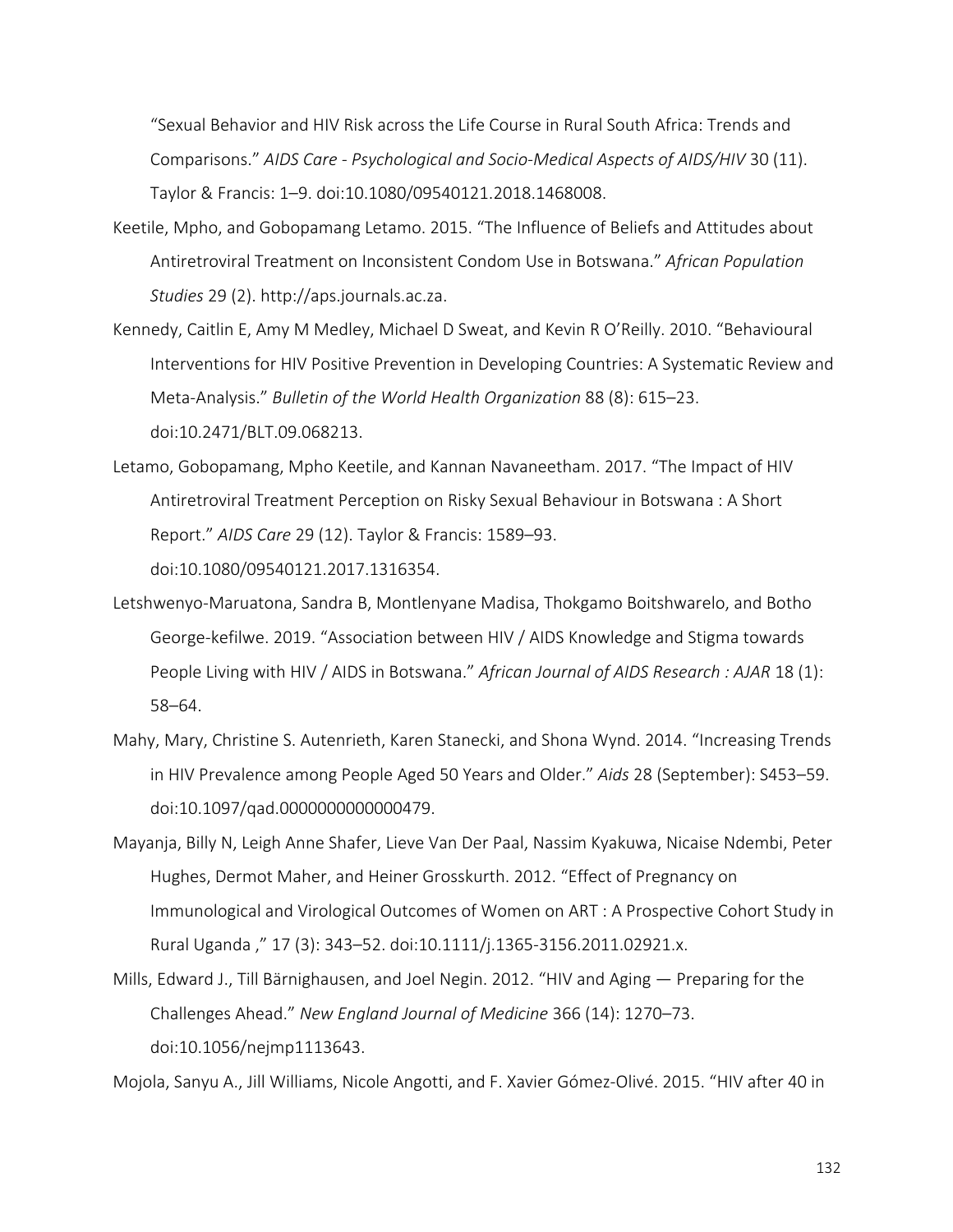Rural South Africa: A Life Course Approach to HIV Vulnerability among Middle Aged and Older Adults." *Social Science and Medicine* 143: 204–12.

doi:10.1016/j.socscimed.2015.08.023.

- Musinguzi, Geofrey, Denis Bwayo, Noah Kiwanuka, Sheila Coutinho, Aggrey Mukose, Joseph Kabanda, Lilian Sekabembe, and Fred Nuwaha. 2014. "Sexual Behavior among Persons Living with HIV in Uganda: Implications for Policy and Practice." *PLoS ONE* 9 (1): 1–10. doi:10.1371/journal.pone.0085646.
- NACA. 2015. "REPUBLIC OF BOTSWANA PROGRESS REPORT OF THE NATIONAL RESPONSE TO THE 2011 DECLARATION OF COMMITMENTS ON HIV AND AIDS." Gaborone, Botswana.
- Napierala Mavedzenge, Sue M., Aoife M. Doyle, and David A. Ross. 2011. "HIV Prevention in Young People in Sub-Saharan Africa: A Systematic Review." *Journal of Adolescent Health* 49 (6). Elsevier Inc.: 568–86. doi:10.1016/j.jadohealth.2011.02.007.
- Negin, Joel, Monica Kuteesa, Mark Brennan-Ing, Stephen Karpiak, Louise Geddes, and Janet Seeley. 2015. "Sexual Behavior of Older Adults Living with HIV in Uganda." *Archives of Sexual Behavior* 45 (2). Springer US: 441–49. doi:10.1007/s10508-015-0582-5.
- Neve, Jan-walter De, Günther Fink, S V Subramanian, Sikhulile Moyo, and Jacob Bor. 2015. "Length of Secondary Schooling and Risk of HIV Infection in Botswana : Evidence from a Natural Experiment." *Lancet Global Health*, 470–77. doi:10.1016/S2214-109X(15)00087-X.
- Ping Du, M, T Crook, C Whitener, P Albright, D Greenawalt, and Z Zurlo. 2012. "HIV Transmission Risk Behaviors among People Living with HIV/AIDS: The Need to Integrate HIV Prevention Interventions and Public Health Strategies into HIV Care." *NIH Public Access* 1 (3): 233–45. doi:10.1016/j.dcn.2011.01.002.The.
- Richards, E, F Zalwango, J Seeley, F Scholten, and S Theobald. 2013. "Neglected Older Women and Men: Exploring Age and Gender as Structural Drivers of HIV among People Aged over 60 in Uganda." *African Journal of AIDS Research* 12 (2): 71–78. http://ovidsp.ovid.com/ovidweb.cgi?T=JS&PAGE=reference&D=emed11&NEWS=N&AN=20 13778075.
- Rosenberg, Molly S., Francesc X. Gómez-Olivé, Julia K. Rohr, Brian C. Houle, Chodziwadziwa W. Kabudula, Ryan G. Wagner, Joshua A. Salomon, et al. 2017. "Sexual Behaviors and HIV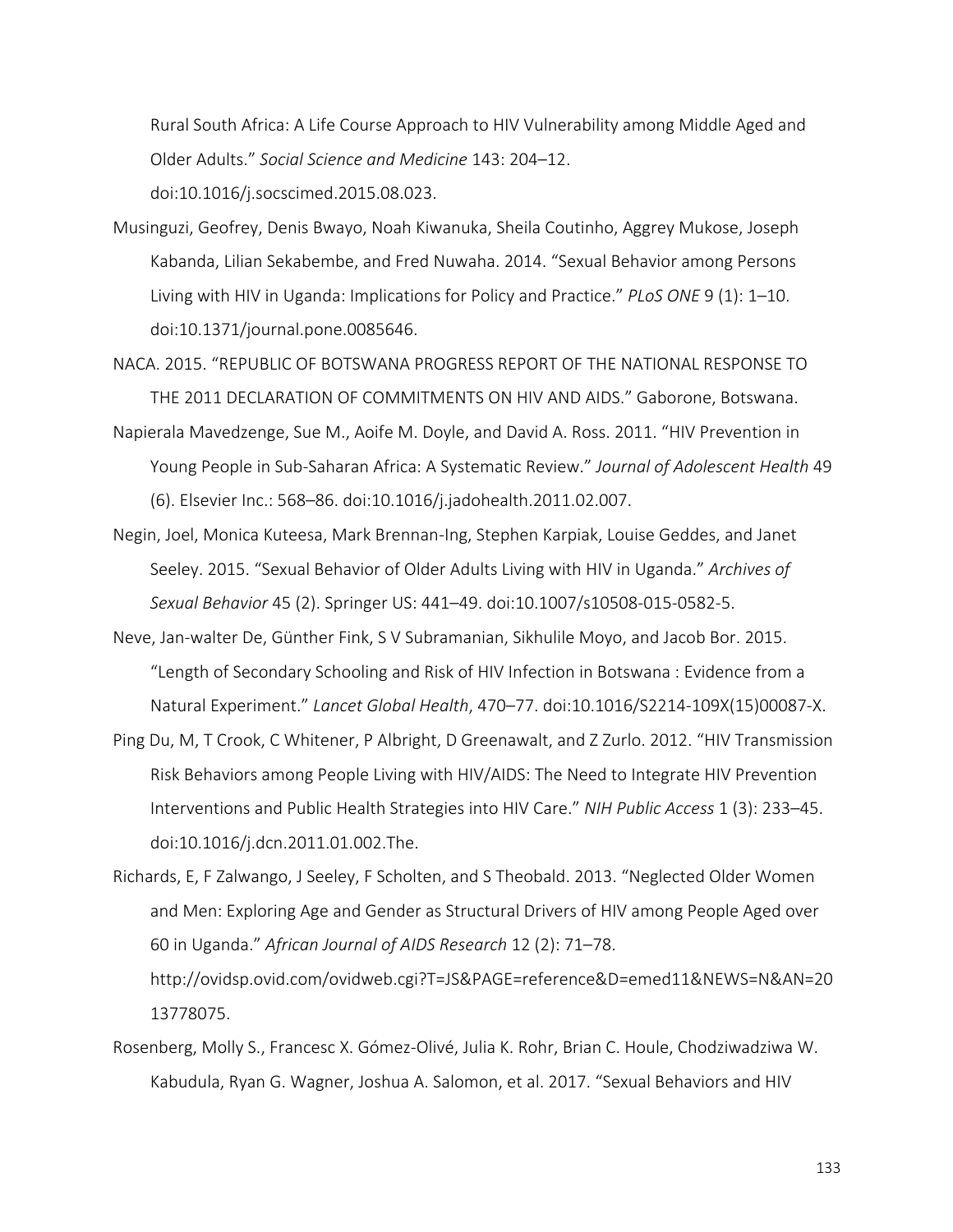Status: A Population-Based Study among Older Adults in Rural South Africa." *Journal of Acquired Immune Deficiency Syndromes* 74 (1): e9–17. doi:10.1097/QAI.0000000000001173.

- Setume, Senzokuhle Doreen. 2016. "HIV and AIDS Knowledge and Attitudes among Different Marital Statuses in Botswana : Results of the Fourth Botswana Aids Impact Survey of 2013." *Botswana Journal of African Srudies* 30 (2).
- Statistics Botswana. 2009. "2008 Botswana AIDS Impact Survey III: Statistical Report." Gaborone, Botswana.

UNAIDS. 2018. "Global AIDS Update 2018." Geneva. doi:10.1111/j.1600-6143.2011.03542.x.

- Weinhardt, LS, JA Kelly, MJ Brondino, MJ Rotheram-Borus, SB Kirshenbaum, MA Chesney, RH Remien, et al. 2004. "HIV Transmission Risk Behavior among Men and Women Living with HIV in 4 Cities in the United States." *Pub Med* 15 (36): 1057–66. https://www.ncbi.nlm.nih.gov/pubmed/15247559.
- Widman, Laura, Seth M. Noar, Sophia Choukas-Bradley, and Diane B. Francis. 2014. "Adolescent Sexual Health Communication and Condom Use: A Meta-Analysis." *Health Psychology* 33 (10): 1113–24. doi:10.1037/hea0000112.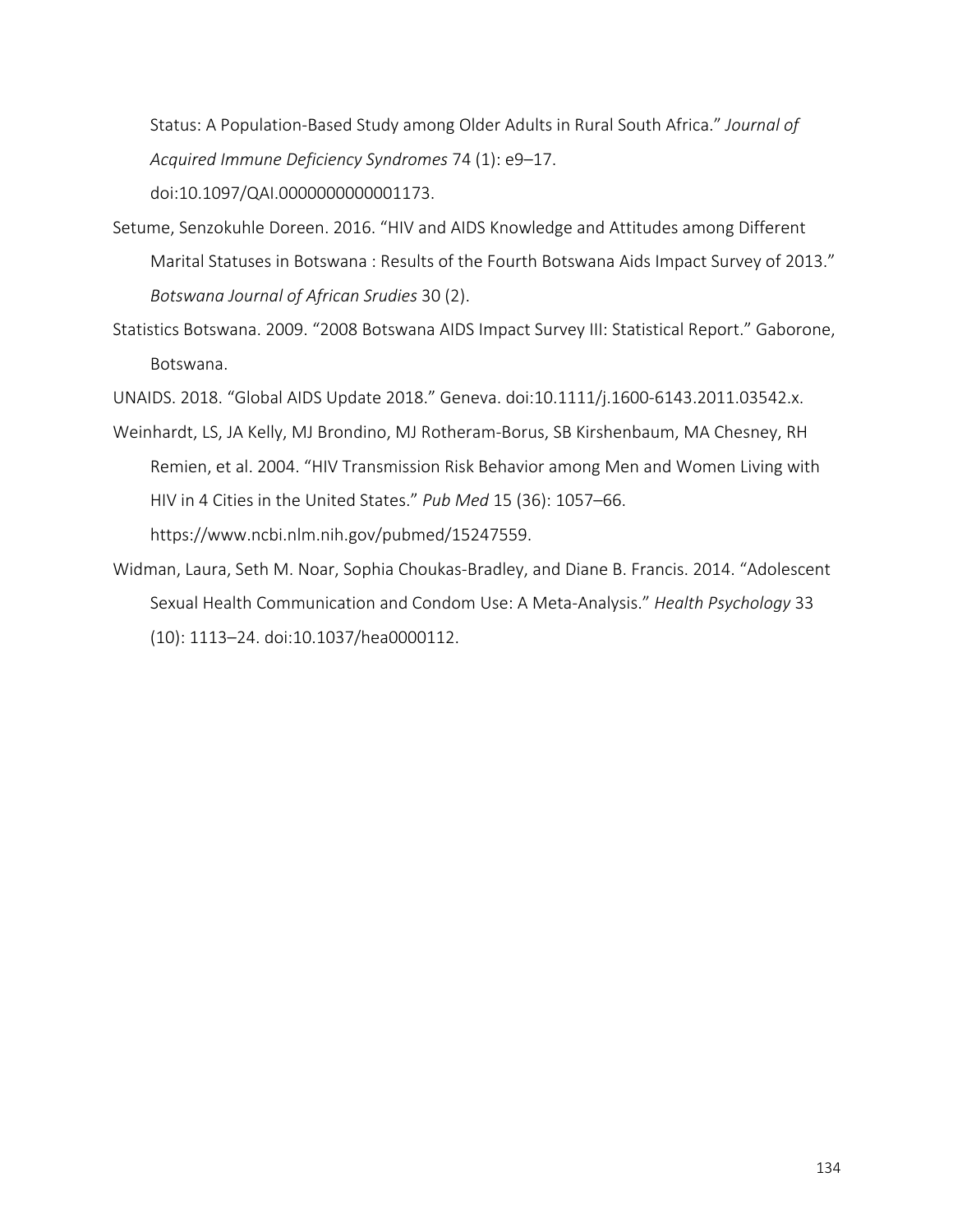## Chapter 5 – Summary

This study investigated treatment optimism as a relevant and current issue to consider in today's HIV and AIDS epidemic. It is one of the first studies, utilising empirical methodology, to consider ART beliefs and perceptions in relation to high risk sexual behaviour amongst segments of the population including: individuals who were aware and unaware of their HIV status; circumcised men and uncircumcised men; and participants who self-reported their status whether HIV-negative or HIV-positive.

Chapter 2 revealed statistically significant evidence to support treatment optimism among respondents who were unaware of their HIV infection. Indeed, those who had never been tested for HIV engaged in risky sexual behaviour in the context of certain beliefs and perceptions about ART. Risky behavior included lower condom use and greater frequency of multiple partners resulting in increased exposure to sexually transmitted infections. Cascading effects included increased risks of HIV transmission and potentially contributed towards rising rates of new infections with HIV and/or STIs in the general population. The author also found that individuals who had tested for HIV and were aware of their status were more inclined to protect themselves, suggesting that those who were aware of their status, also had greater knowledge and agreement with prevailing scientific guidance regarding HIV.

Other findings from this chapter indicated that riskier sex appeared to be associated with those unaware of their HIV status who: had low levels of education; were married or in stable unions; were foreign citizens; lived in a rural setting; and were females. Continued emphasis on testing and prevention counselling should remain a priority for prevention programming in Botswana. The findings from this study indicate that those who had not tested and were unaware of their status, continued to put themselves and others at risk.

Chapter 3 examined the effect of circumcision and sexual behaviour. Results indicated that the findings regarding treatment optimism are contradictory. In terms of beliefs about ART,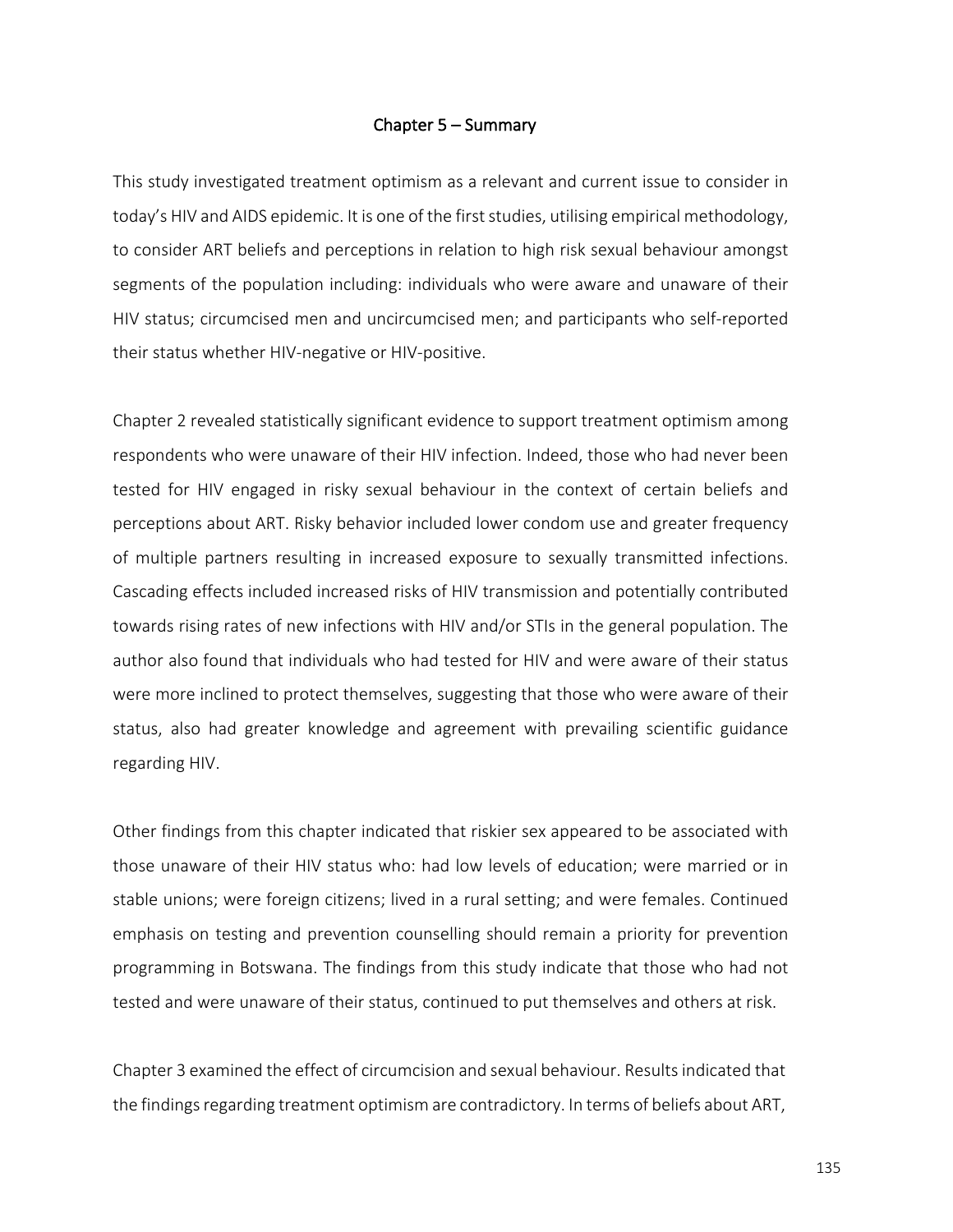findings for condom use indicate that those circumcised and who reported that they changed their sexual practice since the introduction of ARVs, were more inclined to use a condom consistently and at last sex. Those uncircumcised who believed that they should discontinue taking ARVs once they feel better, were similarly more inclined to use a condom. Paradoxically, those who agreed that you should always use a condom if you are on ARVs were less likely to have used a condom regardless of their circumcision status. This effect was stronger for those circumcised than for those uncircumcised.

Sociodemographic data results showed that for circumcised and uncircumcised men, consistent condom use, and condom use at last sex was lower for both groups as they: became older; were married or living together; possessed lower levels of education; and were not Botswana citizens. Therefore, considering the level of sexual risk behaviours among men observed in this study, the Ministry of Health, NACA and their partners should continue sensitising the population to use condoms even when a man is circumcised.

Chapter 4 explored sexual risk behaviour among HIV-negative and HIV-positive individuals. Among those surveyed, individuals who were HIV-positive practiced sexual risk reduction countering the treatment optimism argument. This same group demonstrated an upturn in condom use both if they believed that ARVs cure AIDS, and if they believed that a person on ARVs should always use a condom. For those HIV-negative, if they agreed that a person on ARVs should always use a condom, they themselves were less inclined to use a condom, supporting treatment optimism in that case. However, there was a higher rate of consistent condom use if they agreed that the introduction of ARVs had influenced their sexual behaviour and if they thought a person on ARVs should discontinue/stop taking them if they feel better.

This implies that the increased access to ART and possible misconceptions about the effects of ART have not compromised safer sex and seems to support the substantive population level government information, education and communication campaigning,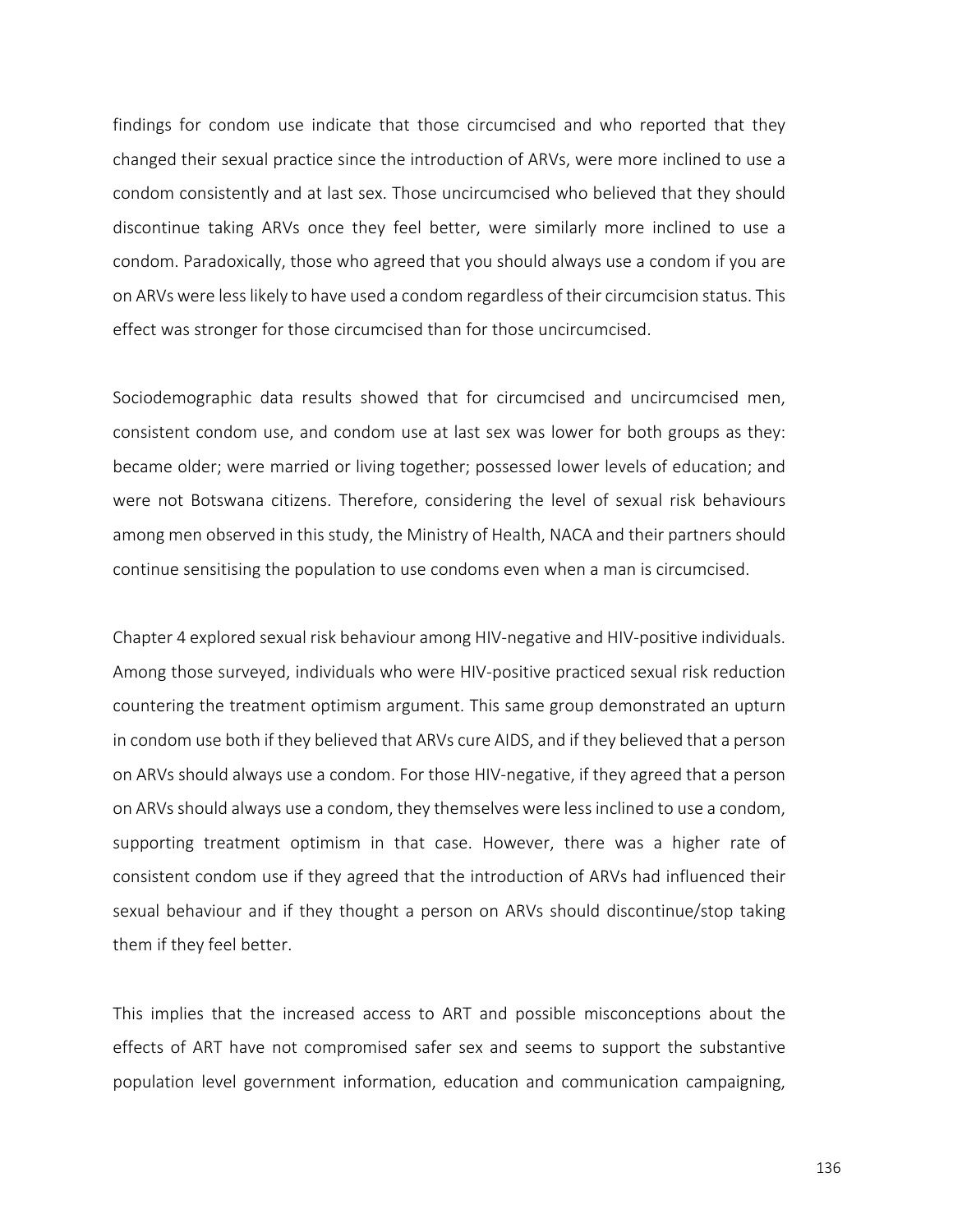which sensitizes people to the risks associated with unsafe sexual practices and the need to test. Continued emphasis on prevention should be geared towards those who are: HIVnegative with lower education levels; both HIV-negative and HIV-positive who are married or in long-term relationships; HIV-positive who appear to be less economically successful; and all females irrespective of HIV status .

In conclusion, the findings from chapter 2 indicate that there is statistically significant evidence to support treatment optimism among those who were unaware of their status and engaging in risky sexual behaviour, particularly among those whose beliefs were least informed by prevailing scientific consensus. Those who tested for HIV or were aware of their status, by contrast, were protecting themselves and their partners. Chapter 3 indicates that findings regarding treatment optimism are somewhat contradictory, but circumcised men were more likely to practice risky sexual behaviour than those uncircumcised. In chapter 4, findings largely counter the treatment optimism argument for those HIV-positive, however there were instances of treatment optimism among those who were HIV negative.

This research on a more representative population is important to the academic community by providing a nationally representative analysis regarding sexual behaviour linked to self-reported HIV status in relation to the expanded coverage of ART amongst the HIV-negative population, those unaware of their status and those circumcised compared to those not. Chapter 2 revealed gaps in research and found that only two other studies in Africa had assessed risky sex in those who were unaware of their status and no studies as it relates to treatment optimism. This study may be the first to investigate this pattern in Africa. Given that there is limited research available on this topic, further enquiry is recommended. Chapter 2 also revealed Botswana's accomplishment in terms of integrating and combining clinical and "population health" – establishing norms and services, and research for populations at risk. The term "population health" is of growing interest to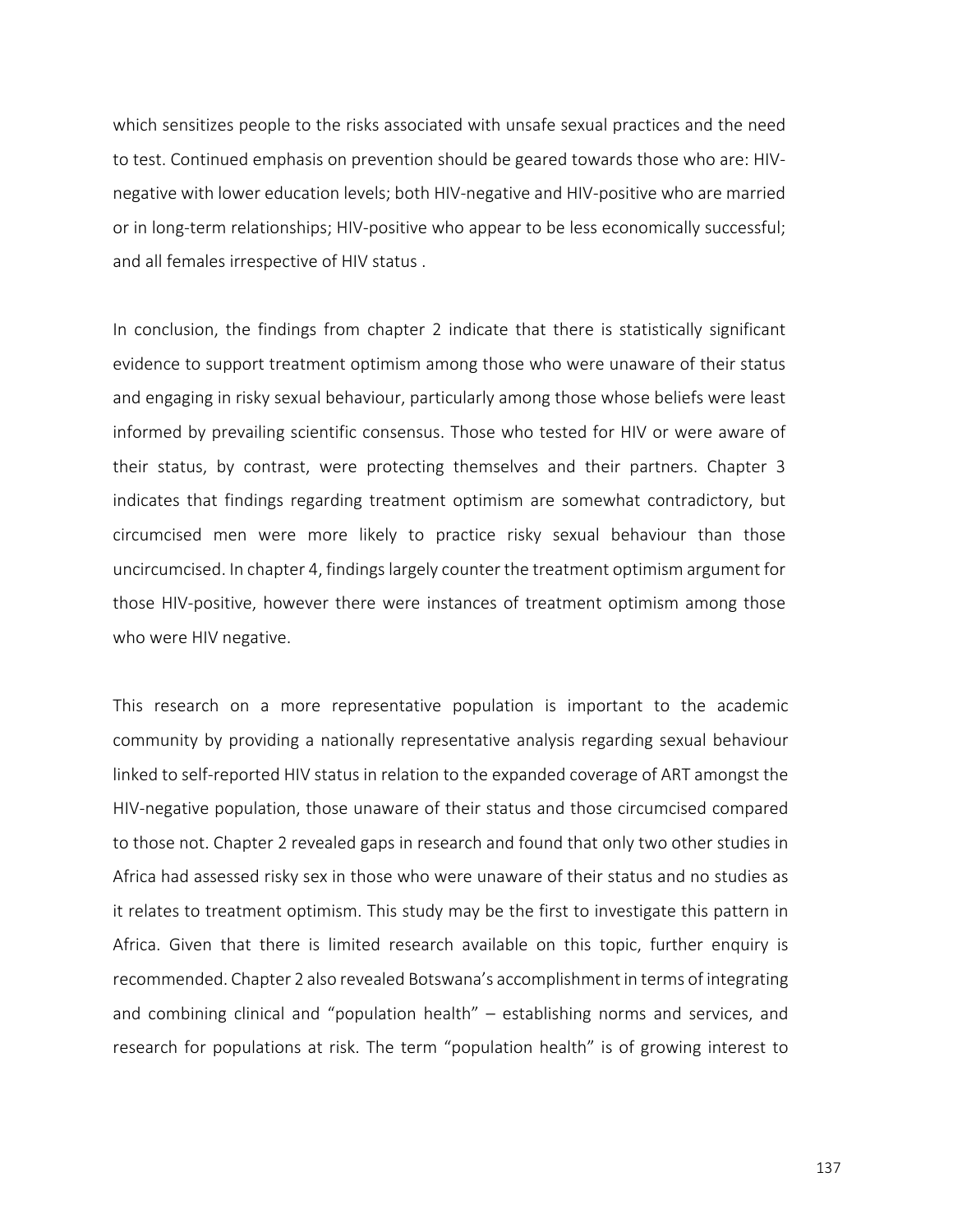academics, which Botswana has developed and emphasized. A case study documenting the process would be beneficial to the regional and global health community.

Implications of rising STI rates related to treatment optimism was also discussed in Chapter 2 and requires an assessment of current HIV research, policies, and programmes. Questions about the linkages between STIs and biomedical HIV prevention must be considered as high STI incidence could undermine the success of TasP or PrEP. Also, what are the associations for further research addressing the HIV and STI epidemics in tandem?

The scarcity of available research documenting the potential association between ART access and sexual disinhibition in the HIV-negative population is an area of concern as there are very few studies available. Chapter 4 revealed that previous studies have mainly focused on the experiences of older people as HIV-affected rather than HIV-infected, for example grandparents caring for "AIDS orphans". Research and literature on older populations is limited and very few surveys even collect data. As a result, older adults have been largely neglected by the academic community. However, the sexual behavior and health of this growing population has important implications for HIV.

Comparing respondents by blood test results conducted the day of the interview compared to the self-reported results in the questionnaire is a unique dual feature of this study and revealed that there are very few studies that have access to these types of data. As a result, the sero-status comparison discovered that self-reporting underestimates the extent of actual HIV-positivity, a possible indication of respondents not wanting to divulge a socially unacceptable test result to the interviewer and a possible indication of perceived stigma.

There are limitations to this study, which were discussed in the first chapter. However, in summary, these findings contribute to the global health governance literature by providing evidence that treatment optimism is substantial for those who have not tested and were unaware of their status; is contradictory in the circumcision chapter; and is countered in the HIV-positive population. This informs the Government of Botswana and partners by